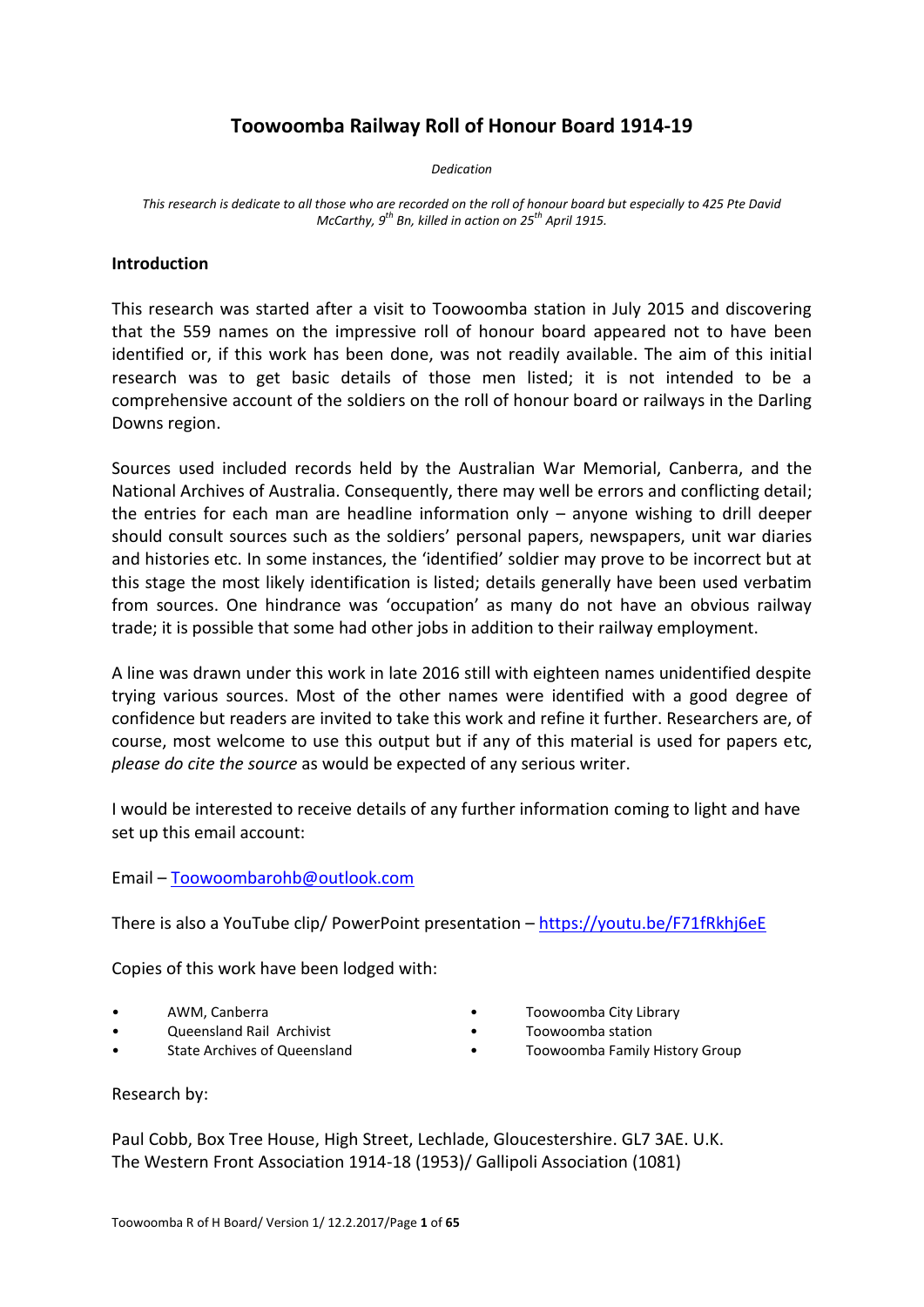# **The Roll of Honour Board**

Roll of honour boards are very common in Australia and they commemorate those who served in the Great War 1914-18 whereas the impression gained in Great Britain, for example, is that war memorials tend to list just those who died. There will, of course be variations to this and in Britain there are a small number of 'Thankful Villages' that record men and women from a particular community who served and who all returned after the war.

### **Location**

Toowoomba is the principal town of the Darling Downs in Queensland, Australia. The board is locate in a waiting room at one end of the platform at Toowoomba station and so is protected from the weather.

# **Brief History**

The board was designed by Vincent Price (railway's architect) and was made at Ipswich Railway Works. The timber appears to be silky oak and cedar (??) and presumably were materials used in the construction of railway carriages in Ipswich Works. It was unveiled 14th April 1918 by Commissioner for Railways Col. Charles Evans and there is a small plaque beneath the board marking this event.

The *Darling Downs Gazette* on 15th April 1918 reported on *"The unveiling…the names of 209 railway employees within a radius extending from Helidon to Toowoomba, Toowoomba to Chinchilla, Toowoomba to Clifton, and the adjacent branch lines…"* The board has 559 names but as no papers or definitive list have be found during this research it has not been possible to establish the criteria for inclusion of a man's name; furthermore, the geographical area covered by the board is far wider than the immediate Toowoomba town and hinterland. The names that are listed are riddled with errors and it is intriguing why they were not corrected after the war. Similarly, not all those who died on active service are annotated 'killed'. Not all served in the AN&MEF or AIF as some were British Army Reservists called to the colours on the outbreak of war.

The original 209 names appear to be the columns "Booth O. to Hagan W.H.". I also endeavoured to establish the whether the sequence of names followed any trend such as date of enlistment. By numbering each panel and each name and sorting them it became clear that the list is random throughout.

#### **Research Method**

The sources are indicated above and were used to populate an Excel spreadsheet to facilitate sorting, filtering for statistics etc. As previously indicated, having gone this far I leave it to others to correct any errors and add to the basic information complied to-date.

#### **Statistics**

For curiosity, these statistics may be on interest to readers:

Names identified - 541 Names not identified - 18 Trades - ~85 Likely errors in names - ~55 Single men - 443 Married men - 94

Average age of all on the board  $-25.7$  yrs Average age of those going overseas  $-25.7$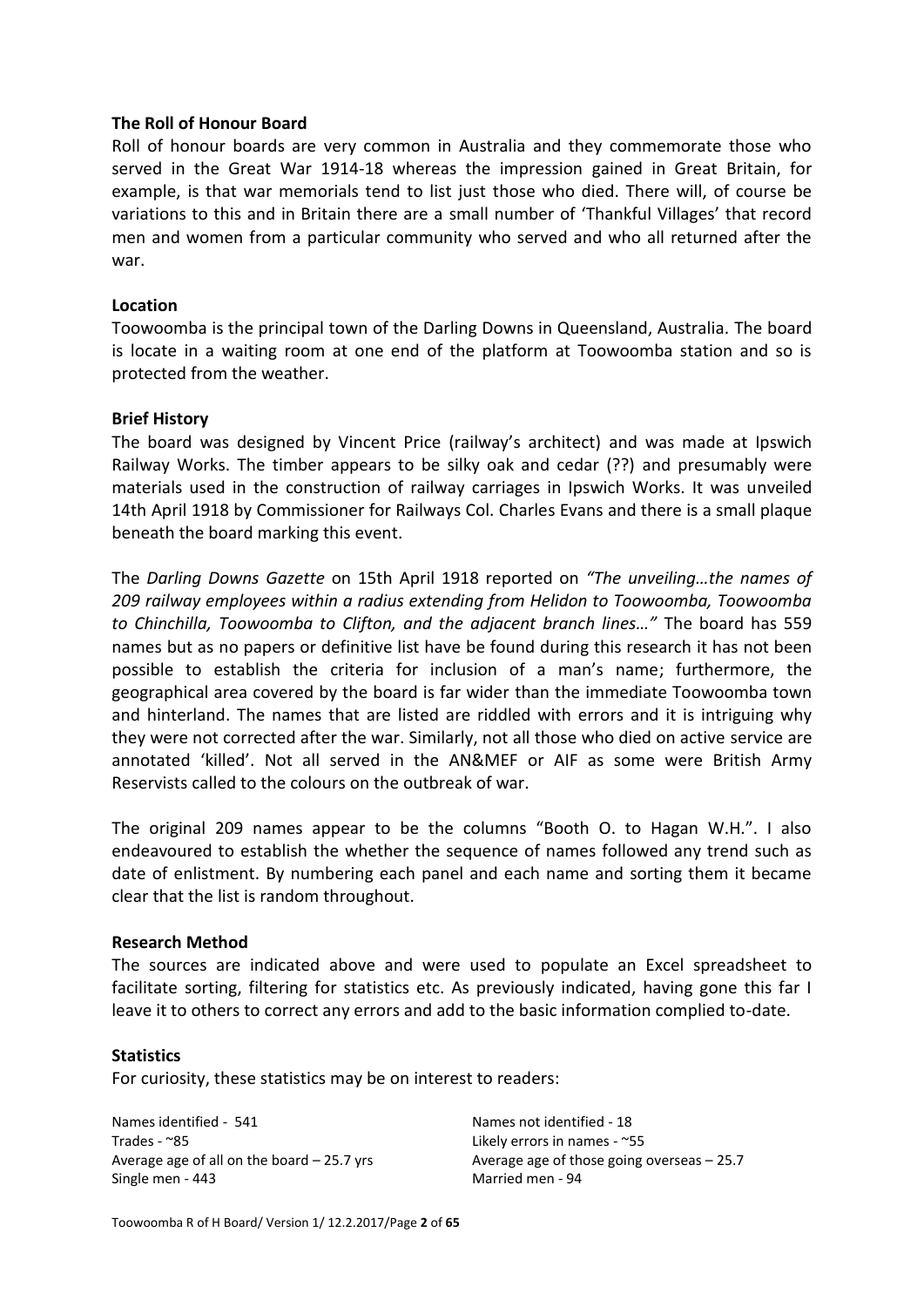Brothers - ~11 pairs Previous military service - 39<br>Toowoomba address - ~159 Previous military service - 39 Toowoomba address - ~159 No. of ports of embarkation - 5 Dep from Brisbane - 225 Dep from Sydney - 226 Dep from Melbourne - 73 Dep from Adelaide - 3 Dep from Fremantle - 1 Number of ships listed - 70 Men died/killed - 102 POW - 1

Religious denominations listed – CofE 227, RC 157, Methodist 47, Presbyterian 94, Wesleyan 2 and Lutheran 1.

In addition, the spans of dates were:

- enlisting  $-12^{th}$  August 1914 23<sup>rd</sup> October 1918;
- going overseas  $24^{th}$  September 1914  $16^{th}$  October 1918;
- number of days enlisting to embarking 8 days (verified) to 593 days;
- number of days enlisting to returning/ leaving UK, Egypt etc 11 (removed at Melbourne as medically unfit) to 1689.

There were also ~24 awards ranging from the Distinguished Conduct Medal to a Mention in Despatches.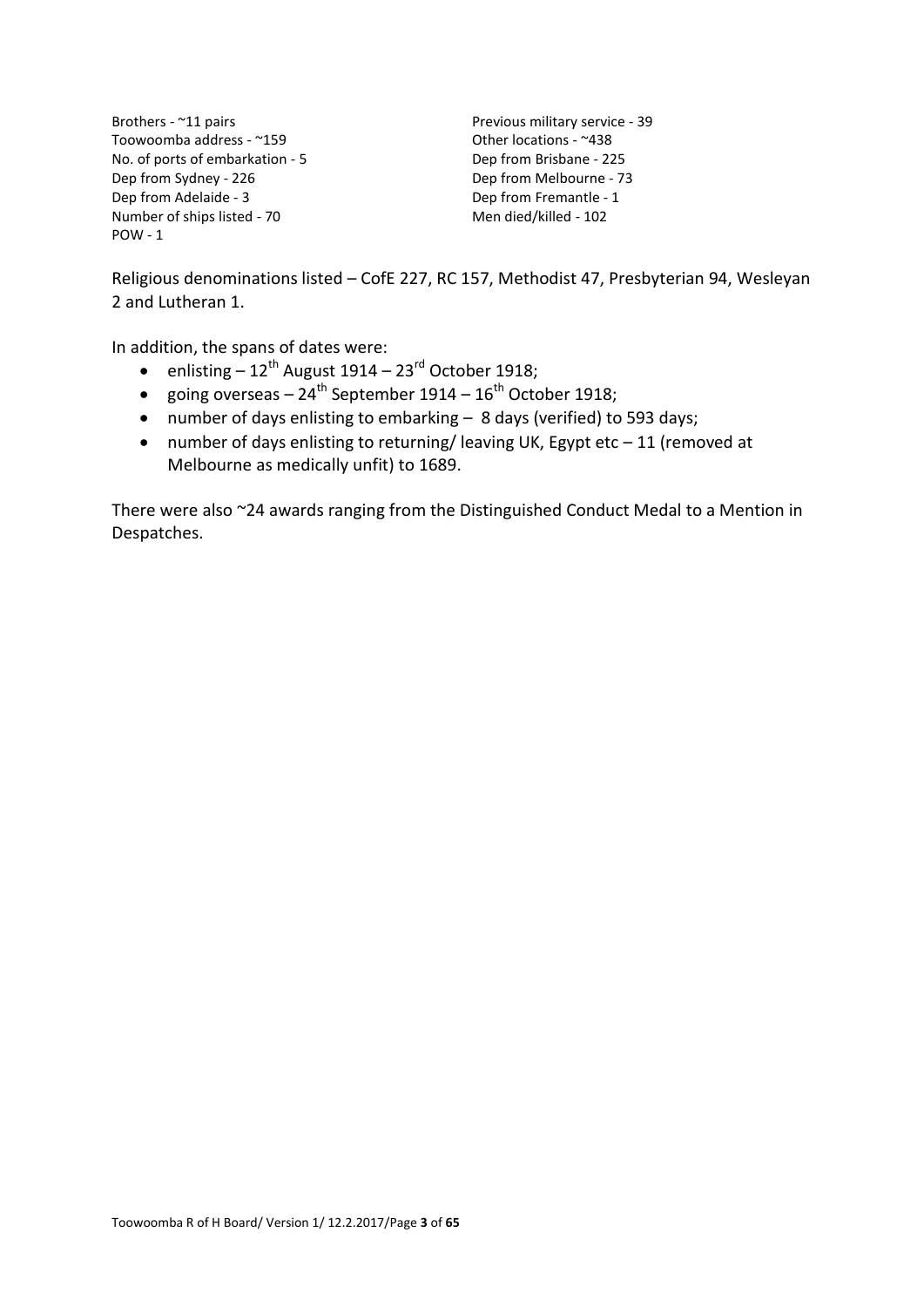#### **The Names**

This is the information gathered up to December 2016 on each of the names on the Toowoomba board. Each entry starts with the name a shown and is followed by details such as army number, unit etc plus errors where these appear to have been made in the compilation of the roll of honour or possible identities if this research has not been conclusive.

It should be noted that in the interests of brevity only a few salient details are given for most soldiers but in a few cases additional detail has been added, for example, where a medal was awarded or supplementary information was needed to make a definite identification. Researchers will have to study other sources to obtain the full service history of these men including details such as other units in which they served, dates of being wounded, hospitalised etc; it should be noted that the 'return to Australia' date in most cases was the date the soldier left Britain or Egypt so his arrival in Australia would have been as much as two months later. I have not checked every Australian place name for accuracy!

For more information readers should refer to papers in the National Archives of Australia or histories such as unit accounts, war diaries or the volumes of the *Official History of Australia in the War 1914-18*.

Abbott, J. - 546 Pte James Abbott. Enlisted 28<sup>th</sup> July 1916. Was 28 at time of enlistment. His address was given as Camisla, Miles, Western Lines and his occupation was shown as a labourer. He was single and C of E. He departed from Melbourne on 23<sup>rd</sup> December 1916 on RMS *Orontes* as part of 9<sup>th</sup> Reinforcements to 13<sup>th</sup> Machine Gun Company. His next of kin is shown as his mother - Mrs Winnifred Ann Abbott, Camisla, Miles, Western Lines. He returned to Australia on 19<sup>th</sup> February 1919.

**Adams, A.H. -** 509 Pte Archibald Hugh Adams enlisted on 30th December 1915, aged 21. His address was given as Toowoomba and his occupation is shown as a fireman. He was single and a Presbyterian. Adams departed from Sydney on 5<sup>th</sup> June 1916 on HMAT *Borda A30* as an original member of 42nd Bn (C Coy). His next of kin was shown as his father - James Adams, Mabel Street, Harlaxton via Toowoomba, Qld. The date he returned to Australia is not stated.

Adams, S.J. - 253 Pte Sidney James Adams enlisted on 26<sup>th</sup> October 1914 aged19 and stating his address as Prospect St, Toowoomba and his occupation as a storeman. His marital status was single and his religious denomination was C of E. He departed from Melbourne on 22<sup>nd</sup> December 1914 on HMAT *Ceramic A40*. His next of kin was shown as his mother - Mrs Minnie l. Adams, Ardwell, Prospect Street, Toowoomba, Old. He was killed in action on 8<sup>th</sup> August 1915 in the Gallipoli campaign and is commemorated on the Lone Pine Memorial, Turkey.

Aiken, N. - 2723 Pte Norman Aiken. Enlisted 10<sup>th</sup> August 1915. His age at time of enlistment was 20. His address was given as Mount Perry Road, North Bundaberg and his occupation was shown as a fireman. Marital status – single and religion shown as Presbyterian. Aiken departed from Sydney on 1<sup>st</sup> September 1915 on HMAT *Ayrshire* A33 as part of 9<sup>th</sup> Reinforcements to 15th Bn. His next of kin was shown as his father - S. Aiken, Mount Perry Road, North Bundaberg, Qld. He returned to Australia on 12<sup>th</sup> November 1916.

**Alexander, A.** - 1944 Pte Arthur Edward Alexander enlisted on  $13<sup>th</sup>$  March 1916. Age at time of enlistment – 18 with huis address given as Percy Lane, Warwick. His occupation was shown as a railway porter. Marital status single. Religion shown as RC. He departed from Sydney on 19<sup>th</sup> August 1916 on RMS *Mooltan* as part of 12<sup>th</sup> Reinforcements to 4th Light Horse Regiment and later served with 11<sup>th</sup> LH. Next of kin shown as his father -Arthur Alexander Curra, via Gympie, Qld. He returned to Australia on 15<sup>th</sup> June 1919.

**Allan, L.A.** - This entry appears to refer to 2256 Pte Leonard Albert Allen (note spelling difference). Enlisted on 28<sup>th</sup> July 1915. Age at time of enlistment – 20. Address given as c/o Mrs Morley, Sabine, St James Street, East Toowoomba. Occupation shown as a cleaner. Marital status – single. Religion shown as C of E. Departed from on Brisbane on 18<sup>th</sup> September 1915 on HMAT *Armadale* A26 as part of 4<sup>th</sup> Reinforcements to 25<sup>th</sup> Bn. Next of kin shown as his father - William George Allen, Essex, England. The date he returned to Australia is not stated and it is possible that he remained in Britain.

**Allen, L.A.** - 1544 Pte Leonard Albert Allen. Enlisted on  $27<sup>th</sup>$  April 1917. Age at time of enlistment – 21. Address given as. Occupation shown as a blacksmith. Marital status – married. Religion shown as C of E. Departed from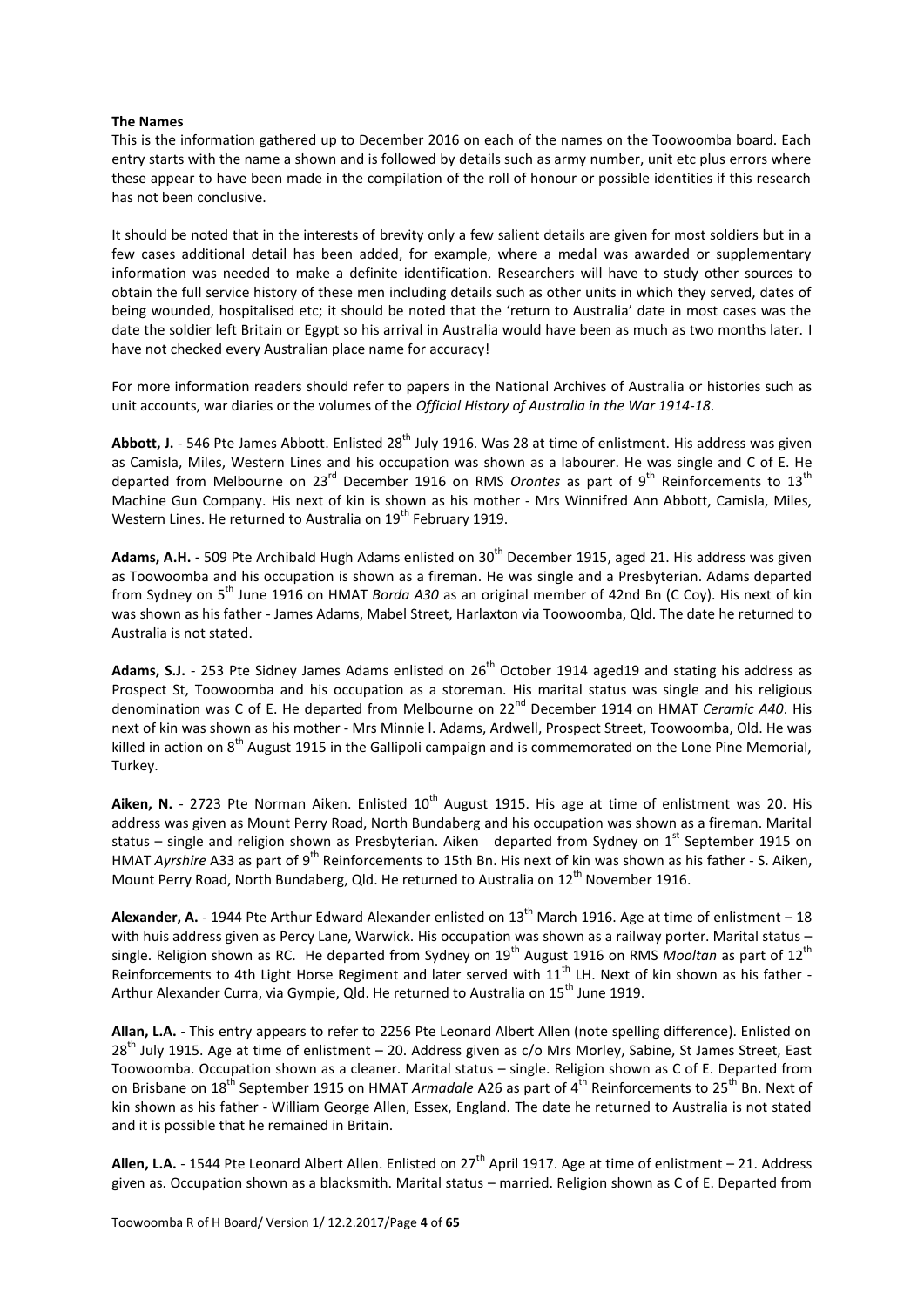on Melbourne on 11<sup>th</sup> May 1917 on HMAT Shropshire A9 as part of Railway Unit, and Reinforcements and Special Draft, No.4 Sn. Next of kin shown as his wife - Mrs Hannah Allen c/o Mrs Henness, Taylor St, Toowoomba. He returned to Australia on 23<sup>rd</sup> September 1919.

**Anderson, D.** - 7203 Spr David Anderson. Enlisted 21<sup>st</sup> April 1917. Age at time of enlistment – 35. Address given as Cooladi, Western Line. Occupation shown as a Lengthsman. Marital status – married. Religion shown as Presbyterian. Departed from Melbourne on 4<sup>th</sup> August 1917 on HMAT *Themistocles* A32 as part of the March 1917 Reinforcements to Australian Engineers' Tunnelling Companies. Next of kin shown as his wife - Ethel Maud Anderson, Beechwood, Hastings River, New South Wales. He returned to Australia on 1st July 1919.

**Anderson, H**. - 1509 Pte Hugh Anderson. Enlisted on 3rd January 1917. Age at time of enlistment – 22. Address given as Mayne Junction, a station on the North Coast line. It opened in 1890 as Mayne and was renamed Mayne Junction with the opening of a branch line to Enoggera (now the Ferny Grove line).. Occupation shown as a fireman. Marital status – single. Religion shown as Presbyterian. Departed from Melbourne on 11<sup>th</sup> May 1917 on HMAT *Shropshire* A9 as part of Railway Unit, and Reinforcements and Special Draft, No.4 Sn. Next of kin shown as his father - Robert Anderson, 149, Queen Street, Ballymena, County Antrim, Ireland. He returned to Australia on 3<sup>rd</sup> July 1919.

Andrews, P. - 6284 Pte Percival John Andrews. Enlisted 16<sup>th</sup> October 1916. Age at time of enlistment – 21. Address given as Gill Street, Charters Towers. Occupation shown as a carpenter. Marital status - single. Religion shown as Methodist. Departed from Sydney on 23<sup>rd</sup> December 1916 on HMAT Demosthenes A64 as part of 18<sup>th</sup> Reinforcements to 26<sup>th</sup> Bn. Next of kin shown as his father - John Henry Andrews, Gill Street, Charters Towers, Qld. He returned to Australia on  $9<sup>th</sup>$  August 1919.

**Appleton, J.R.** - 488 Pte James Robert Appleton. Enlisted on 9<sup>th</sup> July 1915. Age at time of enlistment – 21. Address given as care of Robert Appleton, Galetea St, Charleville. Occupation shown as an engine cleaner. Marital status – single. Religion shown as Presbyterian. Departed from on Melbourne on  $9^{th}$  November 1915 on HMAT *Wandilla* A62 as an original member of B Company, 31<sup>st</sup> Bn. Next of kin shown as his father Robert Appleton, Charleville, Qld. He returned to Australia on 8<sup>th</sup> April 1919.

**Armitage, J.** - 1676 Pte James Armitage. Enlisted 20th July 1915. Age at time of enlistment – 34. Address given as Snow White Laundry, Brisbane Street, Ipswich. Occupation shown as a labourer. Marital status – married. Religion shown as C of E. Departed from Brisbane on 3rd January 1916 on HMAT *Kyarra* A55 as part of 2nd Reinforcements to 31<sup>st</sup> Bn. Next of kin shown as his wife - Mrs Beatrice Armitage, 24, Lime Street, Oldham Road, Manchester, England. He returned to Australia on 4<sup>th</sup> March 1918.

Arnell, T.G. - 5293 Pte Thomas George Arnell. Enlisted 9<sup>th</sup> February 1916. Age at time of enlistment – 21. Address given as Moffatt Hotel, Toowoomba. Occupation shown as a cleaner. Marital status – single. Religion shown as Roman Catholic. Departed from Brisbane on 8<sup>th</sup> August 1916 on HMAT Itonus A50 as part of 14<sup>th</sup> Reinforcements to 26<sup>th</sup> Bn. Next of kin shown as his mother Mrs Rose Arnell, Moffatt Hotel, Toowoomba. He returned to Australia on 19<sup>th</sup> October 1917.

Arthur, P.N. - 5 Pte Percy Aceill Arthur. Enlisted 1<sup>st</sup> May 1915. Age at time of enlistment – 19. Address given as Era Street, Maryborough. Occupation shown as a blacksmith. Marital status – single. Religion shown as C of E. Departed from Brisbane on 24<sup>th</sup> May 1915 on HMAT Ascanius A11 as an original member of A Coy, 26<sup>th</sup> Bn. He was awarded the Military Medal (MM) for gallantry at Broodseinde Ridge in Belgium on 4th October 1917. Next of kin shown as his mother - Mrs Ellen B. Arthur, Tooley Street, Maryborough, Queensland. He returned to Australia on 28<sup>th</sup> March 1919. Other information located states that Percy was born in 1895 at Maryborough in the Wide Bay region of Queensland, the second eldest of eight children. Their father took a rifle into the bedroom of their home one evening in December 1912 while the family were having dinner and *"blew his brains out"* as the newspaper headline put it. Like his father, young Percy had been a blacksmith at the town's biggest employer, Walkers Limited, ship builders and railway locomotive manufacturers. He served at Gallipoli from September to December 1915 and then on to the Western Front where he was wounded on four occasions – 5th August 1916 wounded in action at Pozieres on the Somme, gunshot wound to left forearm, left buttock. He was evacuated to England. 2nd March 1917 he was wounded in action at time of attack on Malt Trench near Warlencourt on the Somme sustaining a shell wound in his left calf and right heel. He was evacuated to England. Then on 12th June 1918 he was wounded in action during operations in the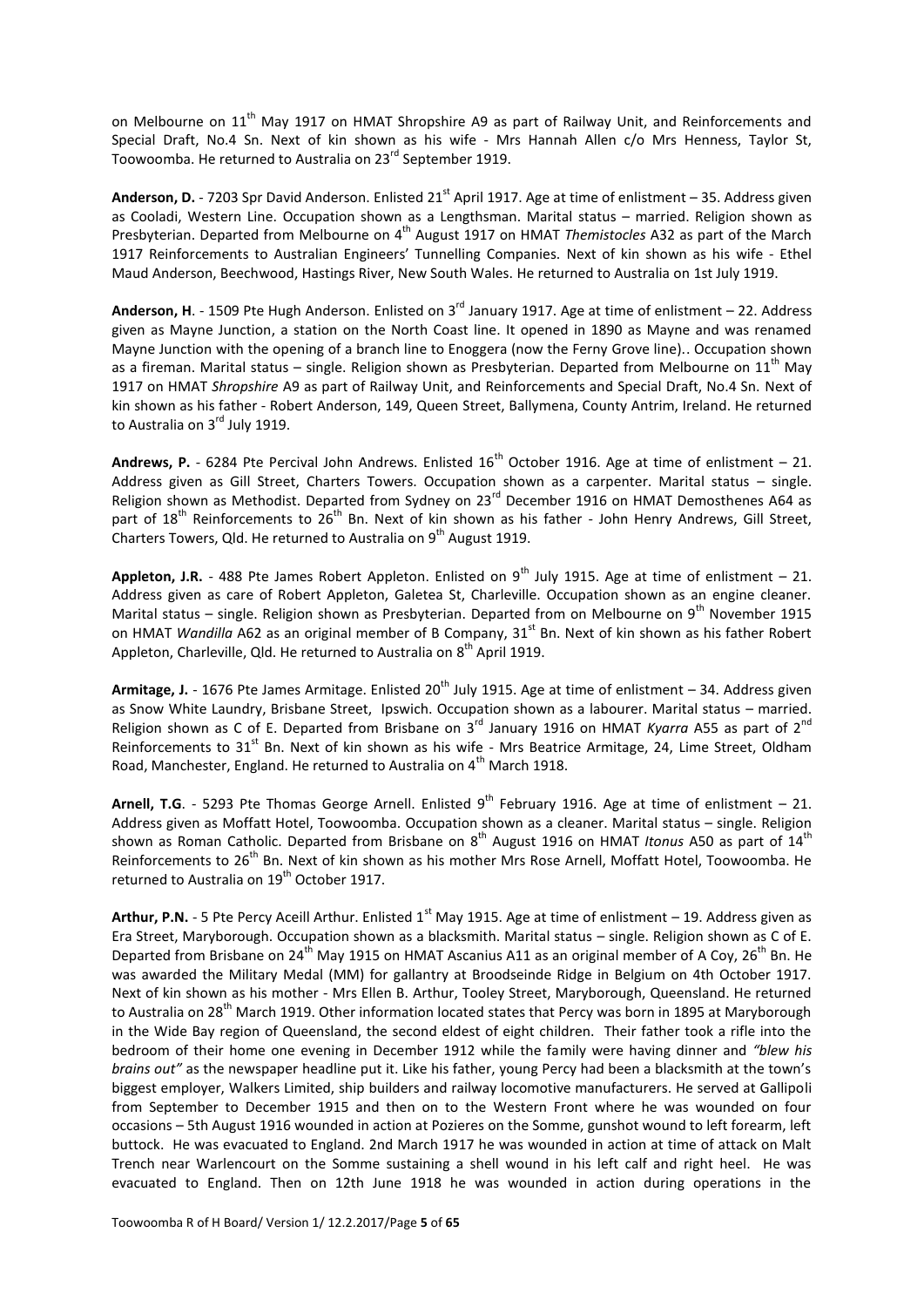Morlancourt sector, on the northern banks of the river Somme. On 2nd September 1918 Percy was wounded in action during the attack on Mont St Quentin receiving a bomb wound to his left hand and invalided to England. His younger brother by two years, 257 Private George William Arthur, a baker from Maryborough, enlisted in Brisbane and served in the 42nd Battalion, embarking at Sydney on HMAT *Borda* A30 on 5th June 1916. He returned to Australia in September 1918 following a somewhat chequered two years of service on the Western Front culminating in a self-inflicted wound to the foot which saw him court martialled.

**Ashton, A.J**. - This soldier is believed to be Pte Albert George Ashton (army number not located) who enlisted on  $3^{rd}$  December 1915 aged 26. Address given as Jondaryan. Occupation shown as a labourer. Marital status – married. Religion shown as C of E. His details do not appear on any embarkation roll having been discharged while still in Australia, probably on 25<sup>th</sup> January 1916, at his own request as his wife was unwell and they had 3 month old twins and a 3 year old daughter. Next of kin is shown as his wife - Violet S. Ashton - Jondaryan, Qld. His unit was recorded as being 36th Service Bn, C Coy.

**Baker, J.H.** - 1002 Pte John Henry Baker. Enlisted  $22^{nd}$  February 1916. Age at time of enlistment – 18. Address given as Nobby's Creek, Tweed River, NSW. Occupation shown as a labourer. Marital status – single. Religion shown as Methodist. Departed from Sydney on 18<sup>th</sup> May 1916 on HMAT *Demosthenes* A64 as part of 1<sup>st</sup> Reinforcements to 41<sup>st</sup> Bn. He was killed in action on 27<sup>th</sup> June 1917 and is buried in Kandahar Farm Cemetery, Belgium in plot II, row E, grave 9. Next of kin shown as his mother Mrs Hannah Elizabeth Hein, Tweed Heads, New South Wales. CWGC states that he was the son of Hannah Elizabeth and the late George Gray Baker, of Boyd St., Tweed Heads, New South Wales, and that he was a native of Tweed River, New South Wales.

**Baker, R.** - 3512 Pte Robert Baker. Enlisted 28<sup>th</sup> January 1916. Age at time of enlistment – 28. Address given as Charleville. Occupation shown as a locomotive engine driver. Marital status – single. Religion shown as C of E. Departed from Brisbane on 16<sup>th</sup> August 1916 on HMAT *Boorara* A42 as part of 8<sup>th</sup> Reinforcements to 31<sup>st</sup> Bn. Next of kin shown as his father - Richard Baker, Piper Street, Toowoomba, Qld. His 'returned to Australia' date is given as being discharged on  $15<sup>th</sup>$  August 1918 possibly indicating that he remained in England.

Ball, C. - 4149 Pte Cyril Thornbury Ball. Enlisted on 20<sup>th</sup> September 1915 aged 18. Address given as Brisbane. Occupation shown as a clerk. Marital status – single. Religion shown as C of E. Departed from Brisbane on 3<sup>rd</sup> January 1916 on HMAT *Kyarra* A55 as part of 13<sup>th</sup> Reinforcements to 9<sup>th</sup> Bn. He was killed in action on 23<sup>rd</sup> July 1916 and has no known grave so it commemorated on the Villers Bretonneux Memorial in France. Next of kin shown as his mother Mrs M. Ball, Thornbury, School Street, Kelvin Grove, Queensland. Not shown as KIA on roll of honour board. CWGC records state that he was the son of Norman Louis and Mary Ball, of "Thornbury", School Street, Kelvin Grove, Brisbane. Born at Ma Ma Creek, Queensland.

**Ball, W.** - 3686 Pte Walter Ball who enlisted aged 18 on 2<sup>nd</sup> August 1915. He was single and a railway porter giving his address as Fitt Street, Oakley. His religion is shown as RC. He left Australia on 30<sup>th</sup> December 1915 leaving from Brisbane on HMAT *Itonus* A50 as part of 12<sup>th</sup> Reinforcements to 9<sup>th</sup> Bn and he returned to Australia on 23<sup>rd</sup> March 1919. His next of kin is shown as being his father - W. Ball, Oakley, Qld.

**Ballard, A.E.** - 2/Lt Albert Edward Ballard, aged 25, was a married railway porter. His religion is shown as C of E. His address is shown as c/o Mrs Dale, Chalk Street, Wooloowin, Brisbane, when he enlisted on 20<sup>th</sup> October 1915. He left Brisbane on  $17<sup>th</sup>$  November 1915 on board HMAT Kyarra A55 as part of  $5<sup>th</sup>$  Reinforcements to  $42^{nd}$  Bn but died of wounds on  $19^{th}$  October 1917. He is buried in the huge Lijssenthoek Military Cemetery in Belgium (located by several hospitals to the west of Ypres, Belgium) in plot XXV, row H, grave 15. His next of kin was his wife Mrs Bertha May Ballard c/o Mrs Dale, "Adelaide" Rose Street, Thistle Estate, Kedron, Brisbane, Qld. CWGC sources state that he was the son of John Nelson Ballard and Florence Ballard; husband of Bertha May Ballard, of Thistle Estate, Kedron, Brisbane, Queensland. It also notes that he was a native of Kilburn, England. Not shown as having died in the war on the roll of honour board.

**Barr, J.C.** - 3240 Pte James Craig Barr was an 18 year old railway porter living at Grafton Street, Warwick, when he enlisted on 29<sup>th</sup> July 1915. He was a Presbyterian and was single. He left Brisbane on 5<sup>th</sup> October 1915 on HMAT *Seang Bee* A48 as part of 11<sup>th</sup> Reinforcements to 15<sup>th</sup> Bn. He returned to Australia on 18<sup>th</sup> January 1919 and his next of kin was stated as being his father - J.A. Barr, Grafton Street, Warwick.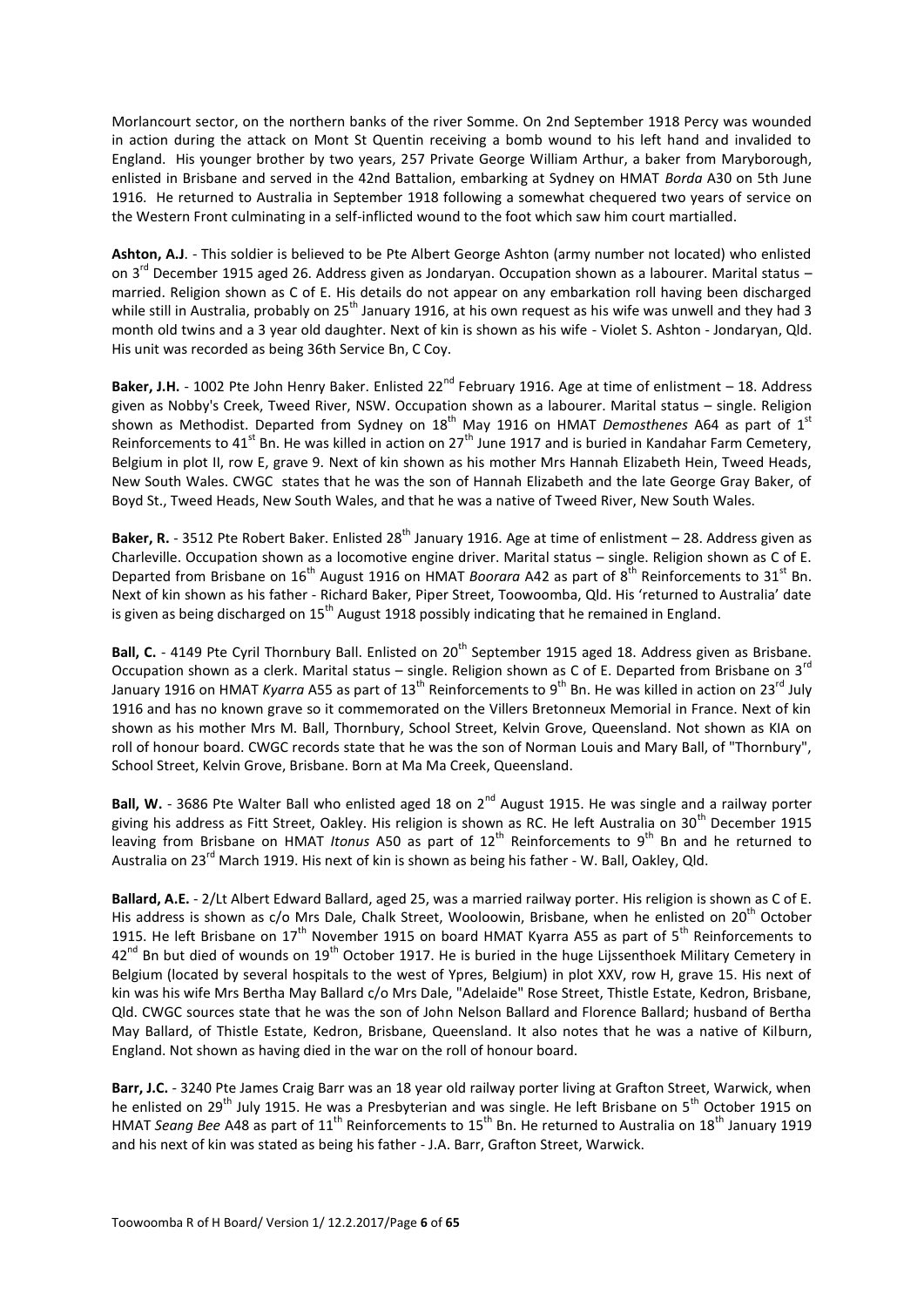**Bartels, H.A.** - 2329 Pte Henry Albert Bartels, 32, was a railway guard who gave his address as Townsville when he enlisted on 5<sup>th</sup> July 1915. He was C of E and single. He left Brisbane aboard HMAT *Warilda* A69 on 5<sup>th</sup> October 1915 as part of  $5^{th}$  Reinforcements to  $26^{th}$  Bn and he returned to Australia on 19<sup>th</sup> April 1919. His next of kin is shown as his aunt - Miss A. M. Bartels, Townsville, North Qld.

**Barton, W**. - This soldier is most probably 1624 Pte William Burton, aged 21, single and a labourer who gave his address as Greenmount. Toowoomba, a rural town on the Darling Downs. He enlisted on  $31<sup>st</sup>$  May 1915 and gave his religion as C of E. He left Brisbane on 29<sup>th</sup> June 1916 on HMAT *Aeneas* A60 as part of 1<sup>st</sup> Reinforcements to 25<sup>th</sup> Bn but was killed in action on 29<sup>th</sup> July 1916 and has no known grave being commemorated on the Villers Bretonneux Memorial in France. His next of kin is given as his mother - Mrs M. Burton, Greenmount, Toowoomba, Qld. Not shown as KIA on roll of honour board. CWGC sources state that he was the son of William L. N. and Mary Burton, of Greenmount, Queensland.

**Beahan** (no initial) - 475 Pte Ernest Maurice Beahan does not have any initials shown against his name on the roll of honour board and it is strange that they were never added. He was an original member of B Coy, 26th Bn and having enlisted on 18th March 1915 he left Brisbane on 24th May 1915 on HMAT *Ascanius* A11. By trade he was a Lengthsman and was single, RC and lived at Glencoe, Warra. His next of kin was given as his father Mr Augustus Beahan, Glencoe, Warra, Queensland. His brother's records show his next of kin as his mother Mrs Ann Behan, Glencoe, Warra, Qld. His brother was 1624 Private Leslie James Beahan 2nd Reinforcements to 47th Bn who enlisted on 20th April 1916 and was aged 19 and was a labourer, single and RC. He also gave his address as Glencoe, Warra. He transferred to 4th Division Machine Gun Company on 27th August 1916.

**Beale, B.D.** - 3689 Pte Bruce Duncan Beale enlisted on 4<sup>th</sup> August 1915 giving his mother - Mrs K. Beale, Mungallala, Qld as his next of kin. His own address was Mungallala, Queensland, and he was aged 20, C of E and single. His occupation is stated as being a railway employee. He left Australia from Sydney as part of  $12<sup>th</sup>$ Reinforcements to 15<sup>th</sup> Bn aboard HMAT Suffolk A23 on 30<sup>th</sup> November 1916 and returned to Australia on 23<sup>rd</sup> May 1918.

**Beatz, F.C.** - This soldier proved to be very difficult to track down as his correct name appears to be 5311 Pte Francis Frederick Beitz who enlisted on  $10^{th}$  January 1916. He was a labourer, married, aged 24, C of E and gave his address as Elphinstone via Clifton. His next of kin was his wife - Mrs Florence Jane Beitz, Errstom Street, Newmarket, Brisbane, Queensland. He left for overseas service from Brisbane on 8<sup>th</sup> August 1916 on HMAT Itonus A50 and returned to Australia on 22<sup>nd</sup> July 1917. He was part of 14<sup>th</sup> Reinforcements to 26<sup>th</sup> Bn.

**Beavis, N.P**. - 156457 Pte Norman Ponting Beavis was a 25 year old locomotive examiner. He was single, C of E and living in Roma when he enlisted on  $20^{th}$  December 1915 giving his next of kin as being his mother - Mrs M. Beavis, Gregory St, Roma, Qld. He left Brisbane on 21<sup>st</sup> October 1916 on HMAT *Boonah* A36 as part of the Army Medical Corps. He returned to Australia on  $16^{th}$  June 1919.

**Beavis, V.W.** - This soldier's correct identity appears to be 6235 Pte Walter Victor Beavis, aged 21 and a fireman from Roma. He was single when he enlisted on  $3^{rd}$  August 1915 giving his next of kin as being his father - Walter Beavis, Roma, Qld. His own address was stated as being L. Walter Beavis Esq, Roma, Qld. He left Sydney on 2nd November 1915 on board HMAT *Euripides* A14 as part of 11th Reinforcements for 1st Australian General Hospital. He returned to Australia on  $11<sup>th</sup>$  April 1916 which suggests that he spent little time in a theatre of war.

**Beckey, A.R.** - 2961 Pre Arthur Richard Beckey, aged 23, was a timekeeper in Toowoomba (his stated address) when he enlisted on 4<sup>th</sup> September 1916. He was single and C of E and gave his next of kin as being his father -Arthur Lee Beckey, Bingers Street, Bundaberg, Qld. He sailed from Brisbane on 27<sup>th</sup> October 1916 on HMAT *Marathon* A74 as part of 7<sup>th</sup> Reinforcements to 47<sup>th</sup> Bn. He returned to Australia on 15<sup>th</sup> June 1919.

**Beech, J.** - 3118 Pte Harold James Beech enlisted on 28<sup>th</sup> September 1916 but his occupation is given as being a farmer which casts some doubt on the accuracy of this soldier's identity. It is possible that he was a farmer but also had a railway occupation. He was 18, single, a Methodist, and gave his address as Baking Board, Chinchilla, West Line. On 22<sup>nd</sup> December 1916 he departed from Sydney on HMAT *Demosthenes* A64 as part of 8<sup>th</sup> Reinforcements to  $47^{\text{th}}$  Bn. He returned to Australia on  $18^{\text{th}}$  January 1919. His next of kin was stated as being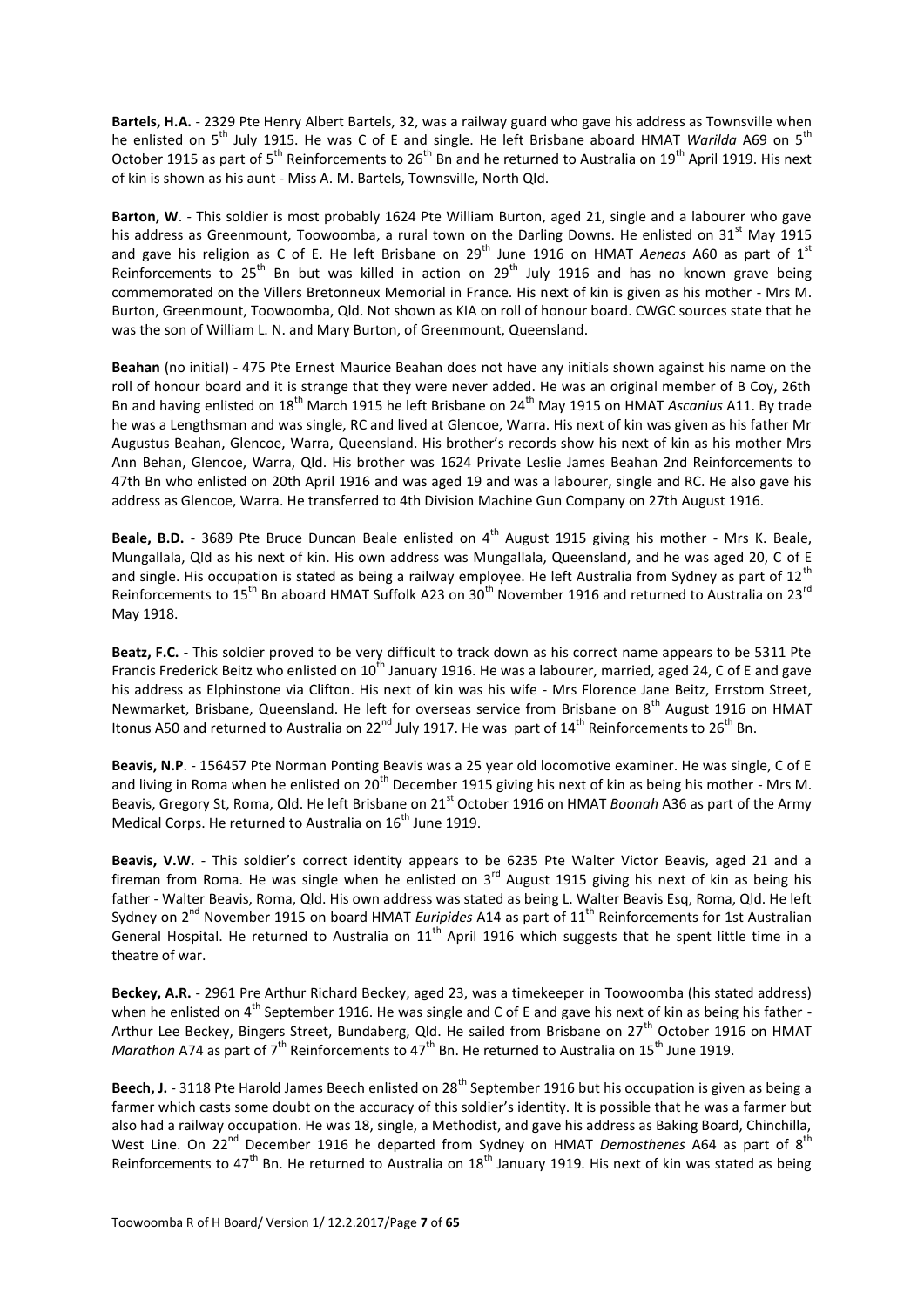his father - William Edmund Beech, Baking Board, Chinchilla, West Line, Queensland. His two brothers served - 1814 Corporal William Edmund Beech, 4th Pioneer Bn and 32 Albert Edmund Beech, 3rd Field Ambulance.

**Bellingham, W.D.** - 1621 Pte William Dennis Bellingham gave his address as Lesbrook, Cobba-da-Mana when he enlisted on 10<sup>th</sup> February 1916. He was 22, single, C of E and a labourer. He left Sydney on 5<sup>th</sup> June 1916 on HMAT *Borda* A30 as part of 1<sup>st</sup> Reinforcements to 42<sup>nd</sup> Bn, returning to Australia on 4<sup>th</sup> June 1919. His next of kin is given as being his mother - Mrs Lydia Bellingham, Cobba-da-Mana, via Warwick, Qld.

Bennett, A. - 5306 Pte Arthur Albert Bennett was a 20 year old, single, C of E labourer who enlisted on 18<sup>th</sup> February 1916. His address was simply Dalby, Qld, and his next of kin was given as his mother - Mrs Catherine Bennett, Boomun P.O., Bunya Road, Dalby, Qld. He is not shown as KIA on roll of honour board but he was killed in action on 29<sup>th</sup> April 1917 but has no known grave and is commemorated on the Villers Bretonneux memorial, France. He left Brisbane on 8<sup>th</sup> August 1916 on HMAT *Itonus* A50 as a member of 14<sup>th</sup> Reinforcements to 26<sup>th</sup> Bn. CWGC records confirm that he was the son of Mrs. C. Bennett, of Bunya Rd., Dalby, Queensland, and the late George William Bennett.

Benson, A.A. - 1329 2<sup>nd</sup> Corporal Albert Benson enlisted on 15<sup>th</sup> February 1917 aged 25. He was an engine driver from Willowburn, Qld, and was single and C of E. He left Melbourne on  $11^{\text{th}}$  May 1917 as part of the Railway Unit, and Reinforcements and Special Draft, No.4 Sn, returning to Australia on 1<sup>st</sup> July 1919. His next of kin was his mother - Mrs Caroline Benson, Willowburn, Qld.

**Berry, A.** - 21306 Gnr Albert Berry was 32 and a labourer from Mitchell when he enlisted on 25<sup>th</sup> November 1915. His religion was given as C of E. He left Australia from Sydney on 11th May 1916 aboard HMAT *Argyllshire* A8 as part of  $1^{st}$ -8<sup>th</sup> Reinforcements to 9th Field Artillery Bde, Brigade Ammunition Column. His sister, Miss N. Berry, Mitchell, Qld, was given as his next of kin but no return to Australia date is given.

**Beverick, T.** - 419 Pte Thomas Beverick was another casualty. He was 33, single, Presbyterian and a railway ganger from Jandowae who enlisted on 24<sup>th</sup> March 1916. He left Australia via Melbourne on board HMAT *Port* Lincoln A17 on 20<sup>th</sup> October 1916 as part of 6<sup>th</sup> Reinforcements to the 3rd MG Coy and later he served with 22nd MGC. He was killed in action on  $17<sup>th</sup>$  September 1917 and is buried in Hooge Crater Cemetery, Belgium, in plot XIII, row K, grave 1. His next of kin was his mother - Mrs M. Beverick, Jandowae, Qld and CWGC records confirm that he was the son of Frank and Mary Beverick. Born at Jandowae, Queensland

**Black, C.H.** - 5312 Pte Cecil Harper Black enlisted on 18<sup>th</sup> February 1916. He was a clerk, aged 18 and single. His address is simply given as Toowoomba. His religion is recorded as being C of E. He left from Brisbane on  $8^{th}$ August 1916 on HMAT *Itonus* A50 as part of 14<sup>th</sup> Reinforcements to 26<sup>th</sup> Bn. He returned to Australia on 9<sup>th</sup> December 1918. His next of kin is stated as being his father - Samuel Black, Russell Street, Newtown, Toowoomba, Qld.

**Blair, H.P.** - 3693 Pte Hugh Blair was a railway signalman aged 31, single and from Warwick when he enlisted on 20<sup>th</sup> August 1915. His religion is given as Presbyterian. He departed from Sydney on 30<sup>th</sup> December 1915 on HMAT *Medic* A7 and returned on 20<sup>th</sup> April 1919. When he went abroad, he was part of 12<sup>th</sup> Reinforcements to 4<sup>th</sup> Bn. His next of kin was given as his father J.F. Blair, Hornsby, NSW.

**Board, G.** - 34 Pte George Board was a railway porter, aged 23, single, Methodist and living in Gauntlet Street, Toowoomba when he enlisted on 26<sup>th</sup> February 1915. He left from Brisbane on 29<sup>th</sup> June 1915 on HMAT Aeneas A60 serving as an original member of A Coy, 25<sup>th</sup> Bn. He did not return home having been killed in action on 5<sup>th</sup> November 1915 at Gallipoli. He does, however, have grave located somewhere in Embarkation Pier Cemetery but as the exact spot is not known he is commemorated on Special Memorial A. 13. His next of kin was his mother - Mrs Board, Gauntlet Street, Toowoomba, Qld.

Bonar, W. - 8768 Gnr William Bonar enlisted on 12<sup>th</sup> August 1915 aged 25. He was employed as a railway shunter and gave his address as Railway Department, Toowoomba. He was single and C of E. He departed from Melbourne on 16th November 1915 aboard HMAT *Port MacQuarie* A39 as an original member of 2nd Div Ammunition Column. He returned to Australia on 27<sup>th</sup> April 1919. His next of kin was his father James Bonar, South Shields, Durham, England.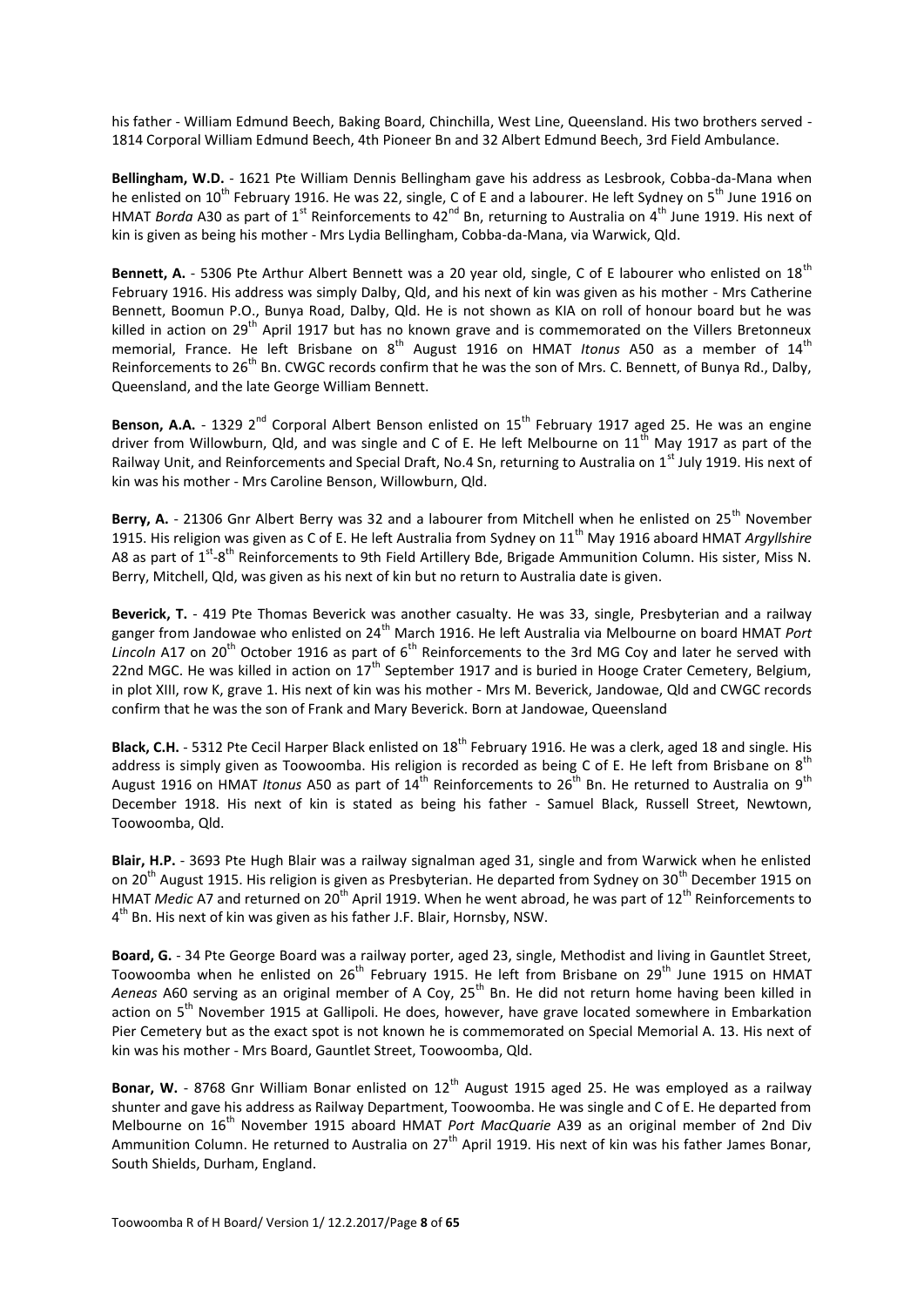**Booth, O.** - 6962 Pte James Oliver Alan Booth appears to be the first of the original 209 names listed for this board. He was 21 when he enlisted on  $30<sup>th</sup>$  September 1916 but his trade is given as a farmer but he seems to be the best fit for this entry. His address was Wellington Point, Cleveland, and he was single and a Methodist. His next of kin was recorded as being his mother Mrs A. Booth, Wellington Point, Cleveland, Queensland and as he was killed in action we have a CWGC entry which states that he was the son of George D. and Alice Maud Booth, of Nambour, Queensland. He left from Sydney on 25th November 1916 aboard HMAT *Beltana* A72 as part of 23<sup>rd</sup> Reinforcements to 25<sup>th</sup> Bn. On 4<sup>th</sup> July 1917 he was killed in Belgium and is buried in Mud Corner Cemetery, plot II, row A, grave 13. Other information about him reveals that apparently he was known as Oliver which gives weight to this being the correct man. In the records, his mother refers to his schooling at Yarranlee which is a very small settlement near Pittsworth on the Darling Downs, south west of Toowoomba. The railway line was extended through there to Millmerran in 1911 and it is not inconceivable that the youthful teenager Booth may have worked in some capacity on the new railway. A newspaper report of October 1917 has the Yarranlee school commemorating some recently fallen past students, including "Oliver Booth", indicating perhaps that he was known at the school by his second given name, further supporting the identity of 'Booth, O'. It is very likely that some of these men had other jobs or a farm so said they were farmers rather than labourers etc.

**Borger, J.H.** - 528 Pte John Henry Borger was aged 20 and a clerk living at Kelvin Grove, Brisbane, when he enlisted on 6<sup>th</sup> November 1915. He was C of E. As an original member of D Coy, 42nd Btn he left from Sydney on 5<sup>th</sup> June 1916 aboard HMAT *Borda* A30 returning on 20<sup>th</sup> May 1919. His next of kin was his mother Mrs Helena Ann Borger, Thurston Road, Kelvin Grove, Brisbane, Qld.

Bourke, F. - 5039 Pte Frank Bourke was 22, a labourer and single when he enlisted on 16<sup>th</sup> September 1915; he gave his religion as RC and his next of kin as his father J. Bourke, Bowen Street, Goondiwindi, Qld (his own address). He left from Brisbane on 31<sup>st</sup> March 1916 on HMAT *Star of Victoria* A16 as part of 16<sup>th</sup> Reinforcements to  $9^{th}$  Bn. He returned to Australia on 20<sup>th</sup> December 1917.

**Bourke, H.** - This soldier has not been identified.

**Bowker, C.H.** - 1330 2<sup>nd</sup> Cpl Claude Herbert Bowker, 29, was a married man working as an engine driver and living in Toowoomba when he enlisted on 22<sup>nd</sup> December 1916; His wife was his next of kin - Mrs Ida May Bowker, P.O. Toowoomba, Qld. He left from Melbourne on HMAT *Shropshire* A9 on 11th May 1917 as part of Railway Unit, and Reinforcements and Special Draft, No.4 Sn. It appears that railwaymen were gathered in Victoria from around Australia and then went overseas from Melbourne. He returned to Australia on 19<sup>th</sup> February 1919.

**Bowman, A.** - 1034 Pte Adam Bowman worked in an occupation that indicates a railway trade – bridge carpenter. No address is given on the embarkation roll but he was single, 25 and C of E. His next of kin was recorded as Mrs J. Bowman, Yaamba, Rockhampton, Qld, but the precise relationship was not stated). He enlisted on 26<sup>th</sup> April 1915 and left from Brisbane on 29<sup>th</sup> June 1915 on HMAT *Aeneas* A60. He was an original member of B Coy, 25<sup>th</sup> Bn and returned to Australia on 11<sup>th</sup> January 1919.

**Boyes, F.** - 26 Cpl Frederick Boyes enlisted on 20<sup>th</sup> November 1914. He was married, aged 41, and living at Greenhills near Pittsworth where he worked as a Lengthsman. His religion is given as Methodist and his next of kin was his wife Mrs Mabel Boyes, Greenhills near Pittsworth, Qld. He left Australia on the transport ship HMAT *Borda* A30 on 5<sup>th</sup> June 1915 leaving from Sydney as an original member of 42<sup>nd</sup> Bn. He returned to Australia on 22<sup>nd</sup> July 1917.

**Bradbury, F.** - 17166 Spr Francis Bradbury was a station master aged 22 when he enlisted on 16<sup>th</sup> May 1916. His age was 22 and he was single and RC. He departed from Sydney on 20th January 1917 on RMS *Kashgar* returning on 22<sup>nd</sup> March 1919. On departure he was in  $8^{th}$  Reinforcements to 1 Australian Wireless Squadron. Mrs Marcella Bradbury, Woody Point, Nr Brisbane, Qld, his mother, was given as his next of kin.

**Braithwaite, T.E**. - 1615 Cpl Thomas Farrar Braithwaite (note the error on the roll of honour) enlisted very early in the war on 22<sup>nd</sup> August 1914. His trade was given as a railway employee and he was married to his next of kin Mrs T. Braithwaite, Percy Street, Warwick, Queensland. His religion was C of E. he left Brisbane on 25<sup>th</sup> September 1914 on HMAT *Rangatira* A22 but returned to Australia on 19<sup>th</sup> November 1915. When he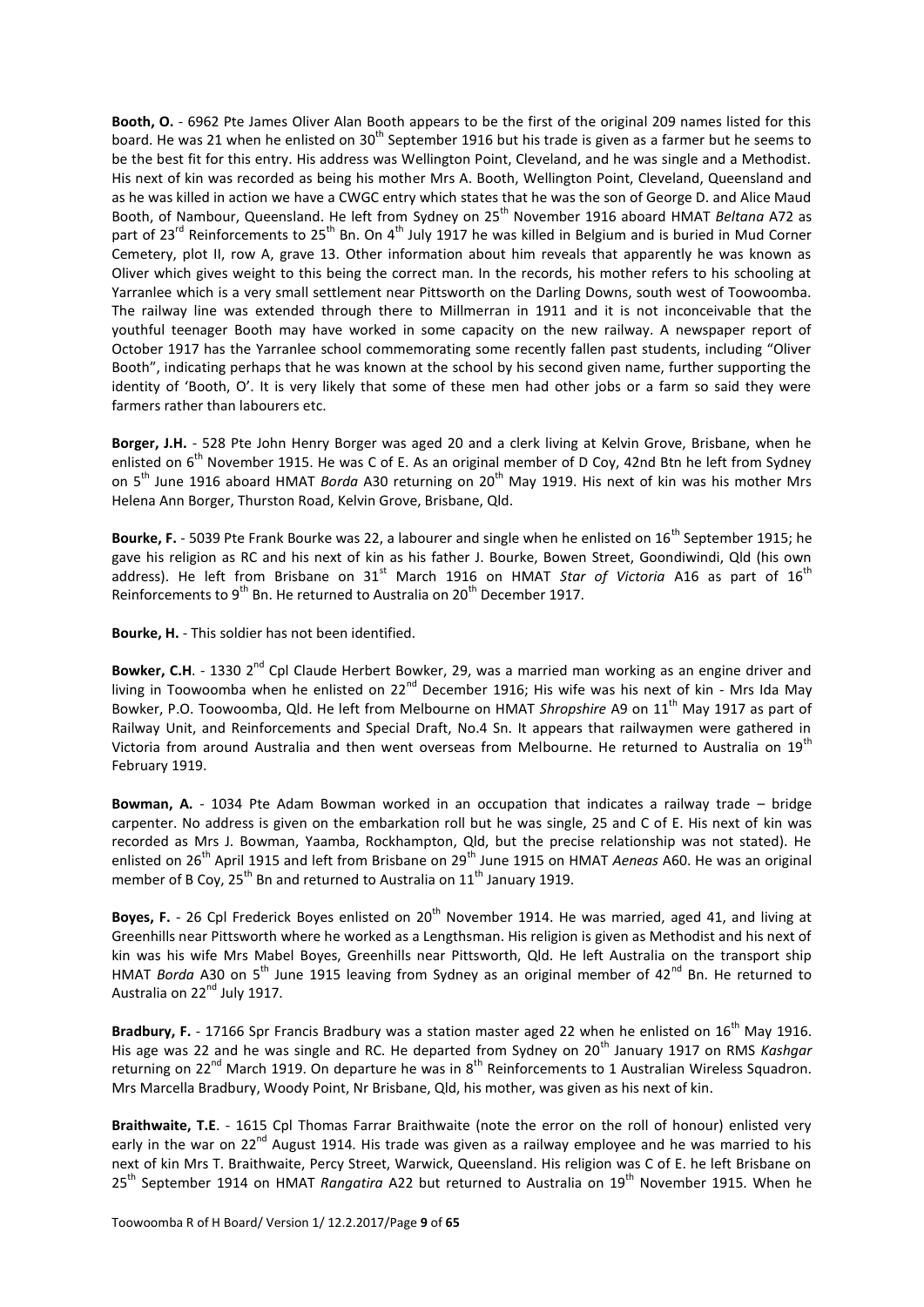departed he was serving with 3rd Field Artillery Bde, 7th Bty. However, he later served as 1615 Sgt Braithwaite, Hospital Transport Corps, leaving Sydney on 22nd December 1915 on HMAT *Kanowna* A61. His address was given as Bondi, NSW and his next of kin as Mrs T. F. Braithwaite, c/o T. A. B. Foster, 'Onchan', Fletcher Street, Bondi, New South Wales. No further RTA date is given.

**Breadner, A.J.** - This is another error as the soldier appears to be 1919 Pte John Alexander Breadner who was a boiler maker's assistant aged 39 when he enlisted on 30<sup>th</sup> January 1915. No address was recorded but his next of kin was his wife Mrs Flora Caroline Breadner, 17 Conway Street, Landport, Portsmouth, England. He was a Methodist. He left from Brisbane on  $16<sup>th</sup>$  April 1915 on HMAT Kyarra A55 as part of  $5<sup>th</sup>$  Reinforcements to  $9<sup>th</sup>$ Bn. He returned to Australia on 26<sup>th</sup> July 1919 and when he died some vears later he was buried in Toowoomba Cemetery giving a greater degree of confidence that this is the correct man.

**Breen, D.** - This soldier has not been identified.

**Brennan, C.** - 4736 Pte Charles Lindel Brennan from Neil Street, Toowoomba, was a 30 year old labourer, RC and single who enlisted on  $4<sup>th</sup>$  October 1915. He departed from Brisbane on 28<sup>th</sup> March 1916 on HMAT *Commonwealth* A73 as part of 15<sup>th</sup> Reinforcements to 9<sup>th</sup> Bn. He was killed in action on 24<sup>th</sup> December 1916 and is buried in France in Delville Wood Cemetery, plot IX, row 1, grave 7. Receiving the telegram notifying his death was his next of kin, his sister, Miss C. Brennan, Neil Street, Toowoomba, Qld. He is not shown as KIA on roll of honour board. CWGC records note that he was the son of Francis and Mary Brennan and a native of Spring Creek, Queensland.

**Brennan, M.M.** - 57772 Pte Malcolm Maurice Brennan was a railway official from Benellowine, Goondiwindi. He was 24, single and RC. Enlisting on 21<sup>st</sup> April 1918 he left the country from Sydney on 5<sup>th</sup> June 1918 on RMS Orontes as part of 4th Qld Reinforcements; by this stage, reinforcements were sent overseas not attached to a specific unit hence the designation on his embarkation roll. No date is given for his return to Australia but huis next of kin was noted as his mother Mrs M.A. Brennan, Benellowine, Goondiwindi, Qld.

Brinkworth, H.N. - 1008 Pte Henry Norman Brinkworth left Australia from Sydney on 5<sup>th</sup> June 1916 sailing on HMAT *Borda* A30. He had enlisted on 11<sup>th</sup> December 1915 and stated his employment as being a railway employee. Other details were his age – 22, religion – Methodist, and marital status – single. His address was Briston Villa, Partridge Street, Toowoomba. He was an original member of B Coy, 42<sup>nd</sup> Bn and returned to Australia on 11<sup>th</sup> May 1919. His father Albert Brinkworth, Briston Villa, Partridge Street, Toowoomba. was his next of kin.

**Britton, O.** -2915 Pte Oliver Britton, 24, was a bridge carpenter from Mitchell. He was single and C of E. He enlisted on 21<sup>st</sup> September 1916 and left from Sydney on 23<sup>rd</sup> December 1916 on HMAT *Demosthenes* A64. He was part of  $6<sup>th</sup>$  Reinforcements to 41<sup>st</sup> Bn and returned to Australia on  $8<sup>th</sup>$  July 1919. His next of kin was his father Sydney Britton, Post Office, Mitchell, Qld.

**Britton, R.J.** - This soldier is most probably 1884 Pte John Reginald Britton who enlisted on 16<sup>th</sup> May 1915. His address was Mitchell, Qld. He was a labourer, aged 20, single and C of E. He left from Brisbane three months after enlisting – 16<sup>th</sup> August 1915 – on HMAT *Kyarra* A55 as part of 3<sup>rd</sup> Reinforcements to 26<sup>th</sup> Bn. He returned to Australia on 8<sup>th</sup> April 1919. His next of kin was given as his father S.J.T. Britton, Wonallila, Qld. Three brothers also served in the AIF - 2939 Pte Clive Norman Britton, 5th Machine Gun Bn, who returned to Australia, 19th April 1919; and 2915 Pte Oliver Charles Britton, 5th Machine Gun Bn who returned to Australia on 8th July 1919; and, in the same unit as John, 1885 Pte James Sydney Britton.

**Britton, S.J.** - 1885 Pte James Sydney Britton (note the error on the board) had the next army number after his brother 1884 Pte John Reginald Britton. He was 21 and a labourer from Mitchell. His religion was given as C of E and he was single. He enlisted on the same day as his brother  $-16<sup>th</sup>$  May 1915 and likewise left from Brisbane three on16<sup>th</sup> August 1915 – on HMAT *Kyarra* A55 as part of 3<sup>rd</sup> Reinforcements to 26<sup>th</sup> Bn. He did not return to Australia as he was killed in action on 4<sup>th</sup> October 1917 in Belgium and has no known grave so is commemorated on the Ypres (Menin Gate) Memorial; he is not shown as KIA on roll of honour board. Other details recorded for him state that his mother - Mrs S.J. Britton, Mitchell, Qld, was his next of kin. Three brothers also served in the AIF - 2939 Pte Clive Norman Britton, 5th Machine Gun Bn, who returned to Australia, 19th April 1919; and 2915 Pte Oliver Charles Britton, 5th Machine Gun Bn who returned to Australia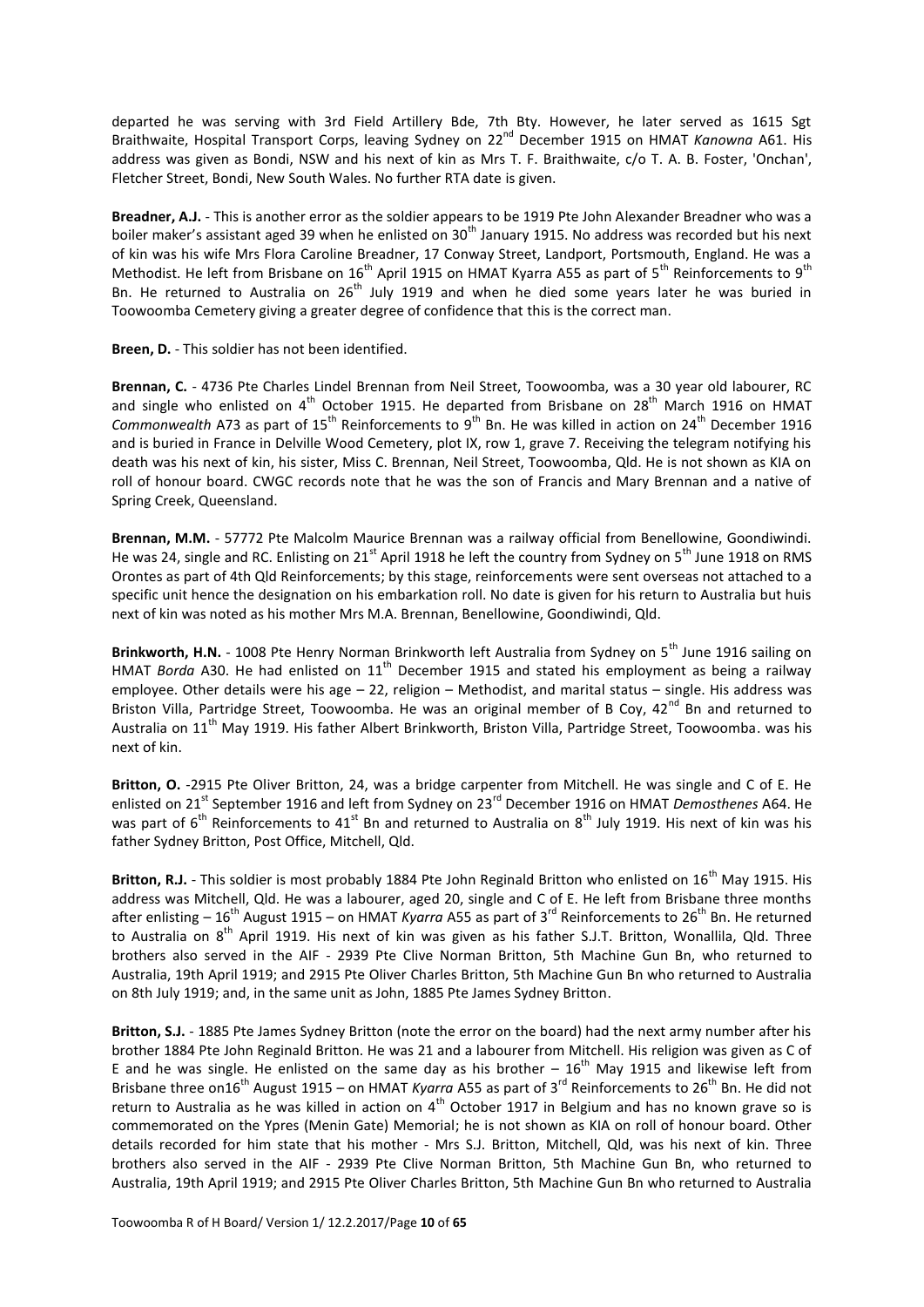on 8th July 1919; and, in the same unit as James, 1884 Pte John Reginald Britton. The CWGC records also note that he was the son of Sydney John Tighe Britton and Amelia Jenette Britton. It also notes that he was a native Queensland.

**Broadhead, D.** - 1460 Pte Douglas Henry Allen Broadhead, 19, was a railway porter who gave his address as Longreach P.O. He was single and C of E. He enlisted early in the war on  $22^{nd}$  December 1914 and left from Brisbane on 13<sup>th</sup> February 1915 on HMAT *Seang Choon* A49 as part of 3<sup>rd</sup> Reinforcements to 15<sup>th</sup> Bn. He returned to Australia on 30<sup>th</sup> January 1918. His next of kin was given as Horace E. Broadhead, Ruthven Street, Spring Hill, North Toowoomba, Qld, but no relationship was stated.

**Brown, E.S.** - 52633 Spr Edward Stanley Leitch Brown enlisted on 10<sup>th</sup> April 1918 when aged 19. His trade was a fitter and he lived at Stirling Street, Toowoomba, the same address as his next of kin, his mother Sarah Ann Brown. He was C of E and single. No date has been located when he left Australia and it is quite possible that he did not serve overseas. A 'return to Australia' date is given  $-15^{th}$  March 1919 but this may well be his discharge date.

**Brown, G.** - 1725 Pte George Brown, 18, single and C of E was an engine driver living at Hawthorne St, Roma. He enlisted on 22nd January 1915 and departed from Brisbane on 8th April 1915 on HMAT *Star of England* A15 as part of  $4^{th}$  Reinforcements to 9th Bn though later, on  $7^{th}$  June 1917, he was killed in action with 49th Bn. He has no known grave and is commemorated on the Ypres (Menin Gate) Memorial. His next of kin was recorded as W.H. Brown care of Mrs S. A. Hunter, Hawthorne Street, Roma, Qld.

**Brown, J.** - 515 Pte John Brown enlisted on 27<sup>th</sup> December 1915. He was aged 29, C of E, single and a labourer. His address was given as Chinchilla, Qld. He left from Sydney on 5<sup>th</sup> June 1916 on HMAT *Borda* A30 as an original member of C Coy, 41<sup>st</sup> Bn. He returned to Australia on 2<sup>nd</sup> June 1919. His next of kin was stated as being his brother Edward Brown, 20, Cavel House, Twecher via Glasgow, Scotland.

Brown, J. - 6590 Pte Joseph Brown enlisted on 22<sup>nd</sup> July 1916. He was 25, single C of E, and a bridge carpenter living in Spring Street, East Ipswich. He sailed on HMAT *Boonah* A36 from Brisbane leaving on 21<sup>st</sup> October 1916. He was part of 21<sup>st</sup> Reinforcements to 15<sup>th</sup> Bn. He returned to Australia on 1<sup>st</sup> August 1919. His next of kin was his sister Miss M. E. Brown, Spring Street, East Ipswich, Queensland.

Brown, J. - 458 Pte John Alexander Brown enlisted on 18<sup>th</sup> December 1915 while living at Eton Farm, Westbrook Crossing, Darling Downs. His aged was recorded as 25 and he was single, a labourer and was Presbyterian. He left from Sydney on 5<sup>th</sup> June 1916 on HMAT *Borda* A30 as an original member of B Coy, 42<sup>nd</sup> Bn. He did not return home as he died of wounds on 31<sup>st</sup> March 1918 and is buried in Doullens Communal Cemetery Extension No. 1, France, plot VI, row G, grave 28. His next of kin was his sister Miss Jane Elizabeth Brown, Eton Farm, Westbrook Crossing, Darling Downs, Queensland. He is not shown as died on roll of honour board. CWGC records show that he was the son of the late William Cromarty Brown and Martha Jane Brown.

**Brown, J.S.** - 758 Act Cpl John Sidney Brown, aged 25 and a fettler enlisted on 29<sup>th</sup> December 1915. His address was given as c/o Mrs Alexander, Margaret Street, Toowoomba; he was single and C of E. He left from Sydney on 5<sup>th</sup> June 1916 on HMAT *Borda* A30 as member of 1<sup>st</sup> Reinforcements to 42<sup>nd</sup> Bn interestingly on the same ship as the original members of the battalion. He returned to Australia on 25<sup>th</sup> January 1919 and his next of kin was noted as being his father John Brown, Fire Station, Sidcup, Kent, England.

Bruce, J. - 1524 Signaller James Durie Bruce was 27, a lengthsman, single and Presbyterian. He enlisted on 21<sup>st</sup> July 1915 and left from Melbourne on HMAT *Bakara* A41 on 5<sup>th</sup> November 1915 as part of 1<sup>st</sup> Reinforcements to 31 $^{\rm st}$  Bn. He was killed in action a little over a year later on 21 $^{\rm st}$  November 1916 and is buried in Guards' Cemetery, France, plot III, row S, grave 7. His next of kin was J. Bruce, Crow Hill, Anstruther, Fifeshire, Scotland. Not shown as KIA on roll of honour board. CWGC records show him as the son of James and Helen Bruce, of Lochtyside Farm, Thornton, Fife, Scotland. It also notes that he was a native Fife, Scotland. He was the brother of 2573 J.D. Bruce.

**Bruce, J.** - 2573 Pte John Durie Bruce, brother of 1524 Pte John Durie Bruce, was a labourer, aged 24, single and Presbyterian. No address is given for him at the time of enlisting. He enlisted on 24<sup>th</sup> May 1915, a couple of months before his brother but left from Brisbane. His ship was HMAT *Kyarra* A55 which left the harbour on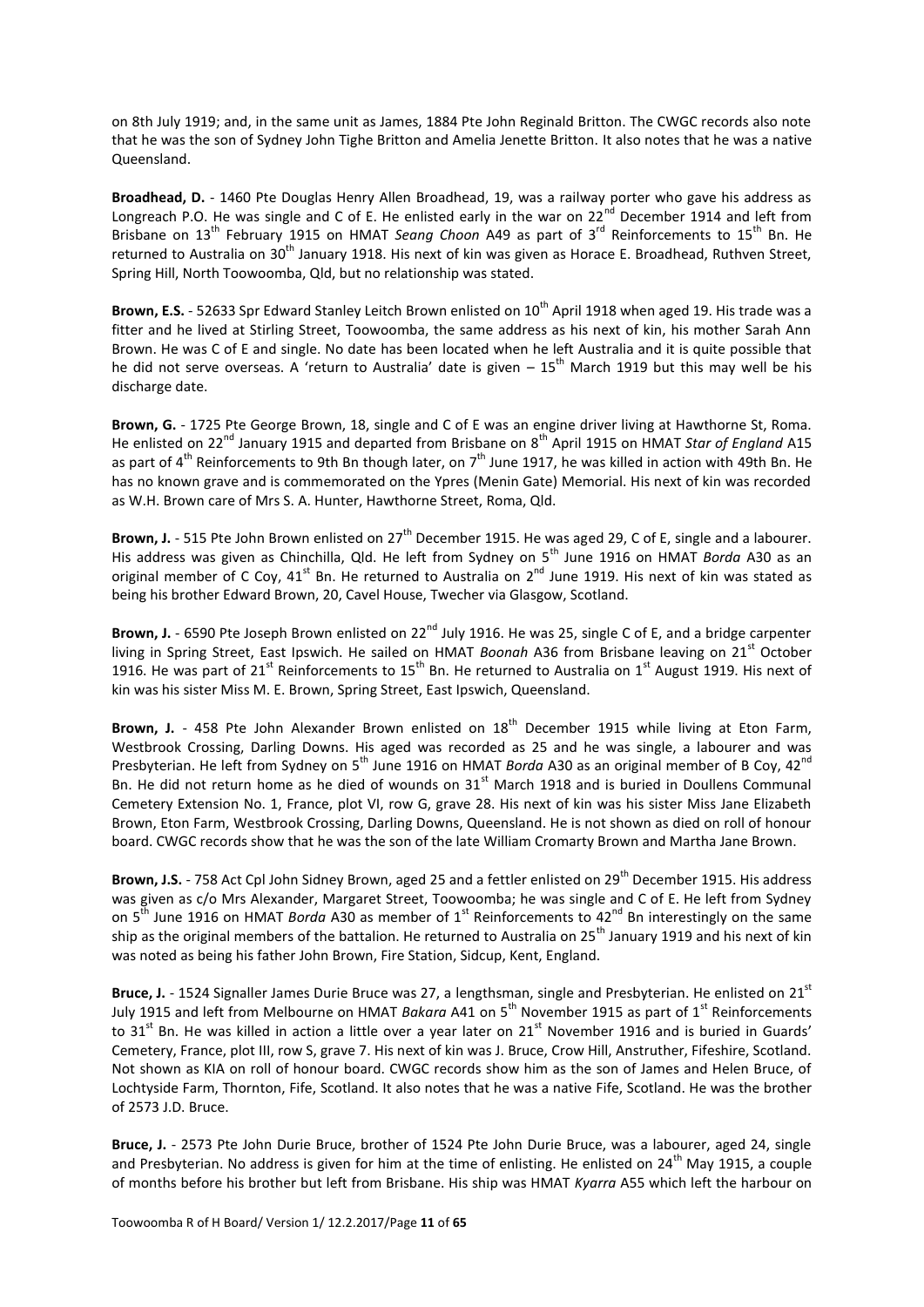$16<sup>th</sup>$  August 1915. He was in  $8<sup>th</sup>$  Reinforcements to  $9<sup>th</sup>$  Bn and returned to Australia on  $3<sup>rd</sup>$  July 1919. His father -J. Bruce, Crow Hill, Anstruther, Fifeshire, Scotland – is shown as his next of kin.

**Brumpton, A.** - 4673 Pte Arthur Herbert Brumpton stated his occupation as a farm labourer from Roma when he enlisted on 28th September 1915. He was 19, single and Methodist. He left from Sydney on RMS *Mooltan* on  $12^{th}$  April 1916 and was in  $12^{th}$  Reinforcements to  $25^{th}$  Bn. He returned to Australia on  $4^{th}$  June 1919. His next of kin is given as his father, John George Brumpton, Plain Farm, Hodgson via Roma, Qld.

**Bryant, F.** - This soldier has not been identified.

**Bryant, S.** - 3811 Pte Stanley Bryant, aged 38, RC and single is recorded as being a labourer or a baker on various papers; no home address nor his next of kin was given. His date of enlistment was shown as 10<sup>th</sup> April 1917 and this was his second attempt to join up as he was discharged as being unsuitable after his first enlistment. The embarkation roll shows him leaving from Sydney on 13<sup>th</sup> June 1917 on HMAT *Hororata* A20 in  $10^{th}$  Reinforcements to 4<sup>th</sup> Pioneers stating his trade as a baker in Charleville. He returned to Australia on 22<sup>nd</sup> July 1919.

**Buchan, W.F.** - 4147 Pte William Patrick Buchan (note error on board) appears to be the correct identification for this soldier who enlisted on  $28^{th}$  August 1915. He was 23, RC, single and worked as a labourer; his address was given as simply Brisbane and his next of kin was his guardian - Miss E McCann, Timor West, Victoria. He left from Brisbane on 3<sup>rd</sup> January 1916 on the transport ship HMAT *Kyarra* A55 as part of 13<sup>th</sup> Reinforcements to 9<sup>th</sup> Bn. He did not return as he was killed in action in France on 23<sup>rd</sup> July 1916 and is commemorated on the Villers Bretonneux Memorial; he is not shown as KIA on roll of honour board.

**Buchanan, J.T.** - 21317 Cpl John Tait Buchanan was 23 and a fitter from Toowoomba; he was Presbyterian and married. He enlisted on 22<sup>nd</sup> November 1915 and left from Sydney as part of 1<sup>st</sup>-8<sup>th</sup> Reinforcements to 9th Field Artillery Bde, Brigade Ammunition Column on 11th May 1916 on HMAT *Argyllshire* A8 returning to Australia on 18<sup>th</sup> December 1918. His next of kin was his wife Mrs A.L. Buchanan, Buchanan's Fold, Brigalow, W. Line, Qld.

**Buchanan, R.H.** - Robert Hill Buchanan was not an infantryman like most of the men on the roll of honour but a member of the Australian Flying Corps. He served as 1118 Air Mechanic 2nd Class R.H. Buchanan having enlisted on 15<sup>th</sup> September 1916. He was aged 27, Presbyterian, a mechanic and was single. He left from Melbourne on 17<sup>th</sup> January 1917 on RMS *Omrah* and his unit is shown as Australian Flying Corps, No 4 Squadron. He returned to Australia on  $6<sup>th</sup>$  May 1919. His next of kin was given as his mother Mrs Mary Tate Buchanan, Brigalow, West Line, Qld. Brigalow was his own address and it seems very likely that he was the brother of J.T. Buchanan despite the diferent spellings of 'Tate/Tait'.

**Buckley, J.J.** - 2630 Pte Joseph Buckley was employed as a guard and was aged 36, single and RC when he enlisted on 29<sup>th</sup> October 1917. No address is given and his next of kin was given as his father - Edward Buckley, Church Street, Cahir, Tipperary, Ireland. He left from Melbourne on 28<sup>th</sup> February 1918 on HMAT *Nestor* A71. He was part of Railway Unit, and Reinforcements and Special Draft. No return date is given which may indicate that he remained in Britain.

**Bunnett, N.J.** - 4671 Pte Norman James Bunnett worked as a locomotive fireman and lived in Toowoomba. He was aged 21, single and C of E and enlisted on 30<sup>th</sup> October 1915. He set sail from Sydney on RMS *Mooltan* on  $12^{th}$  April 1916 as part of  $12^{th}$  Reinforcements to  $25^{th}$  Bn. He returned to Australia on  $8^{th}$  April 1918. His father -James Bunnett, Wallace Street, Newtown, Toowoomba, Qld – was given as his next of kin and this was probably his own address too.

**Bury, W.** - 4095 Pte William Bury was working as a boilermaker and living in Taylor St, Toowoomba when he enlisted on 21<sup>st</sup> August 1915. He was married, aged 31 and Presbyterian. He departed from Brisbane on 23<sup>rd</sup> March 1916 on HMAT *Commonwealth* A73 as part of 2<sup>nd</sup>-12<sup>th</sup> Reinforcements to 25<sup>th</sup> Bn but died, presumably of wounds, on 22<sup>nd</sup> August 1916. He is buried in Bolton (Tonge) Cemetery in Lancashire – the location is recorded as III.01.NC.1. His next of kin was wife - Mrs Teresa Annie Bury, Taylor Street, Toowoomba, Qld – and the CWGC confirms the Bolton association, stating that he was the son of William and Sarah Ann Bury, of 176, Waterloo St., Bolton, England. He is not shown as 'killed' on roll of honour board.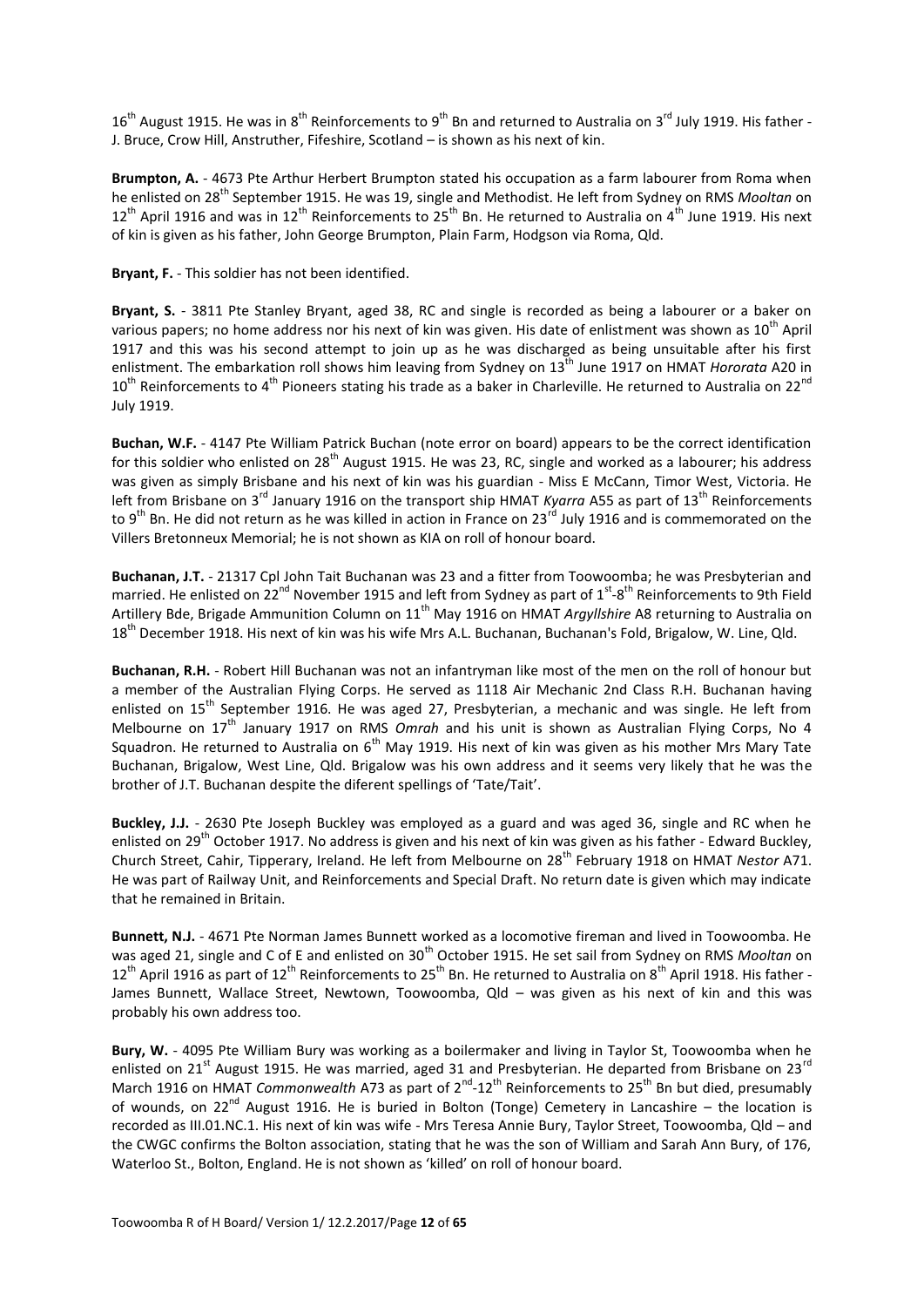**Butler, J.** - 3689 Pte John Butler was a boilermaker living with his next of kin, his wife Mrs Elizabeth Butler, at Cnr Ruthven and Delacy Streets, Toowoomba. He was 33 and RC. He enlisted on 30<sup>th</sup> May 1917 and left from Sydney on HMAT Miltiades A28 on 2<sup>nd</sup> August 1917 returning to Australia on 18<sup>th</sup> December 1918. Butler was in 19<sup>th</sup> Reinforcements to 47<sup>th</sup> Bn.

**Buxton, J.** - This soldier's initial appears to be erroneous and is most probably 1996 Pte Horace Buxton. Enlisting on 19<sup>th</sup> August 1915, he was 25, single, C of E and worked as a blacksmith while living at the Telegraph Hotel, Charleville. He left with 14<sup>th</sup> Reinforcements to 5<sup>th</sup> Light Horse Regiment on 31<sup>st</sup> January 1916 on the ship HMAT *Wandilla* A62. Buxton returned to Australia on 30<sup>th</sup> August 1919. His next of kin was his father -John Buxton, 82 Shardelos Street, New Cross, London, SE, England.

**Cairns, A.E.** - 3724 Pte Andrew Edward Cairns was 19, a railway clerk, single, Methodist and lived in Mitchell when he enlisted on 7<sup>th</sup> March 1917. He left from Sydney on 2<sup>nd</sup> August 1917 on the ship HMAT *Miltiades* A28 as part of 10<sup>th</sup> Reinforcements to 47<sup>th</sup> Bn and returned to Australia on 8<sup>th</sup> January 1919. His next of kin was his father - A.S. Cairns, Mitchell, Qld.

**Callaghan, E.W.** - 6958 Pte Ernest William Callaghan was 18, single, RC and employed as a railway clerk in Dalby when he enlisted on 22<sup>nd</sup> September 1916. He departed from Sydney on 25<sup>th</sup> November 1916 on HMAT *Beltana* A72 as part of 23<sup>rd</sup> Reinforcements to 15<sup>th</sup> Bn returning to Australia on 12<sup>th</sup> June 1919. His next of kin was his father - F. Callaghan, Cattle Dip, Dalby, Qld.

**Cameron, H.** - 2355 Pte Hugh Ewan Cameron's name suggests Scots rots and indeed his next of kin was his mother Mrs Isabella Cameron, 183 High Street, Findhorn, Scotland. He was living in Miles, Qld, and at the time of his enlistment on 21<sup>st</sup> March 1916 was aged 26, working as a labourer, single and Presbyterian. He left from Brisbane on 8<sup>th</sup> August 1916 on the transport ship HMAT *Itonus* A50 as part of 4<sup>th</sup> Reinforcements to 4th Pioneer Bn, returning to Australia on 10<sup>th</sup> December 1918.

**Campbell, G.** - 537 Pte George Henry Campbell was a labourer, aged 21, C of E and single when he enlisted on  $29<sup>th</sup>$  December 1915; he did not give a home address but his next of kin was recorded as mother - Mrs Mary Elizabeth Campbell, Dobies Bight, Casino, New South Wales. He left Australia on HMAT *Borda* A30 sailing from Sydney on 5<sup>th</sup> June 1916 but not returning. He was an original member of C Coy, 42<sup>nd</sup> Bn but was killed on 8<sup>th</sup> August 1916; he has no known grave and is commemorated on Villers Bretonneux Memorial. The CWGC memorial register entry for him states that he was the son of Joseph Evett Campbell and Mary Elizabeth Campbell, of Casino, New South Wales.

**Campbell, G.** - 541 Pte George Campbell was 27, C of E, single and worked as a labourer. No address was given for him and his next of kin was noted as being his father - Henry Campbell, Wagga Wagga P.O. NSW. He enlisted in Warwick on 30<sup>th</sup> December 1915 but did not leave Australia as he was discharged on account of his varicose veins on 25<sup>th</sup> February 1916. His unit was shown as  $42^{nd}$  Bn but clearly he did not serve with it overseas.

**Campbell, S. G.** - 2350 Pte Stanley Gordon Campbell enlisted on 26<sup>th</sup> October 1917 while living at Willowburn, via Toowoomba, Qld, and working as a fireman. He was 21, single and Presbyterian. He left from Melbourne on HMAT *Ulysses* A38 on 22<sup>nd</sup> December 1917 returning on 11<sup>th</sup> May 1919; on embarkation he was part of the Railway Unit, and Reinforcements and Special Draft. His father - John Hamilton Campbell, Willowburn, via Toowoomba, Qld – was his next of kin.

**Carmody, J.** - 566 Pte John Joseph Carmody, aged 24, single and RC was a railway guard living at Redbank and he enlisted on 1<sup>st</sup> September 1914. He left Brisbane soon after, on 24<sup>th</sup> September 1914, on HMAT *Omrah* A5 as an original member of E Coy,  $9<sup>th</sup>$  Bn. He did not return as he was killed in action in Belgium on  $7<sup>th</sup>$  June 1917 and is commemorated on the Ypres (Menin Gate) Memorial. The relationship with his next of kin is not stated but he was Michael Joseph Carmody, Redbank, Qld. Carmody is not shown as KIA on roll of honour board. CWGC records confirm that he was the son of Michael Joseph and Ellen Mary Carmody, of Police Office, Townsville, Queensland. It also notes that he was a native of Arrilalah, Queensland.

**Castle, G.** - 3410 Pte George Castle was a sawmill hand which could well have been a *bona fide* railway trade in those days. He was 29, Methodist, married and lived at Murgon and he enlisted on  $8<sup>th</sup>$  May 1917. He left from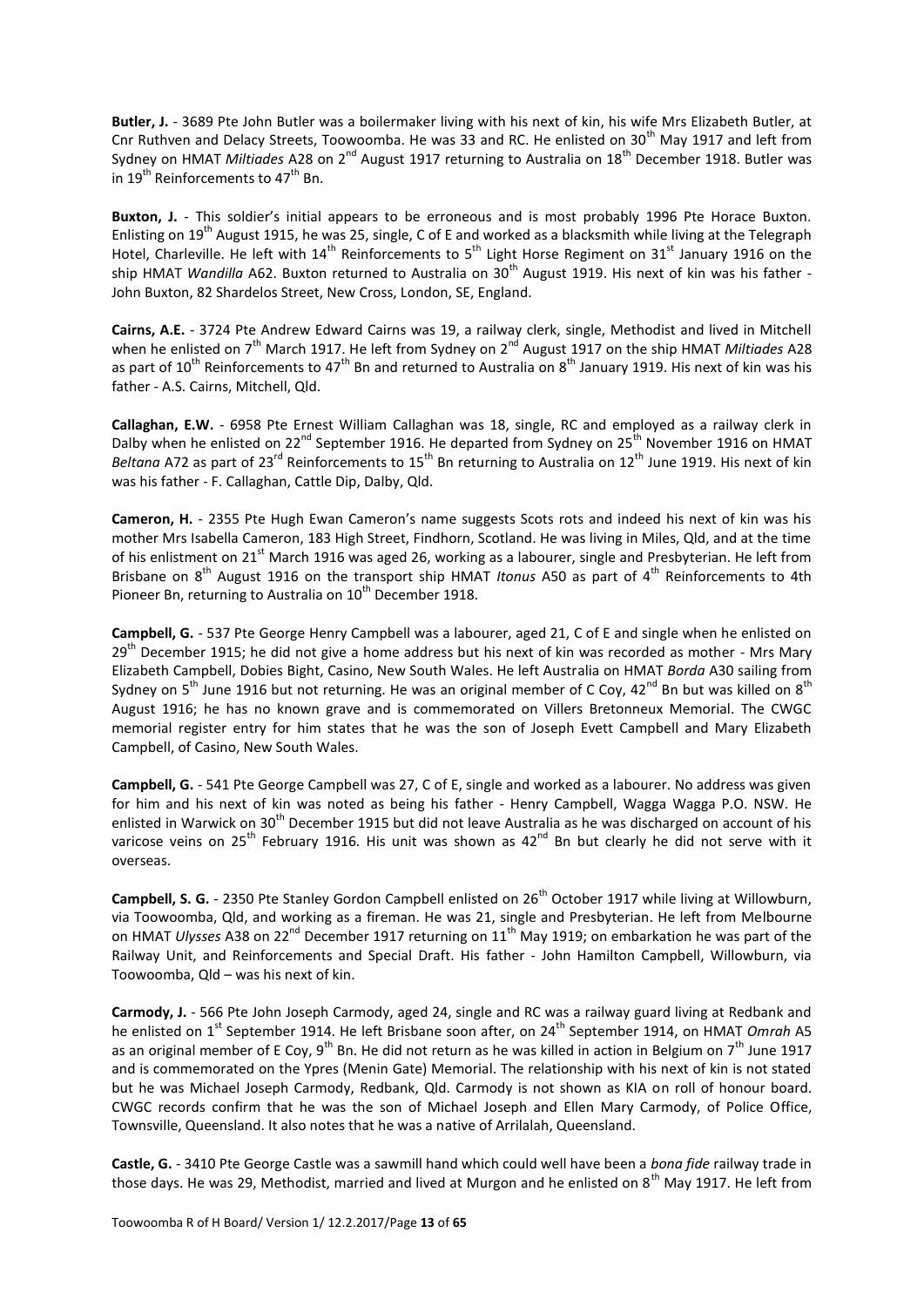Sydney as part of 29<sup>th</sup> Reinforcements to 5<sup>th</sup> Light Horse Regt leaving on 3<sup>rd</sup> September 1917 on HMAT *Kyarra* A55. He returned to his wife (his next of kin) - Mrs A. M. Castle, Murgon after the war and his RTA date is recorded as being  $14<sup>th</sup>$  March 1919.

**Castles, H.S**. - 5784 Pte Herbert Castles was married, aged 36, C of E and a carpenter from Brisbane who enlisted on 7<sup>th</sup> January 1916. He left from Brisbane on 4<sup>th</sup> May 1916 on HMAT *Seang Choon* A49 as part of 18<sup>th</sup> Reinforcements for 9<sup>th</sup> Bn. He returned to Australia on 12<sup>th</sup> March 1918. His next of kin was given as his wife Mrs I. Castles, Cochrane Street, Red Hill, Brisbane, Qld.

**Champion, J.F.** - At age 48, 669 Act Cpl John Frederick Champion was the second oldest man identified on the roll of honour. He was married, C of E and employed as a platelayer. His address was given as Inglewood P.O. and his next of kin was his wife - Mrs Sarah Ann Champion, P.O.. Inglewood, Qld. He enlisted on 21<sup>st</sup> August 1915 and left Sydney on 20<sup>th</sup> November 1915 on HMAT *Te Anau*. He was an original member of 4 Infantry Battalion, Naval and Military Forces - Special Tropical Corps. No return to Australia date is given.

**Chapman, C.** - 57836 Pte Colin Andrew Chapman enlisted on 17<sup>th</sup> May 1918 when aged 18. He was employed as a clerk and was single and Presbyterian. He left from Sydney on HMAT *Borda* A30 two months later, 17th July 1918 as a member of  $5^{th}$  (Qld) Reinforcements. He returned to Australia on 9th August 1919 and his next of kin was given as his mother - Mrs A. W. Chapman, Cory Street, Toowoomba, Queensland. His own address was Campbell Street, Toowoomba.

**Chapman, E.G.** - 837 Pte Edmund Gordon Chapman, aged 19, was an engine cleaner from Warwick. He was single and Methodist. Chapman enlisted on 3<sup>rd</sup> January 1916 and left from Sydney on 8<sup>th</sup> May 1916 on the ship HMAT *Demosthenes* A64 as an original member of D Coy, 41<sup>st</sup> Bn. He returned to Australia on 8<sup>th</sup> April 1918 and his next of kin was his mother - Mrs Mary Jane Chapman, Wantley Street, Warwick, Qld.

**Cherry, E.J.** - 4038 Pte Ettrick James Cherry enlisted on 29<sup>th</sup> June 1916 aged 18 while employed as a railway porter and living in Cooyar via Toowoomba. He was single and C of E. He departed from Brisbane on HMAT *Boonah* A36 on 21<sup>st</sup> October 1916 and was in 10<sup>th</sup> Reinforcements to 31<sup>st</sup> Bn. On 18<sup>th</sup> July 1919 he returned to Australia 1,000 days after leaving Brisbane. His next of kin was given as his mother - Mrs Amelia Theresa Cherry, Cooyar, via Toowoomba, Qld.

**Christie, A.** - This solider was 3027 Pte Adolph Wilhelm Christie but elsewhere there is a reference to 6216 A. W. Christie. He enlisted on  $12<sup>th</sup>$  June 1916 aged 19. He was a clerk and C of E and his address was simply Cunnamulla, Qld. Leaving Brisbane on 27<sup>th</sup> October 1916 on HMAT Marathon A74 he formed part of 7<sup>th</sup> Reinforcements to 52<sup>nd</sup> Bn. Christie returned to Australia after the war but the date is not shown. His next of kin was stated as being his father - Adolph Wilhelm Christie, Cunnamulla, Qld. Adolph died in Dalby in 1944 and, in the settling of his Will in the following year, his occupation was listed as 'Railway Clerk'.

**Clancy, M.J.** - This soldier's surname Clancy should be Clancey as he was 9440 L/Cpl (Driver) Michael John Clancey, a 33 year old, married, RC man from Toowoomba working as a shunter when he enlisted on  $16^{th}$ November 1915. He departed on the ship HMAT *Suevic* A29 on 31<sup>st</sup> May 1916 from Adelaide as an original member of 11 Field Coy, No.3 Sn, Australian Engineers. He returned to Australia on 10<sup>th</sup> April 1919. His next of kin was his wife - Mrs Elizabeth Clancey, Roma, Queensland. Additional notes on this man recorded that he was a shunter from Chinchilla who enlisted at Toowoomba on 16th November 1915. His initial application at Chinchilla the day before was supported by an uncommonly seen letter of agreement to his enlistment by wife Elizabeth. Clancey was appointed to No 3 Section of the 11th Field Company Engineers, with a relationship, of course, to the operations of the 11th Infantry Brigade within the newly formed 3rd Australian Division. Headquarters and Nos 1 and 2 Sections of 11FCE were formed from the 4th Military District (South Australia plus Broken Hill, NSW) and trained at Mitcham, SA. 3rd and 4th Sections formed from 1st Military District (Queensland plus Northern Rivers area of NSW), trained at Enoggera in Brisbane, Qld. All eventually brought together in Adelaide before embarkation for England. Clancey therefore sailed from Adelaide with 11FCE on 31 May 1916.

**Clark, J.** - 6724 Pte James Clark was an RC, single man, aged 27, working as a labourer in Warwick, Qld, when he enlisted on 12th April 1916. He left from Brisbane on HMAT *Marathon* A74 on 27th October 1916 as part of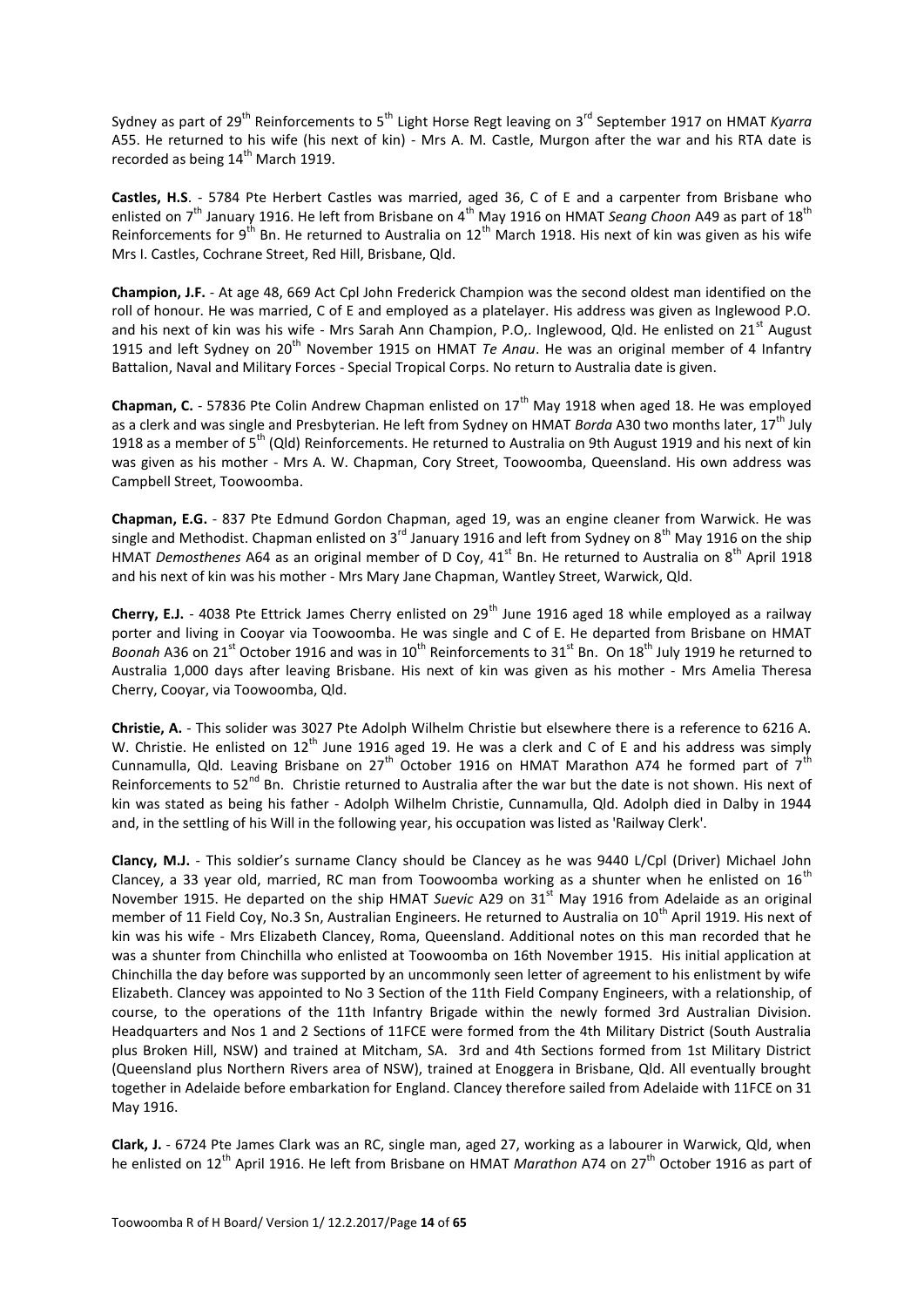$22^{nd}$  Reinforcements to 9<sup>th</sup> Bn. No date is given for his return to Australia; his next of kin was his sister - Mrs C. Graham, Russell Vale, Bulli, Qld.

**Clark, W.** - 34 L/Cpl William Ord Clark was 32 and single, Presbyterian and worked as a labourer but his home address was not stated. He enlisted on  $17^{\text{th}}$  September 1914 and left from Sydney on 21<sup>st</sup> December 1914 on HMAT *Persic* A34 as an original member of 5th Light Horse Regt. He returned to Australia on 13th October 1918. His next of kin was recorded as being his father - A Clark, 2 Long Lane, Aberchirder, Banffshire, Scotland.

**Claydon, W.** - 4142 Pte William Claydon was 24 and worked as a porter. His address was not stated but we know he was single and C of E when he enlisted on  $30^{th}$  March 1915 prior to leaving from Brisbane on 28<sup>th</sup> August 1915 aboard HMAT *Shropshire* A9. He was in 7th Reinforcements to 2nd ALH Field Ambulance and he returned to Australia on 11<sup>th</sup> July 1917. His brother, John, was his next of kin and records show his home address as c/o Robert Claydon, Eton Street, Toowoomba, Qld.

**Clayton, H.C.** - This entry appears to be another error on the board and should read Clayton H.E. His identity is believed to be 340 Pte Horace Eldridge Clayton and he had a railway occupation – a lengthsman. He was 33, single, RC and from Chinchilla when he enlisted on 28<sup>th</sup> March 1916. He left Melbourne on 16<sup>th</sup> august 1916 on RMS *Orontes* as part of 4<sup>th</sup> Reinforcements to 13<sup>th</sup> Machine Gun Company. He returned to Australia on 1<sup>st</sup> November 1919. His next of kin was his sister - Mrs Frances Sarah Hambly, 139 Westgarth Road, Northcote, Melbourne, Victoria.

**Clements, T.H.** - 757 Pte Thomas Henry Clements lived at Renwick Terrace, Alexander Street, Toowoomba and was 18, single, C of E and a labourer when he enlisted in the AIF on  $25^{th}$  November 1916. He was in  $14^{th}$ Reinforcements to 3<sup>rd</sup> Machine Gun Company. Clements left Melbourne on 21<sup>st</sup> November 1917 aboard HMAT *Nestor* A71 and returned to Australia on 10<sup>th</sup> April 1919. His mother- Mrs C. Clements, Renwick Terrace, Alexander Street, Toowoomba – was his next of kin.

**Clifford, R.** - 2567 Pte Robert Clifford was one of the men who gave a non-railway occupation when he enlisted on  $7<sup>th</sup>$  June 1915; he stated that he was a farmer but this may have been a second occupation. He gave Dalby P.O. as his address. He was 25, single and RC. He left from Brisbane on 16<sup>th</sup> August 1915 on HMAT *Kyarra* A55 in  $8^{th}$  Reinforcements to  $9^{th}$  Bn. He returned to Australia on  $19^{th}$  April 1919. His next of kin was his brother -John Clifford, Dalby PO, Dalby, Queensland. It is noteworthy that Clifford was awarded the Military Medal 'For courage and devotion to duty. On night of 25th/26th September, 1917, when the buried cable from Westhoek to the front line was damaged by shell fire beyond immediate repair, Corporal Clifford and Lance Corporal Hinton went out with a barrow party to lay two pairs of surface lines to the Cable Head for the attack. During their progress from Westhoek to Albert Redoubt, with a party of five, two of the men collapsed from exhaustion and one was wounded, But Corporals Clifford and Hinton, with dogged determination, went on alone and completed the work. On reaching Cable Head, it was found that the cables had been cut in several places behind them, but they returned and repaired the damage in time to have communication through by Zero hour, and with intermittent short periods they maintained it during the day, thus securing communication between Brigade Headquarters and Brigade Forward Station during the attack on 26th September, 1917.' Previous recommendation read: 'For bravery and determination in the field. He has a wonderful amount of grit and stuck untiringly to his post regardless of danger. During the 3rd and 12th April between Beugnatre and Noreuil his duties in patrolling and repairing lines were mostly under very trying conditions and continuous shell fire, and although suffering from shell shock, he clung doggedly to his job, and begged not to be relieved.' Source: 'Commonwealth Gazette' No. 31. Date: 7 March 1918.

**Clohessy, M.** - 2289 Pte Matthew James Clohessy worked as a railway porter in Roma. He was 35, RC and single when he enlisted on 2<sup>nd</sup> June 1916. He left from Brisbane on 21<sup>st</sup> October 1916 on HMAT Boonah A36 as part of 4<sup>th</sup> Reinforcements to 42<sup>nd</sup> Bn. He returned to Australia on 12<sup>th</sup> June 1919. His next of kin was given as his father - Mr David Clohessy, Oakley, Qld.

**Coates, J.H.** - 4464 Pte John Henry Coates was widowed when he enlisted. He was 30, C of E and a labourer living in Norwood Street, Toowoomba. He joined the AIF on  $17<sup>th</sup>$  August 1915 and left on 31 $<sup>st</sup>$  January 1916</sup> from Brisbane on HMAT *Wandilla* A62. He was in 14<sup>th</sup> Reinforcements to 9<sup>th</sup> Bn. Coates returned to Australia on 27<sup>th</sup> August 1917. His next of kin was his father - J. Coates, Norwood Street, Toowoomba, Qld.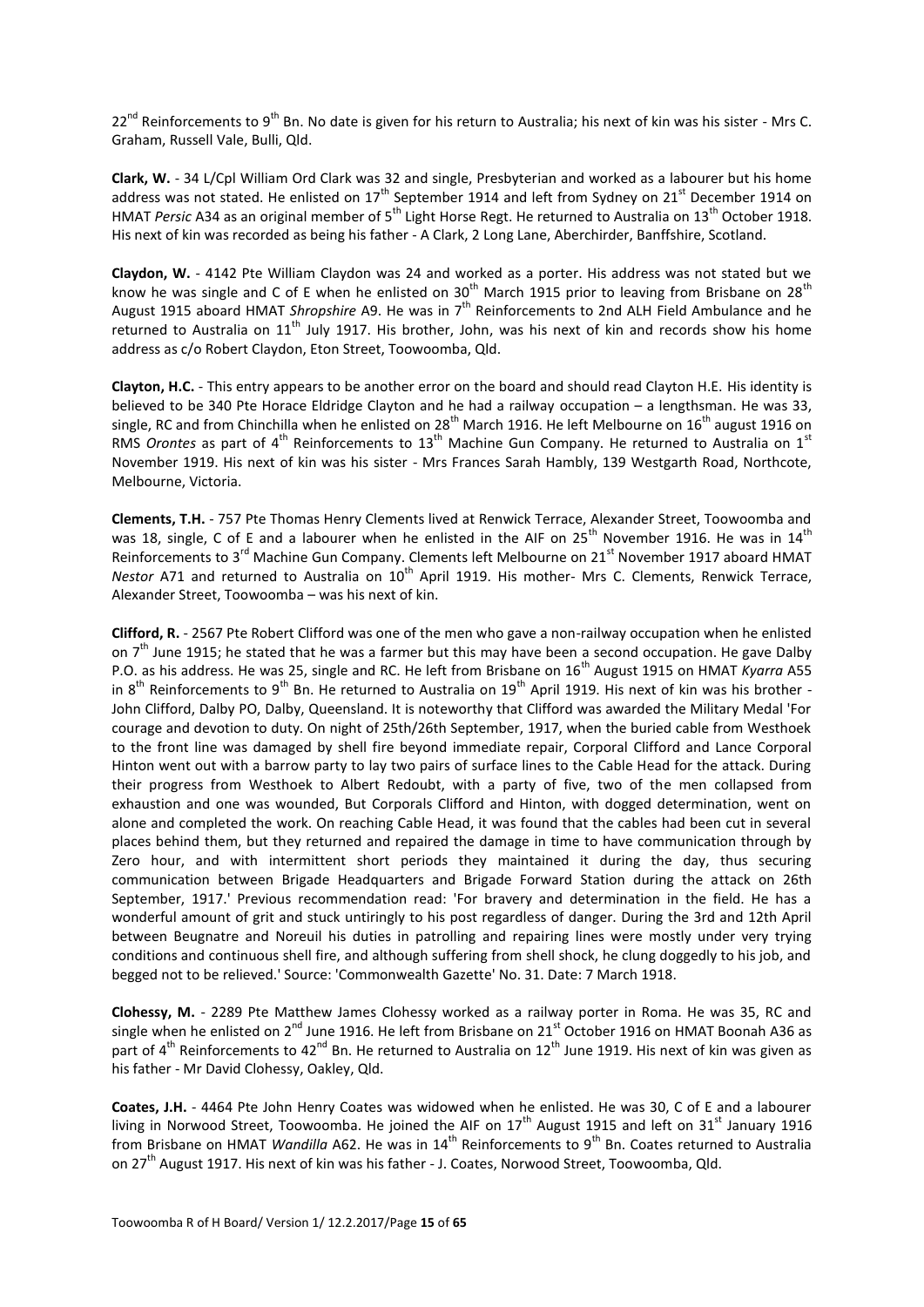**Coles, P.J.** - 6954 Pte Percy James Coles was a fireman and was aged 23, single and C of E when he enlisted on 25<sup>th</sup> September 1916. He left Sydney two months later on 25<sup>th</sup> November 1916 on HMAT *Beltana* A72 and returned to Australia on 19<sup>th</sup> September 1919. His next of kin was his mother - Mrs A.B. Coles, Depper Street, Toowong, Brisbane, Qld.

**Collins, J.H.** - 1435 Pte John Henry Collins aged 23, single, Methodist worked as a fireman and lived at Plainby via Crows Nest. He enlisted on 15<sup>th</sup> November 1916 and left from Melbourne on 11<sup>th</sup> May 1917 on HMAT *Shropshire* A9 with Railway Unit, and Reinforcements and Special Draft; he returned to Australia exactly two years later on 11<sup>th</sup> May 1919. His next of kin was his mother - Mrs Selina Collins, Plainby State School, via Crows Nest, Qld.

**Collins, S.J.** - 6626 Spr George Joseph Henry Collins is the most likely identification for this man assuming that the G was mistaken for an S. He was a locomotive fireman from Dalby, aged 24, single and RC. He enlisted on 25<sup>th</sup> October 1915 and gave his friend - William Stewart, Mahar via Dalby, Queensland, as his next of kin. He was not listed as a casualty on the roll of honour board but, having left from Sydney on HMAT *Orsova* A67 on  $11<sup>th</sup>$  March 1916 with 4<sup>th</sup> Reinforcements to 6th Field Coy, Australian Engineers he died of wounds on 13<sup>th</sup> October 1917 and is buried in Menin Road South Military Cemetery in plot II, row M, grave 6.

**Connolly, A.A.** - 1551 2<sup>nd</sup> Cpl Anthony Connolly was 24, married, RC and a fireman in Toowoomba when he enlisted on 19<sup>th</sup> February 1917. He departed from Melbourne on HMAT *Shropshire* A9 on 11<sup>th</sup> May 1917 as part of Railway Unit, and Reinforcements and Special Draft, No.4 Sn, the same group as 6626 Spr George Joseph Henry Collins. His next of kin was his wife - Mrs Doris Bridget Connolly, Inglewood, Qld.

**Conway, A.** - 1310 Sgt Arthur Edward Conway was 20 and an engine driver from Chinchilla. He was single and RC. He enlisted on 14<sup>th</sup> November 1916 and left from Melbourne on HMAT *Shropshire* A9 on 11<sup>th</sup> May 1917 as part of Railway Unit, and Reinforcements and Special Draft, No.4 Sn, the same group as 6626 Spr George Joseph Henry Collins and 1551 2<sup>nd</sup> Cpl Anthony Connolly. He also returned to Australia on 11<sup>th</sup> May 1917. His next of kin was given as his mother - Mrs Kate Conway, Seaton Street, Toowoomba, Qld.

**Coombe, T.J.** - 3607 Pte Thomas George Coombe was aged 21, worked as a clerk, was single and RC. His address was West Street, Toowoomba. He enlisted on 2<sup>nd</sup> June 1917 and left from Sydney on 2<sup>nd</sup> August 1917 on HMAT Miltiades A28 and returned to Australia on 14<sup>th</sup> January 1919. He left Sydney as part of 10<sup>th</sup> Reinforcements to 47<sup>th</sup> bn. His next of kin was his mother - Mrs Sarah Coombe, West Street, Toowoomba, Qld.

**Cooper, R.W.** - 3711 Pte Robert William Cooper has his trade shown as 'Regl officer'. He was married (to his named next of kin - Mrs O.R. Cooper, c/o Mrs B. Grant, "Fairbairn", Bridge Street, Oakey, Qld. He was 23 and C of E at the time of his enlistment on 2<sup>nd</sup> August 1915. He left from Brisbane on 30<sup>th</sup> December 1915 on HMAT *Itonus* A50 and returned to Australia on 7<sup>th</sup> April 1919. On departure, he was part of 12<sup>th</sup> Reinforcements to 9<sup>th</sup> Bn. His records show that he was awarded the Meritorious Service Medal – see 'Commonwealth Gazette' No. 67, 3rd June 1919.

**Corcoran, P.** - This soldier was one of those list who died on the Western Front. 4467 Pte Patrick Corcoran enlisted on 30<sup>th</sup> August 1915 aged 28; he was single, RC and worked as a fireman based in Toowoomba. He left Australia from Brisbane on 31<sup>st</sup> January 1916 on HMAT *Wandilla* A62 as part of 13<sup>th</sup>-23<sup>rd</sup> Reinforcements to 9<sup>th</sup> Bn. He died of wounds on 10<sup>th</sup> November 1917 and is buried in Lijssenthoek Military Cemetery in Belgium and is buried in plot XXII, row CC, grave.13. His next of kin was his mother - Mrs M. Corcoran, 3, Shea Terrace, Bath St, Waterford, Ireland.

**Corkill, L.W.** - The most likely man to fit this name, assuming another error on the board, was 20640 Spr Louis Daniel Corkill who was employed as a railway official in Duaringa, Qld, 70 miles west of Rockhampton. He was aged 21, single and Methodist when he enlisted on  $21<sup>st</sup>$  October 1916. He left Sydney on  $19<sup>th</sup>$  December 1917 (one of the longest periods of these men between enlisting and embarking for overseas) on HMAT *Ulysses* A38. He was part of  $1<sup>st</sup>$  Reinforcements to Light Motor Set Wireless Troop but no date is given for huis return to Australia. His next of kin was his father - Louis Corkill, Duaringa, Q. C. Railways, Queensland.

**Cornelius, E.H.** - Another soldier with an incorrect name on the board. 1084 Pte Henry Cornelius (possibly known by his second name hence the error) was 24, a labourer, single and Methodist but his address was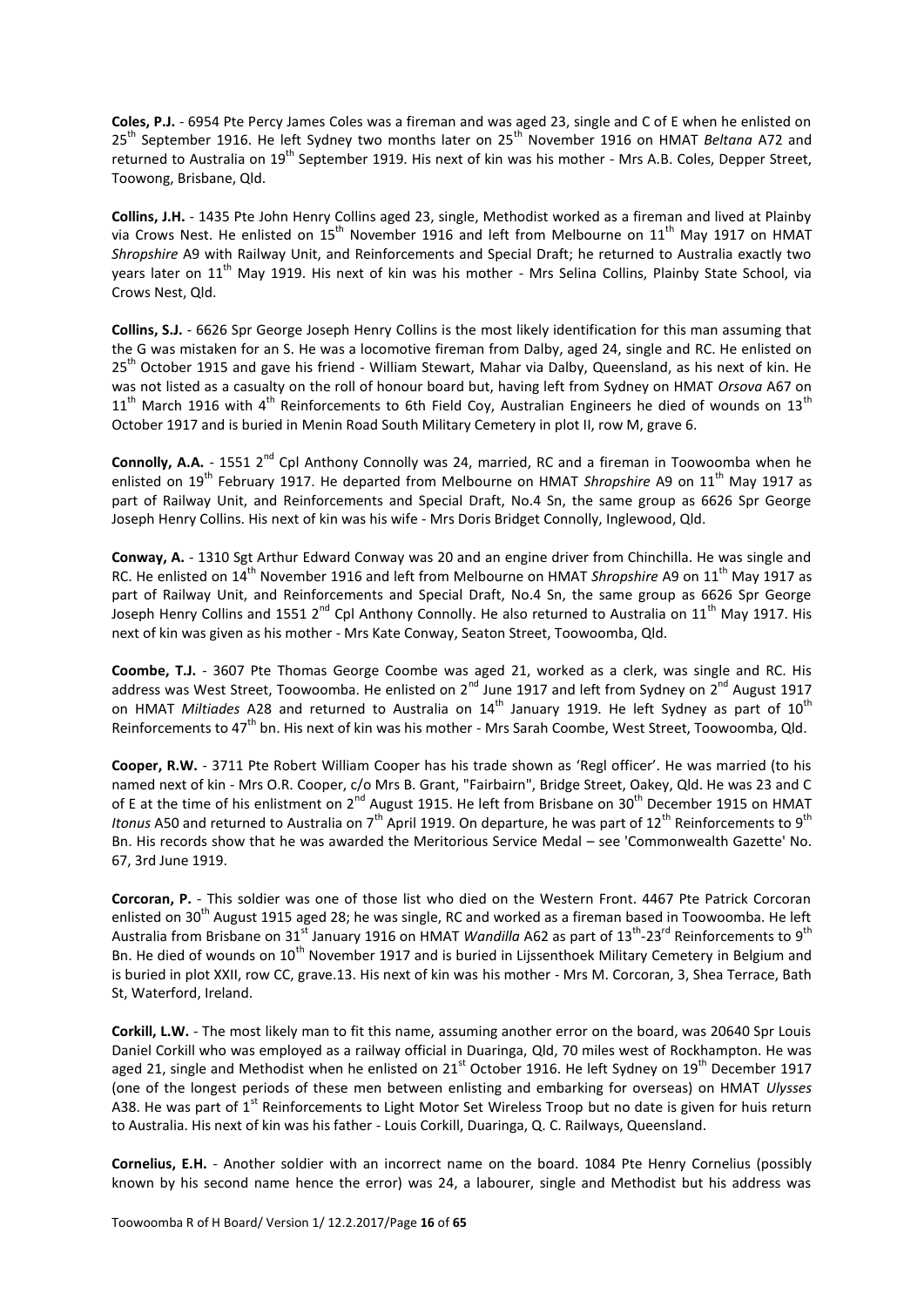given as Willunga, South Australia. He enlisted on 1<sup>st</sup> February 1915 and, aboard HMAT Shropshire A9, left from Sydney on 20<sup>th</sup> August 1915 as part of 7<sup>th</sup> Reinforcements to 2<sup>nd</sup> Light Horse Regt. He returned to Australia on 26<sup>th</sup> July 1919. His next of kin was his father - James M. Cornelius, Willunga, South Australia. Pte Cornelius enlisted in Roma and being a labourer could well have been employed by the railway hence his inclusion on the board.

**Costello, W.** - 4035 Pte William Costello was 26, a labourer and single and RC. He enlisted on 8<sup>th</sup> May 1916 and left from Brisbane on 21<sup>st</sup> October 1916 on HMAT *Boonah* A36 as part of 10<sup>th</sup> Reinforcements to 31<sup>st</sup> Bn. On 8<sup>th</sup> July 1919 he returned to Australia. His next of kin was given as his father - Thomas Costello, Pampas, Milmerran, Qld.

Cotton, E. - 4470 Pte Edward Cotton enlisted on 8<sup>th</sup> October 1915 and left from Brisbane on HMAT *Wandilla* A62 on 31<sup>st</sup> January 1916 as part of 14<sup>th</sup> Reinforcements to 9<sup>th</sup> Bn. His railway trade was a lengthsman. He was single, aged 33, C of E and from Toowoomba. He returned to Australia on  $6<sup>th</sup>$  September 1919. His next of kin was his sister - Miss E. Cotton, 101, Landor Road, Stockwell, London, England, and we could speculate whether he was able to visit her while on leave from the front.

**Coughlin, D.W.** - Believed to be William Donald Coughlin who showed, on his first enlistment (on 8<sup>th</sup>) September 1915 with an address in Warrilda) his next of kin to be his father - John Henry Miller (sic) and the second time (on 4<sup>th</sup> February 1916) his wife - Elizabeth Emily Coughlin, Shamrock Hotel, Nobby, Qld. There is no clear reference to railway employment so we have no direct evidence of that but judging by his range of occupational experience he could have worked for the railways in the Toowoomba region at some time. Occupations variously given as labourer, horse breaker, teamster, hotelier. At various times resided in a number of locations within the general Toowoomba region e.g. Warwick, Nobby, Inglewood, Toowoomba, Mitchell. His papers show discharged on  $2^{nd}$  March 1916. His only unit is shown as 5th Depot Bn.

**Court, W.J.** - 1150 Sgt William James Court was 27, married (to Mrs Annie Court, Laidley, Qld), C of E and worked as a railway employee. His address was Laidley when he enlisted on 20<sup>th</sup> December 1915. He left from Sydney on 5th June 1916 on HMAT *Borda* A30 as an original member of 42nd Bn HQ. He returned to Australia on  $20^{th}$  May 1919.

**Coyne, M.** - 7495 Spr Malcolm Coyne was working as a labourer when he enlisted aged 26 on 19<sup>th</sup> June 1917. He was single and Presbyterian with an address in Toowoomba. He left from Sydney on HMAT *Anchises* A68 on 8<sup>th</sup> August 1917 attached to 'Tunnelling Companies' (unspecified). He returned to Australia on 17<sup>th</sup> March 1919. His next of kin was his mother - Mrs M. Coyne, Long St, Toowoomba, Qld.

**Crook, T.G.** - 3536 Pte Thomas George Crook was a railway night officer from Cunnamulla, aged 21, RC and single when he enlisted on 22<sup>nd</sup> January 1916 prior to leaving from Brisbane on 16<sup>th</sup> August 1916 aboard HMAT Boorara A42 as part of 8<sup>th</sup> Reinforcements to 31<sup>st</sup> Bn, returning to Australia on 19<sup>th</sup> February 1919; his next of kin was stated as being his mother - Mrs Mary Ann Crook, Morven, Qld.

**Cuddihy, J.** - 3779 Pte John Thomas Cuddihy gave his address as Mountside via Warwick and his occupation as a farmer when he enlisted on  $10^{th}$  September 1915. He was 18, single and RC. He left from Brisbane on 31st January 1916 on HMAT *Wandilla* A62 as part of 9<sup>th</sup> Reinforcements to 26<sup>th</sup> Bn but he was killed in action on 25<sup>th</sup> October 1916 and is buried on the Somme in A.I.F. Burial Ground, Grass Lane, Flers, plot II, row F, grave 17; he is not shown as 'killed' on the roll of honour board. His next of kin was his mother - Mrs Margaret Cuddihy, Mountside via Warwick, Qld and the CWGC note that he was the son of John and Margaret Cuddihy, of Glen Eden, Dalveen, Queensland, and a native of Mountside, Warwick, Queensland.

**Cumming, A.** - 3789 Pte Angus Cumming was married to Mrs Margaret Bridgett Cumming, French Street, Paddington, Queensland, and aged 43 and a carpenter when he enlisted on  $13<sup>th</sup>$  September 1915; he was Presbyterian. He left from Brisbane on 31<sup>st</sup> January 1916 on HMAT *Wandilla* A62 as part of 9<sup>th</sup> Reinforcements to  $26^{th}$  Bn but was returned to Australia on  $24^{th}$  June 1916.

Cunningham, D.J.S. - David John Stewart Cunningham enlisted on 4<sup>th</sup> October 1917. He was 30, Presbvterian. single and working as a railway guard in Brisbane. He left as a Private (army number 2355) from Melbourne on HMAT *Ulysses* A38 on 22<sup>nd</sup> December 1917 with Railway Unit and Reinforcements Special Draft. He returned to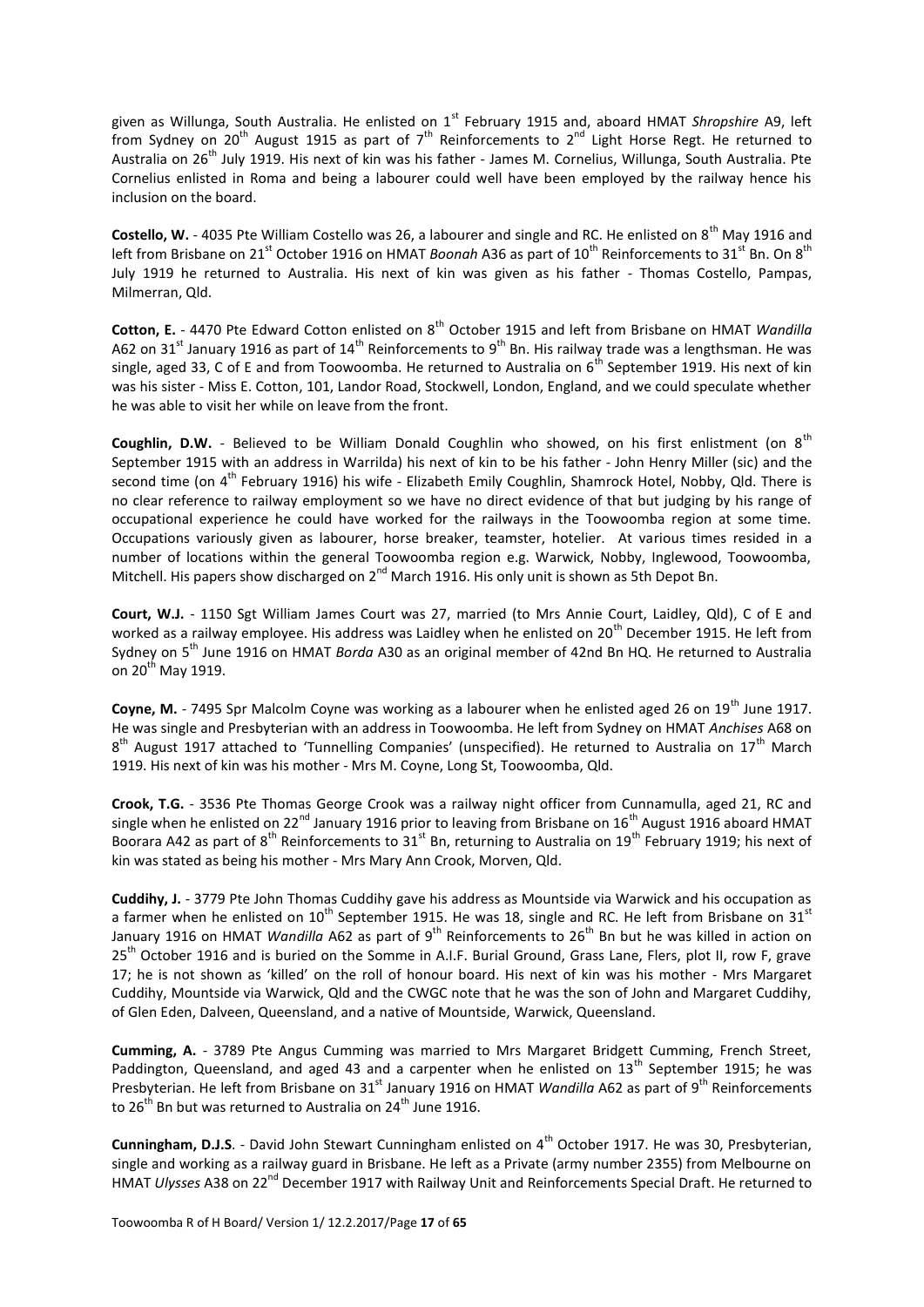Australia on  $11<sup>th</sup>$  May 1919. His next of kin was given as his father - David John Cunningham, Tinana, via Maryborough, Qld.

**Curnow, T.A**. - 6951 Pte Thomas Arnold Curnow was 36, C of E, a clerk and from Warwick when he enlisted on 7<sup>th</sup> October 1916. He was single and gave his next of kin as being his brother - F.E. Curnow, Mayfield Street, Hamilton, Brisbane, Qld. He left from Sydney on 25th November 1916 on HMAT *Beltana* A72 as part of 23rd Reinforcements to 15<sup>th</sup> Bn and returned to Australia on 18<sup>th</sup> January 1919.

**Curran, J.C.** - 5071 Pte John Cedric Curran was 22, RC, single and a labourer; he came from Toowoomba and enlisted on 24<sup>th</sup> November 1915. He left from Sydney on HMAT *Star of Victoria* A16 on 31<sup>st</sup> March 1916 as part of 16<sup>th</sup> Reinforcements to 15<sup>th</sup> Bn and returned to Australia on 23<sup>rd</sup> May 1917. His next of kin was his father - J. Curran, Barry Street, Toowoomba, Qld.

**Currie, J.** - 4158 Pte John Currie was another with Scots roots and when he died of wound his entry in the CWGC cemetery register confirmed this, stating that he was the son of George and Helen Currie and a native of Port Gordon, Scotland. He enlisted on 23<sup>rd</sup> August 1915 when he was 26, single, Presbyterian and a labourer from Toowoomba. He left Brisbane on 3<sup>rd</sup> January 1916 on HMAT *Kyarra* A55 as part of 13<sup>th</sup> Reinforcements to 9<sup>th</sup> Bn but died of wounds on 18<sup>th</sup> September 1918. He is buried in St. Sever Cemetery Extension, France, in block R, plot II, row Q, grave 3. His next of kin was his sister - Miss E.A. Currie, Buccan, Beaudesert Line, Qld. Currie is not shown as 'killed' on the roll of honour board.

Daley, M. - 15731 Gnr Michael Daley is one of a small number in artillery units. He enlisted on 29<sup>th</sup> November 1915 aged 23, RC, single and working as a labourer but no address is given. He left Sydney on  $4^{\text{th}}$  April 1916 on HMAT *Ceramic* A40 as part of 16<sup>th</sup> Reinforcements to 3rd Field Artillery Bde. He returned to Australia on 20<sup>th</sup> May 1919. His next of kin was his father - M Daly, Tristle Estate, Kedron, Brisbane, Queensland.

**Dalton, J.H.** - 1402 Pte John Hallinan (Wallinan on the AIF Nominal Roll) Dalton was single and living at the same address as his next of kin, his mother - Mrs Mary Ellen Dalton, Gogg's Street, Oval Estate, Toowoomba, Qld. He was 22, RC and a railway employee and he enlisted on  $14^{th}$  July 1915. He left Sydney on  $4^{th}$  October 1915 on HMAT *Mashobra* A47 as part of 11<sup>th</sup> Reinforcements to 2<sup>nd</sup> Light Horse Regiment. His 'return to Australia' date is given as  $16<sup>th</sup>$  March 1919.

**Daly, J.F.** - 2417 Pte John Florence Daly was 37, married, RC and a linesman living at Phillip Street, Toowoomba, when he enlisted on  $29^{th}$  February 1916. He was in  $5^{th}$  Reinforcements to  $52^{nd}$  Btn when he left on board HMAT *Seang Choon* A49 from Brisbane on 19<sup>th</sup> September 1916. He returned to Australia on 11<sup>th</sup> December 1918. His next of kin is given as his wife - Mrs Catherine Daly.

**Daly, P.** - 4400 Pte Patrick Daly was 27, RC, single and a labourer who gave his address as GPO, Alpha. He enlisted on 22nd December 1915 and left from Brisbane on 30th March 1916 on HMAT *Star of Victoria* A16 as part of  $11<sup>th</sup>$  Reinforcements to 26<sup>th</sup> Bn. He returned to Australia on  $15<sup>th</sup>$  May 1919; his next of kin was his mother - Mrs Mary Benson, Alpha PO, Alpha, Queensland.

Dank, W.G. - 53390 Pte William George Dank enlisted on 3<sup>rd</sup> April 1918 having been employed as a fireman living in Toowoomba. He was single, 22 and RC. He left on RMS *Osterley* on 8<sup>th</sup> May 1918 in one of the general reinforcement batches - 1st-8th (Qld) Reinforcements. He returned to Australia on 23<sup>rd</sup> July 1919. His father -C. Dank, Victoria St, Warwick, Qld, was his next of kin.

**Darcey, J.** - 801 Pte James Darcey, 24, single, RC and working as a lengthsman gave his address as P.O. Clifton when he enlisted on 19<sup>th</sup> December 1914. He left from Brisbane on 9<sup>th</sup> February 1915 on HMAT *Itrig* A53 in 3<sup>rd</sup> Reinforcements to 5<sup>th</sup> Light Horse Regiment. No return date is given. His next of kin was his father - James Darcey, PO, Clifton, Qld.

**Dark. A.** - 1739 Gnr Alexander Davidson Dark of Stirling Street, Toowoomba, was 30, single, Presbyterian and worked as a fitter when he enlisted on 15<sup>th</sup> September 1914. He left from Brisbane on 25<sup>th</sup> September 1914 as an original member of 7th Battery, 3rd Field Artillery Bde on HMAT *Rangatira* A22. The gap between enlisting and leaving Australia was one of the shortest but not the shortest of all the men on the board. He returned to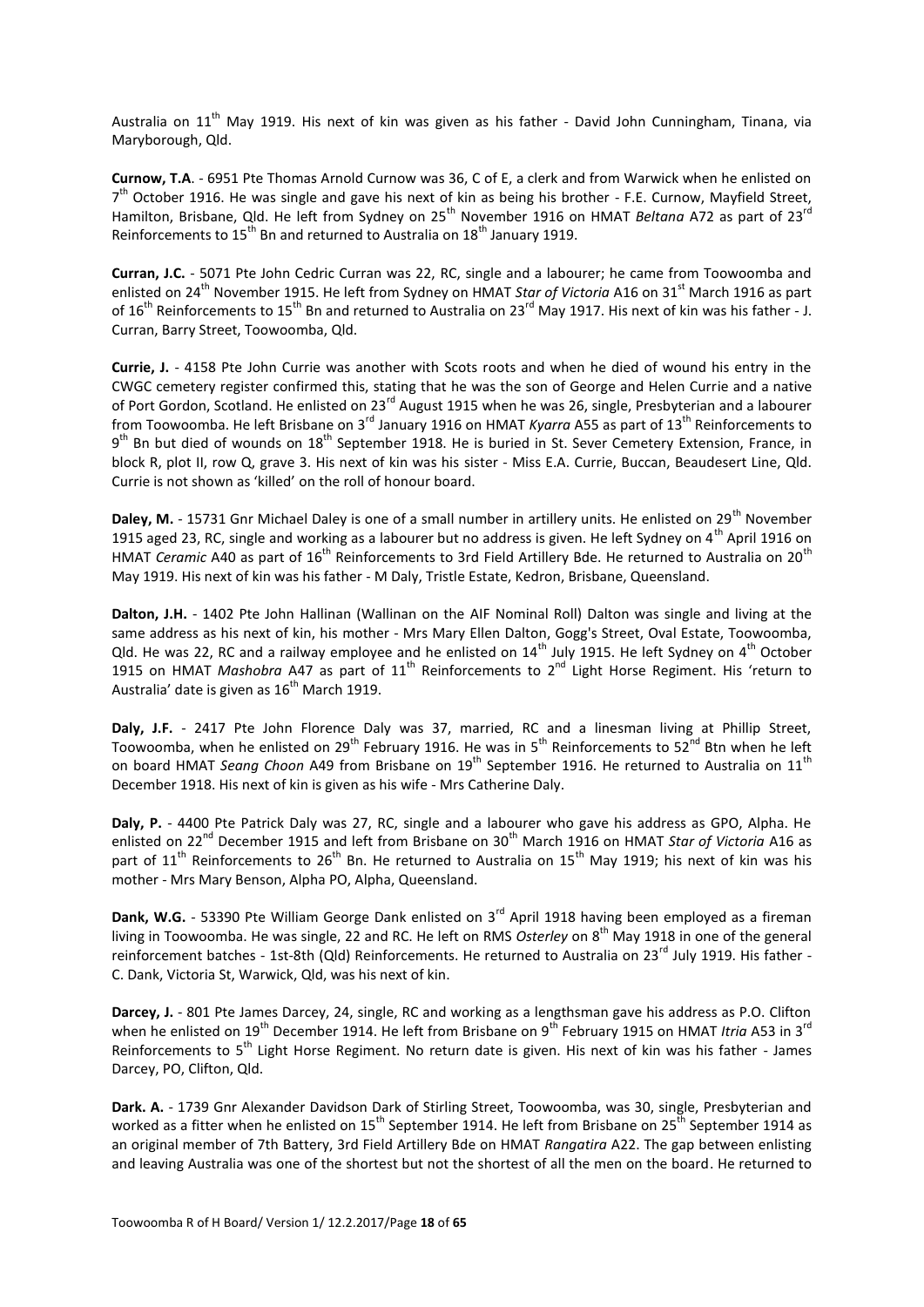Australia also in a short time – his date is given as  $25^{th}$  October 1915. His next of kin was his mother - Mrs Dark, Stirling Street, Toowoomba, Qld.

**Darling, W.** - 2013 Pte William Darling was one of the older men listed. He was 42, C of E, married and worked as a labourer. He came from Laidley where his next of kin, his wife, lived - Mrs Mary Darling, Station Street, Laidley, Qld. He left from Brisbane on 31<sup>st</sup> January 1916 on HMAT *Wandilla* A62 as part of 14<sup>th</sup> Reinforcements to 5<sup>th</sup> Light Horse Regt. He returned to Australia on  $1<sup>st</sup>$  November 1917.

**Davies, E.C.** - 4478 Pte Ernest Clarke Davies was a fireman based in Toowoomba and he was 23, single and C of E. He enlisted in the AIF on 17<sup>th</sup> August 1915 and left from Brisbane on 31<sup>st</sup> January 1916 on HMAT *Wandilla* A62 as part of  $14<sup>th</sup>$  Reinforcements to  $26<sup>th</sup>$  Bn but did not return. He was killed on  $20<sup>th</sup>$  September 1917 in Belgium and has no known grave so is commemorated on the Ypres (Menin Gate) Memorial. His next of kin was father - J.C. Davies, Cumming Street, Toowoomba. CWGC records state that he was the son of John Clarke Davies and Kate Williams Davies, of Cumming St., Toowoomba, Queensland, and was a native of Roma, Queensland.

**Davies, H.E.** - Harold Ernest Thomas Davies was not related to Ernest Davies but like his namesake he did not return home. He died of wounds in Belgium on  $5<sup>th</sup>$  October 1917 and was buried in Lijssenthoek Military Cemetery, plot XXV, row, C, grave 6A. he had enlisted on  $17<sup>th</sup>$  February 1916 when aged 18 and working as a clerk in Toowoomba; he was single and C of E. He departed from Australia via Brisbane on  $8<sup>th</sup>$  August 1916 on HMAT Itonus A50; he was part of  $13^{th}$ -18<sup>th</sup> Reinforcements to  $26^{th}$  Bn. His next of kin was his mother - Mrs Emily A. Davies, Holberton St, Toowoomba. The CWGC confirms his details - son of William and Emily Anna Davies, of Holberton St., Toowoomba, Queensland. His brother was 4479 W.H. Davies also died of wounds in F&F.

**Davies, W.H.** - 4479 Pte William Howell Davies was the brother of Harold Davies also recorded on the board. He too died on active service, on 21<sup>st</sup> July 1918, and is buried in Longuenesse (St Omer) Souvenir Cemetery not that far south of his brother but across the border in northern France. His father was his next of kin - W. Davies, Holberton St, Toowoomba, and again the CWGC confirms that he was the son of William and Emily Anna Davies, of Holberton St., Toowoomba, Queensland. At the time of his enlistment on 18<sup>th</sup> August 1915 he was 22, a fireman, single and C of E and based in Toowoomba. He left on HMAT *Wandilla* A62 from Brisbane on 31<sup>st</sup> January 1916 as part of 13-23rd Reinforcements to 9<sup>th</sup> Bn.

**Davis, A.H.** - 4481 Pte Albert Harry Davis was 35, single, C of E and worked as a lengthsman. His home address was in Goondiwindi and he enlisted on 21<sup>st</sup> August 1915. He left on HMAT *Wandilla* A62 from Brisbane on 31<sup>st</sup> January 1916 as part of 14<sup>th</sup> Reinforcements to 15<sup>th</sup> Bn but he too did not return home. He was killed in France on 28<sup>th</sup> August 1916 and was buried in Pozieres British Cemetery, France, plot II, row D, grave 44. His next of kin was given as his sister - Mrs L. Tydiman, 5, Gothic Villas, Gothic Road, Twickenham, England. He is not shown as killed in action on roll of honour board. CWGC records show him as the son of William Henry and Eliza Davis and a native of Brighton (presumably Sussex not Victoria).

**Davis, B.D.** - 3016A Pte Daniel Brodie Davis appears to be the correct identity of this man. He worked as a 'railway employee' in Allora and was 23, single and Presbyterian when he enlisted on 30<sup>th</sup> December 1915. He left from Sydney on 14<sup>th</sup> April 1916 on HMAT *Ceramic* A40 in 6<sup>th</sup> Reinforcements to 31<sup>st</sup> Bn. He served through to the date of his death on 29<sup>th</sup> August 1918 and was buried in Assevillers New British Cemetery in France in plot II, row E, grave 1. His father was named as his next of kin and he too was a railwayman - Richard Davis, Station Master at Allora (south of Toowoomba on the way to Warwick) at the time of Daniel's enlistment. A real railway family, his father noted that Daniel's schooling had been at Wallumbilla, Greenmount and Miles, reflecting the itinerant nature of a railway Station Master in the Toowoomba region. During this research, a contact in Toowoomba advised that Daniel Davis was a nephew of Arthur Hoey Davis who as a renowned Australian author of the period. He wrote under the name of Steele Rudd. The extended families all resided in the Greenmount area south of Toowoomba. Pte Davis was also awarded the Military Medal. Two days after his death, the Corps Commander, General Monash issued awards to a number of members of the battalion who had displayed great gallantry during the operations of 8/9 August 1918. Daniel's posthumous award of the Military Medal recognised his splendid work as a stretcher bearer and his bravery in rescuing the wounded under very heavy shell fire.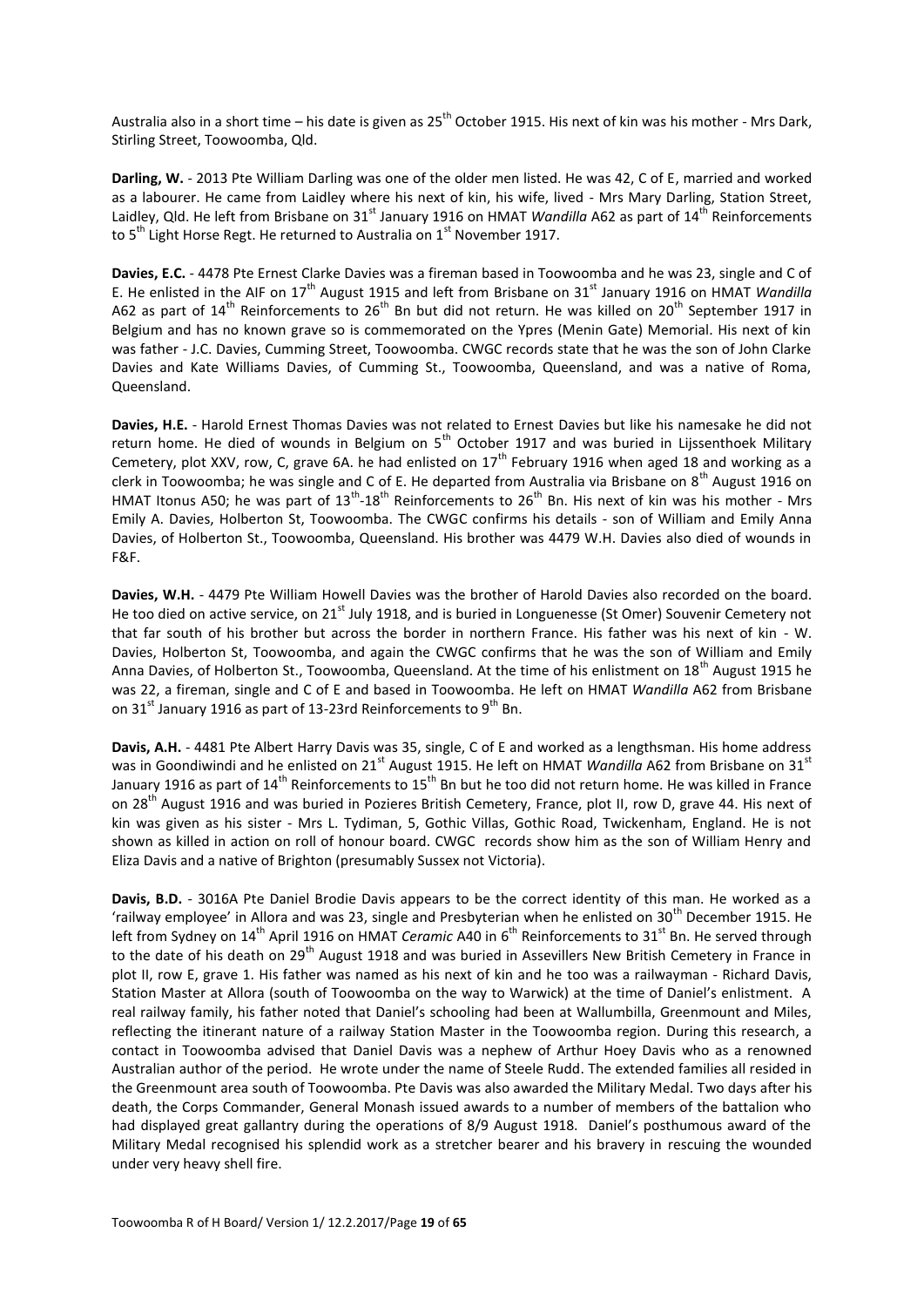**Davy, J.W**. - 4476 Pte John William Davy, 23, single, Methodist and a fireman based in Toowoomba enlisted on 20<sup>th</sup> August 1915. He left from Brisbane on HMAT *Wandilla* A62 on 31<sup>st</sup> January 1916 as part of 14<sup>th</sup> Reinforcements to 9<sup>th</sup> Bn and he returned to Australia on 23<sup>rd</sup> December 1919. His next of kin was recorded as Mr J. Davey, c/o Mrs P.H. Andrews, Hume Street, Toowoomba, Qld, and the AWM website points out the error - should be Davy not Davey.

**Dedman, E.** - 1089 Pte Edward Dedman gave his address on enlisting (on 1<sup>st</sup> February 1915) as Second Street, Bowden. His next of kin on his papers is mother - Mrs E. Dedman, Gibson Street, Bowden, South Australia, and on the embarkation roll - sister, Mrs. Maud Batt, Second Street, Bowden, South Australia; as he enlisted in Roma makes him the only likely person to fit this name. He gave his trade as a miner, his age was 35, he was single and C of E. He left from Sydney on 29<sup>th</sup> August 1915 on HMAT *Shropshire* A9 as part of 7<sup>th</sup> Reinforcements to  $2^{nd}$  Light Horse Regt. He returned to Australia on  $29^{th}$  January 1919.

**Deller, G.A.** - George Arthur Deller was one of the last to enlist and did not serve overseas. He was 18, an engine cleaner, single and Methodist when he enlisted on  $20<sup>th</sup>$  July 1918. His address was given as Flagstone Creek, Qld, just to the east of Toowoomba. He appears to have been discharged on  $31<sup>st</sup>$  December 1918. His next of kin was his father - Mr George John Deller, Stuart and South Street, Toowoomba, Qld. Not having served in a theatre of war even though he was in the AIF meant that George Deller did not qualify for the British War Medal or Victory Medal.

Devitt, A. - 2365 Pte Alfred Devitt was one of the older men to enlist being 43 when he joined the AIF on 28<sup>th</sup> March 1916. He came from Roma where he worked as a fitter's assistant. He was married to his nominated next of kin (Mrs Elizabeth Devitt, Roma, Qld) and he was a Methodist. Devitt left from Brisbane on 5<sup>th</sup> August 1916 on HMAT *Itonus* A50 as one of the 4th Reinforcements to 4th Pioneer Bn, Australian Engineers. He returned to Australia on  $27<sup>th</sup>$  August 1917.

**Devonshire, H.** - 2297 Pte Harry Devonshire was 18, a porter, single and a Presbyterian. He lived in Drayton on the SW side of Toowoomba. He enlisted in Roma on 19<sup>th</sup> May 1916 and departed from Brisbane aboard HMAT *Boonah* A36 on 21st October 1916 returning less than a year later on 27<sup>th</sup> September 1917 seemingly the consequence of being wounded (shell shock) in action on  $10^{th}$  June 1917. His unit was  $4^{th}$  Reinforcements to 42<sup>nd</sup> Bn. Harry's father was named as his next of kin - Richard Devonshire, Eton Vale Road, Drayton, Toowoomba, Qld; curiously on his papers his mother's name has been deleted from the next of kin entry.

**Devonshire, T.** - 2299 Pte Thomas Devonshire was the brother of Harry Devonshire and had the same nominated next of kin - Richard Devonshire, Eton Vale Road, Drayton, Toowoomba, Qld. He was 22, single, Presbyterian and a labourer living in Drayton at the same address. He enlisted on 5<sup>th</sup> June 1916 and departed from Brisbane aboard HMAT *Boonah* A36 on 21st October 1916 in the same group as his brother - 4<sup>th</sup> Reinforcements to  $42^{nd}$  Bn. He returned to Australia on  $12^{th}$  June 1919.

**Dibley, A.W.** - 1319 Alfred William Dibley does not appear on AWM records but appears to be a butcher from Chermside in Brisbane but this does not explain how he was listed on the board. He was 20, single and RC when he enlisted on 28<sup>th</sup> August 1915 and departed on HMAT *Warilda* A69 from Brisbane 5<sup>th</sup> October 1915 as part of 10<sup>th</sup> Reinforcements to 5<sup>th</sup> Light Horse Regt. He returned on 1<sup>st</sup> August 1919. His next of kin was his father - Alfred John Dibley, Kent Street, Paddington, Toowoomba.

**Dingwall, D.** - 21043 Cpl Douglas Duncan John Dingwall was aged 27 a 'locomotive engine driver', single and Presbyterian living in Hill Street, Toowoomba, who enlisted on 9<sup>th</sup> September 1915. He departed from Sydney on 11<sup>th</sup> May 1916 on HMAT *Argyllshire* A8 as part of 1<sup>st</sup>-8<sup>th</sup> Reinforcements to 9th Field Artillery Bde, 35th Battery. He returned to Australia on 20<sup>th</sup> April 1919. His next of kin was given as his father - A. Dingwall, Hill Street, Toowoomba, Qld.

**Dobson, J.** - 2920 Pte John Rennie Dobson was a labourer, aged 30, single and RC living in Alpha at the time of his enlistment on 19<sup>th</sup> September 1916 prior to training and then departing from Sydney on HMAT Demosthenes A64 on 23<sup>rd</sup> December 1916 as part of 6<sup>th</sup> Reinforcements to 41<sup>st</sup> Bn, returning to Australia on 14<sup>th</sup> January 1919. His next of kin was his father - William Stephen Dobson, Alpha, Queensland.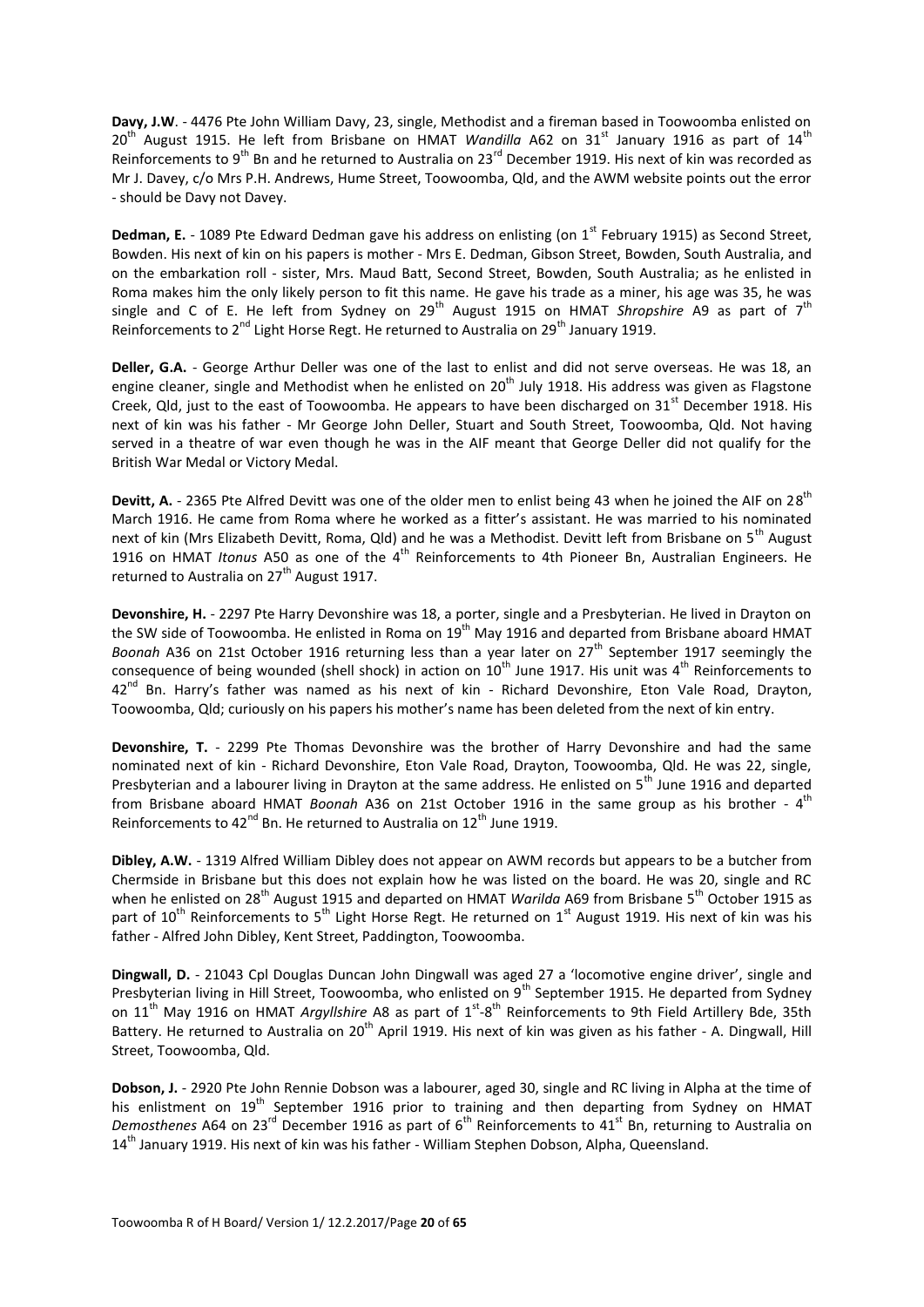**Dolan, T.** - Timothy Dolan was a clerk living in Drayton Road, Drayton so has been taken to be the correct man in preference to 5820 L/Cpl T. Dolan who was a farmer. He enlisted as 4029 Pte T. Dolan on 9<sup>th</sup> May 1915 aged 18; he was single and RC. He left from Brisbane on 21<sup>st</sup> October 1916 on HMAT *Boonah* A36 as part of 10<sup>th</sup> Reinforcements to  $31^{st}$  Bn but he was killed in action on  $27^{th}$  September 1917 and is commemorated on the Ypres (Menin Gate) Memorial. His mother - Mrs Catherine Dolan, Drayton Road, Drayton, Qld, was his next of kin and the CWGC records show that he was the son of Timothy and Catherine Dolan, of Anzac Avenue, Drayton, Queensland; their address given here must have been a post war address in view of the name of their street.

**Draydon, M.J.** - 38 Pte Matthew John Draydon was 21, an engineer, single, C of E and from Toowoomba when he enlisted on 13th November 1915. He left from Sydney six months later on 13th May 1916 on HMAT *Beltana* A72 as an original member of  $14^{\text{th}}$  Light Horse Regt, returning on 9<sup>th</sup> August 1919. His next of kin was father -John Draydon, Bell, Qld.

**Dry, G.** - 5079 Pte George Edward Dry was a New Zealander and a 'railway employee' aged 34, single C of E and living in Brisbane when he enlisted on 24<sup>th</sup> November 1915. He departed from Sydney on HMAT *Star of Victoria* A16 on 31<sup>st</sup> March 1916 as part of 16<sup>th</sup> Reinforcements to 15<sup>th</sup> Bn but did not return; as with many troops, he was transferred to other units and his papers indicate that at various times he was with  $47<sup>th</sup>$  and 48<sup>th</sup> Bns. He was killed in action on 24<sup>th</sup> June 1916 and is buried in Villers-Bretonneux Military Cemetery (plot XIII, row E, grave 10) located on the lawns beneath the memorial to the missing near Amiens, France; his original burial spot was at Vaux-sur-Somme but the graves were removed and concentrated at Villers Bretonneux. His next of kin was his father - G.E. Dry, GPO, Otago, South Island. New Zealand. The CWGC records state he was the son of George and Jane Anne Dry, of 7, Selwyn St., N.E. Valley, Dunedin, Otago, New Zealand. Born at Waikouaiti, Otago. He is not shown as KIA on roll of honour board. Pte Dry was also awarded the Military Medal announced in Routine Orders on 6<sup>th</sup> May 1918; his MM was publicly presented to his father on 30<sup>th</sup> July 1920. His papers contain a copy of a citation which is quite rare for an MM. It was awarded for bringing in wounded men on 29th March 1918 at Dernancourt.

**Dryden, R.G.** - 4178 Pte Robert George Dryden, 25, a labourer, single and RC was from Toowoomba. He enlisted on 1<sup>st</sup> September 1915 and departed from Brisbane aboard HMAT *Kyarra* A55 on 3<sup>rd</sup> January 1916. He was part of 13<sup>th</sup> Reinforcements to 9<sup>th</sup> Bn but did not return having died of wounds in France on 26<sup>th</sup> August 1916; he is buried in Puchevillers British Cemetery, plot III, row E, grave 30. His next of kin and CWGC details confirm – next of kin - father - W.E. Dryden, Cobram, Victoria; CWGC - Son of William Edward and Sarah Jane Dryden, of Ardmona, Victoria, Australia, and a native of Yielima, Victoria. He is not shown as KIA on roll of honour board.

**Duffeel, J.** - This soldier presented a challenge as his surname is quite wrong. He is in fact 52563 Spr John Duffell. Notes from a contact in Toowoomba record that "The attached image of his signature on the service dossier may provide some insight into the scope that existed for misinterpreting the spelling of his surname. His father was John Charles Duffell of Morven, Qld, a small town east of Charleville on the Western Line. The Queensland Register of Births has our soldier as "Jack" Duffell born 1899. The service records have "John" and indeed we can see that in his cursive signature! Somewhere along the way, the service records have without explanation adopted "J.C." or "John Charles" which is his father's name. Jack's occupation is listed in places as clerk but more hope is provided by his "Application to Enlist" form where he states his address as "Railway Dept Roma" and where he elaborates on his occupation as "Clerical and Telegraphic Duties". And then there is the following lovely account of his farewell function at the Roma Traffic Office. "In the Traffic Manager's office at Roma, a presentation was made on the eve of his departure for the A.I.F. The presentation was from the Roma railway staff and took the form of a silver illuminated wristlet watch, suitably inscribed, and a fountain pen. Miss O. Dean strapped the watch on Mr Duffell's wrist. Mr Duffell suitably responded to speeches." Jack had enlisted at Roma on 16 August 1917 and embarked on HMAT *Euripides* A14 at Sydney with the 1st-5th Reinforcements to 2nd Div Signal Coy on 1st May 1918. This would have been one of the Australian troopship voyages that travelled easterly via the Panama Canal in 1918, transhipping in New York. Quite an adventure no doubt for this lad born at Charleville, along with his mates on board of course. After arriving in Liverpool on 2nd July 1918, it would be 5 October 1918 before he was taken on strength of the company in the field. The Australian Corps with American and British forces had by now advanced beyond the St Quentin Canal. The majority of Australian troops were about to be relieved at Montbrehain where they would see their final action of the war. Even though some Australians, especially artillery, continued the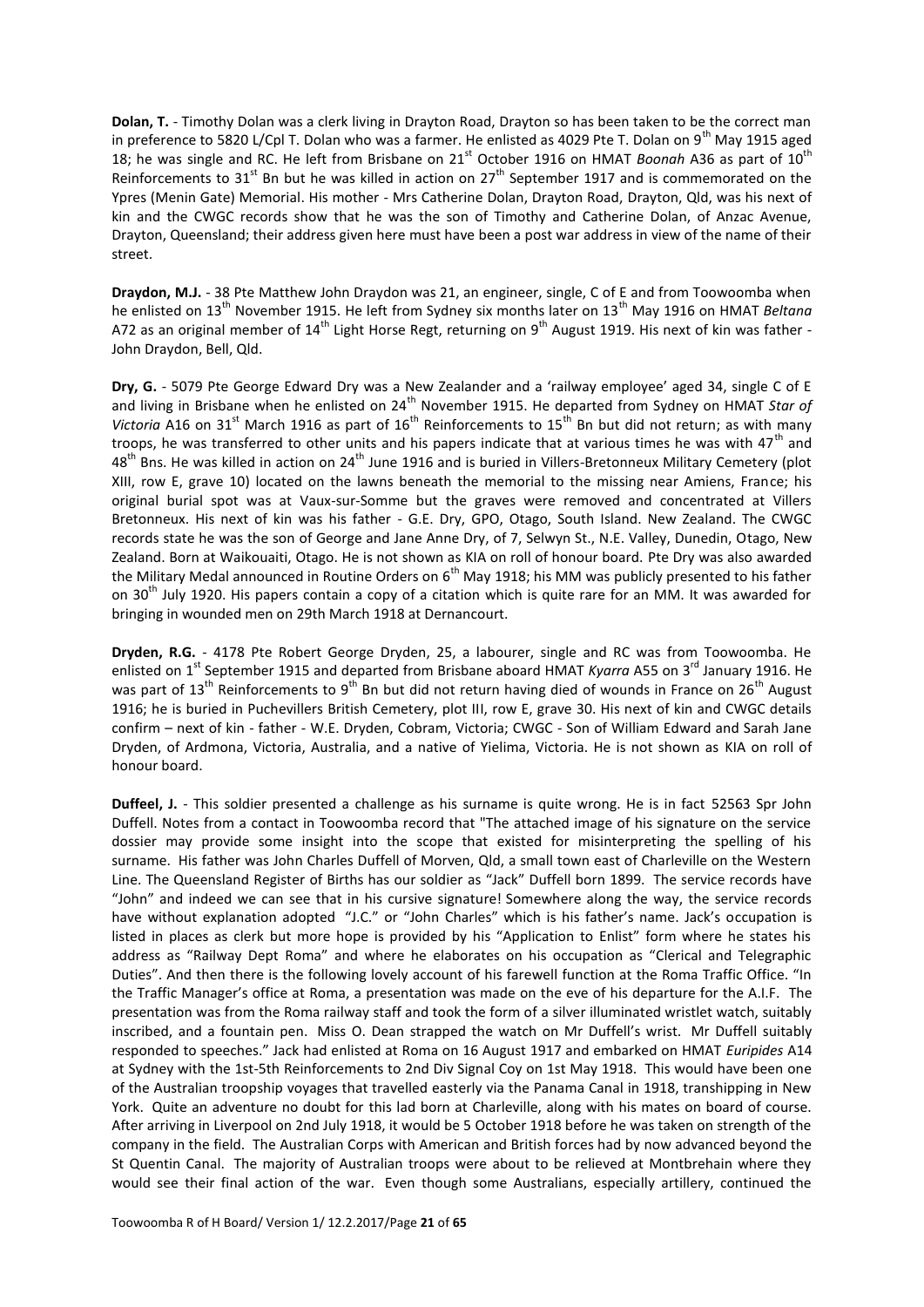advance, Jack's Signals Company was withdrawn to areas beyond Amiens where they were located at rest when the guns fell silent on 11th November. Jack ultimately embarked for Australia on 24th July 1919 and disembarked in Sydney two months later on 30th Sept 1919. Jack's older brother by one year, Phillip Franklin Duffell, was another definite railway man, a railway porter, though it is not clear whether he served in railway areas relevant to the Toowoomba Honour Board. He enlisted in Brisbane on 22nd March 1916, served with the 42nd Bn on the Western Front in 1917; he was wounded at Messines and returned to Australia early 1918. Served in the VDC in western Queensland during the Second World War. He died on 17th Nov 1944, a very popular railway guard based in Roma."

**Dunbar, A.S.** - 3723 Pte Allen Sinclair Dunbar, 18, a fitter, single and Presbyterian, lived at John Street, Toowoomba, when he enlisted on 10<sup>th</sup> August 1915. He left Sydney on 30<sup>th</sup> November 1915 on HMAT Suffolk A23 as part of 12<sup>th</sup> Reinforcements to 15<sup>th</sup> Bn and returned on 12<sup>th</sup> December 1918. His next of kin was his father - W. Dunbar, John Street, Toowoomba, Qld.

**Duncan, A.K.** - 566 Pte Alexander Keenan Duncan enlisted on 19<sup>th</sup> September 1916. He was 23, single, RC and gave his occupation as 'Fireman Qld Railways'. He left from Brisbane on HMAT *Kyarra* A55 on 17th November 1916 as part of 5<sup>th</sup> Reinforcements to 41<sup>st</sup> Bn returning on 3<sup>rd</sup> May 1919. His next of kin was his mother - Mrs Mary Duncan, North Gayndah, Qld.

**Dunne, D.B.** - 4122 Pte Dennis Bede Dunne 23, RC, single and a lengthsman lived in Goondiwindi and enlisted on 21<sup>st</sup> August 1915. He left for overseas from Brisbane on 28<sup>th</sup> March 1916 on HMAT *Commonwealth* A73 as part of  $10^{th}$  Reinforcements to  $26^{th}$  Bn returning on  $25^{th}$  January 1919. His next of kin was his mother - Mrs Eleanor Emma Dunne, McLean Street, Goondiwindi, Qld.

**Edwards, S.W.** - Another error, it appears, when painting the names as this man is 3798 Pte William Stephen Edwards, a labourer, aged 20, single, C of E from Mitchell. He enlisted on  $14<sup>th</sup>$  September 1915 and left from Brisbane on 31<sup>st</sup> January 1916 on HMAT *Wandilla* A62 and was among 9<sup>th</sup> Reinforcements to 26<sup>th</sup> Bn. He did not return as he was killed on  $4<sup>th</sup>$  May 1917 and having no known grave is commemorated on the Villers Bretonneux Memorial, France. His next of kin was his father - William Edwards, Mitchell, Queensland.

**Ensor, E.** - Another casualty was 155 Driver Ernest Edwin Ensor, a fireman in Roma; he was single and RC. He enlisted on 28<sup>th</sup> September 1914 and departed for overseas on 9<sup>th</sup> December 1914 aboard HMAT *Vestalia* A44 as part of the original members of  $5<sup>th</sup>$  Light Horse Regt. He was killed in action late in the war, 20<sup>th</sup> April 1918, and is buried in Jerusalem War Cemetery grave W.98. His next of kin was his father - H. Ensor, Dalby, West Queensland, and the CWGC records show that he was the son of Henry and Teresa Bridget Ensor of "Pretoria," Bell, Dalby, Queensland, and that he was a native of Dalby.

**Erb, J.** - 2899 Pte Joseph James Erb was 25, single, C of E and a labourer from Mitchell, Qld, when he enlisted on 22nd January 1916. He left from Sydney on 22nd July 1916 on RMS *Malwa* as part of 20th Reinforcements to 2<sup>nd</sup> Light Horse Regt. He returned on 12<sup>th</sup> November 1917. His next of kin was his mother - Mrs Margaret Erb, Highfields via Toowoomba, Qld.

**Erbacher, L.P.** - having looked some years ago at an incident at Lagnicourt involving 21<sup>st</sup> MGC, the name of 325 Pte Leonard Peter Erbacher was recognised. He was 21, RC, single and worked as a plumber in Toowoomba when he enlisted on 22<sup>nd</sup> March 1916. He left Melbourne on 16<sup>th</sup> August 1916 on RMS *Orontes* as part of 4<sup>th</sup> Reinforcements to 12<sup>th</sup> MGC. He did not return to Australia until 9<sup>th</sup> January 1920. His next of kin was mother -Christinia Erbacher, Perth Street, Toowoomba, Qld. He won the Military Medal at Lagnicourt 15 April 1917 when Lt Martin of Charters Towers won the MC. The citation reads: 'At Lagnicourt on 15th April 1917 for coolness and gallantry in action. When attacked in rear by a large body of Germans this gunner slewed his gun round and fired a belt at 15 paces compelling the enemy to take cover. By his devoted action he enabled seven of the section to escape and after disabling his gun, although surrounded by the enemy, escaped himself.' Source: 'Commonwealth Gazette' No. 174, 11th October 1917. Also see 1917 Lagnicourt action in the *Official History of Australia in the War 1914-1918* vol IV *The AIF in France 1917* p.376.

**Evans, W.G.** - 1285 Sgt Walter Evans, 36, married, Baptist and a railway employee living at Spring Hill, enlisted on 12<sup>th</sup> February 1917. He left from Melbourne on 11<sup>th</sup> May 1917 on HMAT *Shropshire* A9 in a mixed state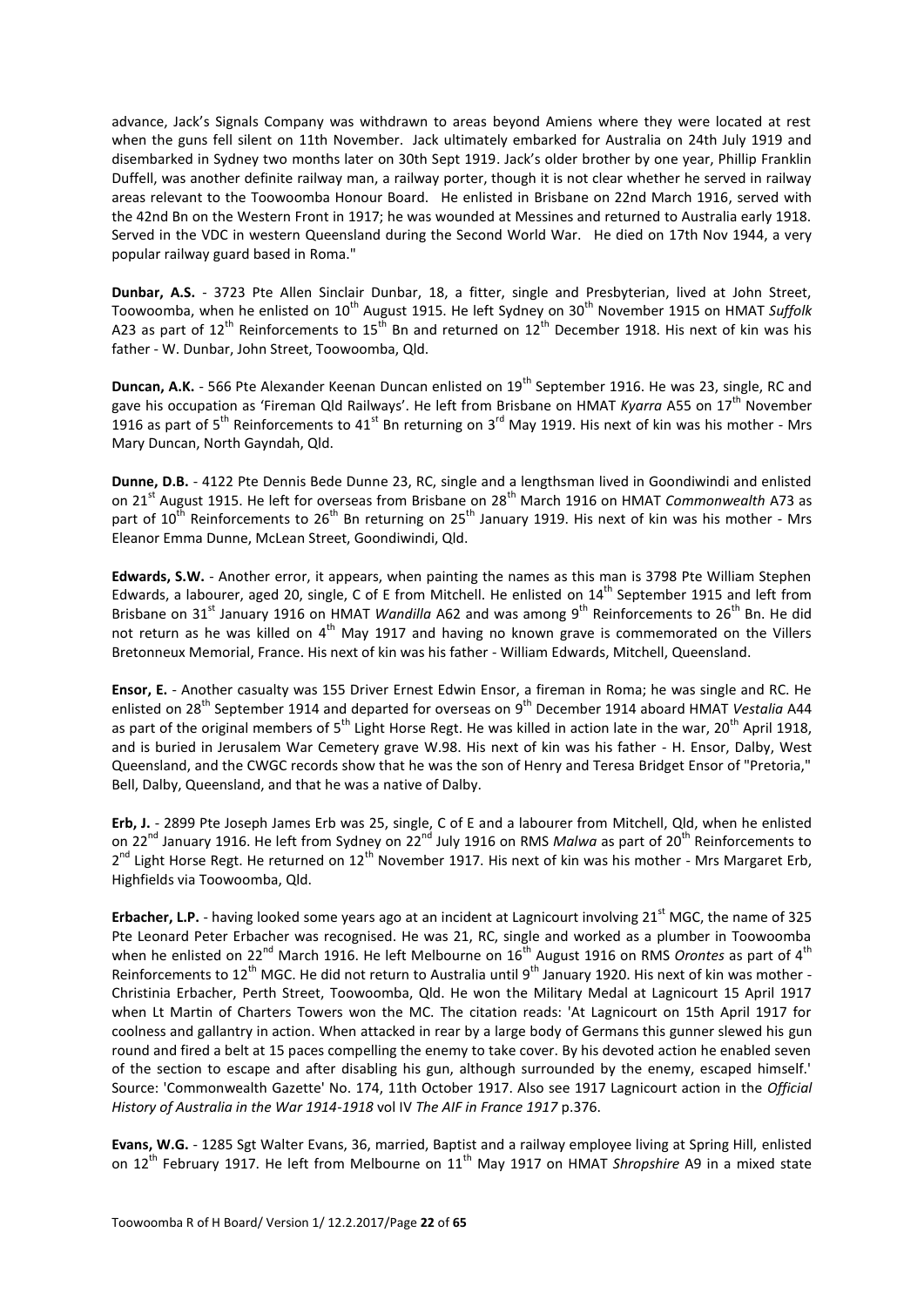group forming 'Railway Unit, and Reinforcements and Special Draft'. He returned to Australia on 1st July 1919. His next of kin was his wife - Mrs Annie Evans, 52, Arthur Street, Spring Hill, Brisbane, Qld.

**Fahey, J.J.** - Another casualty listed on the board (but not shown as KIA on roll of honour board) was 2528 Pte John Joseph Fahey from Charleville. He was RC, 21, single and a fireman when he enlisted on  $27<sup>th</sup>$  April 1916. He left from Brisbane on 19<sup>th</sup> September 1916 on HMAT *Seang Choon* A49 as part of 5<sup>th</sup> Reinforcements to 47<sup>th</sup> Bn. He was killed on 27<sup>th</sup> March 1918 and is buried in Dernancourt Communal Cemetery Extension, France, plot X, row J, grave 2. His next of kin was his mother - Mrs Mary Fahey, Warra, Qld. CWGC records show he was the son of Martin and Mary J. Fahey, of Warra, Queensland, and a native of Toowoomba, Queensland.

Fahy, M.P. - 3420 Driver Michael Patrick Fahy was an engine driver living at 'Fiddane', Fairney View, near Ipswich; he was single and RC. He enlisted on 28<sup>th</sup> September 1914 and departed from Melbourne on 22<sup>nd</sup> December 1914 aboard HMAT *Borda* A30 with 1<sup>st</sup> Reinforcements to 1st Divisional Ammunition Column. He returned on 24<sup>th</sup> September 1919. His next of kin was given as his father - M. Fahy, 'Fiddane', Fairney View, near Ipswich, Queensland.

**Farrell, W.V.** - 3480 Pte William Vincent Farrell was 20, a loco cleaner living at Taylor's Siding, Crows Nest Line, single and Presbyterian. He enlisted on  $2^{nd}$  September 1916 and left from Sydney on  $24<sup>th</sup>$  January 1917 on HMAT *Ayrshire* A33 as part of 9<sup>th</sup> Reinforcements to 49<sup>th</sup> Bn. His next of kin was his father - Matthew Farrell, Cow's Nest, Qld.

**Feeny, T.** - Thought to be 2897A Pte Thomas Feeney (note spelling) from Roma. He was 44, a labourer, RC and single, his next of kin being his brother - Patrick Feeney, Wyndham Street, Roma, Queensland. Feeney enlisted in the AIF on 10th January 1916 and left for overseas service on HMAT *Ceramic* A40 from Sydney on 14th April 1916 with  $6^{th}$  Reinforcements to  $31^{st}$  Bn, returning to Australia on  $23^{rd}$  May 1917.

**Fennelly, A.** - 4698 Acting QMS Andrew Fennelly, 26, RC, single and a railway guard from Toowoomba, enlisted on 4<sup>th</sup> October 1915 and departed from Sydney on 12<sup>th</sup> April 1916 on RMS *Mooltan* with 12<sup>th</sup> Reinforcements to 25<sup>th</sup> Bn. He returned to Australia on 5<sup>th</sup> May 1919. His next of kin was his Paul Fennelly, Lily Street, The Range, Toowoomba, Qld.

Finch, E.J. - Another man to go overseas with 'Railway Unit, and Reinforcements and Special Draft' (12<sup>th</sup> Reinforcements) was Chinchilla based shunter 2305 Pte Everard James Finch, married to his wife Mrs Flora Moira Finch, c/o Mrs P. Black, Breakfast Creek Road, Brisbane, Qld. Finch was 32 and C of E. He enlisted on 25<sup>th</sup> July 1917 and left from Melbourne on 9th November 1917 on HMAT *Port Sydney* A15 returning on 1sy July 1919.

**Finlay, T.S.** - When a soldier in the British Army had completed his term he was a Reservist and liable to be recall if war broke out. If a reservist emigrated he had to obtain permission and Thomas Finlay was one of these men. He was called back as soon as war was declared and he reported for duty on 12<sup>th</sup> August 1914 ahead of sailing from Sydney on 17th October 1914 back to England, on HMAT *Miltiades* A28, where he re-joined 2nd Bn, Royal Irish Rifles as a lance corporal. The Darling Downs Gazette 12th Aug 1914 reported that he had left to join 2/RIR. His next of kin was his wife, Mrs Finlay of Hospital, 45, Lincoln Street, Belfast, Ireland.

**Fitzpatrick, R.H.** - 21136 Shoeing Smith Robert Henry Fitzpatrick was 24, married, C of E and shunter at Dalby when he enlisted on 6<sup>th</sup> October 1915. He left from Sydney on 11<sup>th</sup> May 1916 on HMAT *Argyllshire* A8 as a member of 1<sup>st</sup>-8<sup>th</sup> Reinforcements to 9th Field Artillery Bde 35th Battery. No date is given for his return but his next of kin was his wife - Mrs E. Fitzpatrick, Walton Street, Toowoomba, Qld.

**Floater, A.** - 3044 Pte Arthur Floater, 33, single, C of E came from Roma and was employed as a labourer. He enlisted on 26<sup>th</sup> August 1918 and left for overseas with 7<sup>th</sup> Reinforcements to 26<sup>th</sup> Bn from Brisbane on 30<sup>th</sup> December 1915 on HMAT *Itonus* A50. He returned to Australia on 13th February 1917. His next of kin was his father -John Floater, Roos, Yorkshire, England.

**Follington, T.** - 648 Pte Thomas David Follington was another winner of the Military Medal. The citation reads 'On the 6th September, 1918, during operations East of Peronne, Corporal Follington worked well out in front of our attacking troops and singled out two enemy Machine Guns which were pouring a heavy fire on our men.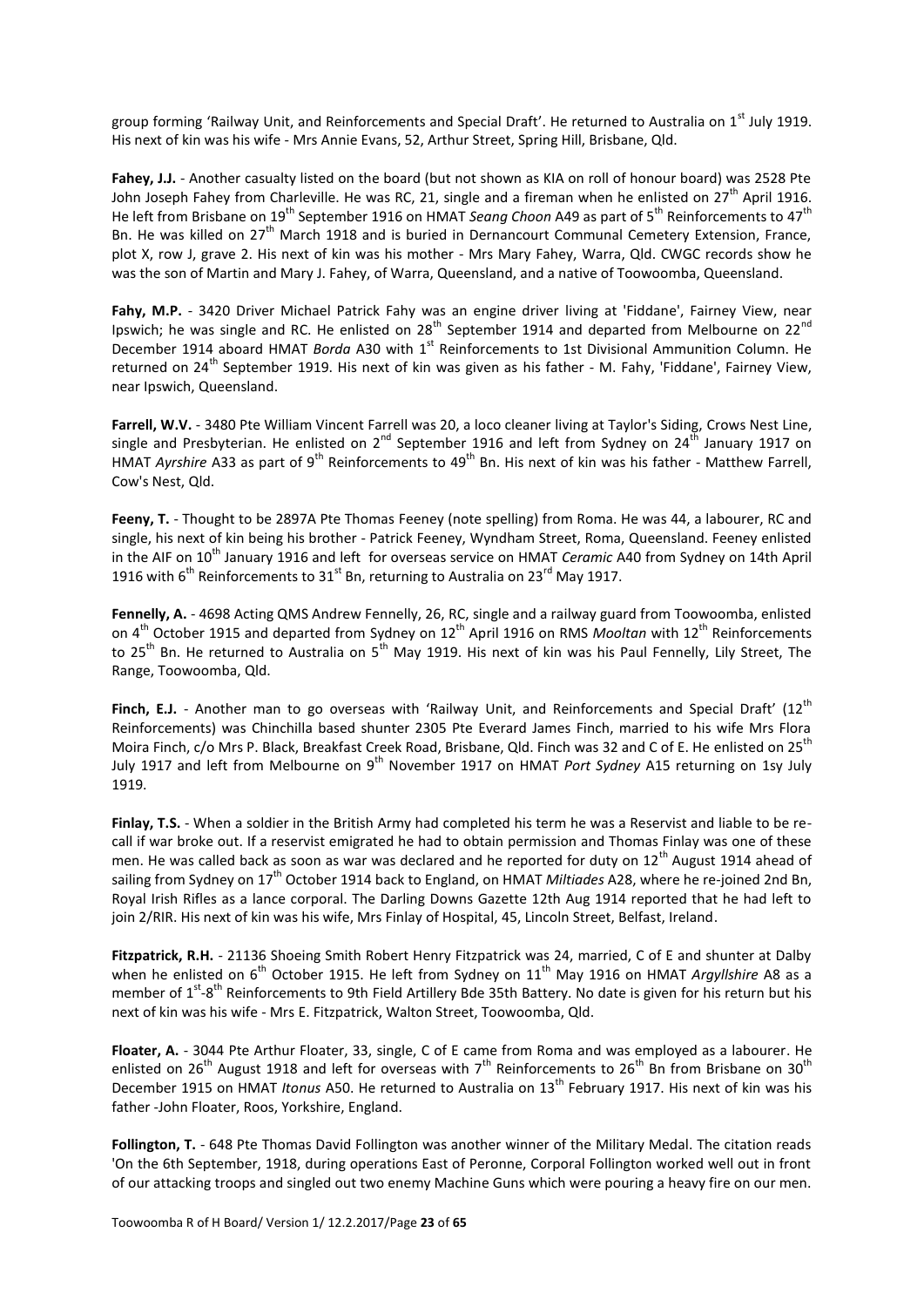He worked round to a flank and sniped the gunners and crew and captured the guns. After this he still kept well out in front and by sniping cleared the enemy from a trench which, if not dealt with, would have seriously checked the advance and cased a number of casualties to our troops.' Source: 'Commonwealth Gazette' No. 115, 10th October 1919. He enlisted on  $21<sup>st</sup>$  January 1916 while working as a ganger and living at Giligulgul via Miles; he was 32, married and C of E, his wife (and next of kin) being Mrs Kathleen Follington, Pampas, via Pittsworth, Qld. He left for overseas from Sydney on 18th May 1916 on HMAT *Demosthenes* A64 as an original member of C Coy,  $41^{\text{st}}$  Bn and returned to Australia on  $11^{\text{th}}$  May 1919.

Forde, J.H. - 2667 Pte John Harvey Forde was an engine driver from Muckadilla, single and RC. He enlisted on 17<sup>th</sup> August 1915 and sailed overseas on HMAT *Seang Bee* A48 leaving Brisbane on 21<sup>st</sup> October 1915 in 6<sup>th</sup> Reinforcements to 25th Bn. He returned to Australia on6th June 1918 and his next of kin was his father - John Forde, Muckadilla, Qld.

**Fordyce, G.** - 3558 Pte George Irvine Fordyce, 18, single, Presbyterian and a railway porter from Dalby, enlisted on 27<sup>th</sup> January 1916 and departed from Brisbane aboard HMAT *Boorara* A42 on 16<sup>th</sup> August 1916 as part of 8<sup>th</sup> Reinforcements to 31<sup>st</sup> Bn. He won the Military Medal (award dated 31<sup>st</sup> October 1917) and survived the war but is commemorated on the Villers Bretonneux Memorial having died at sea on the return journey to Australia. Correspondence shows that he was seriously ill (influenza and suspected TB) in hospital in South Africa in September 1919 but must have been sent on to Australia as he died on HT *Ascanius* on 29th October 1919. He is not shown as having died on active service on the board. His next of kin was his father - Francis Fordyce, Montrose Road, Taringa, Brisbane, Qld.

**Fraser, J.A.** - 3507 Pte John Alexander Fraser was another casualty who is not shown as such on the board. On enlistment on 21<sup>st</sup> August 1915 he was aged 38 and living at Marshall Street. Goondiwindi. He worked as a labourer and was married and Presbyterian. Boarding HMAT *Kyarra* A55, he left from Brisbane on 3<sup>rd</sup> January 1916 as part of  $8^{th}$  Reinforcements to  $25^{th}$  Bn but was killed in Belgium on  $5^{th}$  July 1916. His grave is in plot 1, row, B, grave 4 in La Plus Douve Farm Cemetery. His next of kin was his wife - Mrs Mary Josephine Fraser, Marshall Street, Goondiwindi, Qld, and the CWGC entry in the cemetery register confirms he was the son of Donald and the Kate Fraser; husband of Mary Josephine Fraser, of Marshall St., Goondiwindi, Queensland, and a native of Metcalfe, Victoria. Australia.

**Galvin, T.** - 6363 Pte Theodore Camington (or Carrington) left his wife - Mrs A.M. Galvin, Taabinga Village, Kingaroy, Qld, and his occupation as a labourer to join the AIF. At the time of his enlistment on  $5<sup>th</sup>$  February 1916 he was 30 and RC; his address was given as 'Brisbane' so presumably his wife moved to live elsewhere while he was away. On 7<sup>th</sup> September 1916 he departed from Brisbane aboard HMAT *Clan McGillivray* A46 as part of 20<sup>th</sup> Reinforcements to 9<sup>th</sup> Bn and he returned to Australia on  $16^{th}$  December 1917.

**Gamble, T.A.** - Thomas Augustine Gamble was born at Woolloongabba, Queensland, and was 22, a fireman, single and C of E when he enlisted on  $30<sup>th</sup>$  August 1915. His address was 'Brisbane' and his next of kin was recorded as being his mother - Mrs A. Gamble, Southbrook, Qld. He left Brisbane on 31<sup>st</sup> January 1916 on HMAT *Wandilla* A62 as one of the group forming 14<sup>th</sup> Reinforcements to 9<sup>th</sup> Bn. The CWGC memorial register for the Villers Bretonneux Memorial includes his name as he was killed in action on 21<sup>st</sup> August 1916 and has no known grave. The same entry notes that he was the son of Charles George and Annie Winifred Gamble, of Southbrook, Queensland.

**Gardiner, S.** - This soldier has not been identified.

**Garrett, C.** - 796 Pte Claude Clarence Aubrey Garrett was an original member of D Coy 42nd Bn having enlisted on 29th November 1915 aged 22. He was single, Presbyterian and a labourer in Toowoomba. He left from Sydney on 5<sup>th</sup> June 1916 HMAT *Borda* A30 but on 2<sup>nd</sup> December 1916 he was killed in action and, having no known grave, is commemorated on the Villers Bretonneux Memorial, France. His next of kin was his father - William Garrett, Ruthven Street, Toowoomba, Qld. He had a brother in same unit but the CWGC entry for Claude shows 52nd Bn indicating that he was transferred to another battalion at some stage. He is not shown as killed on roll of honour board.

**Garrigon, S.J.** - 53296 Pte Philip Joseph Garrigon is the most likely man for this entry even though as he did not have a distinct railway occupation ('postal assistant') in Red Hill, Brisbane; his next of kin was his father - A.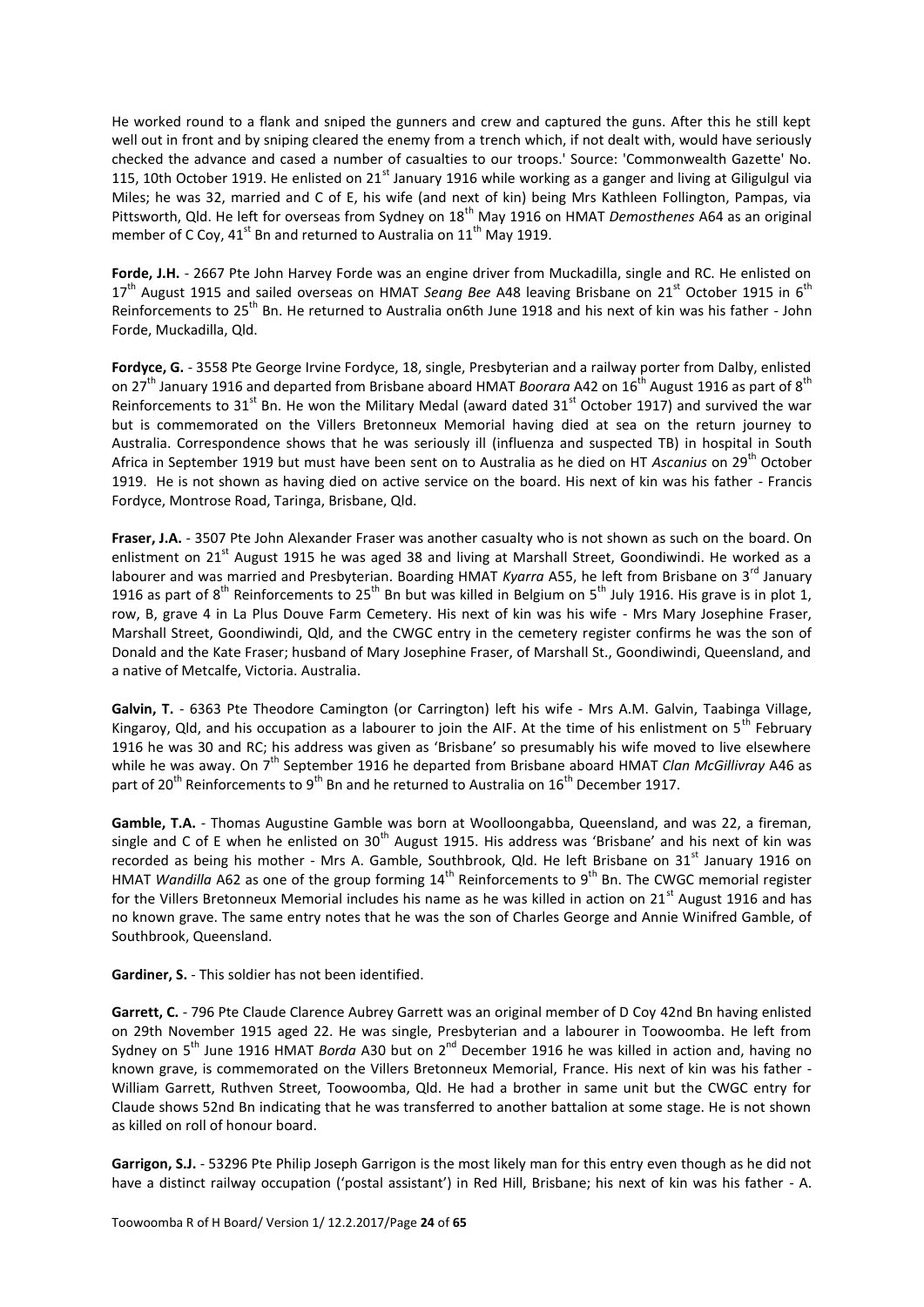Garrigon, Spring Valley, Pittsworth, Queensland. Philip was 18, single and RC and he enlisted on 3<sup>rd</sup> January 1918 but in time to go overseas on RMS Osterley leaving from Sydney on  $8<sup>th</sup>$  May 1918 and returning on  $4<sup>th</sup>$ December 1`918. He left as one of the 3rd (Qld) Reinforcements.

**Garrigon, T.** - Q24676 Pte Thomas Arthur Charles Garrigon was RC, single and an 18 year old railway clerk when he enlisted on 23<sup>rd</sup> October 1918 but he did not serve overseas; he lived in Pittsworth as did his mother and next of kin Mrs Mary Garrigon, Pittsworth, Qld; his father was Hudson Garrigon.

**Gay, H.G**. - 1184 Pte Herbert George Gay was a labourer living in Quinton Street, Roma, when he enlisted on 16<sup>th</sup> August 1915. He was 19, single and C of E. He went overseas from Sydney on 4<sup>th</sup> October 1915 on HMAT *Mashobra* A47 as part of 6<sup>th</sup> Reinforcements to 11<sup>th</sup> Light Horse Regt, returning on 23<sup>rd</sup> July 1919. His next of kin was George Gay, 11 Roher Road, Stratford, England, though the relationship was not stated (but was most probably his father).

**Geoghegan, T.** - This soldier has not been identified.

**Gerhardt, F.** - There were plenty of men of Germanic origin in the AIF and one example which appears to be a strong identification for this man was Pte 8479 Pte John Frederick Gerhardt, aged 19, single, C of E and working as fireman and living at McDowall Street, Roma; he had been born in Drayton. His next of kin was his father - J. Gerhardt, McDowall Street, Roma, Queensland. On 21st September 1915 he enlisted in Toowoomba and then on 19th January 1916 embarked at Sydney with 2nd Light Horse Field Ambulance. He appears to have become attached to 2nd Australian Division in Egypt and then went on to France rather than remaining with the Light Horse in the Middle East. On 11th June 1916 he was transferred to 6th Field Ambulance in France, and was Mentioned in Sir Douglas Haig's Despatch of 16th March 1919. He returned to Australia April 1919. However, there is another strong case - 3478 Pte John Gerhardt, who served in 2nd Light Horse Regiment. He was 32 years old , single and lived at Boodua on the Goombungee Line north west of Toowoomba. He was born in Toowoomba. On 2nd October 1917 he enlisted in Brisbane giving his occupation as a shunter so definitely a railway designation; elsewhere he is described as a "Railway Employee" in the records. Originally posted to 26th Battalion reinforcements, he later changed to the Light Horse. On 19th December 1917 he embarked from Sydney for Egypt with 13th Reinforcements to the 2nd Light Horse Field Ambulance serving in the Middle East. He returned to Australia in April 1919.

**Gill, G.H.** - 3041 Pte George Gill was 23, a fitter, single and C of E and gave his address as Cairns well to the north. He enlisted on 14<sup>th</sup> October 1916 and on 7<sup>th</sup> February departed from Sydney on HMAT *Wiltshire* A18 with  $7<sup>th</sup>$  Reinforcements to 42<sup>nd</sup> Bn. He returned on 19<sup>th</sup> April 1919; his next of kin was his father - Robert James Gill, Uxbridge Road, Hamilton Hill, Middlesex, England.

Gill, J. - 5407 Pte John James Gill was another casualty but was not shown as such on the board. He was from Forest Hill, a labourer, 37, single and C of E when he enlisted on 2<sup>nd</sup> December 1915. He departed for overseas from Sydney on 20<sup>th</sup> April 1916 aboard SS *Hawkes Bay* with 17<sup>th</sup> Reinforcements to 15<sup>th</sup> Bn. On 9<sup>th</sup> August 1916 he was killed in the fighting on the Somme and is buried in Serre Road Cemetery No. 2 in plot XXVI, row F, grave 10. His mother - Mrs M. Gill, Forest Hill, Qld, was his next of kin. CWGC records confirm that he was the son of Charles and Mary Gill, of Forest Hill, Queensland, and that he was born at Blenheim, Queensland.

**Gisler, C** - Christian Gisler Snr, Campbell Street, Toowoomba, Qld, was the next of kin of 1446 Spr Christian Gisler who enlisted on 8<sup>th</sup> February 1917. He was a fireman in Cairns and was single, RC and aged 21. He left Melbourne on 11th May 1917 on HMAT *Shropshire* A9 as part of Railway Unit, and Reinforcements and Special Draft (February 1917 - October 1918) and served with '35th Broad Gauge Operating Coy., 4th Coy' according to his records. He died on 21<sup>st</sup> March 1918 the first day of the German Spring Offensive though more research needs to be done to see if his death was in this critical phase of the war; he is buried in Tincourt New British Cemetery, plot X, row A, grave 22. CWGC records show he was the son of Mary C. Gisler, of Campbell St., Toowoomba, Queensland, and the late Christian Gisler, suggesting that his father died soon after the war before the CWGC records were compiled.

**Glover, W.D.** - This man seems to be 4791 Pte Walter Winford Glover who was 26, single, Methodist and a labourer from Columboola; he enlisted on 29<sup>th</sup> September 1915. He left from Brisbane on 28<sup>th</sup> March 1916 on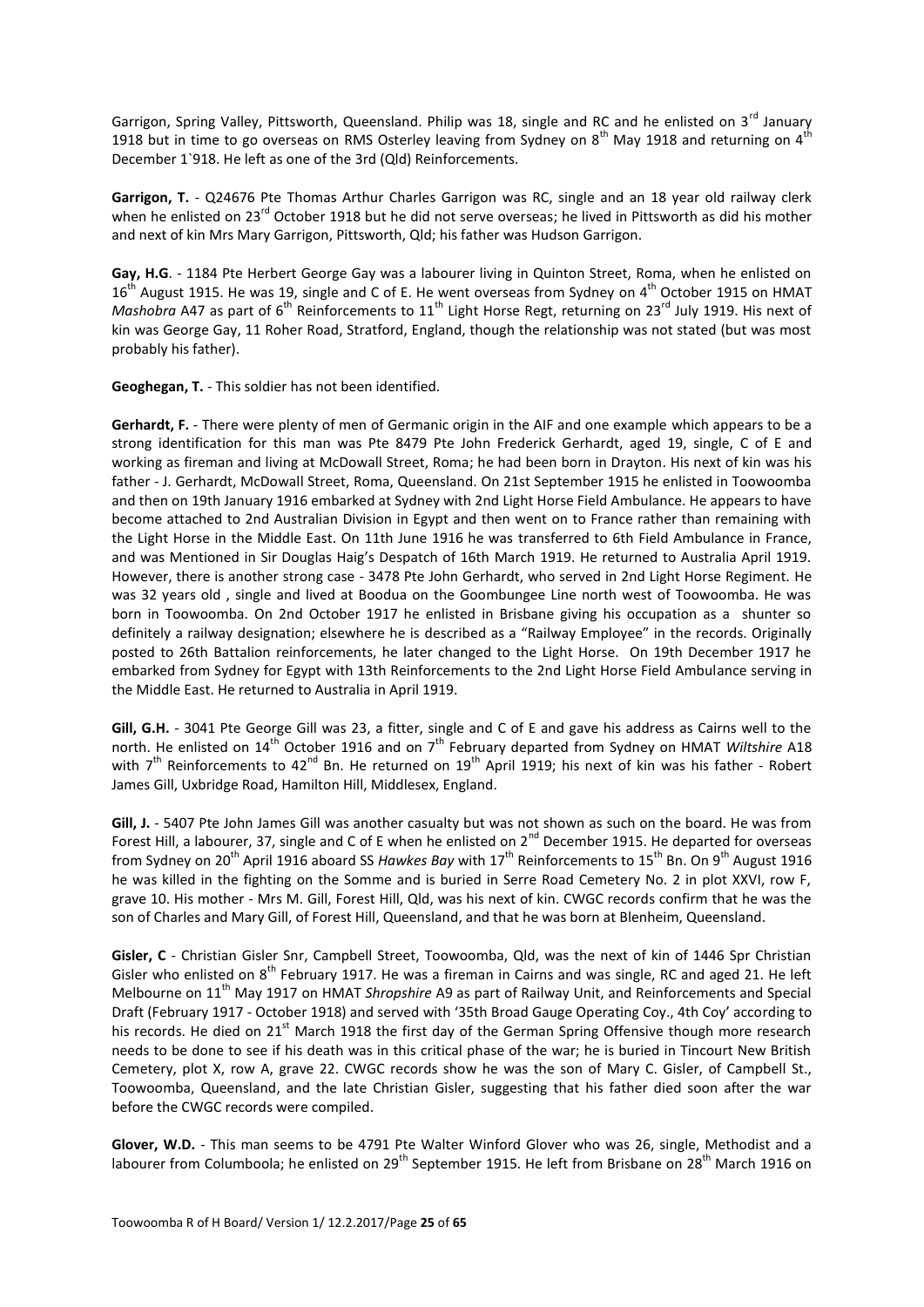HMAT *Commonwealth* A73 in 15<sup>th</sup> Reinforcements to 15<sup>th</sup> Bn. His next of kin was given as his mother - Mrs E J Glover, Columboola, Queensland, and he returned to Australia on  $31<sup>st</sup>$  March 1919.

Goggins, B. - 1345 2<sup>nd</sup> Cpl Boniface Goggins was 26, a fireman, single, RC and from Warwick and he enlisted on 9<sup>th</sup> October 1916. He went overseas from Melbourne with Railway Unit No. 4 Sn, and Reinforcements and Special Draft leaving on HMAT *Shropshire* A9 on 11<sup>th</sup> May 1917 and returning to Australia on 28<sup>th</sup> November 1919. His next of kin was given as his mother - Mrs Catherine Goggins, Percy Street, Warwick, Qld, and he returned to Australia on

**Goodspeed, W.J.** - 2145 Pte William Jonas Goodspeed was 30, a lengthsman, single and Protestant and he enlisted on 15<sup>th</sup> March 1915 while living in Dalby. He left from Brisbane on 12<sup>th</sup> June 1915 on HMAT *Karoola* A63 in 6<sup>th</sup> Reinforcements to 9<sup>th</sup> Bn, returning to Australia on 19<sup>th</sup> October 1918. His mother - Mrs Jessie Goodspeed, 100 Arnold Road, Philip Lane, South Tottenham, England, was given as his next of kin.

**Gordon, K.** - 2183 Pte Kenneth Gordon was 18, single, C of E and a porter living at Greenmount, via Toowoomba when he enlisted on 22<sup>nd</sup> September 1915. He departed for overseas from Sydney on 11<sup>th</sup> March 1916 on HMAT *Orsova* A67 in 15<sup>th</sup> Reinforcements to 5<sup>th</sup> Light Horse Regt; he had a brother in same unit. No return date is given on the nominal roll. His next of kin was his father - Alix Gordon, Greenmount, via Toowoomba, Qld.

**Graham, J.** - 2878 Pte John Graham was a lengthsman. He gave his address as P.O. Murphy's Creek when he enlisted on  $10^{th}$  March 1916; he was 30, married and C of E. he left from Sydney on  $22^{nd}$  July 1916 on RMS *Malwa* as one of 20<sup>th</sup> Reinforcements to 2<sup>nd</sup> Light Horse Regt. He returned on 8<sup>th</sup> March 1917 and his next of kin was given as his wife - Mrs Agnes Graham, P.O. Murphy's Creek, Qld.

**Graham, W.J.** - Although not shown as killed on the roll of honour board, 557 Pte William James Graham was killed in action on  $24<sup>th</sup>$  April 1918 serving in France. He has no known grave and is commemorated on the Villers Bretonneux Memorial. He enlisted on 30<sup>th</sup> November 1915 when he lived in Charleville and worked as a labourer. He was 22, single and C of E. he left to go overseas from Sydney on HMAT *Borda* A30 on 5<sup>th</sup> June 1916 as an original member of D Coy, 42<sup>nd</sup> Bn. His next of kin was his uncle - Joseph Capper, Nambour, Qld.

**Grant A.G.** - 3087 Pte Albert George Grant was aged 20, a carpenter, single and C of E when he enlisted on 1<sup>st</sup> October 1915; his home location was given just as 'Toowoomba'. He left from Brisbane on 30<sup>th</sup> December 1915 aboard HMAT *Itonus* A50 in 7<sup>th</sup> Reinforcements to 25 Bn and returned to Australia on 6<sup>th</sup> June 1918. His next of kin was given as his father - Arthur Grant, Bowen Street, Roma, Qld.

**Grant E.** - 3563 Pte Ernest Grant was 25 single, RC and living at Herries Street, East Toowoomba where he worked as a 'railway employee'. He enlisted on  $7<sup>th</sup>$  February 1916 and left from Brisbane on 16<sup>th</sup> August 1916 on HMAT *Boorara* A42 as part of 8<sup>th</sup> Reinforcements to 31<sup>st</sup> Bn. After the war he started his journey home on 5<sup>th</sup> July 1919; his next of kin was his sister - Mrs Mary Styles, Margaret Street, Toowoomba, Qld.

**Grant J.J.** - 2301 Pte John Joseph Grant appears to be the brother of Ernest Grant as his next of kin was his father - George Edwin Grant, Herries Street, East Toowoomba, Qld, the address given by Ernest. John Grant was born in Warwick and was 33, a porter, single and RC and he enlisted on 8<sup>th</sup> November 1915 in Toowoomba and his records show that he left from Sydney on 20<sup>th</sup> November 1915 on *RMS Orontes* i.e. twelve days later, with '2nd Australian Remount Unit, 8th Sqn. He returned to Australia on  $27^{th}$  June 1919.

**Grant W.** - 5080 Spr William Mair Grant is believed to be the correct man for this entry. He was a labourer, aged 41, single and C of E who gave his address as Mungallala when he enlisted on  $10^{th}$  November 1915. He departed from Melbourne on HMAT *Armadale* A26 on 19th July 1916 in 2nd Reinforcements to 'Tunnelling Companies'; he returned to Australia on  $31<sup>st</sup>$  May 1919 and his next of kin was his father - J M Grant, c/o Mrs Lillie Leak, Kilawarrie, Winchelsea, Victoria.

**Greaves, W.** - 793 Pte William Greaves was a timber getter from Homestead, Northern Railway, aged 24, single and a Presbyterian when he enlisted on  $31<sup>st</sup>$  August 1914. He left from Brisbane on  $24<sup>th</sup>$  September 1914 on HMAT *Omrah* A5 as an original 9<sup>th</sup> Bn man. He returned to Australia on 23<sup>rd</sup> October 1918 but not before he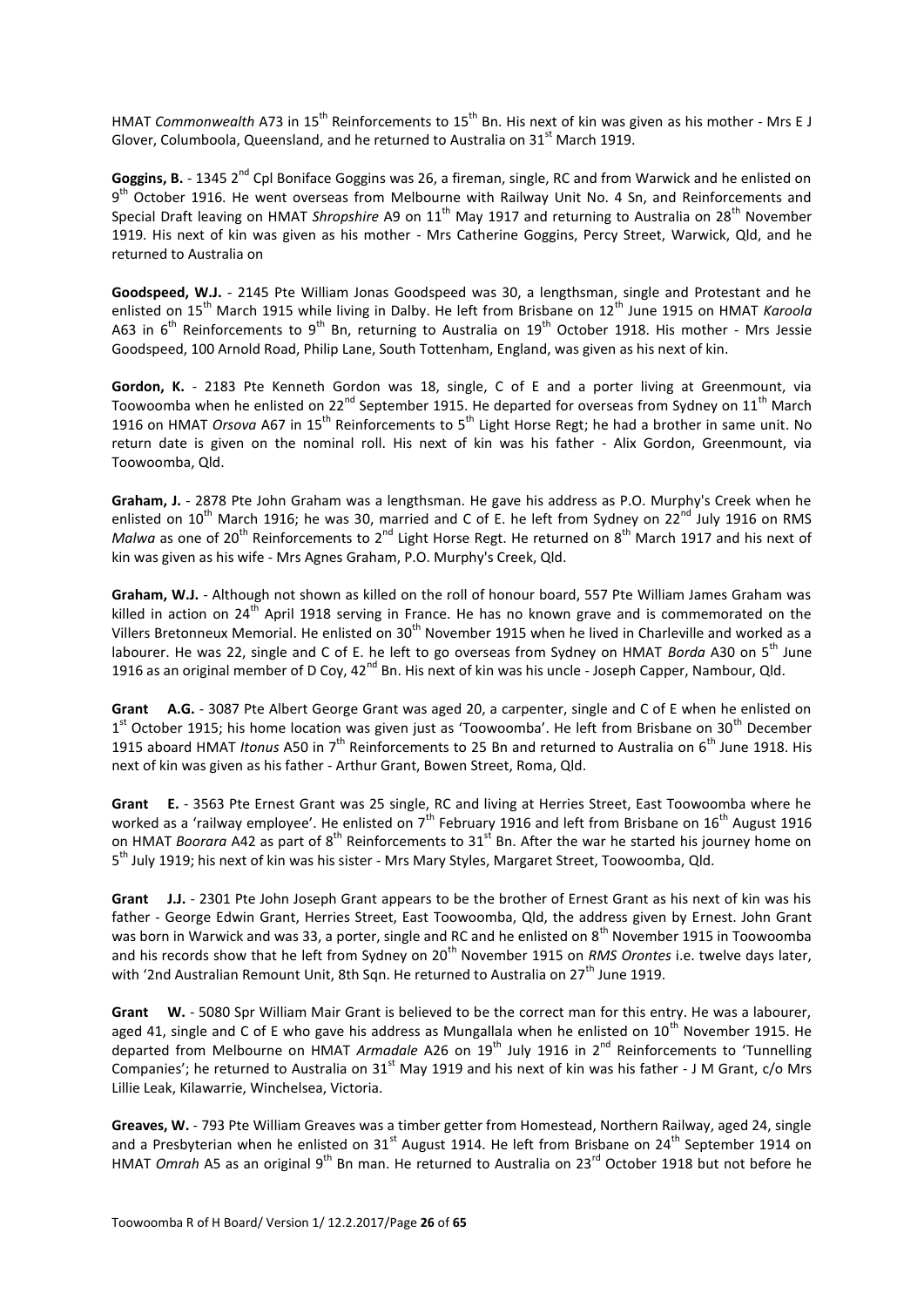was won the Distinguished Conduct Medal (DCM) in the 1917 fighting at Bullecourt. His next of kin was his brother - Fred Greaves, Berringer, Ballarat, Victoria.

**Green, A.E.** - 2151 Pte Albert Edward Green lived at Zig Zag Street, Red Hill, Brisbane. He was 31, a leather worker, single and Baptist. He enlisted on 5<sup>th</sup> July 1915 and left from Sydney on HMAT *Argyllshire* A8 on 30<sup>th</sup> September 1915 as part of 4<sup>th</sup> Reinforcements to 18<sup>th</sup> Bn. He returned to Australia on 22<sup>nd</sup> August 1919 and his next of kin was his father - H. Green, Zig Zag Street, Red Hill, Brisbane, Queensland.

**Green, B.H.** - 4448 Pte Barnes Henry Green was 24, a railway labourer from Roma, RC and single when he enlisted on 1<sup>st</sup> October 1915. On 31<sup>st</sup> March 1916 he left from Sydney on HMAT *Star of Victoria* A16 as part of  $11<sup>th</sup>$  Reinforcements to  $25<sup>th</sup>$  Bn returning on  $20<sup>th</sup>$  December 1917. His next of kin was his mother - Mrs Kate Green, Station Street, Roma, Queensland.

**Green, E.** - 4828 Pte Ernest Green was a QNR guard from Brisbane and aged 30, single and RC who enlisted on 26th October 1915. He left from Brisbane on HMAT *Commonwealth* A73 (the same ship he later returned on from the Western Front) on 28<sup>th</sup> March 1916 in 15<sup>th</sup> Reinforcements to 15<sup>th</sup> Bn. He returned to Australia on 13<sup>th</sup> April 1919 and his next of kin was his mother - Mrs P. Green, c/o Eureka Hotel, Queenton, Charters Towers, Qld.

**Green, E.** - 3090 Pte Edward Green's papers record his previous service - 15 months in Naval Cadets, 4 years in Senior Cadets, 9 months in Citizen Military Forces. He enlisted in the AIF on 23<sup>rd</sup> September 1915 when he was 19, single, C of E and a carpenter from Brisbane. He left from Brisbane on 30th December 1915 on HMAT *Itonus* A50 in  $7<sup>th</sup>$  Reinforcements to 25<sup>th</sup> Bn. He returned some time after the war on 22<sup>nd</sup> January 1920. His next of kin was his mother - Mrs Jane Rae Green, Thompson Street, Bulimba, Brisbane, Queensland.

**Green, E.** - 1722 Pte Edward Green was a 'railway employee' living at Klein Street, Toowoomba, and aged 18, single and Presbyterian when he enlisted on  $14^{th}$  February 1916. He left from Sydney on  $5^{th}$  June 1916 on HMAT *Borda* A30 in 1<sup>st</sup> Reinforcements to 42<sup>nd</sup> Bn and returned to Australia on 12<sup>th</sup> June 1919. His next of kin was his mother - Mrs Isabella Green, Klein Street, Toowoomba, Qld.

Green, J. - 150 Pte James Thomas Green was 20, single, RC and a labourer from Drayton Street, Dalby, who enlisted on 29<sup>th</sup> December 1914. He left from Brisbane on 2<sup>nd</sup> June 1915 on HMAT *Medic* A7 as an original member of A Sqn, 11<sup>th</sup> Light Horse Regt. He returned to Australia on 20<sup>th</sup> July 1919 and his next of kin was his father - Francis Green, Drayton Street, Dalby. Qld.

**Green, P.F.** - 4447 Pte Francis Powell Green became a casualty in the Great War. He was 22, RC and a fireman from Roma; his next of kin was his mother - Mrs Kate Green, Station Street, Roma, Queensland. He enlisted on 1<sup>st</sup> October 1915 and departed from Sydney on HMAT *Star of Victoria* A16 on 31<sup>st</sup> March 1916 in 11<sup>th</sup> Reinforcements to 25<sup>th</sup> Bn. He has no known grave and is commemorated on the Villers Bretonneux Memorial having been killed in action on  $21<sup>st</sup>$  March 1917.

**Green, S.J.** - 3089 Samuel John Green was 29, C of E, a labourer from Toowoomba and married to his wife and next of kin Mrs Susana Green, c/o Mrs G. Green, Pittsworth, Qld. He enlisted on 28<sup>th</sup> September 1915 and departed from Brisbane on 30<sup>th</sup> December 1915 on HMAT *Itonus* A50 in 7<sup>th</sup> Reinforcements to 25<sup>th</sup> Bn. He returned to Australia on 17<sup>th</sup> November 1916.

**Greenan, J.** - The appearance of John Greenan on this roll of honour came as a surprise as nearly 30 years ago his grave in Heilly Station Cemetery (plot 6, row B, grave 14) on the Somme came to notice while visiting the battlefields as it has a marble plaque placed by the headstone from his sister; it is dated 1919 which makes it a very early private memorial on a Great War grave and there is correspondence in1921 on his papers about her visit to put the plaque in place. John Greenan worked as a fitter, was aged 23, C of E and single and living in Perkins Street, Roma when he enlisted as 6592 Spr John Greenan on 17<sup>th</sup> August 1915. He left from Sydney on HMAT *Orsova* A67 on 11<sup>th</sup> March 1916 in 4<sup>th</sup> Reinforcements to 6th Field Coy, Aus Engrs. He was wounded (gun shot wound to the abdomen) on  $18^{th}$  November and died on  $20^{th}$  November 1916 most probably in the 38<sup>th</sup> Casualty Clearing Station by the railway line at Heilly, a very attractive spot on the Somme. The CWGC cemetery register confirms that he was the son of the late John and Catherine Greenan, and a native of Roma, Queensland.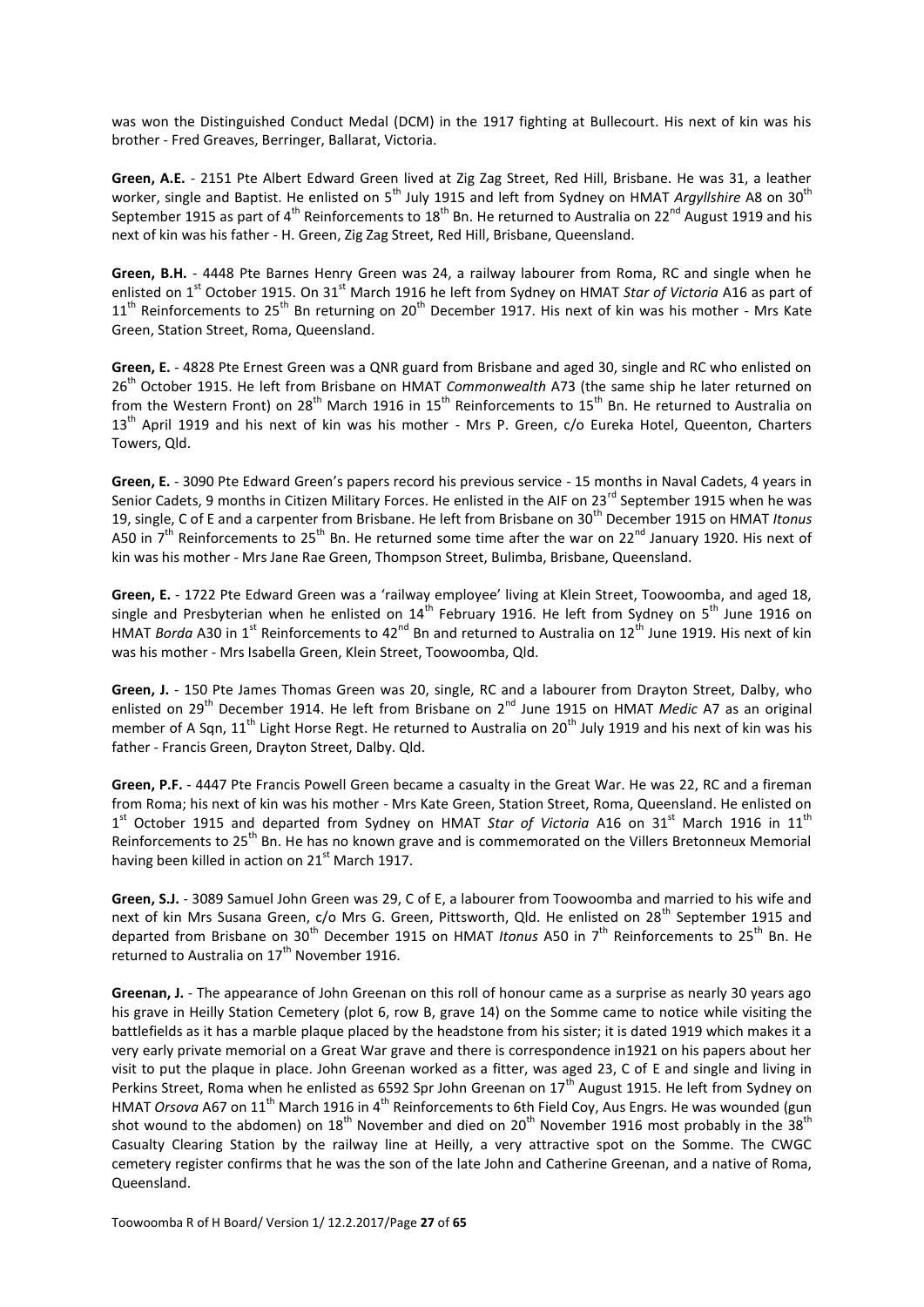Gregson, S. - 21350 Pte Samuel Gregson, 26, RC, single and a labourer from Brisbane enlisted on 22<sup>nd</sup> September 1915 and departed from Sydney on 11<sup>th</sup> May 1916 aboard HMAT Argyllshire A8 I 1<sup>st</sup>-8<sup>th</sup> Reinforcements to 9th Field Artillery Brigade, Bde Ammunition Column. No date for his return is given and his next of kin was recorded as being a friend - Mrs McGuire, Walloon, near Ipswich, Qld.

**Griffiths, G.** - 1031 Pte George Griffiths was 30, RC, single and a fitter from Charleville when he enlisted on 28<sup>th</sup> January 1916 prior to training and then leaving from Sydney on 5<sup>th</sup> June 1916 on HMAT *Borda* A30 as part of 42nd Bn Machine Gun Sn. He returned to Australia on  $10^{th}$  May 1919 and his next of kin was given as his brother - Harry Griffiths, "Chemo", Manly, Sydney, NSW.

**Griffiths, H.** - 1903 Pte Henry Frederick Griffiths was, single, C of E and a labourer but no address is given. He enlisted on 20<sup>th</sup> January 1916 and left for overseas from Brisbane on HMAT *Clan McGillivray* A46 on 1<sup>st</sup> May 1916 as part of 3<sup>rd</sup> Reinforcements to 47<sup>th</sup> Bn. He returned to Australia on 5<sup>th</sup> September 1918 and his next of kin was given as his mother - Mrs Ellen Griffiths, 194 Upper Tiviton (should be Tiverton) Road, Bournbrook, Birmingham, England.

**Griffiths, T.** - 21072 Gnr Thomas Griffiths was another resident of Klein Street, Toowoomba, when he enlisted on 19<sup>th</sup> October 1915 when aged 26. He was a labourer, single and Methodist. On 11<sup>th</sup> May 1916 he left from Sydney on HMAT *Argyllshire* A8 in 35th Battery, 9th Field Artillery Brigade, returning on 12<sup>th</sup> June 1919; his next of kin was his father - W. Griffiths, Windmill Street, Toowoomba, Qld.

**Groom, C.C.** - 1900 Pte Colin Groom enlisted on 5<sup>th</sup> July 1915. He lived in Harris Street, Toowoomba, was a fireman. He was 20, single and C of E. He left from Brisbane on 16<sup>th</sup> August 1915 on HMAT *Kyarra* A55 in 3<sup>rd</sup> Reinforcements to 26<sup>th</sup> Bn. He was killed in action on 26<sup>th</sup> March 1917 and has no known grave so is commemorated on the Villers Bretonneux Memorial, France. His next of kin was his mother - Mrs. Fanny Matilda Groom, Harris Street, Toowoomba, Qld. The CWGC memorial register confirms that he was the son of Frederick William and Fanny Matilda Groom, of "Lorraine", Herries St., West Toowoomba, Queensland.

**Groom, J.D.** - 3187 Pte John Denis Groom was 19, RC, single and a railway porter from Yeulba who enlisted on  $10^{th}$  October 1916. He left from Sydney on 23<sup>rd</sup> December 1916 on HMAT Demosthenes A64 in 8<sup>th</sup> Reinforcements to 49<sup>th</sup> Bn and returned on 9<sup>th</sup> March 1919. His next of kin was his mother - Mrs Annie Groom, Yeulba, Queensland.

**Hagan, W.H.** - 58107 Pte Wilfred Hugh Hagan was a fitter aged 18, single and Presbyterian living in Hill Street, Toowoomba. He enlisted on 11th February 1918 and left from Sydney on 4th September 1918 on HMAT *Bakara*  A41, returning to Australia on 23<sup>rd</sup> July 1919. His unit on departure from NSW was 6th Qld Reinforcements but not allocated to a specific battalion. His next of kin was his mother - Mrs M.C. Hagan, Hill Street, Toowoomba, Qld. His brother (army number 58103) was in same unit. His papers show him as a railway apprentice and that he got to the UK on 14<sup>th</sup> November 1918 and qualified solely for the British War Medal.

**Hall, E.J.** - 6987 Pte Evan James Hall was a 'night railway officer' from Dalby and was 22, single and Presbyterian when he enlisted on 15<sup>th</sup> September 1916. He departed from Brisbane on 17<sup>th</sup> November 1916 on HMAT *Kyarra* A55 as one of the 23<sup>rd</sup> Reinforcements to 9<sup>th</sup> Bn. He did not return as he was killed inaction on 3<sup>rd</sup> November 1917 and is buried in Tyne Cot Cemetery in Belgium on the slope east of the huge Tyne Cot memorial to the Missing (plot XXXVII, row F, grave 4.). His next of kin was father - J.N. Hall, Drayton Street, Dalby, Qld. He is not shown as 'killed' on roll of honour board.

**Hampson, H.** - 37 Pte Herbert Hampson was 19, a railway cleaner, single and one of two Wesleyans on the board. His address was Bath Street, Burnside Estate, Toowoomba, when he enlisted on 22nd August 1914. He left from Brisbane on 25<sup>th</sup> September 1914 on HMAT *Rangatira* A22 as part of A Section, 3<sup>rd</sup> Field Ambulance. Whilst on the Western Front he won the Military Medal 'In the neighbourhood and forward of Zonnebeke during the period October 31 to November 4, 1917, Pte Hampson was in charge of the squad responsible for evacuating wounded from the forward positions to the mud, the persistent shelling with high explosive and gas, and the long carry made the work physically and mentally trying in the extreme. Pte Hampson showed most noteworthy devotion to duty, courage and cheerfulness and find physical endurance. He volunteered repeatedly to bring in stretcher cases in the night from difficult positions and successfully carried through a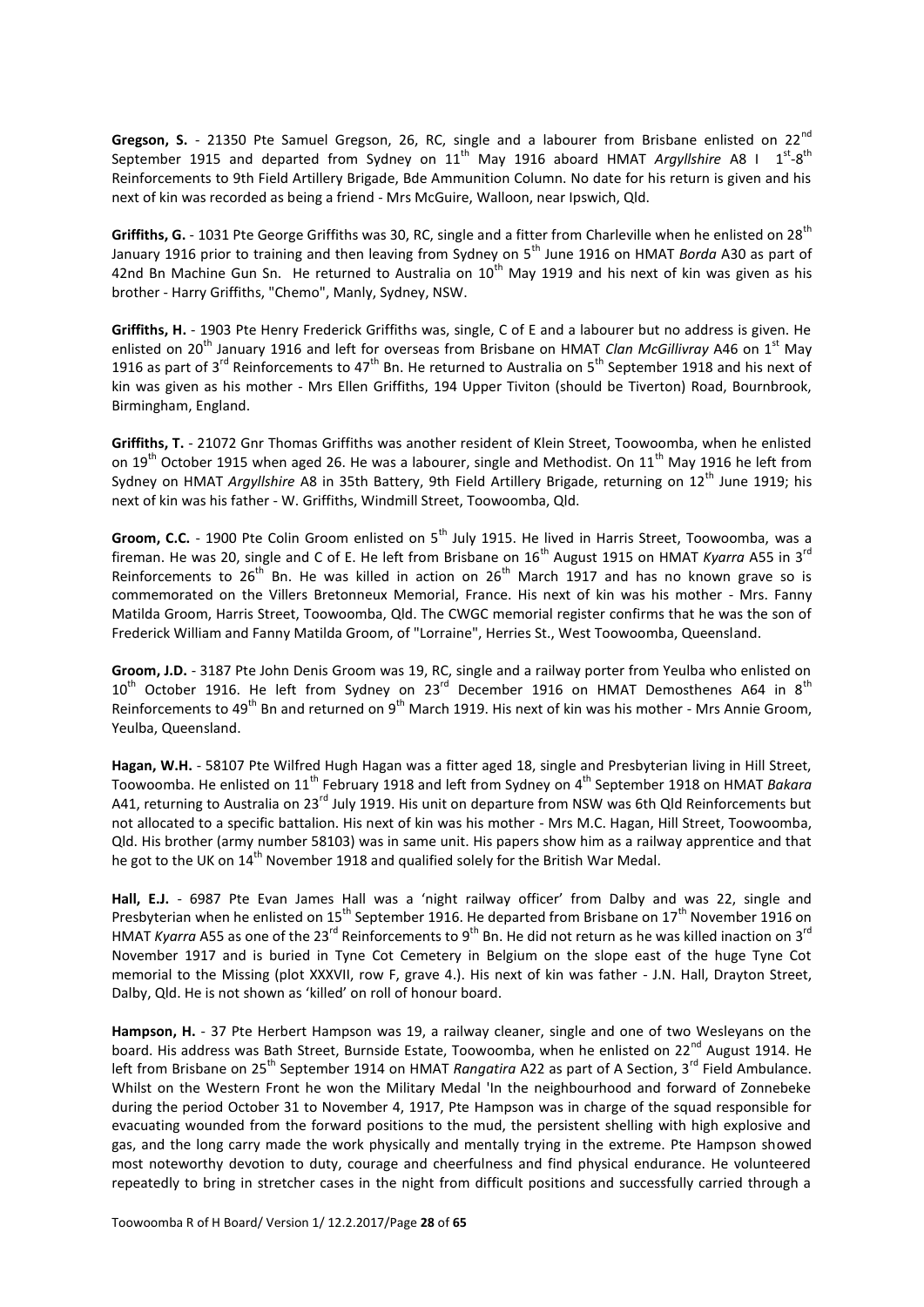number of urgent cases, thereby undoubtedly most materially assisting saving their lives. Pt. Hampson's demeanour throughout was in the highest degree creditable and the finest example to his comrades.' Recommendation dated 6 November 1917. Having come right through the war he was killed on 25th August 1918 and is buried in Heath cemetery on the Somme in plot VII, row D, grave 2. His next of kin was A. Hampson, Bath Street, Toowoomba, Qld. CWGC records confirm that he was the son of Albert Hampson, of Gowrie St., Toowoomba, Queensland, and the late Susan Hampson.

Handley, W. - 2615 Pte William Handley was 18, a porter, single and C of E from Drayton. He enlisted on 29<sup>th</sup> July 1915 and left from Brisbane on HMAT *Seang Bee* A48 on 21<sup>st</sup> October 1915 in 6<sup>th</sup> Reinforcements to 26<sup>th</sup> Bn. He did not return as he was killed on 25<sup>th</sup> July 1916 and is buried on the Somme in Pozieres British Cemetery but the precise location of his grave has been lost so he is commemorated on Special Memorial No. 8. His next of kin was his mother - Mrs Sarah Handley, Drayton, Qld. CWGC details stated that he was the son of Robert and Sarah Handley, of Paradise Farm, Drayton, Queensland. Pte Handley is not shown as 'killed' on roll of honour board.

Hannant, F. - 2149 Pte Frederic Hannant was 21, single, Methodist and a labourer living in Hume Street, Toowoomba, when he enlisted on  $20^{th}$  March 1915; he departed for overseas from Brisbane on  $12^{th}$  June 1915 on HMAT *Karoola* A63 in 6<sup>th</sup> Reinforcements to 15<sup>th</sup> Bn but did not return as he was killed in the Gallipoli campaign on 8<sup>th</sup> August 1915 and is commemorated on the Lone Pine Memorial. His next of kin was his mother - Mrs F. Hannant, Hume Street, Toowoomba, Qld. Pte Hannant is not shown as 'killed' on roll of honour board.

**Hansen, A.** - 218 Pte Andres Hansen was 29, RC, single and a labourer who gave his address as the Stanthorpe Hotel, Stanthorpe when he enlisted on 15<sup>th</sup> July 1915. He left from Brisbane on 9<sup>th</sup> November 1915 on HMAT Wandilla A62 as an original member of A Coy,  $31<sup>st</sup>$  Bn. He returned to Australia on  $15<sup>th</sup>$  May 1919 and his next of kin was his mother - Mrs Susan Hansen, Stanthorpe Hotel, Stanthorpe, Qld.

**Harper, W.J.** - This soldier is most probably 2325 Pte Walter Thomas Harper, a lengthsman who was married, RC and aged 34. His address was Brisbane P.O. He enlisted on 26<sup>th</sup> November 1916 and left on HMAT *Mashobra* A47 from Sydney on 5<sup>th</sup> April 1916 with 16<sup>th</sup> Reinforcements to 5 Light Horse Regt, returning on 11<sup>th</sup> May 1919.His next of kin was his wife - Mrs Harriett Harper, Alice Street, Mitchell.

**Harrington, G.R.** - 49 Pte George Robert Harrington was an engine cleaner from Westbrook Crossing, Warwick Line, and was aged 19, single and C of E when he enlisted on  $20^{th}$  August 1914. he left from Brisbane on 24th September 1914 on HMAT *Omrah* A5 as an original member of 9th Bn Machine Gun Sn. He returned to Australia on 10<sup>th</sup> May 1919. His next of kin was George Harrington, Wallace Street, Newtown, Toowoomba, Qld. Pte Harrington ended the war as a captain in 1st MGC.

**Hartwell, B.N.** - 1884 Pte Bertram Nigel Hartwell was 21, C of E, single and a labourer living at Clifford Street, Toowoomba, when he enlisted on 30<sup>th</sup> August 1915. He left from Brisbane on 3<sup>rd</sup> January 1916 on HMAT *Kyarra* A55 with 13<sup>th</sup> Reinforcements to 5<sup>th</sup> Light Horse Regt but was killed on 24<sup>th</sup> April 1918 and is buried in Querrieu British Cemetery, France, in grave B.4. His next of kin was his mother - Mrs Letitia Blanche Hartwell, Clifford St., Toowoomba, Queensland. CWGC notes confirm that he was the son of John and Letitia Blanche Hartwell, of Clifford St., Toowoomba, Queensland, and a native of St. George, Queensland.

**Hartwell, L.G.** - 1596 Louis Gilbert Hartwell was the brother of Bertram Hartwell and he was 29, single, C of E and a labourer when he enlisted in the AIF on 2<sup>nd</sup> August 1915. He left from Sydney on 30<sup>th</sup> November 1915 on HMAT Suffolk A23 in 12<sup>th</sup> Reinforcements to 2<sup>nd</sup> Light Horse Regt returning on 3<sup>rd</sup> July 1917. His next of kin was his mother - Mrs Letitia Blanche Hartwell, Clifford St., Toowoomba, Queensland.

**Harvey, G.W.** - 6970 Pte George William Harvey was 23, single and C of E who gave his occupation as a farmer and his address as Bauple via Tiaro. He enlisted on 4<sup>th</sup> May 1916 and left from Brisbane on HMAT *Kyarra* A55 on 17<sup>th</sup> November 1916 with 23<sup>rd</sup> Reinforcements to 9<sup>th</sup> Bn. He was killed on 8<sup>th</sup> August 1916 and is buried in Heath Cemetery on the Somme in plot IV, row 1, grave 17. His next of kin was his mother - Mrs F. M. Green, Bauple via Tiaro, Queensland. This is the most likely identification for this man.

**Harvey, T.** - 1926 Pte Thomas Groom Harvey was 21, single, C of E and gave his job as 'Cleaner QGR' when he left his home in Wullumbilla to enlist on 26<sup>th</sup> June 1915. He left on HMAT *Kyarra* A55 from Brisbane on 16<sup>th</sup>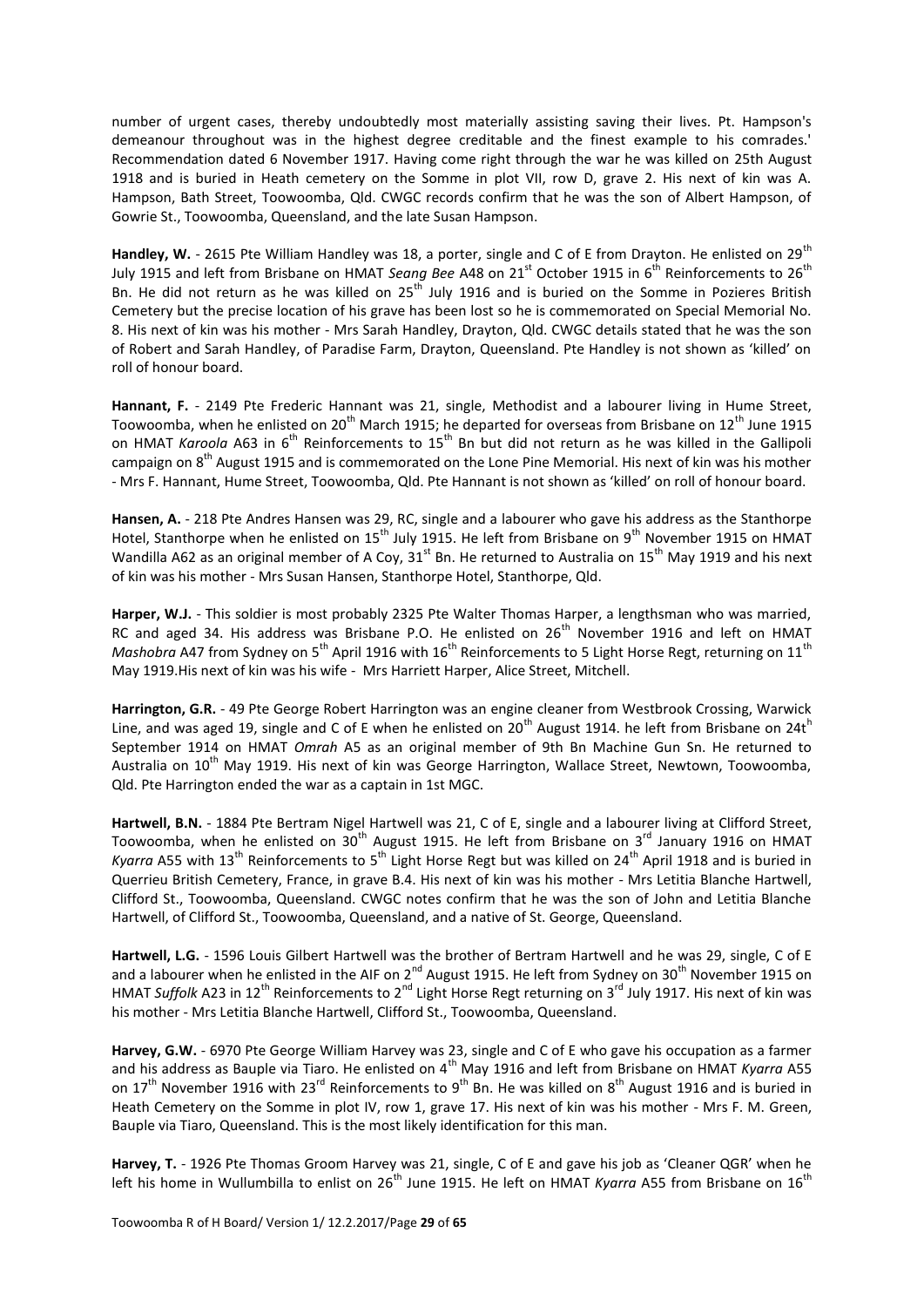August 1915 with 3<sup>rd</sup> Reinforcements to 25<sup>th</sup> Bn, returning on 19<sup>th</sup> April 1919. His next of kin was his grandfather - Jonathan Harvey, Wullumbilla, Qld.

**Haudford, D.F.** - This name is another error on the board and should read Handford as he was 1601 Battery Sergeant Major (BSM) Douglas Frederick Handford; he had previously served in South Africa clearly as a young solider. He was 29, single and C of E and gave his job as 'railway employee' and his address as 'Nare Villa', Drillham. Western Line. He enlisted on 24<sup>th</sup> August 1914 and left for overseas on 25<sup>th</sup> September 1914 from Brisbane on HMAT *Rangatira* A22 with the Instructional Staff of 7th Bty, 3rd Field Artillery Bde. This veteran was killed in the Gallipoli campaign on 6<sup>th</sup> August 1915 and is buried in Shell Green Cemetery. His next of kin was his sister - Mrs F Medhurst, 34 Saunders Street, Gillingham, Kent, England. CWGC details stated that he was the son of Mrs. Ellen Amelia Handford and the late Frederick John Handford and a native of Dover, Kent, England.

**Hawes, R.E.** - 2469 Pte Robert Ernest Hawes was 18, a clerk, single and Methodist and gave his address as Down's Coach Works, Toowoomba. He enlisted on 28<sup>th</sup> December 1915 and left for overseas from Sydney on 5<sup>th</sup> May 1916 on HMAT *Karroo* A10 in 17<sup>th</sup> Reinforcements to 5<sup>th</sup> Light Horse Regt. He returned to Australia on 8<sup>th</sup> September 1919; his next of kin was his father - Walter Edward Hawes, Allora, Qld.

**Hawthorn, J.** - 5392 Pte John Hawthorn was 33, RC, single and a labourer living in Leslie via Warwick who enlisted on 8<sup>th</sup> September 1915 prior to training and leaving from Sydney on 20<sup>th</sup> April 1916 on SS *Hawkes Bay* with  $17<sup>th</sup>$  Reinforcements to 9<sup>th</sup> Bn, returning to Australia on  $12<sup>th</sup>$  May 1918 after being wounded (gassed) in March; he was discharged on 8<sup>th</sup> August 1918. His next of kin was stated as being his father - T. Hawthorn, Leslie via Warwick, Qld.

**Hayes, A.** - 598 Pte Albert Hayes was a lengthsman, aged 32, single and RC – no address is given. He enlisted on 11<sup>th</sup> September 1914 and left from Brisbane on 29<sup>th</sup> September 1914 with 2<sup>nd</sup> Light Horse Regt. He had a very short period with the AIF as he was sent ashore at Melbourne as being medically unfit on 5<sup>th</sup> October. This does appear to be the shortest length of service away from Queensland by any man listed on the board. His next of kin was his sister - Mrs J. Higgins, Devonport, Tasmania.

**Haynes, L.E.** - 5494 Driver Lot Edgar Haynes was a labourer. He was 21, single, C of E and from Roma when he enlisted on 17<sup>th</sup> August 1915. He left from Sydney on 17<sup>th</sup> December 1915 on HMAT *Berrima* A35 with 2<sup>nd</sup> Reinforcements to 6th Field Coy, Aus Engrs. He died of wounds on 24<sup>th</sup> June 1918 an dis buried in Crouv British Cemetery, France, plot III, row C, grave 3. His next of kin was his father - Thomas Haynes, Aberfoil Station, Armidale, NSW. CWGC confirm that he was the son of Thomas and Margaret Haynes, of Aberfoil, Armidale, New South Wales. He is not shown as 'killed' on roll of honour board.

Head, E. - 3047 Pte Edwin Head was 35, a bridge carpenter, single, C of E and from Roma. He enlisted on 31<sup>st</sup> October 1916 and left from Sydney on HMAT *Wiltshire* A18 on 7<sup>th</sup> February 12917 as part of 7<sup>th</sup> Reinforcements to  $42^{nd}$  Bn but did not return as he was killed in action on  $24^{th}$  April 1918. He is buried in France in Bonnay Communal Cemetery Extension, grave B.14; his next of kin was his father - Edwin Head c/o Mrs E. Hawthorn, Oakey, Qld.

**Head, W.** - 4504 Pte Warrie Head was 20, a fireman from Toowoomba, single and C of E and he enlisted on 18<sup>th</sup> August 1915. He left from Brisbane on 31<sup>st</sup> January 1916 on HMAT *Wandilla* A62 as part of 14<sup>th</sup> Reinforcements to 9<sup>th</sup> Bn. He did not return as he was killed in action on 23<sup>rd</sup> July 1916 and is buried in Pozieres British Cemetery, plot III, row L, grave 8. His next of kin was his father - H. S. Head, Seaton Street, Toowoomba, Queensland. CWGC details confirm that he was the son of Henry Stephen and Lucy Head, of Seaton St., Toowoomba, Queensland.

**Head, W.** - 52662 Pte William Walter Head was 18, a fitter (and had been an apprentice with the railways), single and C of E living at the same address as his next of kin, his mother - Mrs Johanna Head, Stuart Street, Toowoomba, Queensland. He enlisted on 10<sup>th</sup> April 1918 and left from Sydney on HMAT *Wiltshire* A18 on 10<sup>th</sup> June 1918 as part of '2nd Qld Gen Service Bn' being allocated to the 2<sup>nd</sup> Light Horse Regt on arrival in Egypt. He returned to Australia on 13<sup>th</sup> March 1919.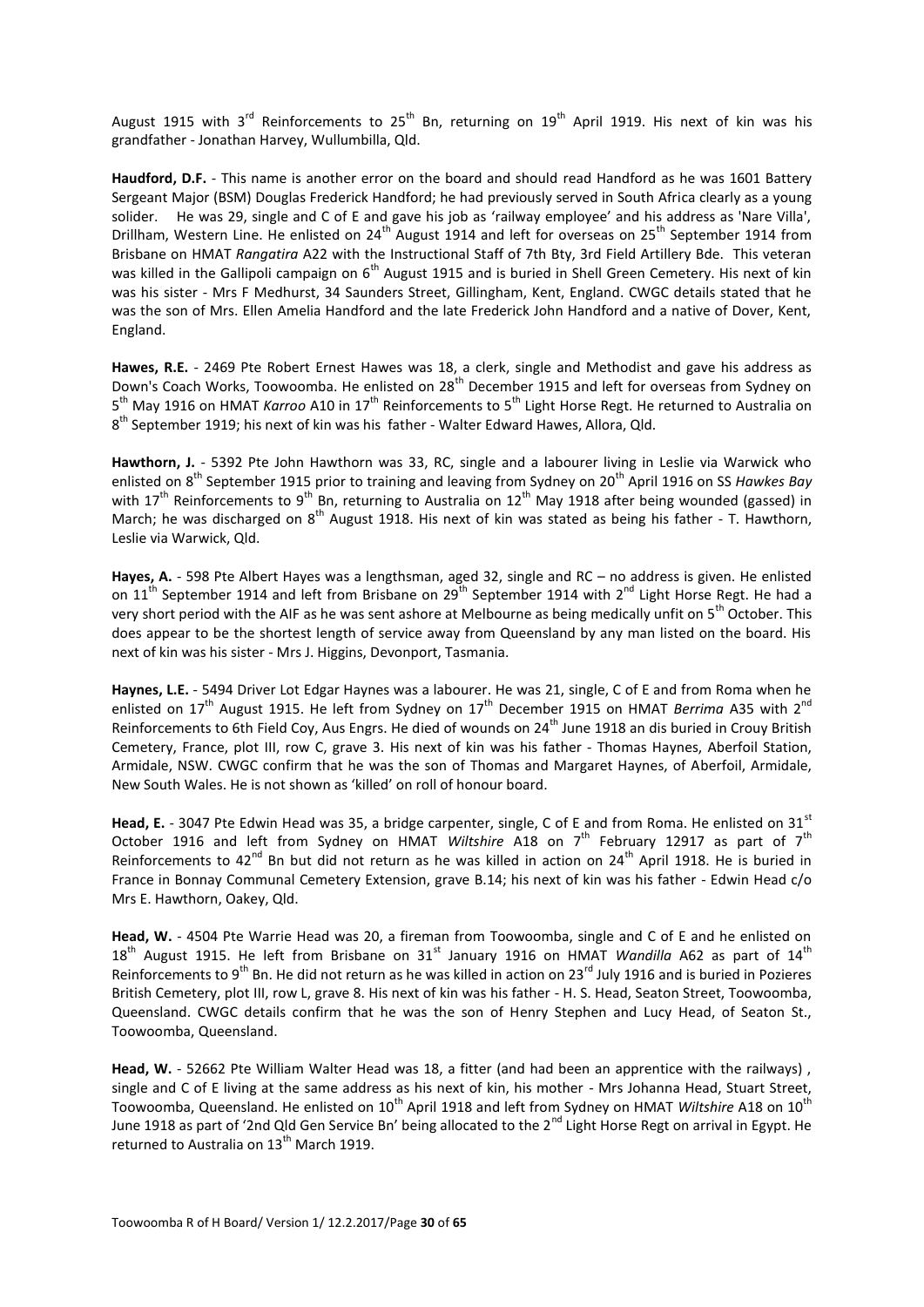**Healy, C.C.** - 4078 Pte Cyril Gerrard Healy was 18, RC, single and an engine cleaner living at Fourth Avenue, Sandgate, when he enlisted on 18<sup>th</sup> December 1915. He left from Sydney on HMAT *Medic* A7 on 1<sup>st</sup> August 1917 – this was 593 days, the longest time between enlisting and going overseas of the men listed on the board. He left with  $11<sup>th</sup>$  Reinforcements to 4<sup>th</sup> Pioneer Bn and returned on  $18<sup>th</sup>$  July 1919. His next of kin was his father - John Edward Healy, Meadows, Fourth Avenue, Sandgate, Queensland.

**Heath, R.** - 3860 Pte Richard Heath was 40 and worked as a lengthsman. He was C of E and married and lived at Orton Street, Laidley – his wife was his next of kin - Mrs Phoebe Heath, Orton Street, Laidley, Qld. He enlisted on 24<sup>th</sup> February 1917 and left from Sydney on 13<sup>th</sup> June 1917 on HMAT *Hororata* A20 in 10<sup>th</sup> Reinforcements to 4<sup>th</sup> Pioneer Bn, returning to Australia on 28<sup>th</sup> March 1919.

**Hegarty, J.J.** - 1409 Pte John Joseph Hegarty was a clerk, aged 18, single and RC from Clifton when he enlisted on 2<sup>nd</sup> August 1915. He departed from Sydney on HMAT *Mashobra* A47 on 4<sup>th</sup> October 1915 as part of 11<sup>th</sup> Reinforcements to 5<sup>th</sup> Light Horse Regt. He returned to Australia on 28<sup>th</sup> June 1919. His next of kin was his father - P. Hegarty, Clifton, Qld.

**Henderson, N.R.** - Another Roma man listed is 2439 Pte Neil Robert Henderson who was a carpenter's apprentice, aged 18, single and Presbyterian. He enlisted on  $1^{st}$  May 1916 and left from Brisbane on  $19^{th}$ September on HMAT *Seang Choon* A49 with 5<sup>th</sup> Reinforcements to 49<sup>th</sup> Bn but was killed in action on 7<sup>th</sup> June 1917; he has no known grave and is commemorated on the Ypres (Menin Gate) Memorial in Belgium. His next of kin was his mother - Mrs Hannah Jane Henderson, Queen Street, Roma, Qld.

**Hendren, C.A.** - 18062 Staff Sgt Cecil Albert Hendren was a clerk, aged 31, single and Presbyterian who came from Indooroopilly as did his next of kin, his father - S.J. Hendren, Indooroopilly, Qld. He enlisted on 1<sup>st</sup> August 1917 and left from Sydney on 8<sup>th</sup> August 1917 on HMAT *Anchises* A68 in No.6 Sn, Sea Transport Staff. The dates of enlisting and departing for overseas are confirmed by reference to his papers. He returned to Australia on 22<sup>nd</sup> May 1919.

**Henzell, T.C.** - 6982 Pte Thomas Carlisle Henzell was 21, single, Presbyterian and a locomotive fireman based in Toowoomba when he enlisted on 29<sup>th</sup> September 1916. He departed from Sydney on HMAT *Beltana* A72 on 25<sup>th</sup> November 1916 in 23<sup>rd</sup> Reinforcements to 15<sup>th</sup> Bn, returning to Australia on 9<sup>th</sup> March 1919. His next of kin was his father - L. Henzell, Dinmore, Qld.

**Herschell, W.H.** - 6095 Pte William Herschel (not Herschell) was 31, single, C of E and a labourer living at Mebs, Western Line when he enlisted on  $18<sup>th</sup>$  August 1916. He left from Brisbane on  $27<sup>th</sup>$  October 1916 on HMAT *Marathon* A74 in 17<sup>th</sup> Reinforcements to 25<sup>th</sup> Bn, returning on 26<sup>th</sup> July 1919. His next of kin was his mother -Mrs Catherine Daniels, Dulacca, Queensland.

**Hicks, H.F.** - 53242 Pte Harry Francis Hicks was 21, Methodist, a stockman and single living in Charters Towers when he enlisted on 27<sup>th</sup> February 1917. He left from Sydney on RMS Osterley on 8<sup>th</sup> May 1918 in 3rd Qld Reinforcements to 4th Division Ammunition Column. He returned to Australia on 22<sup>nd</sup> July 1919. His next of kin was his mother - Mrs W Hicks, c/o Court House Hotel, Charters Towers.

**Hill, G.** - 1456 Pte George Hill was 23, RC, married and a locomotive fireman from Roma when he enlisted on  $18<sup>th</sup>$  October 1916. He left from Melbourne in Railway Unit, and Reinforcements and Special Draft on 11<sup>th</sup> May 1917 aboard HMAT *Shropshire* A9 and returned to Australia on 3rd July 1919. His next of kin was his wife - Margaret Frances Hill, 54, Gatehouse Street, Parkville, Victoria.

**Hillocks, W.** - This soldier appears to be 3762 Edward George Hillocks who was 18, a hawker, single and Presbyterian living in Bothwell Street, Newtown, Toowoomba and he enlisted on 24<sup>th</sup> May 1917. He departed from Sydney on 2<sup>nd</sup> August 1917 on HMAT *Miltiades* A28 in 10<sup>th</sup> Reinforcements to 47<sup>th</sup> Bn. He returned to Australia on 12<sup>th</sup> May 1919. His next of kin was his mother - Mrs Helen Hillocks, Bothwell Street, Toowoomba, Qld.

**Hindmarsh, E.** - 4806 Pte Edwin Hindmarsh was 30, C of E, single and a labourer living at Lyra via Stanthorpe, when he enlisted on 28<sup>th</sup> September 1915. He departed from Brisbane on 29<sup>th</sup> March 1916 on HMAT *Commonwealth A73 as part of 15<sup>th</sup> Reinforcements to 15<sup>th</sup> Bn but he was killed in action on 14<sup>th</sup> April 1917 and*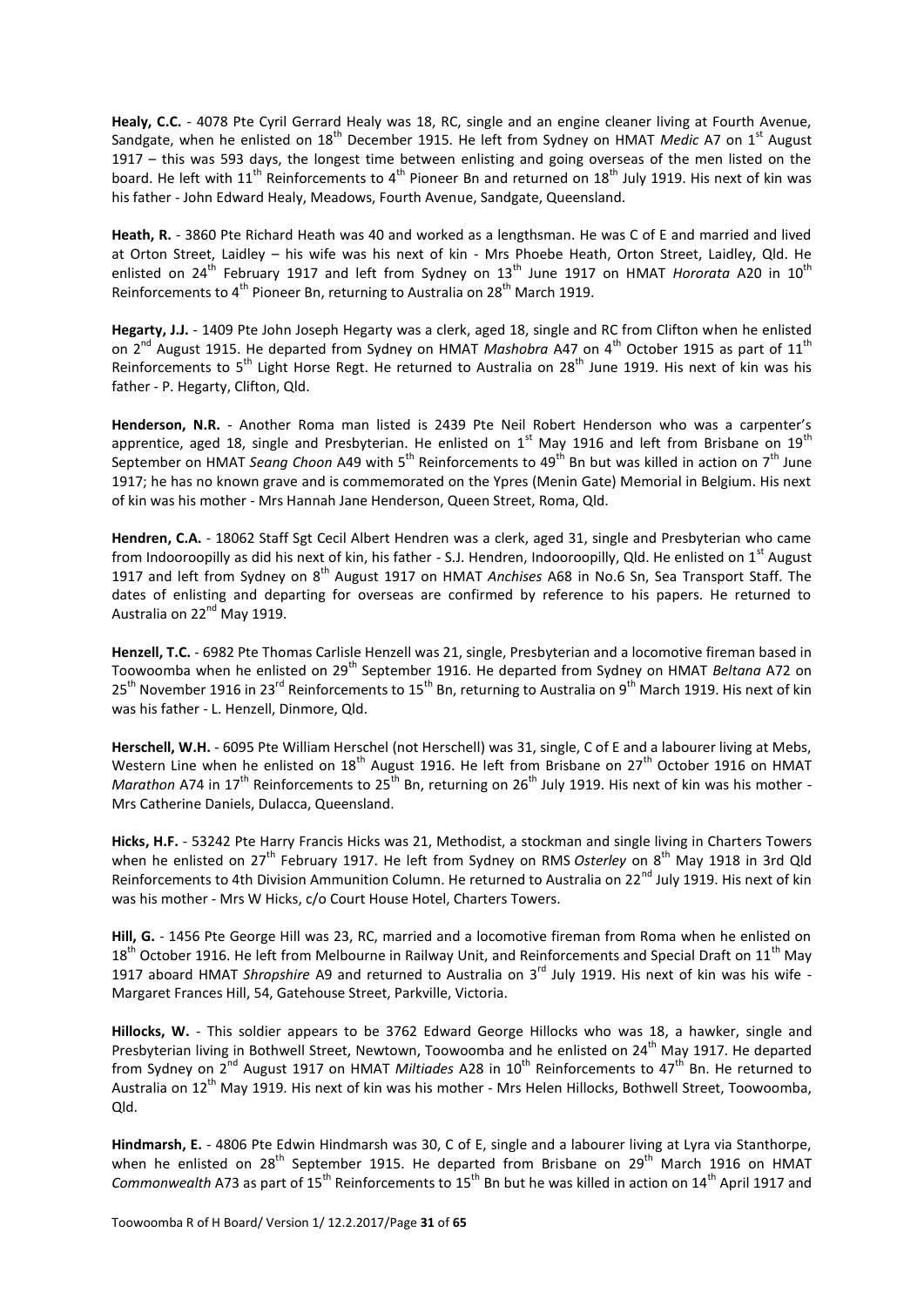having no known grave is commemorated on the Villers Bretonneux Memorial, France. His next of kin was his mother - Mrs M A Hindmarsh, Lyra, Stanthorpe, Queensland. He is not shown as 'killed' on roll of honour board. Brother of 213 Wm C. Hindmarsh.

**Hindmarsh, W.** - 213 Pte William Charles Hindmarsh was the brother of 4806 Edwin Hindmarsh and had the same next of kin – his mother - Mrs Mary Ann Hindmarsh, Lyre via Stanthorpe, Qld. He was 32, C of E, single and a labourer living at Lyra, Stanthorpe when he enlisted on  $14<sup>th</sup>$  July 1915. He left from Melbourne on  $9<sup>th</sup>$ November 1915 on HMAT *Wandilla* A62 as an original member of A Coy, 31<sup>st</sup> Bn. He returned to Australia on 6<sup>th</sup> January 1918.

**Hiscock, L.J.** - 1660 Pte Lionel John Hiscock was 28, single, C of E and a railway porter from Toowoomba when he enlisted on 9<sup>th</sup> October 1915. He left from Sydney on 24<sup>th</sup> April 1916 on SS Hawkes Bay in 2<sup>nd</sup> Reinforcements to 49<sup>th</sup> Bn, returning to Australia on 19<sup>th</sup> October 1918. His next of kin was his mother - Mrs Annie Hiscock, Rose Cottage, Wincanton, Somerset, England.

**Hislop, W.** - 800 Pte William Hislop was 25, single, Presbyterian and a locomotive fireman from Charleville who enlisted on 11<sup>th</sup> February 1916 and departed from Melbourne on 6<sup>th</sup> June 1916 on HMAT *Wandilla* A62 with C Coy,  $3^{rd}$  Pioneer Bn. He returned to Australia on  $20^{th}$  May 1919. His next of kin was his father - James Hislop, Middlemuir, Fraserburgh, Scotland.

**Hoar, M.J.** - 4816 Pte Mark Reginald Hoar was 18, a fitter's apprentice from Chinchilla, single and RC when he enlisted on 17<sup>th</sup> September 1915. He departed from Brisbane on 28<sup>th</sup> March 1916 on HMAT *Commonwealth* A73 as part of 15<sup>th</sup> Reinforcements to 15<sup>th</sup> Bn but did not return home as he was killed in action on 7<sup>th</sup> August 1916 and is buried on the Somme in Serre Road Cemetery No. 2, plot 7, row B, grave 13. His next of kin was father - J. Hoar, Middle Street, Chinchilla, Qld. He is not shown as 'killed' on the roll of honour board.

**Hobson, J.L.** - 692 Pte James Leslie Hobson was 21, single, RC and a railway porter from Raine Street, Newtown, Toowoomba, when he enlisted on 21<sup>st</sup> February 1917. He departed from Melbourne on 21<sup>st</sup> June 1917 on HMAT Suevic A29 in 12<sup>th</sup> Reinforcements to 8<sup>th</sup> Machine Gun Company. He returned to Australia on 22<sup>nd</sup> August 1919; his next of kin was his mother - Mrs M. Hobson, Raine Street, Toowoomba, Qld.

**Hodges, E.H.** - This man's correct entry on the board should have been 'Hodges, E.I' as he was 4802 Pte Ernest Invicta Hodges, 21, single, C of E and a fireman living at Cawdor, Crows Nest Line. He enlisted on  $7<sup>th</sup>$  September 1915 and departed for overseas from Brisbane on 28<sup>th</sup> March 1916 on HMAT *Commonwealth* A73 in 15<sup>th</sup> Reinforcements to 9<sup>th</sup> Bn, returning to Australia on 30<sup>th</sup> January 1918 suffering from 'trench foot'. His next of kin was his father - A. A. Hodges, Cawdor, Crows Nest Line, Queensland.

**Hodges, E.J.** - 'Hodges, E.C.' is the correct identification for this man – 2332 Pte Edward Charles Hodges aged 32, single, C of E and a labourer from Laidley. He enlisted on either  $1^{st}$  of  $2^{nd}$  November 1915 depending on which records are checked and departed from Sydney on 3<sup>rd</sup> May 1916 on HMAT *Hymettus* A1 with 16<sup>th</sup> Reinforcements to 6<sup>th</sup> Light Horse Regt, returning on 4<sup>th</sup> March 1919. His next of kin was his father - Thomas William Hodges, King Street, Wynnum, Queensland.

**Hodges, H.H.** - 4803 Pte Hughie Hector Harold Hodges was the brother of Ernest. He was 18, a cleaner, single and C of E. Like his brother he enlisted on 7<sup>th</sup> September 1915 and departed for overseas from Brisbane on 28<sup>th</sup> March 1916 on HMAT *Commonwealth* A73 in 15<sup>th</sup> Reinforcements to 9<sup>th</sup> Bn, returning to Australia on 16<sup>th</sup> June 1919. His next of kin was his father - Thomas William Hodges, King Street, Wynnum, Queensland.

**Hodson, W.C.** - 1121A Pte Walter Cyril Hodson was a labourer aged 21, single, C of E and from Jondaryan and he enlisted on 11<sup>th</sup> March 1916. He departed from Sydney on 5<sup>th</sup> June 1916 aboard HMAT *Borda* A30 as an original member of B Coy, 42<sup>nd</sup> Bn, returning to Australia on 26<sup>th</sup> September 1917. His next of kin was his mother - Mrs Esther Ann Hodson, Byron Cottage, Jondaryan, Qld.

**Hogan, J.T.** - Another casualty was 4509 Pte Thomas Hogan aged 22, a fireman, single and RC based in Toowoomba. He enlisted on 27<sup>th</sup> August 1915 and departed from Brisbane on 31<sup>st</sup> January 1916 on HMAT *Wandilla* A62. His unit was 13th-23rd Reinforcements to 9<sup>th</sup> Bn. He was killed in action on 23<sup>rd</sup> July 1916 and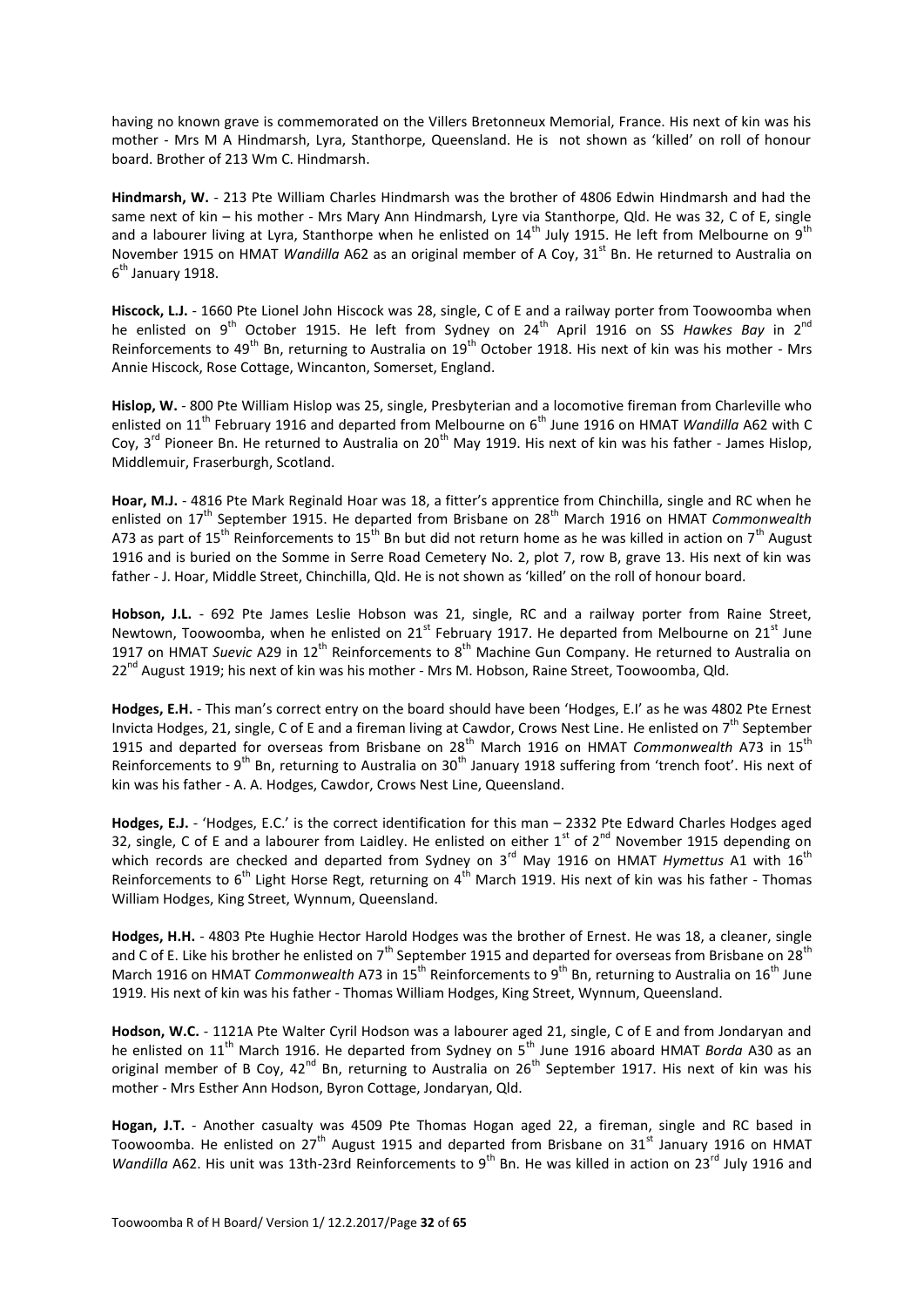has no known grave so is commemorated on the Villers Bretonneux Memorial, France. father - Gowrie Junction, Qld. CWGC - Son of John and Annie Hogan, of Gowrie Junction, Queensland.

**Holdway, E.J.** - The correct identity of this entry is believed to be 2440 Pte Frederick John Holdway, aged 26, a Methodist, single and a labourer from Roma. He enlisted on  $1^{\text{st}}$  May 1916 and departed from Brisbane on 19<sup>th</sup> September 1916 on HMAT *Seang Choon* A49 in 5<sup>th</sup> Reinforcements to 49<sup>th</sup> Bn. He returned to Australia on 23<sup>rd</sup> May 1917. His next of kin was his mother - Mrs Agnes Holdway, Charles Street, Roma, Queensland.

**Holloway, H.B.** - 3467 Pte Henry Bonsell Holloway was 21, a fireman, single and Methodist living at the same address as his next of kin, his mother - Mrs M. Holloway, Bungle Street, Roma, Qld. He enlisted on  $27<sup>th</sup>$  July 1915 and left from Brisbane on HMAT *Seang Bee* A48 on 21<sup>st</sup> October 1915 in 11<sup>th</sup> Reinforcements to 15<sup>th</sup> Bn returning on 13<sup>th</sup> April 1919. Pte Holloway had the distinction of being awarded the Military Medal and Bar – The citation for the first MM states - "For conspicuous gallantry and great devotion to duty while in action near Broodseinde on the 17th and 18th October, 1917. This N.C.O. displayed remarkable bravery and coolness under the most trying circumstances; always cheerful he volunteered for the most dangerous work and always did his job with utter disregard for personal safety. In doing his work he was completely buried on several occasions but as soon as he was dug out he refused to quit his post but carried on with his usual calm, cool and collected way. About 5 p.m. on the 18th October, 1917, during very heavy shelling of the line, Lieutenant Kent and three men were completely buried. This N.C.O. immediately rushed to their rescue and although the shelling was still very heavy he worked continuously and dug them out and at very great risk, undoubtedly saving four lives. His bearing and cheerful disposition, throughout was magnificent and greatly impressed and steadied all those around him. His work was of the highest standard and I strongly recommend this N.C.O. for an award". Source: 'Commonwealth Gazette' No. 95, 27th June 1918. The bar was awarded for "Is strongly recommended for his gallantry and devotion to duty during the advance on enemy positions East of Jeancourt on 18th September 1918. During the advance he was invaluable to his platoon commander and showed fine judgment in his leadership of men. On nearing the final objective he rushed an enemy post single handed which was holding up the flank of his company, killed the crew of a machine gun and captured the gun. This N.C.O. showed absolute disregard for his own personal safety and set a magnificent example to the men under him by his courageous behaviour and initiative".(*Commonwealth Gazette* No. 115, 10th October 1919).

**Holmes, W.** - 52647 Spr William Henry Hilless Holmes was 19, C of E, single and a fitter from Toowoomba who enlisted on 10<sup>th</sup> April 1918 apparently serving in 1st Field Squadron Engineers in Egypt. No embarkation date can be found but he returned to Australia on  $3<sup>rd</sup>$  July 1919. His next of kin was his mother - Mary Ann Holmes, Anderson Street, Toowoomba, Queensland.

**Hopewell, G.H.** - 3076 Pte George Harold Hopewell was 34, married, C of E and a fettler on the railway living at Charleville, Qld. He enlisted on 6<sup>th</sup> May 1918 and departed from Sydney on 17<sup>th</sup> July 1918 on HMAT *Borda* A30 in 'May 1918 Reinforcements - Railway Unit' returning on 25<sup>th</sup> September 1919. His next of kin was his wife address unknown and he had a son - P.W. Hopewell c/o Major Ward, Salvation Army Home, Riverview via Ipswich, Qld.

**Hopkins, S.J.** - 808 Pte Stanley John Hopkins was an engine driver, aged 20 (young for an engine driver but may have gained from others leaving to join up), single and C of E living in Toowoomba. He enlisted on  $16<sup>th</sup>$ December 1915 and departed from Sydney on 5<sup>th</sup> June 1916 on HMAT *Borda* A30 as an original member of D Coy,  $42^{nd}$  Bn, returning to Australia on  $10^{th}$  May 1919. His next of kin was his mother - Mrs Mary Hopkins, Stephen Street, Toowoomba, Qld.

**Hopper, B.** - 4719 Pte Benjamin Harold Hopper was 20, a railway porter, single and a Baptist who gave his address as bell via Dalby when he enlisted on  $13<sup>th</sup>$  November 1915. He departed from Sydney on  $12<sup>th</sup>$  April 1916 on RMS *Mooltan* with 12<sup>th</sup> Reinforcements to 25<sup>th</sup> Bn, returning to Australia on 22<sup>nd</sup> May 1919. His next of kin was his father - Daniel Hopper, Bell via Dalby, Qld.

**Hopper, D.L.** - 1686 Pte David Lewin Hopper's details suggest he may have been the brother of Benjamin Hopper but his next of kin is given as his father - David (rather than Daniel) Hopper, Bell, Qld. He was 22, a loco foreman, single and a Baptists and gave his address as the Club Hotel, Chinchilla, when he enlisted on 18<sup>th</sup> June 1915. He left from Sydney on 21<sup>st</sup> October 1915 on SS Hawkes Bay with 11<sup>th</sup> Reinforcements to 5<sup>th</sup> Light Horse Regt. He returned to Australia on 26<sup>th</sup> September 1917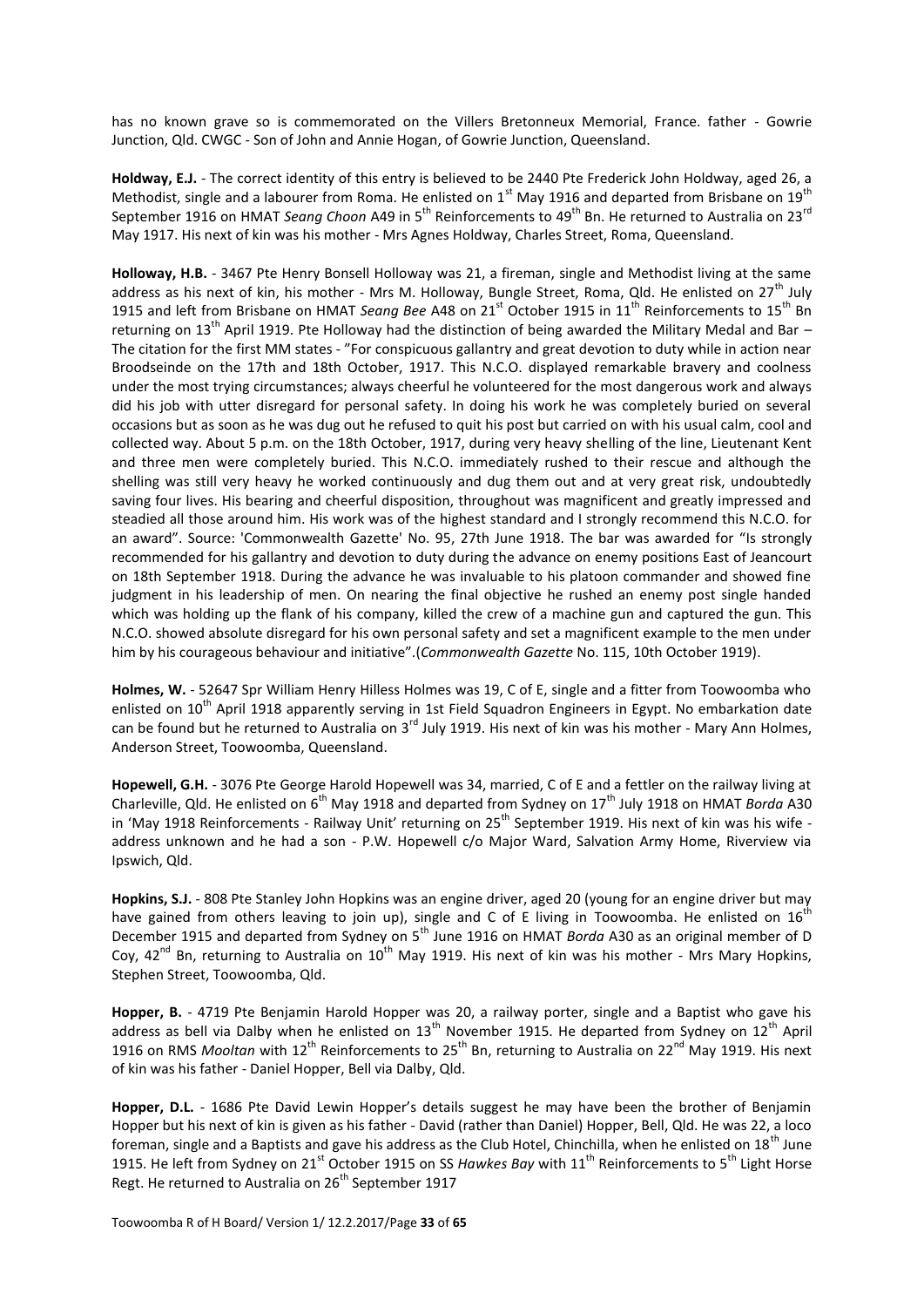**Horan, D.C.** - 1458 Pte Daniel Cecil Horan was 24, RC, single and a fireman based in Toowoomba when he enlisted in the AIF on 6<sup>th</sup> February 1917. He departed from Melbourne on 11<sup>th</sup> May 1917 on HMAT Shropshire A9 in Railway Unit, and Reinforcements and Special Draft, No.4 Sn and returned to Australia on 1<sup>st</sup> April 1919. His next of kin was his father - Patrick Joseph Horan, Bridge Street, Toowoomba, Qld.

**Horrigan, D.** - 16467 Pte Daniel Horrigan was 34, single, RC and a labourer from Miles when he enlisted on 20<sup>th</sup> June 1916; he left for overseas on 2<sup>nd</sup> December 1916 from Sydney aboard HMAT *Orsova* A67 with the 'July-Dec 1916' Reinforcements for Australian Engineers' Field Companies. He returned to Australia on 1st February 1918. His next of kin was his sister - Mrs Annie O'Brien, care of News Office, Chinchilla, Qld.

**Howarth, N.** - 1676 Bdr Norman Howarth was 35, single and C of E and he had been born in Skipton, Yorkshire, England; when in England with the AIF, he went AWOL on one occasion and was found in Skipton. His railway connection was clear as he was a ganger and gave the home address as 'care of Resident Engineer, Great Western Railway, Charleville' when he enlisted on 26<sup>th</sup> August 1914. He departed from Brisbane on 25<sup>th</sup> September 1914 on HMAT *Rangatira* A22 as an original member of 7th Battery, 3rd Field Artillery Bde. His relationship to his next of kin was not stated but she was Mrs Beattie, Spring Side, Saskatchewan, Canada. Norman Howarth died on 28<sup>th</sup> December 1918 a year after arriving home, his return to Australia date being given as  $19<sup>th</sup>$  October 1917. His papers have various references to various women including what appears to be a wife in Middlesex, England. When his medals were dispatched, the papers refer to his widow, Mrs D.E. Howarth in Dalby, Qld.

**Hughes, S.** - 4570 Pte Frank Douglas Hughes was 35, single, C of E and a motor driver from Winton. He enlisted on 31<sup>st</sup> October 1915 and departed from Sydney on HMAT *Star of Victoria* A16 on 31<sup>st</sup> March 1916 with 11<sup>th</sup> Reinforcements to 25<sup>th</sup> Bn; later he served in 4th Motor Transport Coy. He returned to Australia on 8<sup>th</sup> August 1919 and his next of kin was given as sister - Francis Baxter, Port Elizabeth, South Africa.

**Hund, F.** - Inevitably some soldiers of German descent changed their names when enlisting but 2656A Pte Fredrick Hund retained his when he enlisted on  $4<sup>th</sup>$  October 1916. He was 20, single, Presbyterian and a clerk with his address being Cawdor, Crows Nest Line. He left from Fremantle, WA, on HMAT Miltiades A28 on 29<sup>th</sup> January 1917 in 2<sup>nd</sup>-11<sup>th</sup> Reinforcements to 51<sup>st</sup> Bn. He had enlisted in Toowoomba where he was born but his papers show that he originally left Brisbane on 27<sup>th</sup> October 1916 on HMAT *Marathon* A74 in 6<sup>th</sup> Reinforcements to  $47<sup>th</sup>$  Bn but was put ashore at Fremantle with measles. Pte Hund was killed in action in Belgium on 12<sup>th</sup> October 1917 and is buried in Passchendaele New British Cemetery, plot XIII, row A, grave 6. His next of kin was his father - Guttlob Hund, Cawdor, Crows Nest Line, Qld. CWGC - Son of Mary Hund, of Cawdor, Queensland, and the late Mr. G. Hund.

**Hunt, C.E.E.** - 6085 Pte Charles Ernest Edward Hunt was 19, a fireman, single and C of E living in Roma when he enlisted on 21<sup>st</sup> August 1916. He departed from Brisbane on 27<sup>th</sup> October 1916 on HMAT *Marathon* A74 with  $17<sup>th</sup>$  Reinforcements to  $26<sup>th</sup>$  Bn returning on  $15<sup>th</sup>$  May 1919. His next of kin was father - John Samuel Hunt, Marmor, North Coast Line. Qld.

**Hunt, H.** - 1777 Pte Harry Alfred Hunt was 19, single, C of E and a labourer from Mount Morgan who enlisted on 4<sup>th</sup> January 1915. He departed from Brisbane on 8<sup>th</sup> August 1915 on HMAT Star of England A15 with 4<sup>th</sup> Reinforcements to 9<sup>th</sup> Bn and returned to Australia on 9<sup>th</sup> March 1919. His next of kin was his father - Harry Alfred Hunt, Davis Street, Mount Morgan, Qld.

**Hunter, A.** - 3169 Pte Archie Hunter was 18, single, Presbyterian and a clerk living in Neil Street, Toowoomba, when he enlisted on 9<sup>th</sup> June 1916. He left from Sydney on 23<sup>rd</sup> December 1916 on HMAT *Demosthenes* A64 in 8<sup>th</sup> Reinforcements to 52<sup>nd</sup> Bn, returning to Australia on 12<sup>th</sup> May 1919. His next of kin was his mother - Mrs Mary Hunter, Neil Street, Toowoomba, Qld.

**Irwin, J.D.** - 4321 Pte John David Irwin's wife (Mrs Lucy May Irwin, Phillip Street, Roma, Qld) was widowed when he died on his way home from the Western Front. He had enlisted on 22<sup>nd</sup> July 1916 when he was 25, C of E and working as a labourer in Roma. He left from Brisbane on 17<sup>th</sup> November 1916 on HMAT *Kyarra* A55 in  $11<sup>th</sup>$  Reinforcements to 31<sup>st</sup> Bn. He left England on 2<sup>nd</sup> January 1919 but was taken into No. 8 Australian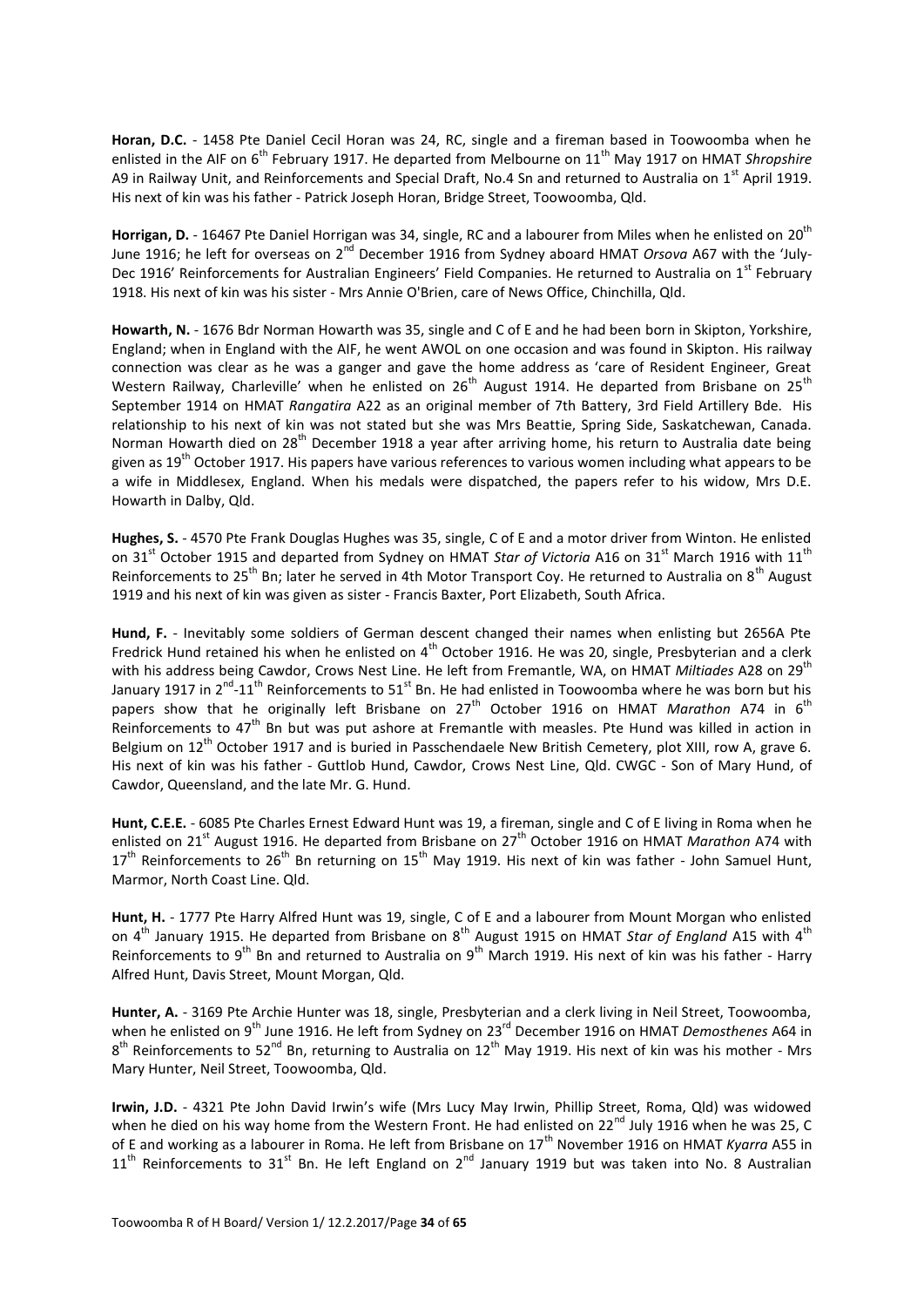General Hospital in Fremantle and died on  $4<sup>th</sup>$  May 1919 from 'tubercular peritonitis'. He is buried in Fremantle Cemetery, grave C.E. AA. 1636. He is not shown as 'killed' (or 'died') on the roll of honour board.

**Jacklin, W.A.** - 3563 Pte William Amos Jacklin was 27, married, Presbyterian and a carpenter from Toowoomba. He enlisted on  $11^{th}$  December 1917 and departed for service overseas on  $2^{nd}$  March 1918 from Sydney on SS *Ormonde* in 9<sup>th</sup> Reinforcements to 41<sup>st</sup> Bn. He returned to Australia on 21<sup>st</sup> December 1918. His next of kin was his wife - Mrs V.M. Jacklin, Christmas Street, Toowoomba, Qld.

**Jackson, T.** - 3550 Pte Thomas Jackson gave his next of kin as his cousin (the only such relationship among the men on the board - Miss Catherine McCluske, 13, Oreland Street, Hamilton, Lanarkshire, Scotland. He was 25, RC, single and a labourer who gave his address as the GPO in Brisbane when he enlisted on  $14<sup>th</sup>$  August 1915. He left from Brisbane on 3<sup>rd</sup> January 1916 on HMAT *Kyarra* A55 in 8<sup>th</sup> Reinforcements to 25<sup>th</sup> Bn. His return date was 2<sup>nd</sup> September 1919 but as he was shown as 'discharged' it appears he stayed in Britain.

**James, P.** - 301 Pte Patrick Vernon James was 23, single, C of E and a boilermaker living in Newtown, Toowoomba, when he enlisted on 20<sup>th</sup> October 1914. He left from Melbourne on 22<sup>nd</sup> December 1914 on HMAT *Ceramic* A40 as an original in B Coy, 15<sup>th</sup> Bn. His return dated was soon after – 25<sup>th</sup> September 1915 which suggests being wounded/ sick at Gallipoli; in fact he was sent home from Egypt as medically unfit. His papers indicate that re-joined on  $12^{th}$  June1918 and left Australia on  $14^{th}$  October 1918. His next of kin was father - E. James, Newtown, Toowoomba, Qld.

James, T. - 6996 Pte Tom James was 44, married, C of E and a 'railway employee' living at Donation Lane, Toowoomba. He enlisted on 16<sup>th</sup> September 1916 and left from Brisbane on 17<sup>th</sup> November 1916 on HMAT *Kyarra* A55 in 23<sup>rd</sup> Reinforcements to 9<sup>th</sup> Bn. His return date was 13<sup>th</sup> December 1918 and his next of kin was his Mrs E.M. James, Donation Street, Toowoomba, Qld.

**James, W.** - 758 Pte Walter Haigh James lived at Newmarket Street, Hendra, Brisbane, and was 21, single, C of E and a clerk. He enlisted on 27th July 1917 and left from Melbourne on HMAT *Nestor* A71 on 21st November 1917 in 14<sup>th</sup> Reinforcements to 7<sup>th</sup> Machine Gun Company; his return to Australia date was 28<sup>th</sup> August 1919. His next of kin was his father - F. James, Newmarket Street, Hendra, Brisbane, Qld.

**Jamieson, A.** - 620 Pte Alexander Jamieson was born in Edinburgh and at time of enlistment was 36, married, Presbyterian and a fitter living at Dudley Street, Toowoomba, when he enlisted on 19<sup>th</sup> October 1915. He left from Sydney on HMAT *Te Anau* on 20<sup>th</sup> November 1915 in 4 Infantry Battalion, Naval and Military Forces -Special Tropical Corps destined for Rabaul. No return date is shown. His next of kin was his wife - Mrs Janet Jamieson, Dudley Street, Toowoomba, Qld.

Jamieson, R. - 2789 Pte Robert Leslie Jamieson was 23, Methodist, single and a labourer who gave his address as c/o White and Co, Winton North Qld; his next of kin had the same details – his father - Robert Jamieson, care of White and Co, Winton, North Qld. He enlisted on 30<sup>th</sup> December 1915 and left from Sydney on 6<sup>th</sup> March 1916 on HMAT *Malakuta* A57 in 4<sup>th</sup> Reinforcements to 2<sup>nd</sup> Remount Unit, returning on 8<sup>th</sup> April 1919.

**Jamieson, W.L**. - This soldier has not been identified.

**Jefferson, F.** - 7711 Pte Frederick Jefferson was 33, married, RC and was a labourer living at Paddington Estate, Toowoomba, when he enlisted on 24<sup>th</sup> August 1917. He left from Sydney on 31<sup>st</sup> October 1917 on HMAT *Euripides* A14 in 26<sup>th</sup> Reinforcements to 15<sup>th</sup> Bn, returning to Australia on 15<sup>th</sup> January 1919. His next of kin was his wife - Mrs A.I. Jefferson, Paddington Estate, Toowoomba, Qld.

**Jeffrey, W.** - 3114 Pte William Jeffrey was 36, RC married and a labourer living in Enoggera when he enlisted on 20<sup>th</sup> November 1915. He left from Brisbane on HMAT *Itonus* A50 on 30<sup>th</sup> December 1915 in 7<sup>th</sup> Reinforcements to 25<sup>th</sup> Bn. However, he had transferred to the 9<sup>th</sup> BN by the time he was killed on 20<sup>th</sup> April 1916 making him a very early AIF casualty on the Western Front. He is buried in Rue-Du-Bacquerot (13th London) Graveyard, Laventie, France, (row F, grave 38) located in what was called a nursery sector and used to give a taste of the front line to newly arrived troops. His next of kin was his wife - Mrs Annie Jeffery, West and Norwood Street, Toowoomba, Qld. CWGC records confirm he was the son of Robert and Mary Jeffrey; husband of Annie Jeffrey, of Taylor St., Toowoomba, Queensland. He was born at Bannockburn, Scotland.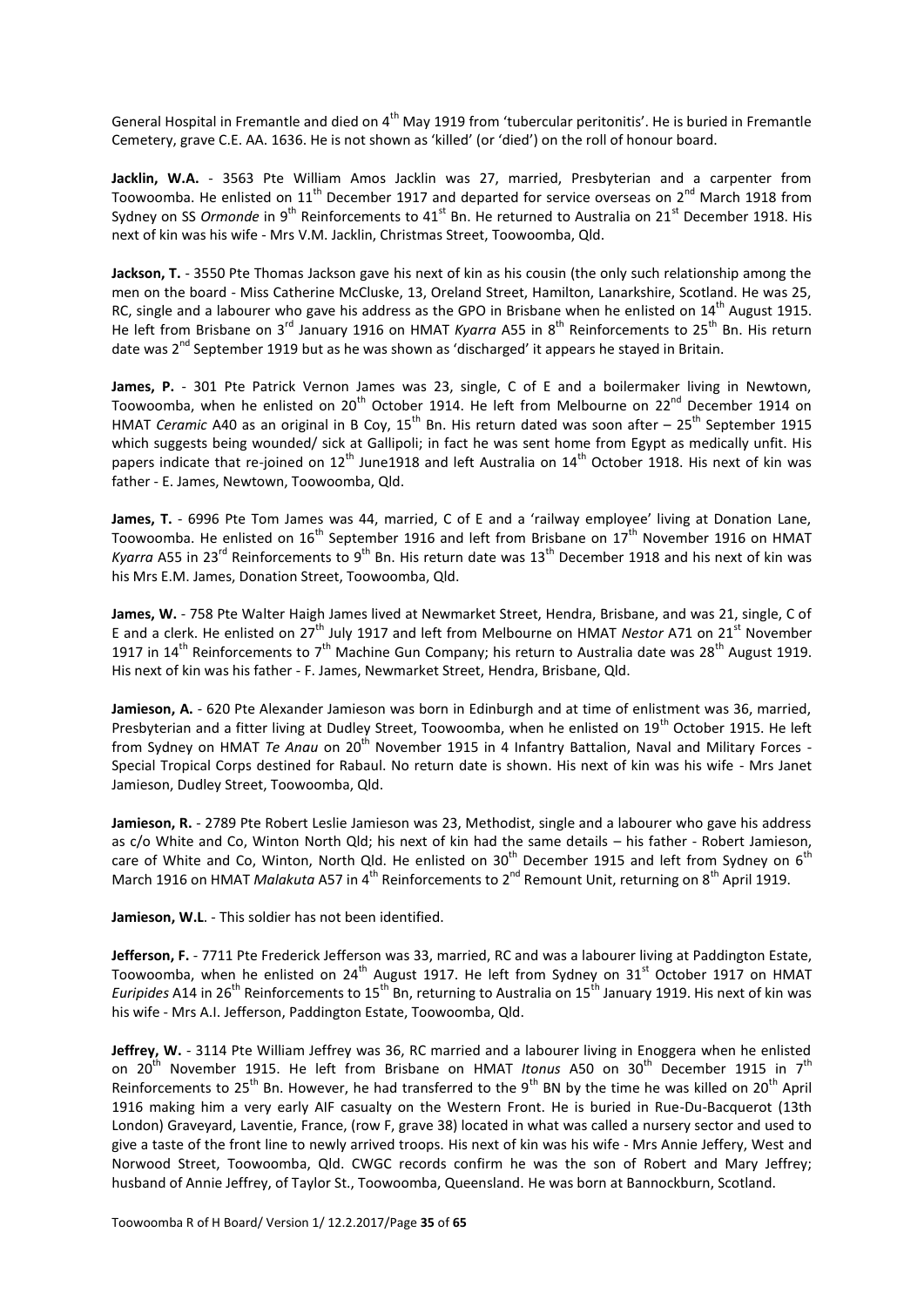**Jenner, H.W.** - 5396 Pte Henry William Jenner was 40, C of E and worked as a telegraphist. His address was Burnam, Crows Nest Line, where he lived with his wife and next of kin Mrs E. Jenner. He enlisted on 24<sup>th</sup> September 1915 and left from Sydney on 20<sup>th</sup> April 1916 on SS Hawkes Bay with 17<sup>th</sup> Reinforcements to 9<sup>th</sup> Bn, returning on  $5<sup>th</sup>$  March 1919.

**Johnson, A.** - 1995 Pte Arthur Johnson was 35, single, C of E and a labourer from Toowoomba who enlisted on 18th January 1915. He left from Brisbane on 16th April 1915 on HMAT *Kyarra* A55 in 5th Reinforcements to 15th Bn, returning on 13<sup>th</sup> March 1919. His next of kin was his mother - Mrs. Mary Ann Johnson, Oxford Hotel, Cunnamulla, Queensland. His brother was 2180 Pte Alfred Cornelius Johnson.

Johnson, A.C. - 2180 Pte Alfred Cornelius Johnson was 18, C of E, single and a clerk from Toowoomba who enlisted in the AIF on 26<sup>th</sup> October 1915. He left aboard HMAT *Commonwealth* A73 on 28<sup>th</sup> March 1916 in 15<sup>th</sup> Reinforcements to 2<sup>nd</sup> Light Horse Regt. His return to Australia date was given as 13<sup>th</sup> March 1919. His next of kin was his mother - Mrs. Mary Ann Johnson, Oxford Hotel, Cunnamulla, Queensland. His brother was 1995 Pte Arthur Johnson.

**Johnson, W.** - 18050 William Johnson was 31, Baptist, married and worked as a 'railway employee' in Toowoomba. He enlisted on 13<sup>th</sup> March 1916 and left from Sydney on 8<sup>th</sup> August 1917 on HMAT *Anchises* A68; he was in General Reinforcements to 6th Field Ambulance, Army Medical Corps. He returned to Australia on 20<sup>th</sup> May 1919. His next of kin was his Mrs J.A. Johnson, Klein Street, Toowoomba, Qld. During his service he was awarded the Military Medal the citation stating "'During the morning of September 1st 1918 near Peronne they [Johnson and 17654 H.S. Levy] displayed coolness and courage of high order by stretcher-carrying 10 wounded men from the R.A.P. several hundred yards through zones of heavy shell fire. At one period same day when shells were bursting amongst an Infantry Unit nearby they immediately went forward, and after rendering first aid, carried the wounded to a place of safety. (*Commonwealth Gazette* No. 115, 10th October 1919.)

**Jones, A.F.** - 338 Pte Arthur Frederick Jones was 26, C of E, single and a bridge carpenter from Blythdale, near Roma. He enlisted on 26<sup>th</sup> August 1914 and left from Brisbane on HMAT *Star of England* A15 on 24<sup>th</sup> September 1914 in B Sqn, 2<sup>nd</sup> Light Horse Regt, returning on 23<sup>rd</sup> December 1918. His next of kin was his father - S.L. Jones, Blythdale, Western Line, near Roma, Qld.

**Jones, G.D.** - 2403 Pte Gwyn Dent Jones was C of E, 27, single and a lengthsman from Warwick who enlisted on 15<sup>th</sup> January 1916 and left from Brisbane on HMAT *Itonus* A50 on 8<sup>th</sup> August 1916 in 4<sup>th</sup> Reinforcements to 4<sup>th</sup> Pioneer Bn. He returned to Australia on 25<sup>th</sup> September 1919.His next of kin was his mother - Mrs Henrietta Jones, Henry's Moat Rectory, Clarbeston Road, Pembrokeshire, Wales.

**Julius, A.A.** - 23065 Pte Archibald Hugh Julius was 22,C of E, single and a fireman in Toowoomba who enlisted on 4<sup>th</sup> January 1916. He left from Sydney on HMAT *Argyllshire* A8 on 11<sup>th</sup> May 1916 with 1<sup>st</sup> Reinforcements to 9th Field Artillery Bde, returning on 10<sup>th</sup> May 1919. His next of kin was his father - P. Julius, Curra, Gympie, Qld.

**Just, R.N.** - 3561 Robert Nichol joined up with two brothers - 3559 Alexander (aged 25), 3560 Thomas Clark jnr (aged 26). Another brother, 3562 James (aged 28) enlisted on 5th October 1915. James was killed in action on 5<sup>th</sup> August 1916 serving with 2nd Aus Pioneers and is buried in Courcelette British Cemetery. Robert enlisted on 1<sup>st</sup> September 1915 while working as a 'selector'; he was 28, single and Presbyterian and gave his address as 'Thomas Clark Just senr, Miles'. His next of kin was his mother - Mrs Elizabeth Burns Just, Woodhaven, Miles, Western Line, Qld. He left from Brisbane on 3rd January 1916 on HMAT *Kyarra* A55 with 8th Reinforcements to  $25<sup>th</sup>$  Bn, returning on  $20<sup>th</sup>$  May 1919.

**Kaiel, J.A.** - Kaiel (should be Kadel) – the man being 428 John Allan Kadel aged 29, C of E, single and a labourer living at Albert Street, Roma. He enlisted on 2<sup>nd</sup> November 1914 and left from Sydney on 21<sup>st</sup> December 1914 on HMAT *Persic* A34 with some of the original members of C Sqn, 5th Light Horse Regt. He returned to Australia on 10<sup>th</sup> June 1915 as he was medically unfit but nevertheless qualified for his 1914-15 Star trio. His next of kin was his mother - Mrs Margaret Kadel, c/o Mrs J. Kadel, Albert Street, Roma, Queensland.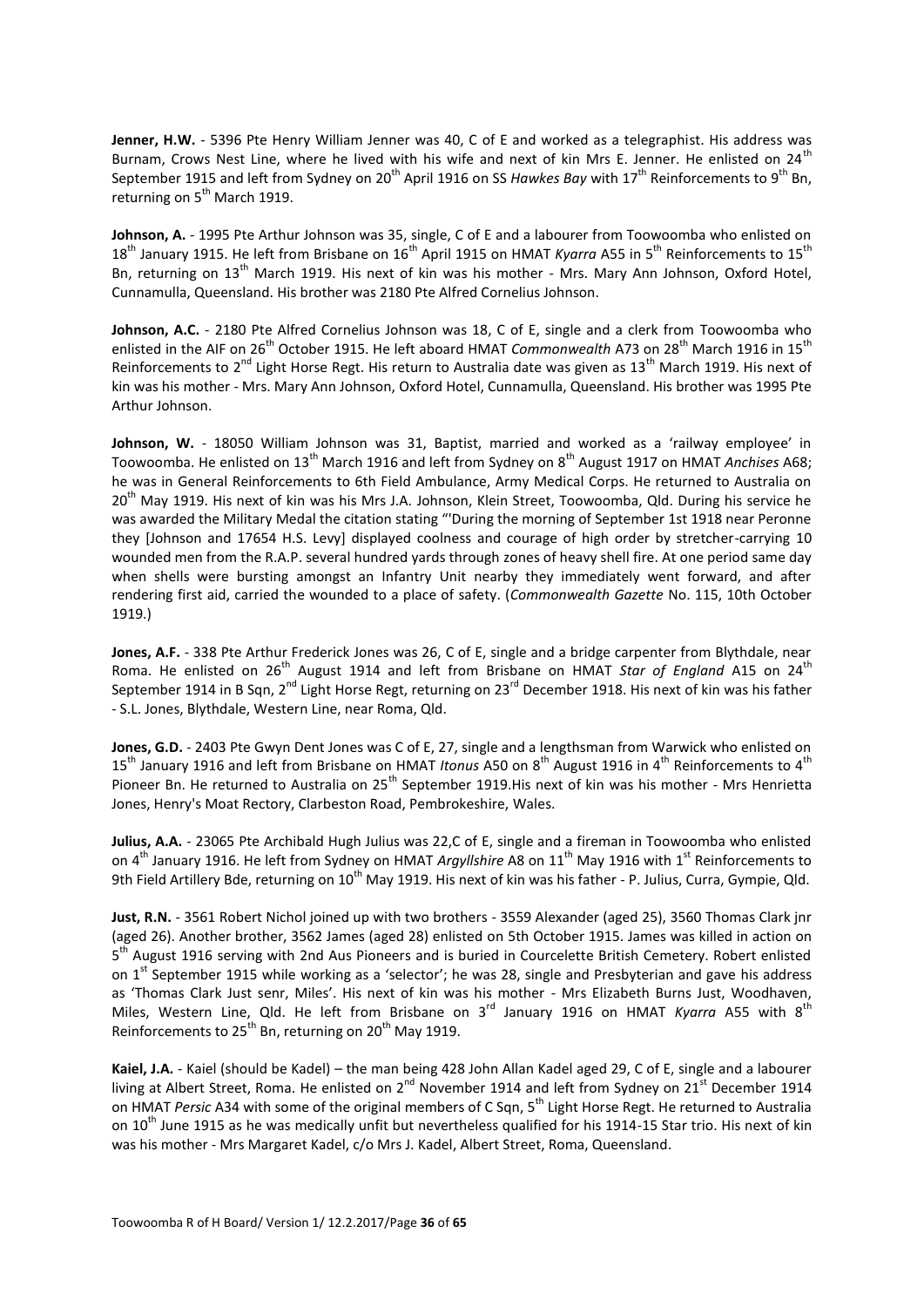**Kane, J.** - 426 Pte John Joseph Kane was 30, single, RC and a carpenter's labourer living in Quentin Street, Roma, when he enlisted on 31<sup>st</sup> October 1914. He left from Sydney on 19th December 1914 on HMAT Vestalia A44 with some of the original members of C Sqn,  $5<sup>th</sup>$  Light Horse Regt. He returned to Australia on  $7<sup>th</sup>$  January 1919. His next of kin was his father - Joseph Kane, Quentin Street, Roma, Qld.

**Keable, N.C.** - 21020 Spr Norman Charles Keable was 21, single, Presbyterian working as an 'operator' and living in Toowoomba when he enlisted on  $6^{th}$  February 1917. He left from Melbourne on  $7^{th}$  September 1917 on SS *Indarra* with Special Reinforcements to 1 Australian Wireless Squadron, returning on 22<sup>nd</sup> March 1919. His next of kin was his mother - Mrs M. Keable, West Street, Newtown, Toowoomba, Qld.

**Kearney, J.** - 149 Pioneer Sgt John Joseph Kearney was 39, RC, married and a labourer but his address at time of enlistment is unclear. He joined the AIF on 20<sup>th</sup> January 1916 and left from Sydney on 5<sup>th</sup> June 1916 on HMAT *Borda* A30 with 42<sup>nd</sup> Bn HQ, returning to Australia on 25<sup>th</sup> November 1917. His next of kin was his wife-Mrs Catherine Kearney, Mortimer Street, Ipswich, Qld. During his time on active service he was mentioned in Despatches – see the London Gazette, second Supplement, No. 30448 (28 December 1917) and the Commonwealth Gazette No. 57 (18th April 1918); a citation for an MiD is very rare.

**Kemp, W.M.** - 5361 Pte William Mcfarlane Kemp was 27, single, Presbyterian and a 'railway employee' living at Perth St, West Toowoomba. He enlisted on 23rd February 1916 and departed from Brisbane on HMAT *Itonus*  A50 on  $8^{th}$  August 1916 with 13<sup>th</sup>-18<sup>th</sup> Reinforcements to 26<sup>th</sup> Bn. He was killed in action on 9<sup>th</sup> May 1917 and has no known grave so is commemorated on the Villers Bretonneux Memorial, France, His next of kin was his mother - Mrs Susan Kemp, Perth St, West Toowoomba. CWGC records show he was the son of John and Susan Kemp, of Corner Greiner and Lily Streets, Toowoomba, Queensland.

**Kennedy, D.J.** - 5855 Pte David John Kennedy was 21, a railway porter, single and Presbyterian from Coongoola. He enlisted on 17<sup>th</sup> April 1916 and left from Brisbane on 21<sup>st</sup> October 1916 on HMAT *Boonah* A36 with 16<sup>th</sup> Reinforcements to 25<sup>th</sup> Bn. He returned to Australia on 25<sup>th</sup> March 1919 and his next of kin was his mother - Mrs Jessie Jane Kennedy, Burnett Street, Bundaberg, Qld.

**Kennedy, W.R.** - 1090 Pte William Roy Kennedy was a railway porter, aged 18, single and RC from Toowoomba who enlisted on 10<sup>th</sup> September 1915. He left on 5<sup>th</sup> June 1916 from Sydney on HMAT *Borda* A30 as an original member of B Coy,  $42^{nd}$  Bn. He returned to Australia on  $22^{nd}$  August 1919. His next of kin was his father -Michael Joseph Kennedy, Mental Hospital, Willowburn, Toowoomba, Queensland.

**Kenny, O.P.** - 82 Driver Owen Patrick Kenny was 19, single, RC and worked as a clerk living at Gowrie Road, Toowoomba. He enlisted on 22nd August 1914 and left from Brisbane on 25th September 1914 on HMAT *Rangatira* A22 with A Sn, 3<sup>rd</sup> Field Ambulance. He returned to Australia on 23<sup>rd</sup> October 1918. His next of kin was his father - P.J. Kenny, Gowrie Road, Toowoomba, Qld. Owen Kenny served with distinction as he was awarded the Meritorious Service Medal (MSM) and was Mentioned in Despatches. MID - London Gazette No. 30706 (28th May 1918) and in the *Commonwealth Gazette* No. 165 (24th October 1918). MSM - 'Recommended for most steady, conscientious and valuable work as Sergeant Clerk during period from 25th February 1918, to night of 16th/17th September, 1918. This N.C.O.s work has always been of the highest standard of excellence, and his routine work of furnishing returns and reports and his clerical work generally have been singularly free from errors and inaccuracies thereby conducing to the smooth running of the unit. Within the last three months he has been promoted to the position of senior clerk in the Ambulance, during which time his loyalty, discretion in confidential matters and devotion to his work have caused me to single him out for my strong recommendation.' (*Commonwealth Gazette* No. 67, 3rd June 1919.)

**Kershaw, R.** - 1616 Pte Reginald Kershaw was 31, a lengthsman, single and C of E living in Bloxland when he enlisted on 9th November 1915. He left from Sydney on 3rd November 1915 on *HMAT Suffolk* A23 with 12th Reinforcements to  $5<sup>th</sup>$  Light Horse Regt. He returned to Australia on  $12<sup>th</sup>$  April 1916. His next of kin was his father - John Kershaw, Negoonay, Broughton Heath, Chester, England.

**Kerten, W.** - This soldier has not been identified.

**Kickman, E.** - This soldier has not been identified.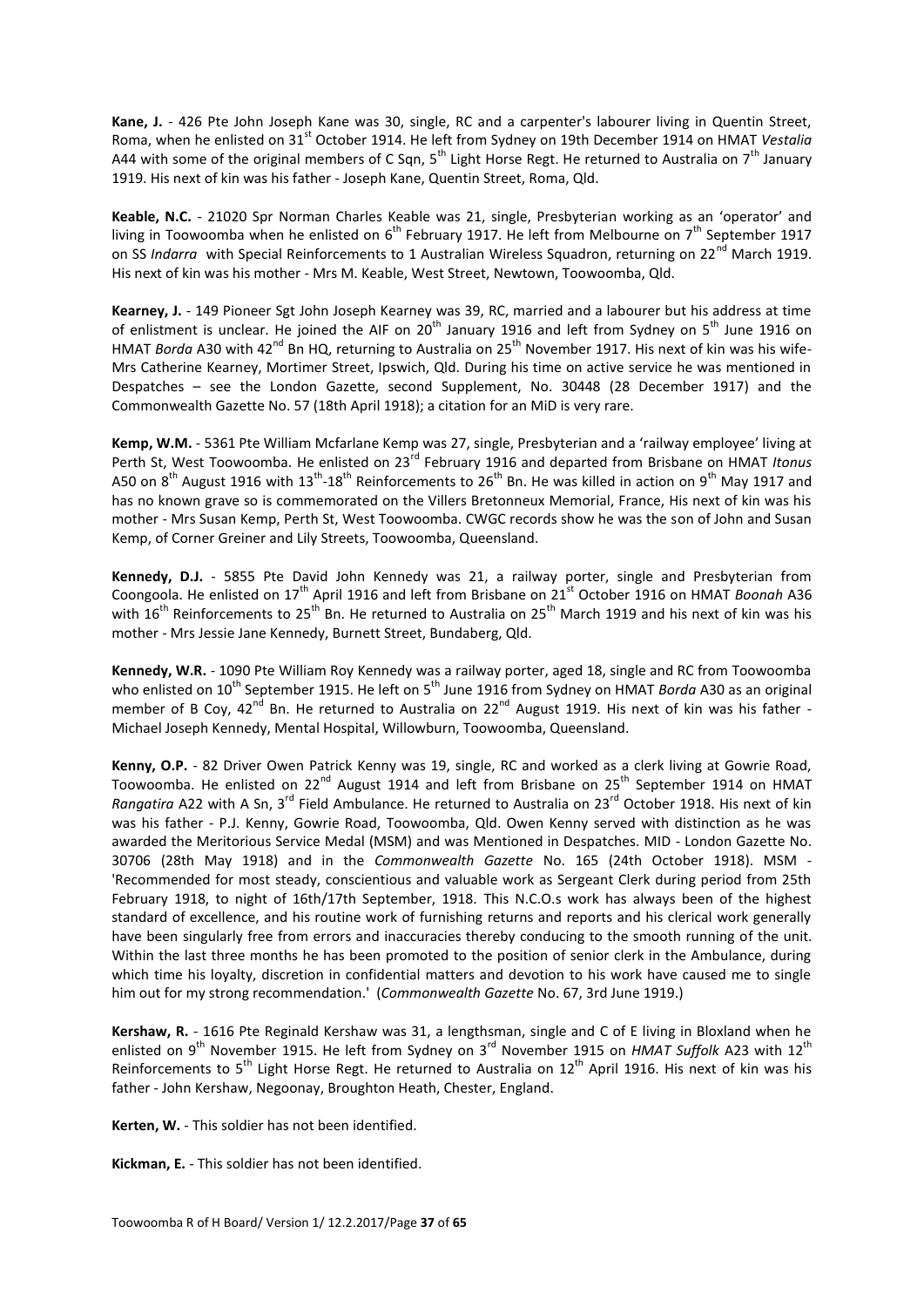**Klauke, H.** - 2882 Pte Herman Klauke was 24, single, Presbyterian and a labourer from Rosewood who enlisted on 3<sup>rd</sup> April 1916. He left for overseas from Sydney on 22<sup>nd</sup> July 1916 on RMS *Malwa* in 20<sup>th</sup> Reinforcements to 5<sup>th</sup> Light Horse Regt. No return date is shown on the nominal roll and his papers refer, in June 1919, to him still serving overseas; on 9<sup>th</sup> July 1919 he sailed from Port Said to England and then left from Southampton bound for Australia on 8th October 1919. His next of kin was his father - Frederick William Klauke, Rosewood, Qld. He was the brother of 3163 Pte William Klauke.

**Klauke, W.** - 3163 Pte William Klauke was the brother of 2882 Pte Herman Klauke. He was two years older (24) when he enlisted on  $10^{th}$  October 1916 and was single, a shunter with Queensland Railways (according to his papers) from 'Railway Station, Warwick' and gave his religion as C of E. He left from Sydney on 22<sup>nd</sup> December 1916 on HMAT *Demosthenes* A64 with 8<sup>th</sup> Reinforcements to 47<sup>th</sup> Bn. Unlike his brother, he did not return as he died of wounds (with  $21^{st}$  MGC) on  $23^{rd}$  March 1918 having been evacuated as far as  $32^{nd}$  Stationary Hospital near the Channel coast. He is buried in Wimereux Communal Cemetery, plot VIII, row D, grave 12. His dates suggest that he was wounded in the German Spring Offensive which started on 21<sup>st</sup> March 1918 and his papers confirm he died of gas poisoning. Hs next of kin was his father - Frederick William Klauke, PO, Rosewood, Qld. CWGC records confirm that he was the son of Frederick William and Rosa Barbara Klauke, of Rosewood, Queensland, Australia. Brother of 2882 Herman. He is not shown as 'killed' on roll of honour board.

**Kostin, W.** - 589 Pte William Patrick Kostin was 22, single, C of E and a 'railway employee' from Chinchilla when he enlisted on 30<sup>th</sup> November 1915. He left from Sydney on 5<sup>th</sup> June 1916 on HMAT *Borda* A30 as an original member of C Coy, 42<sup>nd</sup> Bn. On 2<sup>nd</sup> December 1918 he 'died of disease' (his papers say 'broncho pneumonia') and is buried in Abbeville Communal Cemetery Extension, plot V, row E, grave 32. His next of kin was his sister - Miss Ruby Kostin, c/o W.J. Farr, Cr Montague Road and Raven St, Hill End, South Brisbane, Qld. CWGC records confirm he was the son of Frederick John and Jane Kostin.

Lambkin, F.G. - This man's name was in fact Frederick George Lamkin (343 Pte Lamkin) who enlisted on 24<sup>th</sup> August 1914. He was 24, single, C of E and a bridge carpenter but no address is recorded. He left on 24<sup>th</sup> September 1914 on HMAT *Star of England* A15 as an original member of B Sqn, 2<sup>nd</sup> Light Horse Regt. He returned on 15<sup>th</sup> November 1918 and his next of kin was his mother - Mrs. Matilda Lamkin, 15 Reading Lane, Hackney, London, N.E., England.

**Lander, R.H.** - 2918 Pte Reginald Henry Lander was a platelayer, aged 31, C of E and married and living in Roma when he enlisted on 25th September 1916. He left from Brisbane on 27th October 1916 on HMAT *Marathon* A74 with  $7^{th}$  Reinforcements to  $47^{th}$  Bn, returning on  $1^{st}$  November 1919. His next of kin was his wife - Mrs Vida May Lander, Toowoomba, Queensland.

**Landy, P.** - Patrick Landy was one of only two officers recorded among the name son the board. He was a 2/Lt who enlisted on  $7<sup>th</sup>$  September 1915. Previously he had worked as an accountant and gave his address as the Loco Superintendent's Office, Railway Department, Roma. He was 31, single and RC. He left Sydney aboard SS *Hawkes Bay* on 20<sup>th</sup> April 1916 with 17<sup>th</sup> Reinforcements to 15<sup>th</sup> Bn. His date for returning to Australia is shown as14th October 1916 and his papers record that he was "not likely to make an efficient officer". His next of kin was his mother - Mrs M. Landy, Caringa, East Ipswich, Qld.

**Lane, W.D.** - 3586 Pte William David Lane was 24, single, C of E and an engine driver (stationary) who gave his address as Amby, Roma. He enlisted on 28<sup>th</sup> July 1916 and left from Sydney on 24<sup>th</sup> January 1917 on HMAT Ayrshire A33 in 9<sup>th</sup> Reinforcements to 4th Pioneer Bn. He was killed in action in France on 16<sup>th</sup> April 1918 and is buried in grave A.2 in Aubigny British Cemetery. His next of kin was his mother - Mrs Jane Lane. Amby, Roma, Qld. He is not shown as 'killed' on roll of honour board. CWGC records confirm that he was the son of David William and Jane Lane, of the Post Office, Amby, Queensland.

**Lange, R.** - This soldier has not been identified.

**Lavercombe, W.** - 2661 Pte Thomas William Lavercombe was 19, single, C of E and worked as a stockman and appears to be the best fit for this name. He enlisted on  $11<sup>th</sup>$  March 1916 while living at Einasleigh. He left for overseas from Brisbane on 19<sup>th</sup> September 1916 on HMAT *Seang Choon* A49 with 5<sup>th</sup> Reinforcements to 4<sup>th</sup> Pioneer Bn. 12<sup>th</sup> May 1919 was the date he commenced to return to Australia. His next of kin was his sister -Miss M. Lavercombe, Einasleigh, Qld.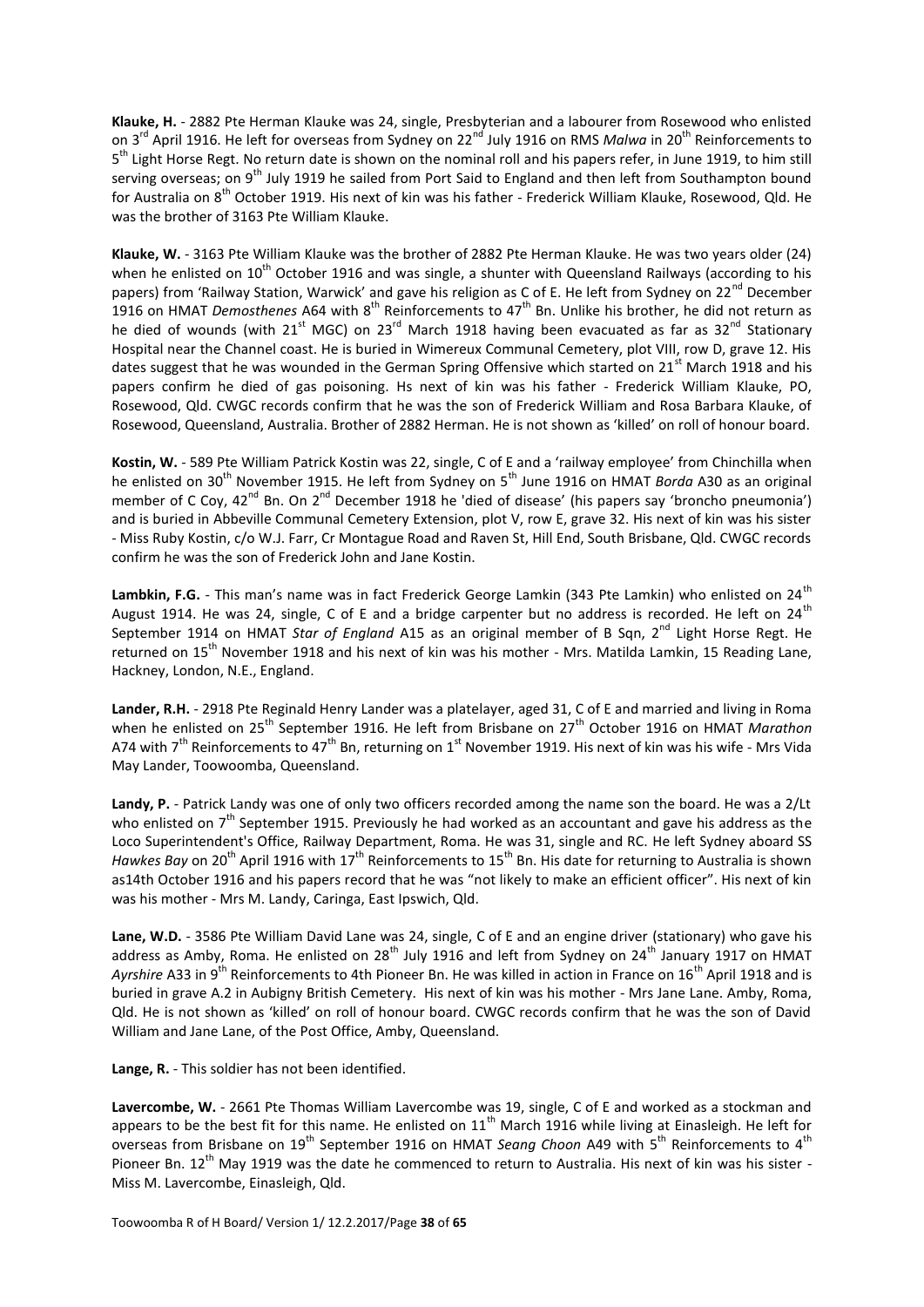**Lawlor, J.H.** - 2619 Cpl James Henry Lawlor was 26, RC, single and a 'driver' living at Woodend Road, Ipswich, when he enlisted on 27<sup>th</sup> October 1917. He left from Melbourne on 26<sup>th</sup> February 1918 on HMAT *Nestor* A71 with the January 1918 Reinforcements (i.e. not allocated to any particular unit). His next of kin was his mother -Mrs Jessie Ann Lawlor, Woodend Road, Ipswich, Qld.

**Le Feuvre, W.** - 4830 Pte William Le Feuvre was 23, single, C of E and a porter in Jondaryan when he enlisted on 14<sup>th</sup> September 1915. He left from Brisbane on 28<sup>th</sup> March 1916 on HMAT *Commonwealth* A73 with 15<sup>th</sup> Reinforcements to 9<sup>th</sup> Bn, returning on 6<sup>th</sup> June 1919. His next of kin was his mother - Mrs E. Le Feuvre, Jondaryan, Qld.

Lee, E. - 2896 Pte Edmund Lee was 33, single, RC and a labourer from Amby who enlisted on 2<sup>nd</sup> June 1916 and left from Brisbane on HMAT *Boonah* A36 on 21<sup>st</sup> October 1916 in 6<sup>th</sup> Reinforcements to 4<sup>th</sup> Pioneer Bn. returning on 15<sup>th</sup> April 1918. His next of kin was his Mrs Alice Lee, Amby, Qld.

**Lee, G.J.** - 38041 Gnr George John Lee was 43, C of E, widowed and a railway employee from 'Railway Station, Toowoomba', who enlisted on 10<sup>th</sup> May 1917. He left from Melbourne on 9<sup>th</sup> November 1917 on HMAT *Port* Sydney A15 with 31<sup>st</sup> Reinforcements to Field Artillery (no battery mentioned). He returned to Australia on 3<sup>rd</sup> July 1919 and his next of kin was his daughter - Miss W.G.A. Lee, c/o J.W. Lee, Court House, Dalby, Qld.

Leggatt, W.J. - This soldier's surname was in fact Leggett. He was 1440 Pte Walter James Leggett aged 28, married and a Methodist who worked as a railway examiner and came from Goondiwindi. He enlisted on 17<sup>th</sup> July 1915 and departed from Sydney on 4<sup>th</sup> October 1915 aboard HMAT *Mashobra* A47 with 11<sup>th</sup> Reinforcements to 2<sup>nd</sup> Light Horse Regt, returning on 4<sup>th</sup> March 1919. His next of kin was his wife - Mrs Amy Mary Leggett, Goondiwindi, Queensland.

**Lewis, E.T.** - 7348 Pte Edwin Thomas Lewis was 35, C of E, a bridge carpenter and single and came from Brisbane. He enlisted on 24<sup>th</sup> October 1916 and left from Sydney on 24<sup>th</sup> January 1917 on HMAT Ayrshire A33 with 24<sup>th</sup> Reinforcements to 9<sup>th</sup> Bn. He returned to Australia on  $18<sup>th</sup>$  July 1919. His next of kin was his sister -Miss E. Lewis, Burrowood, Southview, Letchworth, Herts, England.

Lewis, S.J. - 4524 Pte Stanley James Lewis was 26, single, C of E and a driver who enlisted on 17<sup>th</sup> August 1915 and departed from Brisbane on HMAT *Wandilla* A62 on 31<sup>st</sup> January 1916 with 14<sup>th</sup> Reinforcements to 9<sup>th</sup> Bn. He was killed in action in Belgium on 22<sup>nd</sup> December 1917 and is buried in one of the less often visited cemeteries - Wulberghem-Lindenhoek Road Military Cemetery, plot II, row C, grave 11. While serving on the Western Front he was awarded the Military Medal - 'At Broodseinde Ridge east of Ypres on 10th October, 1917 on being relieved in the front line, Pte Lewis' platoon were caught in an enemy barrage and suffered many casualties. Despite the fact that a little further onwards was comparatively safe, Pte Lewis remained behind and rendered First Aid to his wounded comrades after which he carried them to the dressing station. His coolness and great courage were magnificent. Throughout the whole operation the good work and cheery disposition of this soldier had a splendid influence over the men of his Company.' (*Commonwealth Gazette* No. 95, 27th June 1918.) His next of kin was his father - H. Lewis, Cumming Street, Toowoomba, Qld. Pte Lewis is not shown as 'killed' on the roll of honour board.

**Lindsay, J.B.** - 5417 Pte James Bell Lindsay was 24, single, Presbyterian and a labourer living at Jondaryan when he enlisted on 4<sup>th</sup> January 1916. He left from Sydney on 20<sup>th</sup> April 1916 on SS Hawkes Bay with 17<sup>th</sup> Reinforcements to 12<sup>th</sup> Bn, returning on 23<sup>rd</sup> July 1919. His next of kin was his father - Mr. P. Lindsay, 81, Glengate, Kirriemuir, Forfarshire, Scotland.

**Lipp, G.J.** - 7005 Pte George John Lipp was 20, RC, single and a railway fireman from Toowoomba who enlisted on 22<sup>nd</sup> September 1916 and left from Sydney on 25<sup>th</sup> November 1916 on HMAT *Beltana* A72, with 23<sup>rd</sup> Reinforcements to 15<sup>th</sup> Bn, returning on 24<sup>th</sup> January 1918. His next of kin was his mother - Mrs B. Lipp, Greenmount, Qld.

**Lloyd, E.** - 7351 Pte Edward Lloyd was 32, married, Presbyterian and a lengthsman from Toobeah. He enlisted on 26<sup>th</sup> October 1916 and left from Sydney on 24<sup>th</sup> January 1917 on HMAT Ayrshire A33 with 24<sup>th</sup>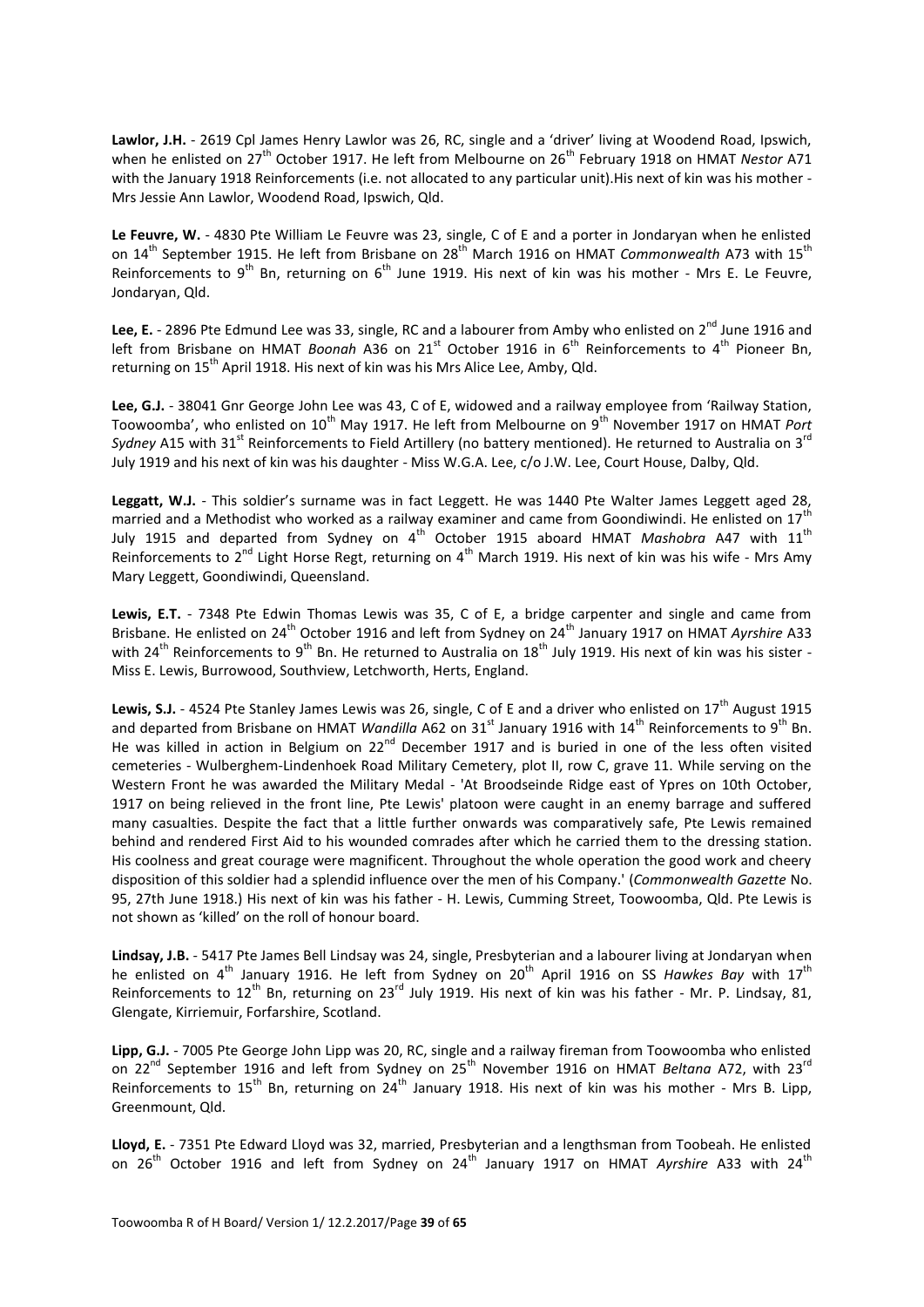Reinforcements to 9<sup>th</sup> Bn, returning on 1<sup>st</sup> February 1918. His next of kin was his wife - Mrs L. Lloyd, Brigalow, West Line, Qld.

**Lonergan, E.** - 417 Pte Edward Lonergan was 23, single, RC and worked as a 'Night officer railway' and lived at Wyreema. He enlisted on 25th October 1915 and left from Sydney on 5th June 1916 on HMAT *Borda* A30 with  $42^{nd}$  Bn. He died of wounds (GSW to head and left hand) on  $8^{th}$  June 1917 and is buried in Bailleul Communal Cemetery Extension, France, in plot II, row C, grave 233. His next of kin was his father - c/o Mrs Dee, Mort Street, Toowoomba, Qld. Embarkation roll shows Machine Gun Section.

**MacLeod, J.C.** - 496 Pte John Connor MacLeod lived at Glenlong, Taunton Street, Mundora Estate, Toowoomba, and was 21, single, Presbyterian and gave his trade as a baker which does not indicate why he was included on the board but he does appear to be the correct man. He enlisted on  $12<sup>th</sup>$  October 1914 and left from Melbourne on 22<sup>nd</sup> December 1914 on HMAT *Ceramic* A40 as an original member of 15<sup>th</sup> Bn. He did not return as he died on 16<sup>th</sup> June 1915 and is buried in Manchester Southern Cemetery (grave Q.CE.217) which suggests he died of wounds in the Gallipoli campaign; there are others Gallipoli casualties from the AIF buried in the UK such as those in Netley cemetery; his papers confirm that he died of a GSW to the head on Gallipoli. His next of kin was his father - David McLeod, Glenlong, Taunton Street, Mundora Estate, Toowoomba, Queensland. CWGC records confirm he was the "son of D. and the late Maggie Connor MacLeod". He was born at Glenboy, Lanarkshire, Scotland. The nominal roll shows as McLeod but other details are the same. His papers in NA of Australia do show MacLeod and his signature confirms this spelling.

Maddick, F. - Frederick Maddicks (note correct spelling) was a 'locomotive shed man' when he enlisted on 7<sup>th</sup> August 1916. He was living at Herrico Street West, Toowoomba, was married, aged 44 and C of E. He left from Sydney on 7<sup>th</sup> October 1916 on HMAT *Ceramic* A40 in 6<sup>th</sup> Reinforcements to 52<sup>nd</sup> Bn with the rank of private; his army number was 2706. His time away was brief as he returned to Australia on 4<sup>th</sup> May 1917 and his papers mention Chronic bronchitis and over age" as the reasons. His next of kin was his wife - Mrs Bridget Maddicks, Herrico Street West, Toowoomba, Qld.

**Maher, J.H.** - 2046 Pte John Hugh Maher was 22, single, RC and a railway employee from Galatea Street, Charleville when he enlisted on  $26<sup>th</sup>$  October 1915. He left from Brisbane on  $31<sup>st</sup>$  January 1915 on HMAT *Wandilla* A62 with 14<sup>th</sup> Reinforcements to 5<sup>th</sup> Light Horse Regt. He returned to Australia on 5<sup>th</sup> September 1919. His next of kin was his mother - Mrs Catherine Dalziell, Galatea Street, Charleville, Qld.

**Maher, T.F.** - 3856 Pte Thomas Francis Maher was 21, single, RC and a railway fireman living at the Police Station, Allora (as was his next of kin, his mother Mrs Margaret Newman, when he enlisted on 11<sup>th</sup> February 1916. He left from Brisbane on HMAT *Seang Choon* A49 on 19<sup>th</sup> September 1916 in 9<sup>th</sup> Reinforcements to 31<sup>st</sup> Bn. He returned to Australia on 10<sup>th</sup> December 1918.

**Makeroff, G.** - 418 Pte George Makarof (note correct spelling) was 35, single, C of E and a bridge carpenter from Warra who enlisted on 8<sup>th</sup> November 1915. He left from Sydney on 5<sup>th</sup> June 1916 on HMAT *Borda* A30 as an original member of B Coy,  $42^{nd}$  Bn. He returned to Australia on  $21^{st}$  April 1918 for discharge owing to ongoing illness. His next of kin was a friend - Mrs Ethel Range, Post Office, Warra, Western Line, Queensland. George Makarof was Russian by birth, one of a number of Russians in the AIF. One part of his service papers show him enlisting in Dalby a month earlier.

**Mallon, H.J.** - 387 Pte Henry James Mallon was 36, single, C of E and working as a labourer; he lived at Edward St, Roma. He enlisted on 14th April 1915 and left from Brisbane on HMAT *Ascanius* A11 on 24th May 1915 as an original member of B Coy,  $26<sup>th</sup>$  Bn. He died on  $13<sup>th</sup>$  December 1915 during the operations at Gallipoli and his commemorated on the Lone Pine Memorial. His papers show that at some stage he transferred to 4<sup>th</sup> Field Coy, Australian Engineers with a new number – 4210. He died at sea on the hospital ship HS *Oxfordshire* of pleuro pneumonia and was buried at sea. His next of kin was a friend - Adam Cathcart, Edward St, Roma, Qld.

**Mann, V.** - 3092 Pte Vivian Mann was 18, single, Baptist and a brick maker from Toowoomba when he enlisted on 11<sup>th</sup> January 1917. He left from Sydney on HMAT *Wiltshire* A18 on 7<sup>th</sup> February 1917 with 7<sup>th</sup> Reinforcements to 42<sup>nd</sup> Bn but died of wounds on 5<sup>th</sup> April 1918. He is buried in France in Querrieu British Cemetery, plot 1, row A, grave 11. His next of kin was his father - William Mann, Grange Street, Toowoomba, Qld. CWGC states he was the son of William and Dora E. Mann, of Grange St., Toowoomba, Queensland, and a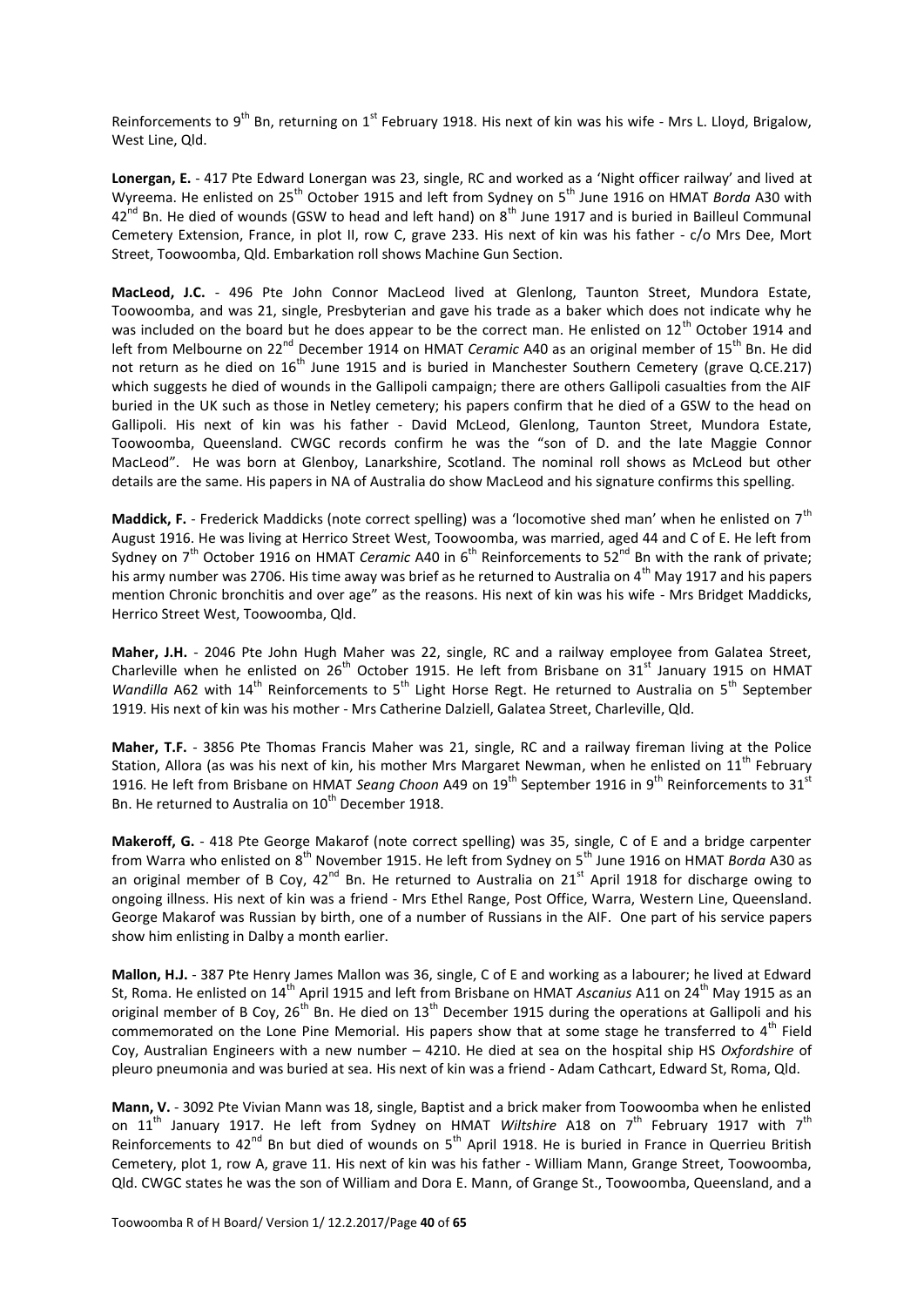native of Bundaberg, Queensland, Australia. He DOW serving with 23rd MGC but is not shown as died/ killed on the roll of honour board.

**Marlow, A.R**. - 2649 Pte Arthur Reginald Marlow was 18, C of E, single and a porter living at Mary Street, Toowoomba, when he enlisted on 23rd July 1915. He left from Brisbane on HMAT *Seang Bee* A48 21st October 1915 with  $6^{th}$  Reinforcements to 26<sup>th</sup> Bn and returned to Australia on 12<sup>th</sup> March 1918. His next of kin was his Mrs May Marlow, Mary Street, Toowoomba, Qld.

**Marlow, E.E.** - 50 Pte Eric Ewart Marlow was 18, single, Methodist and an engine cleaner living in Mary Street, Toowoomba, when he enlisted on 15<sup>th</sup> March 1917. He left from Melbourne on 26<sup>th</sup> November 1917 on SS *Indarra* in 13<sup>th</sup> Reinforcements to 11<sup>th</sup> Machine Gun Company and returned to Australia on 3<sup>rd</sup> July 1919. His next of kin was his father - A.J. Marlow, Mary Street, Toowoomba, Qld. He was the brother of 42 Pte Ferdinand Thomas Marlow.

**Marlow, F.T.** - 42 Pte Ferdinand Thomas Marlow was the brother of 750 Pte Eric Ewart Marlow. He enlisted on  $22^{nd}$  August 1914 aged 20, single and a Methodist; he worked as a labourer and lived at the same address as his next of kin, his father A.J. Marlow of Mary Street. Toowoomba. He left from Brisbane on 25<sup>th</sup> September 1914 on HMAT *Rangatira* A22 as an original member of A Section, 3rd Field Ambulance, returning to Australia on 28<sup>th</sup> October 1918.

**Marsh, G.R.** - 3586 Pte George Robert Marsh was 38, C of E, married and a lengthsman from Rockbrae, via Warwick when he enlisted on 29<sup>th</sup> January 1916. He left from Brisbane on 16<sup>th</sup> August 1916 on HMAT *Boorara* A42 in 8<sup>th</sup> Reinforcements to 31<sup>st</sup> Bn, returning to Australia on 24<sup>th</sup> January 1919. His next of kin was his wife -Mrs. Lilian Maud Marsh, Rockbrae, near Yangan, via Warwick, Queensland.

**Marshall, J.W.** - 6528 Pte John William Marshall was 19, single, a Methodist and worked as a railway porter living at Haden, via Toowoomba. He enlisted on 15th May 1916 and left from Brisbane on HMAT *Boonah* A36 on 21<sup>st</sup> October 1916 in 21<sup>st</sup> Reinforcements to 15<sup>th</sup> Bn, returning to Australia on 2<sup>nd</sup> March 1919. His next of kin was his mother - Mrs A.W. Watson, Kingsthorpe, Qld.

**Martin, W.** - 783 Pte William Martin was 31, single, C of E and a railway employee who gave his address as Railway station, Dalby. He enlisted on15th December 1914 and left from Brisbane on HMAT Itria A53 on 5<sup>th</sup> February 1915 in 3<sup>rd</sup> Reinforcements to 5<sup>th</sup> Light Horse Regt, returning to Australia on 5<sup>th</sup> July 1915. His next of kin was his father - Edward Martin, Gara, The Range, Toowoomba, Qld. Pte Martin's early return was attributed to being deemed medically unfit.

Mattingley, L.P. - 1355 2<sup>nd</sup> Cpl Leo Patrick Mattingley was 21, RC, single and a fireman from Toowoomba. He enlisted on 21<sup>st</sup> December 1916 and left from Melbourne on 11<sup>th</sup> May 1917 on HMAT *Shropshire* A9 in Railway Unit, and Reinforcements and Special Draft, returning to Australia on 11<sup>th</sup> May 1919. His next of kin was his mother - Mrs Ellen Sarah Mattingley, 'Lightburn' Muir Street, Toowoomba, Qld.

**McAdam, J.** - 21250 Gnr John George McAdam was 26, married, C of E and from Chinchilla. He enlisted on 23rd November 1915 and left from Sydney on HMAT *Argyllshire* A8 on 11<sup>th</sup> May 1916 as an original member of 36<sup>th</sup> Battery, 9th Field Artillery Bde, returning to Australia on 10<sup>th</sup> December 1918. His next of kin was his wife - Mrs E.A. McAdam, 11, Parrox View, Preesall, Lancashire, England.

**McAlister, M.J.** - This man appears to be 3258 Michael John McAllister (note spelling) who was 24, RC, married, living at Wylie Street off Herries Street, Toowoomba, and working as a labourer. He enlisted on  $4^{\text{th}}$ September 1916 and left from Sydney on HMAT *Demosthenes* A64 on 23<sup>rd</sup> December 1916 in 8<sup>th</sup> Reinforcements to 52<sup>nd</sup> Bn, returning to Australia on 20<sup>th</sup> December 1917. His next of kin was his wife - Mrs Georgina McAllister, Paddington PO, Paddington, Brisbane, Queensland.

**McAlister, A.G.** - This man appears to be 53259 Pte Arthur James Marshall McAllister who was 18, a Methodist, single and an engine cleaner from Forest Hill, Gatton, who enlisted on 14<sup>th</sup> January 1918 and left from Sydney on 8th May 1918 on RMS *Osterley* as part of 3rd (Qld) Reinforcements; on 12th October 1918 he was taken on strength of 9th Bn in France. He returned to Australia on 18<sup>th</sup> December 1919; his next of kin was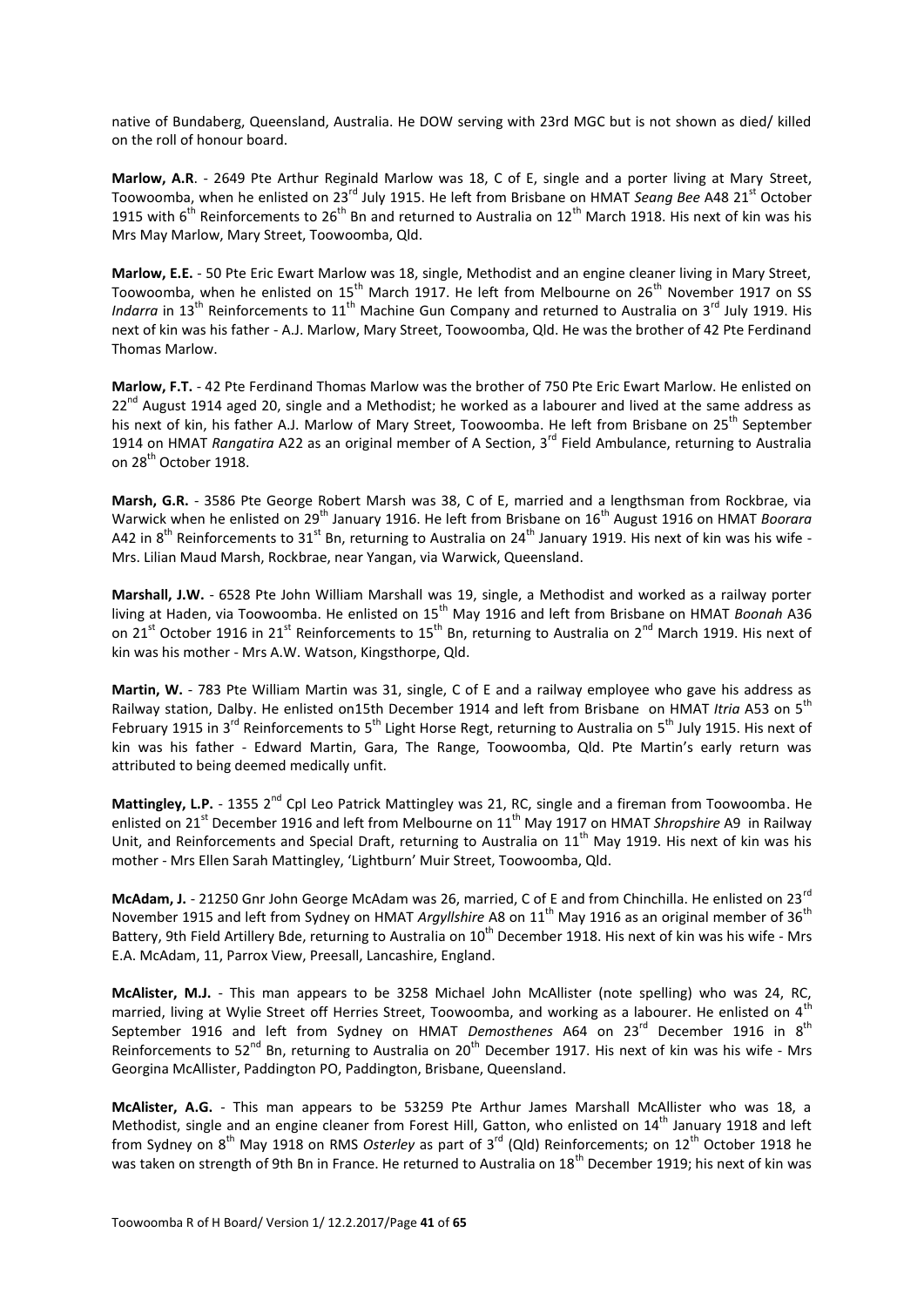his mother - Mrs Elizabeth Mary McAllister, Forest Hill, Gatton, Queensland. His father was James Marshall McAllister.

**McAlpine, D.A.** - A.D. McAlpine seems to be the correct name for this man. 5633 Pte Armour Duncan McAlpine was from Toowoomba and he was 20, single, Presbyterian and a loco cleaner when he enlisted on 20<sup>th</sup> March 1916. He left from Brisbane on 7<sup>th</sup> September 1916 on HMAT *Clan McGillivray* A46 as part of 15<sup>th</sup> Reinforcements to  $26^{th}$  Bn returning on  $26^{th}$  September 1917; he had been wounded in the arm and forehead in early March 1917. His next of kin was his mother - Mrs Margaret McAlpine, Well Camp, via Toowoomba, Qld.

**McArthur, E.V.** - 3644 Pte Edward Vivian McArthur was 24, single, Presbyterian and from Roma where he worked as a draughtsman and clerk. He enlisted on 17<sup>th</sup> October 1916 and left from Sydney on 24<sup>th</sup> January 1917 on HMAT Ayrshire A33 with 9<sup>th</sup> Reinforcements to 4th Pioneer Bn, returning to Australia on 12<sup>th</sup> June 1919. His next of kin was his father - Robert McArthur, Prospect Street, Maryborough, Qld.

**McCarthy, D.J.** - 425 Pte David Joseph McCarthy was 35, RC, single and worked as a railway porter and lived at Elliott St, Woolloongabba, Brisbane. He enlisted in the AIF on  $19<sup>th</sup>$  August 1914 and left for overseas service from Brisbane on 29th September 1914 aboard the transport ship HMAT *Omrah* A5. He went to Egypt and then participated in the Gallipoli operations but was killed in action serving with  $9^{th}$  Bn on that fateful day –  $25^{th}$ April 1915. He has no known grave and so is commemorated on the Lone Pine Memorial, Panel 31. His next of kin was Mrs M. McCarthy, Elliott St, Woolloongabba, Brisbane, Qld.

**McCarthy, P.** - 1618 Pte Patrick Charles McCarthy was 19, RC, single and a labourer living at Rocklea, South Coast Line when he enlisted on 22nd July 1915. He left from Sydney on HMAT *Suffolk* A23 on 30th November 1915 with 12<sup>th</sup> Reinforcements to 2<sup>nd</sup> Light Horse Regt. He returned to Australia on 2<sup>nd</sup> March 1919. His next of kin was father- Thomas McCarthy, Rocklea, South Coast Line, Qld.

**McCarthy, W.L.** - 2345 2<sup>nd</sup> Cpl Willmotte Lawrence McCarthy was 22, RC, single and from Roma. His occupation is given as a fireman. He enlisted on 2<sup>nd</sup> October 1916 and left from Brisbane on HMAT *Ulysses* A38 on 22<sup>nd</sup> December 1917 in Railway Unit and Reinforcements Special Draft. He appears to have returned to Australia on 15<sup>th</sup> November 1919. His next of kin was his mother - Mrs Ellen McCarthy, McDowall Street, Roma, Qld.

**McCleery, A.** - 19482 Spr Archibald McCleery was 33, born in Glasgow (Scotland), married with six children and a Presbyterian working as a boilermaker in Toowoomba when he enlisted on 23<sup>rd</sup> May 1917. He left from Sydney on 31<sup>st</sup> October 1917 on HMAT *Euripides* A14 with the July 1917 Reinforcements to Australian Engineers Field Companies (i.e. not allocated to a specific unit). He died of pleuro pneumonia on 19<sup>th</sup> February 1919 and is buried in Terlincthun British Cemetery (plot XVII, row C, grave 23) on the French coast overlooking the English Channel. His next of kin was his wife Mrs Mary McCleery, Gourie Street, Toowoomba, Qld. CWGC records show he was serving with 5th FC Engrs at the time of his death. He is not shown as 'killed/ died' on the roll of honour board.

**McCluskey, A.J.** - 4514 Pte Alfred James McCluskey was 24, C of E, single and working as a labourer ion Toowoomba when he enlisted on 25th September 1915. He left from Sydney on HMAT *Star of Victoria* A16 on  $31<sup>st</sup>$  March 1916 with 11<sup>th</sup> Reinforcements to 25<sup>th</sup> Bn. He was killed in action on 17<sup>th</sup> July 1918 and has no known grave; he is commemorated on the Villers Bretonneux Memorial, France. His next of kin was his foster sister Mrs M.E. Brady, Stratton Street, Valley, Brisbane. He is not shown as 'killed' on the board.

**McConnell, T.** - 3915 Pte Thomas McConnell was 31, single, RC and a labourer who gave his address as 18, Princess Street, Sydney, New South Wales, when he enlisted on 8<sup>th</sup> May 1915. He left from Sydney on 30<sup>th</sup> November 1915 on HMAT *Suffolk* A23 with 12<sup>th</sup> Reinforcements to 15<sup>th</sup> Bn. He did not return as he was killed in action on  $8<sup>th</sup>$  August 1916 and having no known grave is commemorated on the Villers Bretonneux Memorial, France. His next of kin was his sister - Miss A. McConnell, 18 Princes Street, Sydney, New South Wales. Although he has strong NSW connections, he enlisted in Brisbane and presumably was working for the railways hence his inclusion on the board.

**McDonald, D.** - 355 Spr Daniel McDonald was 26, RC, single and a labourer from Toowoomba who enlisted on 12<sup>th</sup> October 1915. He left from Sydney on 20<sup>th</sup> February 1916 on HMAT *Ulysses* A38 in 1<sup>st</sup>-3<sup>rd</sup> Reinforcements,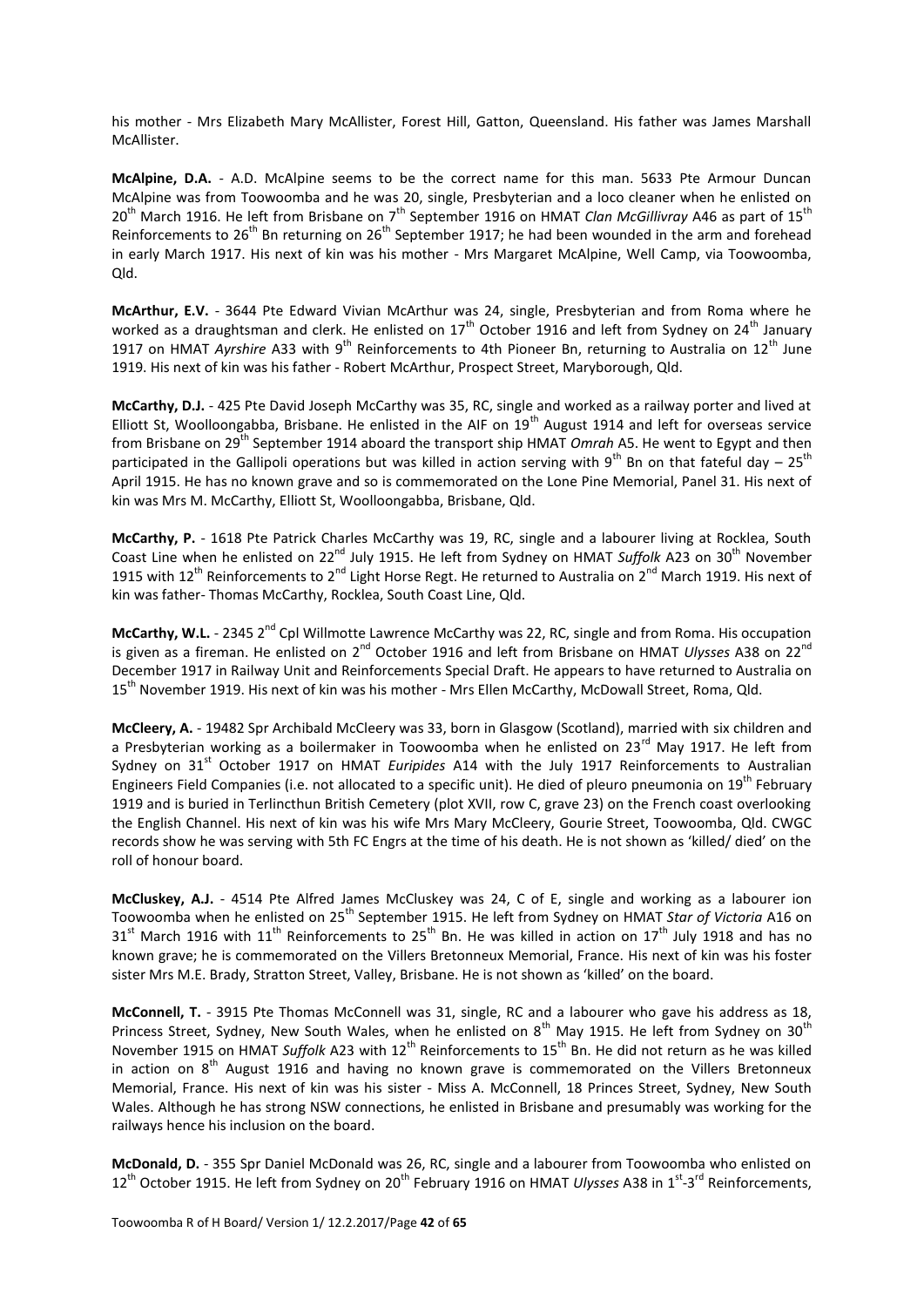No. No.1 Company, No. 1 Mining Corps. He returned to Australia on 20<sup>th</sup> April 1919. His next of kin was a friend - Mr Stack, Resident Engineer, Cheepie, Charleville, Qld.

**McDonald, H.** - 4248 Pte Hugh McDonald was from Toowoomba, was aged 24, single, C of E and a labourer who enlisted on 1<sup>st</sup> September 1915. He left from Brisbane on HMAT *Kyarra* A55 on 3<sup>rd</sup> January 1916 with 13<sup>th</sup> Reinforcements to 9<sup>th</sup> Bn and returned to Australia on 16<sup>th</sup> March 1918. His next of kin was his mother - Mrs I. McDonald, Inglewood, Qld.

**McDonald, J.** - 1366 2<sup>nd</sup> Cpl James Joseph McDonald was 22, RC, single and a 'railway employee' from Eagle Junction when he enlisted on 21<sup>st</sup> December 1916. He departed from Melbourne on 11<sup>th</sup> May 1917 on HMAT *Shropshire* A9 with Railway Unit No.4 Sn, and Reinforcements and Special Draft and returned to Australia on 28<sup>th</sup> March 1919. His next of kin was his brother - Patrick Henry McDonald, Tolga via Cairns, Queensland.

**McDonnell, E.J.** - 896 Pte Edward James McDonnell was 23, single, RC and gave his job as a 'trainer' and his address as Yelarbon when he enlisted on  $7<sup>th</sup>$  July 1915. He left from Sydney on 22<sup>nd</sup> January 1916 on HMAT *Boonah* A36 with 13<sup>th</sup> Reinforcements to 2<sup>nd</sup> Light Horse Regt, returning on 5<sup>th</sup> April 1919. His next of kin was his father - John McDonnell, Yelarbon, Queensland.

**McEwan, J.** - This soldier has not been identified.

**McFarlane, C.J.** - This man is believed to be 358 Pte Charles John Macfarlane, aged 26, C of E, single and a clerk in the office of the District Engineer, Railway Department, at Roma, though he gave his address as Wallumbilla. He enlisted on 25th August 1914 and left from Brisbane on 24th September 1914 on HMAT *Star of England* A15 as an original member of B Sqn, 2<sup>nd</sup> Light Horse Regt. On Gallipoli on 2nd July 1915, evidently while in reserve bivouac in Monash Valley below Pope's Hill, Charles was shot by Turkish fire, receiving bullet wounds to the abdomen. He died of those wounds on 3 July 1915 on board the hospital ship, H.S. *Neuralia*, and was buried at sea on that date. He is commemorated on the Lone Pine Memorial at Gallipoli which honours 3,268 Australians who have no known grave and 960 who were buried at sea. His next of in was his father - R.H. (Richard) Macfarlane, Wallumbilla, Qld. Both Charles, aged 26, and his brother 357 Trooper Richard Holdsworth Macfarlane, aged 23, joined up early. They enlisted together on 25 August 1914 in Roma. Both were appointed to B Squadron of the 2nd Light Horse Regiment, A.I.F. Richard was an auctioneer. His brother Richard survived Gallipoli and survived the rest of the war. He returned with the regiment to Egypt and was wounded at Romani on the Sinai Peninsula. He served in Palestine, including action at Beersheba. He returned to Australia on leave granted to the 1914 enlistees and actually departed Egypt after the Turkish capitulation, arriving back in Australia on Boxing Day 1918.

**McGiffen, C.** - This man is believed to be 3863 Pte George Henry McGiffin (note spelling) who was 19, single, Presbyterian and a driver from Warwick who enlisted on  $8<sup>th</sup>$  September 1915. He left from Brisbane on 31 $<sup>st</sup>$ </sup> January 1916 on HMAT *Wandilla* A62 with 9<sup>th</sup> Reinforcements to 25<sup>th</sup> Bn. His next of kin was his father - James McGiffin, Stationmaster, Oakey, Queensland. He returned to Australia on  $11<sup>th</sup>$  May 1919.

**McGillivray, W.** - 518 Pte William Munro McGillivray was a labourer aged 27, single and a Presbyterian. He enlisted on 26th August 1914 and left from Brisbane on 24th September 1914 on HMAT *Omrah* A5 as an original member of D Coy,  $9^{th}$  Bn. He returned to Australia on  $9^{th}$  June 1915 suffering from rheumatism; it appears that he got as far as Lemnos but does not appear to have landed on the Gallipoli peninsula but nevertheless qualified for the 1914-15 Star trio. His next of kin was his father - Alex McGillivray, Bridge Street, Inverness, Scotland.

**McKay, J.** - 3334 Spr James McKay was 22, Presbyterian, single and a lengthsman from Daymar when he enlisted on 6<sup>th</sup> January 1916. He left from Sydney on HMAT *Warilda* A69 on 22<sup>nd</sup> May 1916 as an original member of No.4 Tunnelling Coy, returning to Australia on  $16^{th}$  September 1919. His next of kin was his mother - Mrs S. McKay, 60, Middleton Street, Alexandria, Dunbartonshire, Scotland.

**McKee, P.** - 3438 Pte Patrick McKee was born in Toogoolawah and was a railway porter in Roma. He was aged 25, single and RC when he enlisted on  $7<sup>th</sup>$  September 1916. He left from Sydney on 21<sup>st</sup> January 1917 on HMAT *Ayrshire* A33 in 9<sup>th</sup> Reinforcements to 52<sup>nd</sup> Btn, returning on 25<sup>th</sup> January 1919. His next of kin was his mother -Mrs Ellen McKee, Tribune Street, South Brisbane, Queensland.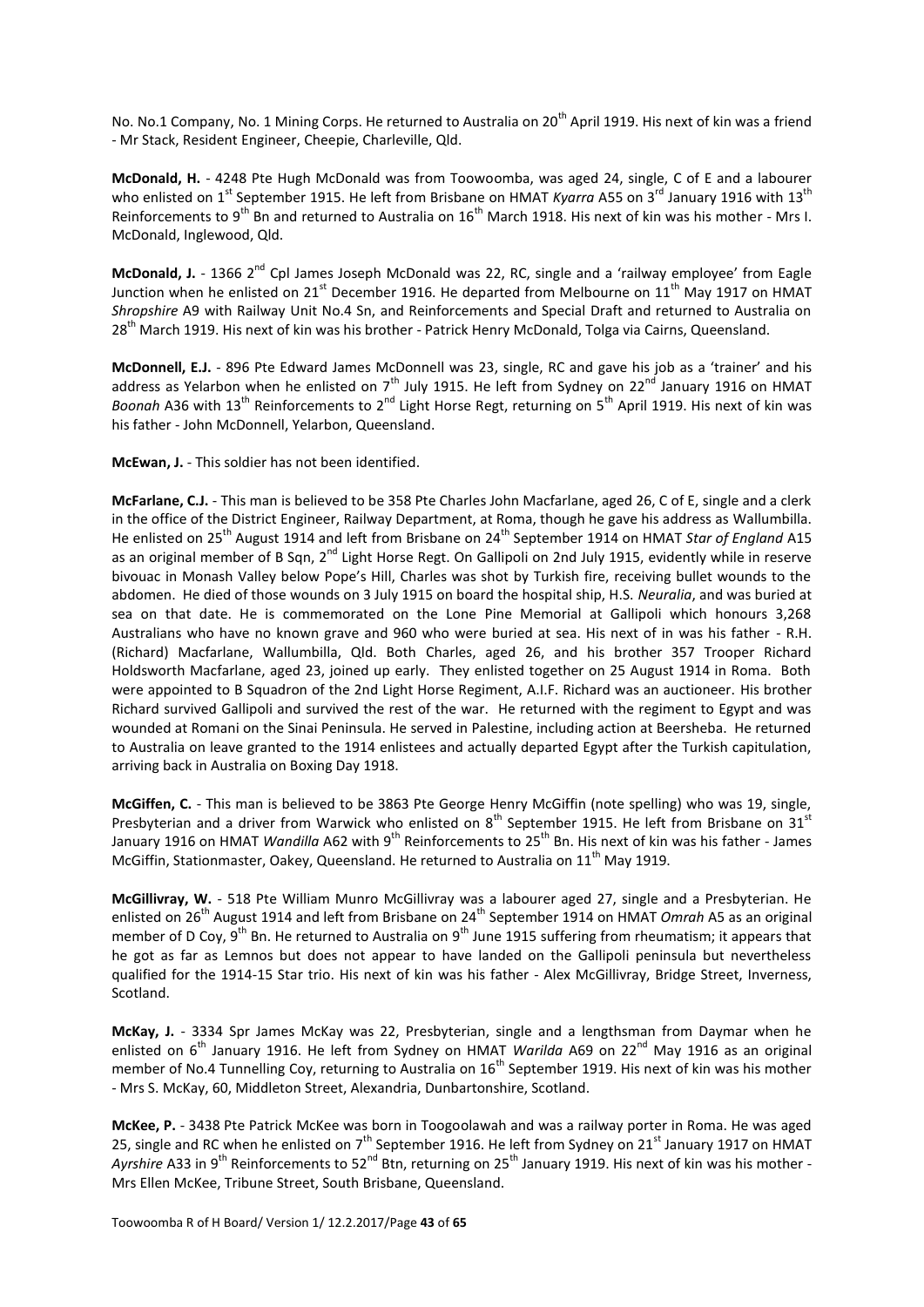**McKenzie, R.** - 2913 Pte Rupert Stuart McKenzie was aged 30, married, Presbyterian and a labourer from Yeulba when he enlisted on 16<sup>th</sup> March 1916. He left on HMAT *Boonah* A36 from Brisbane on 21<sup>st</sup> October 1916 with  $6<sup>th</sup>$  Reinforcements to 4<sup>th</sup> Pioneer Bn, returning to Australia on 16<sup>th</sup> March 1918. His next of kin was his wife - Mrs Mary Jane McKenzie, Yeulba, Qld.

**McKenzie, V.A.** - 411 Gnr Victor Arthur McKenzie was 27, single, C of E and a railway porter but he gave his address as Victoria Barracks, Brisbane, when he enlisted on  $7^{\text{th}}$  May 1915. He left from Melbourne on HMAT *Orsova* A67 on 17th July 1915 with 'Siege Artillery Bde' of the Royal Australian Garrison Artillery. He was killed in action in Belgium on  $24^{\text{th}}$  October 1917 and is buried in The Huts Cemetery, plot XVII, row A, grave 11. His next of kin was his father - P. McKenzie, Bunkers Hill, Westbrook. CWGC records conveniently show his unit as being 36th Heavy Artillery Group (HAG) though he would have been in one of two batteries within that group. CWGC also confirms that he was the son of Peter and Leah Elizabeth Ada McKenzie, and a native of Gerang, Victoria, Australia. He is not shown as 'killed' on the roll of honour board.

**McKinna, C.S.** - 4863 Pte Charles Stafford McKinna was born in Leeds, Yorkshire, and was 31, single, C of E and a lengthsman from Brisbane who enlisted on 28<sup>th</sup> September 1915. He left from Brisbane on 28<sup>th</sup> March 1916 on HMAT *Commonwealth* A73 as part of 15<sup>th</sup> Reinforcements to 15<sup>th</sup> Bn, returning to Australia on 9<sup>th</sup> December 1919. His next of kin was his brother - W.A. McKinna, Footscray, Melbourne, Victoria.

**McLaren, A.** - 3389 Pte Alexander McLaren was 25, C of E and a labourer who was already widowed when he enlisted on 3<sup>rd</sup> August 1915 while living at Wood Street, Warwick. He left from Brisbane on 21<sup>st</sup> October 1915 on HMAT *Seang Bee* A48 with 11<sup>th</sup> Reinforcements to 15<sup>th</sup> Bn, returning to Australia on 5<sup>th</sup> April 1919. His next of kin was brother-in-law - J. Self, Glen Road, Warwick, Qld. While serving on the Western Front on Messines Ridge in Belgium, Pte McLaren was awarded the Military Medal - 'For conspicuous gallantry and consistent good work during operations near Wytschaete August 7 - 16 1917 as a runner. This soldier displayed exceptional courage and day and night volunteered to take special messages through to front line. He had to pass through enemy gas and shell barrages many times. On one occasion he brought a wounded man back by himself from front line to Dressing Station as the stretcher bearers who came were wanted further on for another case. He sets a fine example always.' Commonwealth Gazette No. 19, 14th February 1918.

**McLoughlin, T.D.** - 627 Pte Thomas Daniel McLoughlin was 31, single, RC and a clerk from Yeulba when he enlisted on 15th December 1915. He left from Sydney on 5th June 1916 on HMAT *Borda* A30 as an original member of B Coy, 42<sup>nd</sup> Bn. His 'return to Australia' ate is unclear but he appears to have been discharged on 1<sup>st</sup> March 1920. His next of kin was his father - Hugh McLoughlin, Yeulba, Qld.

**McMahon, M.F.** - 2824 Pte Martin Francis McMahon was 20, RC, single and a locomotive fireman from Toowoomba when he enlisted on 31<sup>st</sup> December 1915. He left from Sydney on 7<sup>th</sup> July 1916 on RMS *Mongolia* with 19<sup>th</sup> Reinforcements to 2<sup>nd</sup> Light Horse Regt, returning to Australia on 1<sup>st</sup> January 1919. His next of kin was his mother - Mrs Ellen McMahon, Gowrie Junction, via Toowoomba, Qld.

**McManus, P.E.** - This man is believed to be 7722 Pte Philip Francis MacManus. He was 38, RC, married and a railway employee from Roma when he enlisted on 21<sup>st</sup> August 1917. He left from Sydney on 31<sup>st</sup> October 1917 on HMAT *Euripides* A14 with 26<sup>th</sup> Reinforcements to 15<sup>th</sup> Bn. He returned to Australia on 6<sup>th</sup> November 1918. His next of kin was his wife - Mrs M. A. MacManus, Tiffin Street, Roma, Queensland.

**McMillan, A.** - This man is believed to be 384 Pte Arthur McMillan was 24, single, C of E and a railway employee who enlisted on 11<sup>th</sup> March 1916 and left from Melbourne on 19<sup>th</sup> September 1916 on HMAT *Commonwealth* A73 with 5<sup>th</sup> Reinforcements to 3rd Machine Gun Coy. He was killed in action in France on 10<sup>th</sup> August 1918 and is buried in Rosieres Communal Cemetery Extension, plot I, row F, grave 7. His next of kin was his mother - Mrs M. Mitchell, Terrica Station, via Inglewood, Qld. When KIA was serving as 6606 6th Bn. He is not shown as 'killed' on the roll of honour board. Grave Registration Unit (GRU) document lists him as Pte M.C. Millan.

**McNairn, D.W.** - 5445 Pte David Wallace McNairn was 25, single Presbyterian and a railway employee from Inglewood. He enlisted on 11th January 1916 and left from Sydney on SS *Hawkes Bay* on 20th April 1916 with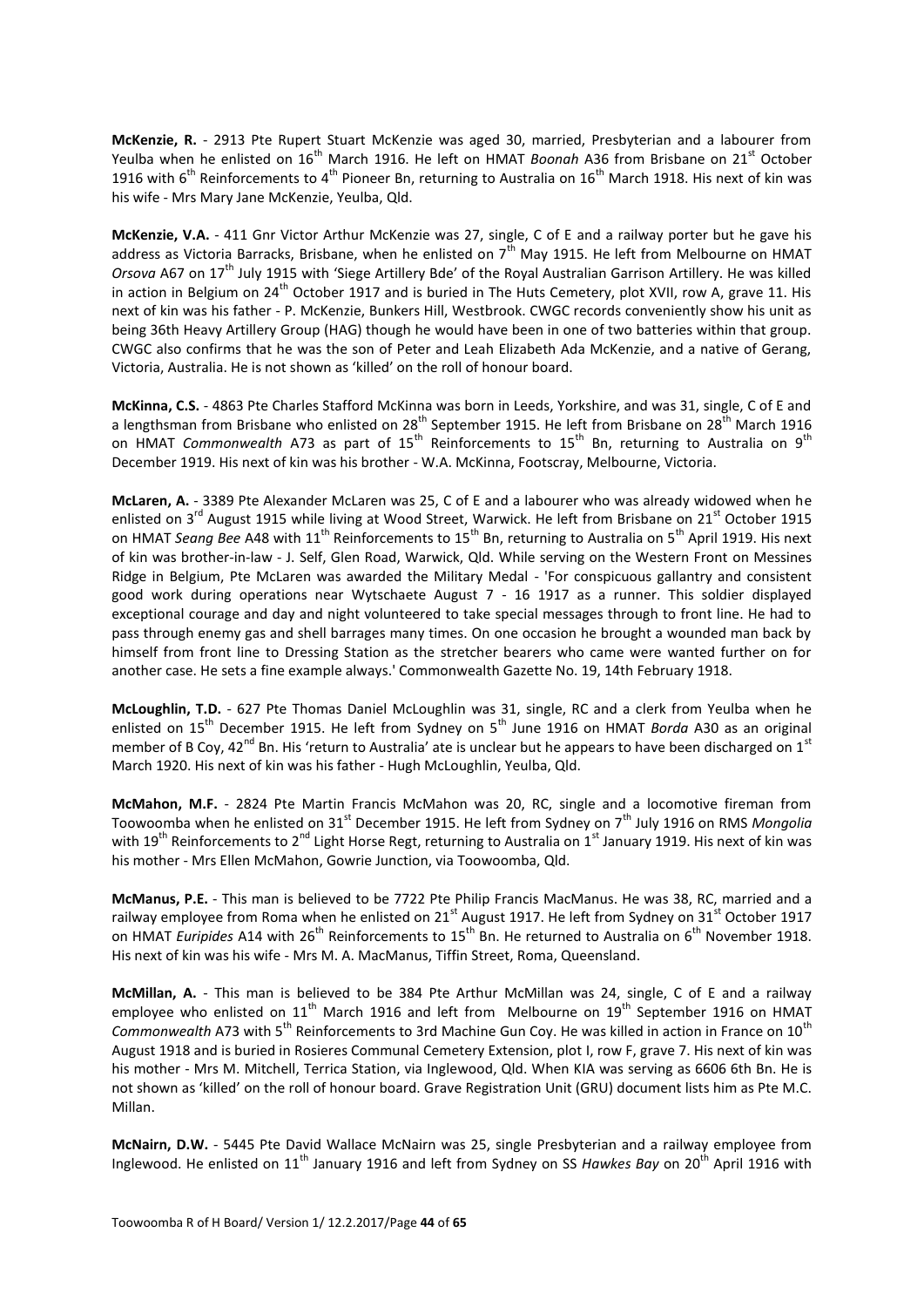$17<sup>th</sup>$  Reinforcements to 9<sup>th</sup> Bn, returning to Australia on 1<sup>st</sup> August 1919. His next of kin was his sister - Mrs J. Slater, Nambour, North Coast Line, Qld.

**McNamara, A.** - 9463 Spr Arthur Thomas McNamara was 24, RC single and a carriage builder from Ipswich as it was very likely his work colleagues that made the roll of honour board. He enlisted on 28<sup>th</sup> October 1915 and left from Adelaide on HMAT Suevic A29 on 31<sup>st</sup> May 1916 with No. 3 Section, 11th Field Coy, Australian Engineers. He returned to Australia on 1<sup>st</sup> February 1918 as a consequence of being wounded. His next of kin was his mother - Mrs Mary McNamara, Herbert Street, Ipswich, Qld.

**McNulty, B.** - 506728 Spr Edwin Bernard McNulty was 23, single, RC and a wheelwright from Yeulba and enlisted on 30th June 1917. He left from Sydney on SS *Canberra* on 16th November 1917 in the October 1917 Reinforcements to Field Coy, Australian Engineers. He returned to Australia on 1<sup>st</sup> August 1919. His next of kin was his father - Thomas McNulty, Yeulba, Queensland. His brother 94 Francis McNulty, 31st Bn, died of wounds in France on 25<sup>th</sup> November 1917. Parents were Thomas and Elizabeth Ellen McNulty, 'Mostyn', Yeulba, Queensland. Apparently he was known as Bernard. AWM also shows his army number as 20668.

**McNulty, F.** - 94 Pte Francis John McNulty was the brother of Edwin McNulty also on the board. He was 27, single RC and a stockman living at Yeulba (Toowoomba on other records). He enlisted on 21<sup>st</sup> January 1916 and left from Sydney on HMAT *Beltana* A72 on 13<sup>th</sup> May 1916 as an original member of A Sqn, 14<sup>th</sup> Light Horse Regiment. He was killed in action serving with  $31<sup>st</sup>$  Bn on  $25<sup>th</sup>$  November 1917 and is buried in Bailleul Communal Cemetery Extension, France, plot 3, row E, grave 52. His next of kin was his father - Thomas McNulty, Yeulba, Queensland.

**Messenger, G.** - 2611 Pte Gorge Arthur Messenger was 44, C of E and married and his address was Narko, Toowoomba; he worked as a lengthsman. He enlisted on 19th February 1916 and left on HMAT *Kyarra* A55 from Brisbane on 17<sup>th</sup> November 1916 as part of 5<sup>th</sup> Reinforcements to 42<sup>nd</sup> Bn. He returned to Australia on 4<sup>th</sup> May 1917; his next of kin was his wife - Mrs Mary Messenger, c/o Mrs Pincott, Narko, Cooyar Line, Toowoomba, Qld.

**Milburn, H.** - 6606 Spr Henry Milburn was 27, Methodist and married, living at Arthur Street, Roma; he worked as a fitter. He enlisted on 21<sup>st</sup> September 1915 and left from Sydney on HMAT *Orsova* A67 on 11<sup>th</sup> March 1916 as part of  $4^{th}$  Reinforcements to 6th Field Coy, Australian Engineers. He returned to Australia on 21<sup>st</sup> January 1918. His next of kin was his wife - Mrs Louisa Jane Milburn, c/o A.T. Perrett, Arthur Street, Roma, Qld.

**Miles, E.S.** - 438 Pte Edward Samuel Miles was 18, single, C of E and employed as an apprentice clerk; his address was given as 'Care of Mr John Miles, Patrick Street, Laidley'. He enlisted on 28<sup>th</sup> October 1914 and left from Brisbane on 15<sup>th</sup> December 1914 on HMAT *Borda* A30 as an original member of 2nd Light Horse Field Ambulance, returning to Australia on 21<sup>st</sup> December 1918. He was later commissioned in 49th Bn. His next of kin was his mother - Mrs John Miles, Patrick Street, Laidley. Qld.

**Millard, J.** - 5429 Pte James Millard was 21, single, C of E and a labourer from Jondaryan when he enlisted on 28<sup>th</sup> December 1915. He left from Sydney on SS Hawkes Bay on 20<sup>th</sup> April 1916 with 17<sup>th</sup> Reinforcements to 12th Bn, returning to Australia on  $22^{nd}$  July 1917. His next of kin was his mother - Mrs F. Millard, PO, Jondaryan, Qld.

**Mollison, D.** - 6109 Pte Duncan Mollison was 27, single, Presbyterian and worked as a locomotive fitter; his address was given as Martock, Ruthven St, Toowoomba. He enlisted on 14<sup>th</sup> March 1916 and left from Brisbane on HMAT *Marathon* A74 on 27<sup>th</sup> October 1916 with 13<sup>th</sup>-18<sup>th</sup> Reinforcements to 26<sup>th</sup> Bn. He was killed in action in France on 24<sup>th</sup> May 1918 and is buried in Ribemont Communal Cemetery Extension, plot 1, row A, grave 2. CWGC details state that he was the son of Alexander Johnstone Mollison and Janet Stewart Mollison, of Thomas St., Toowoomba, Queensland, and a native of Oban, Scotland.

**Montgomery, H.** - This soldier has not been identified.

**Moore, A.** - 1557 Act Cpl Alexander Moore was a railway porter living at Luik Street, Burnside Estate, Toowoomba. He was 24, single and C of E when he enlisted on  $12<sup>th</sup>$  August 1915. He left from Melbourne on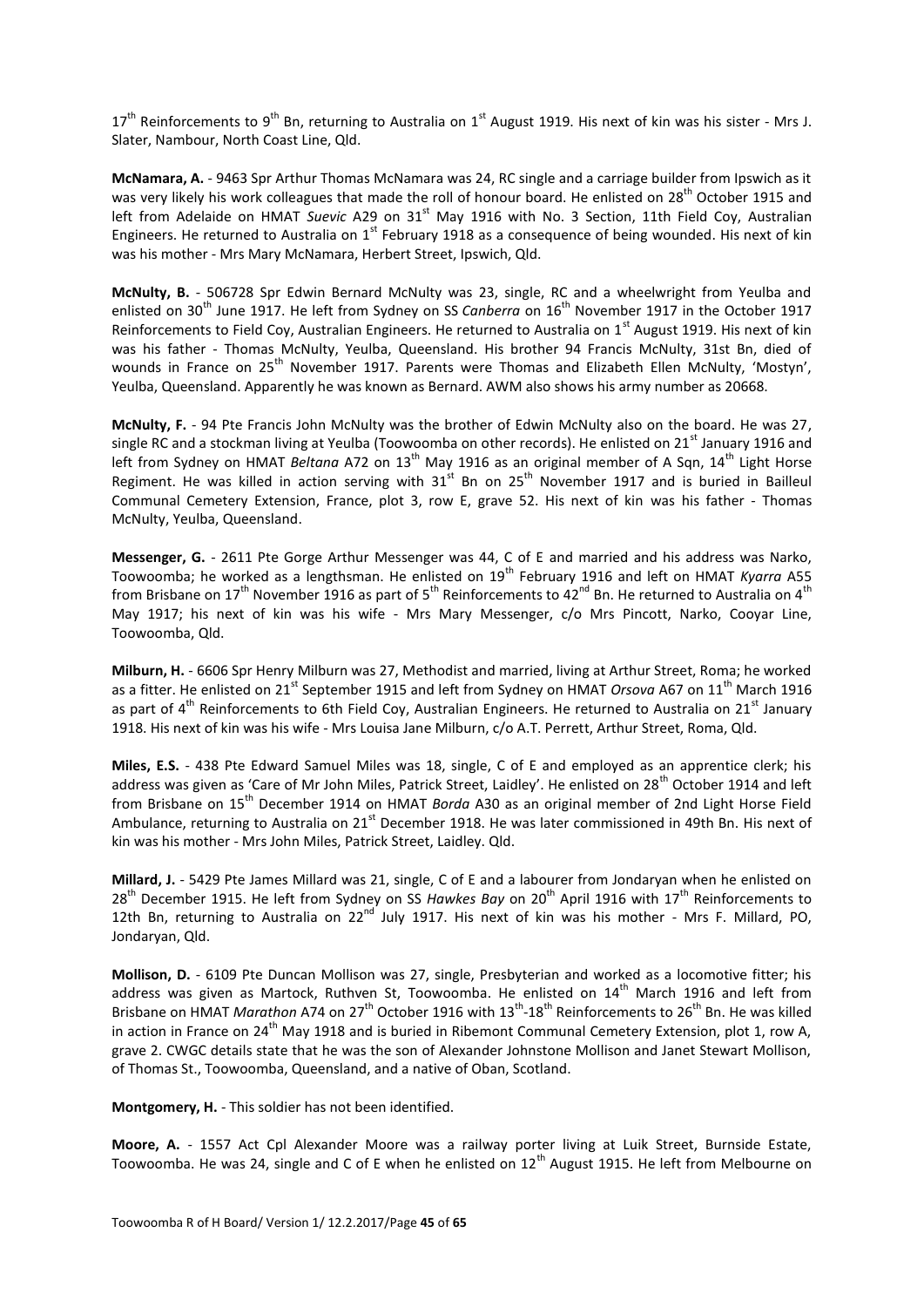5<sup>th</sup> November 1915 on HMAT *Bakara* A41 with 1<sup>st</sup> Reinforcements to 31<sup>st</sup> Bn, returning to Australia on 11<sup>th</sup> May 1919. His next of kin was his Arthur Moore, Luik Street, Toowoomba, Queensland.

**Moore, E.S.** - 3146 Pte Ernest Stanley Moore was a labourer from Toowoomba and when he enlisted on 2<sup>nd</sup> August 1915 he was single, RC and aged 25. He left on HMAT *Itonus* A50 from Brisbane on 30th December 1915 with 7<sup>th</sup> Reinforcements to 25<sup>th</sup> Bn and returned on 4<sup>th</sup> January 1919. His next of kin was his father - Hartley Christian Moore, Newington, Pittsworth, Qld.

**Moore, R.T.** - This soldier has not been identified.

**Morgan, G.** - 2956A Pte George Morgan was 25, C of E, single and a lengthsman from Warwick when he enlisted on 6<sup>th</sup> January 1916. He left from Sydney on HMAT *Ceramic* A40 on 14<sup>th</sup> April 1916 with 6<sup>th</sup> Reinforcements to 31<sup>st</sup> Bn but did not return as he was killed in action on 21<sup>st</sup> October 1917. He has no known grave and is commemorated on the Ypres (Menin Gate) Memorial. He was awarded the Military Medal, the citation reading - 'In the vicinity of Bapaume, during the period from 14th March to 17th March, 1917, No. 2956a Private Morgan, 31st Battalion, displayed conspicuous coolness and bravery. For two days and nights, this man, who was a rifle grenadier, was on duty at the forward bomb block in Warlencourt Trench, and it was partly due to his efforts with rifle grenades that the blocks were advanced. Notwithstanding heavy shelling, he remained cool and, on one occasion, after a shell had blown a bombing team of ours out, he rendered great assistance in getting the wounded away. In addition, this man has always displayed great coolness and courage in the line.' This was published in the Commonwealth Gazette No. 189 on 8th November 1917. His next of kin was mother - Mrs Annie Morgan, Ballina, Braggate, Logan, Ireland (sic - see CWGC for correct address). CWGC - Son of James and Annie Morgan, of Moygannon, Ballynabraggett, Lurgan, Ireland. He was a native of Milford, Armagh, Ireland. He is not shown as 'killed' on roll of honour board.

**Morley, F.** - 23080 Gnr Francis William Morley was an acting ganger who gave his address as Cheepie, via Charleville, when he enlisted on 18<sup>th</sup> January 1916 aged 28; he was single and C of E. He left from Sydney on  $11<sup>th</sup>$  May 1916 on HMAT Argyllshire A8 with  $1<sup>st</sup>$  Reinforcements to 9th Field Artillery Bde but died of wounds in Belgium on 19<sup>th</sup> October 1917 and is buried in Nine Elms British Cemetery, plot VI, row C, grave 16. His next of kin was his mother - Mrs H. Bull, Hollington, Brailsford, Derbyshire, England. CWGC records confirm he was the son of James Morley and Hannah, his wife, of Hollington, Brailsford, Derbyshire, England. He was serving with 107th howitzer battery when he died of wounds. He is not shown as 'killed' on roll of honour board.

**Morris, D.** - 1776 Pte Daniel Morris was 22, single, RC and a labourer from Charleville who enlisted in the AIF on 17<sup>th</sup> September 1915. He left from Sydney on 13<sup>th</sup> November 1915 on HMAT *Suffolk* A23 with 12<sup>th</sup> Reinforcements to 2<sup>nd</sup> Light Horse Regt. He returned to Australia on 24<sup>th</sup> January 1919. His next of kin was his father - Jack Morris, 58, Northumberland Street, Poplar, London, England.

**Morrison, E.** - 3984 Pte Ernest Drayton Morison was 26, single, C of E and a labourer from Mitchell who enlisted on 10<sup>th</sup> August 1915. He left from Brisbane on 30<sup>th</sup> October 1915 on HMAT *Itonus* A50 with 12<sup>th</sup> Reinforcements to 9<sup>th</sup> Bn and 'returned to Australia' on  $12^{th}$  September 1916. However, it appears that he disembarked at Fremantle but did not re-join his ship. He then embarked again this time as 4360 Pte in 13th Reinforcements to 11th Bn then returned to Australia 12<sup>th</sup> November 1916 due to sickness. His next of kin was his father - W. Morrison, P.O. Grafton, via Mudgee, NSW.

**Morrissey, T.** - 3275 Pte Thomas Michael Morrissey was 18, single, RC and a railway porter from Jandowae who enlisted on 6<sup>th</sup> October 1916. He left from Sydney on HMAT *Demosthenes* A64 on 23<sup>rd</sup> December 1916 with 8<sup>th</sup> Reinforcements to 49<sup>th</sup> Bn, returning on 18<sup>th</sup> July 1919. His next of kin was his mother - Mrs Hannah Morrissey, Jandowae, Qld.

**Mould, H.** - 83 Pte William Henry Mould was 21, single, RC and a labourer from Brisbane who enlisted on 17<sup>th</sup> January 1916 and left from Sydney on HMAT *Beltana* A72 on 13th May 1916 as an original member of 14th Light Horse Regt. He returned on 23<sup>rd</sup> July 1919. His next of kin was his father - William Henry Mould, Texas via Inglewood. Pte Mould was a resident in Toowoomba post-war.

**Mulry, J.** - 34632 Dvr John Mulry was 30, RC, married (to his next of kin – his wife - Mrs Agnes M Mulry) and worked as a plumber in Goondiwindi when he enlisted on 22<sup>nd</sup> August 1916. He left from Melbourne on 21<sup>st</sup>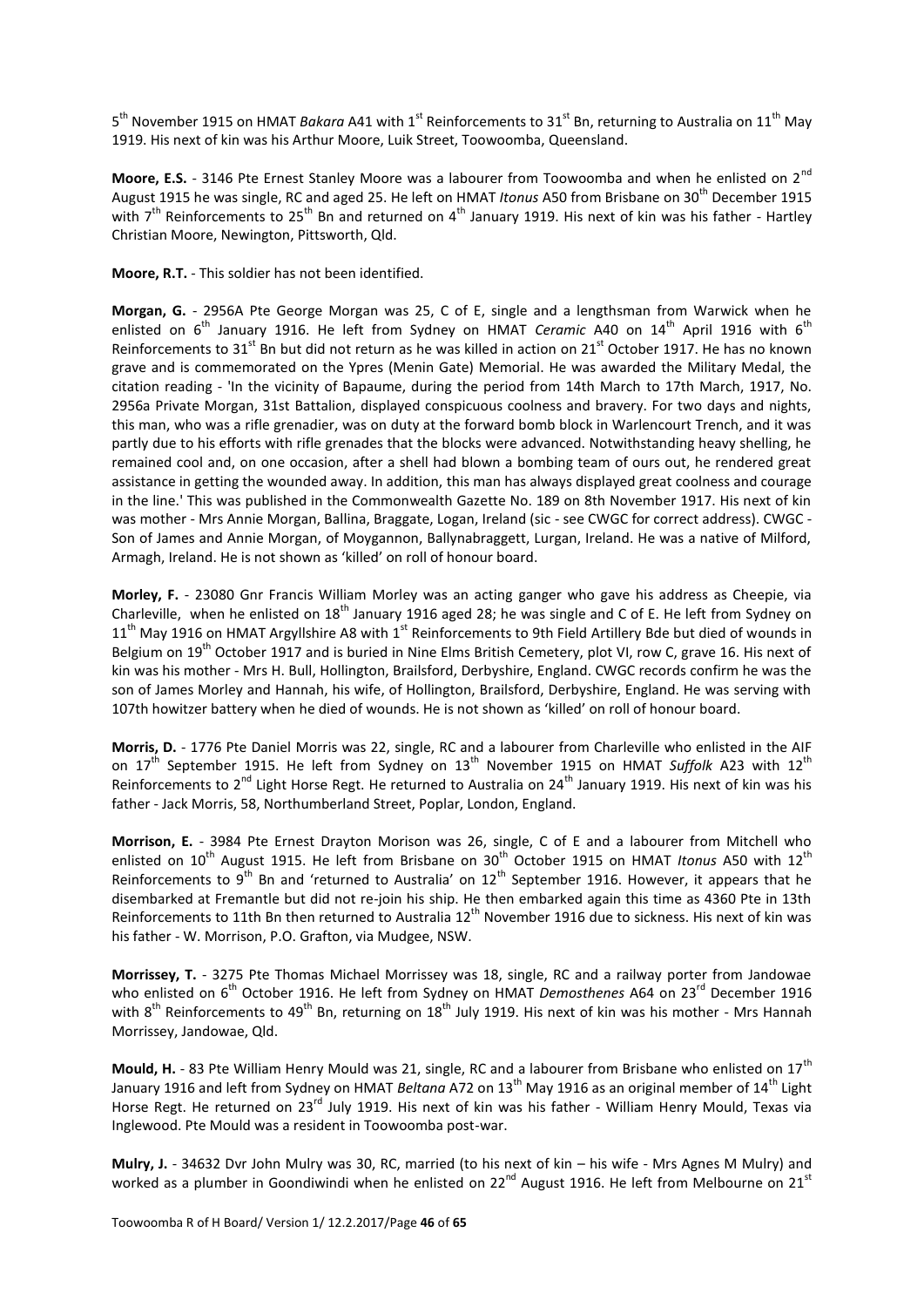June 1917 on HMAT *Suevic* A29 as part of the February-May 1917 Reinforcements to field artillery units (unspecified). He returned to Australia on  $21<sup>st</sup>$  March 1919.

**Munro, G.** - 5076 Pte George Munro was 37, married, a Presbyterian and worked as lengthsman when he enlisted on 25<sup>th</sup> January 1916; his address was Ernest Street, Manly. He left on HMAT Seang Choon A49 on 4<sup>th</sup> May 1916 from Brisbane as part of 13<sup>th</sup> Reinforcements to  $26<sup>th</sup>$  Bn. He returned to Australia on  $6<sup>th</sup>$  November 1918. His next of kin was his wife - Mrs Jane Stewart Munro, Ernest Street, Manly, Queensland.

**Murphy, J.J.** - 5407 Pte John James Murphy was married, RC, aged 32 and a labourer from Toowoomba when he enlisted at Enoggera on 27<sup>th</sup> February 1918. Despite enlisting late in the war he did go overseas leaving very soon after from Sydney on 2<sup>nd</sup> March 1918 on SS *Ormonde* and returning on 6<sup>th</sup> September 1919. His unit on leaving Australia was 15h Reinforcements to  $31<sup>st</sup>$  Bn. His next of kin was his wife Mrs P.H. Murphy, South Street, Toowoomba, Qld. It appears that he had previously enlisted but his surviving papers do not provide any further details.

**Murray, P.** - 6019 Spr Peter Joseph Murray was 31, single, RC and from Charleville. Helpfully his occupation is given as 'railway worker and miner' and there may well be others on the board that had more than one occupation but chose to list just one. He enlisted on 8<sup>th</sup> May 1916 and left from Melbourne on 25<sup>th</sup> October 1916 on HMAT *Ulysses* A38 in the December Reinforcements to Tunnelling Companies (unspecified). He returned to Australia on  $31<sup>st</sup>$  May 1919. His next of kin was his mother - Mrs Kate Murray, Old Town, Ballynacargy, County West Meath, Ireland.

**Murray, P.** - 2305 Pte Patrick Murray was 49, widowed, RC, and a labourer living in East Street, Toowoomba when he enlisted there on  $8^{th}$  November 1915. His papers show that he left from Sydney on  $10^{th}$  November 1915 on RMS *Orontes* with 2nd Remount Unit. He returned to Australia on 24<sup>th</sup> April 1916 but his papers give no indication why he was sent home; presumably he was found to be over age. His next of kin was his sister – Mrs Ernest Nichollas (sic), East Street, Toowoomba, Qld.

**Naskey, W.** - 2948 Pte William Augustine Naskey was 23, single, Lutheran and worked as a night office, railways, when he enlisted on 23<sup>rd</sup> August 1916; his address was given as Dulacca, Qld. He left from Brisbane on 27<sup>th</sup> October 1916 on HMAT *Marathon* A74 as part of 52<sup>nd</sup> Bn returning on 7<sup>th</sup> September 1919. His next of kin was his mother - Mrs Elizabeth Naskey, Westbrook, Qld.

**Naylor, R.** - This soldier has not been identified.

**Newbury, E.** - This soldier's name appears to be Newberry – 1556 Pte Eric James Newberry, a stockman, aged 25, single and a Methodist with the address of Miles, Western Line, when he enlisted on  $8^{th}$  February 1915. He left from Brisbane on 29<sup>th</sup> June 1915 on HMAT *Aeneas* A60 in 1<sup>st</sup> Reinforcements to 25<sup>th</sup> Bn. He was killed in action on 29<sup>th</sup> July 1916 and has no known grave; he is commemorated on the Villers Bretonneux Memorial, France. His next of kin was his mother - Mrs James Waters, Newberry, Clovelly, Kowguvan, Miles, Queensland.

**Nichols, S.** - 5078 Pte Samuel Nichols, aged 43, single, C of E, labourer living at Consuelo Station, via Rowellston, Springsure. He enlisted on  $17^{th}$  April 1917 and left from Sydney with  $14^{th}$  Reinforcements to  $31^{st}$ Bn on 14<sup>th</sup> June 1917 on HMAT *Hororata* A20, returning to Australia on 1<sup>st</sup> November 1917. His next of kin was his brother - Frederick Walter Nicholls - Consuelo Station, via Rowellston, Springsure, Qld.

Nichols, W. - 3073 Pte William Nichols was 39 and a blacksmith's striker when he enlisted aged 39 on 4<sup>th</sup> April 1918. He was married and C of E. His next of kin was his wife - Mrs E.M. Nichols, Campbell Street, West Toowoomba, Qld. He left Sydney on 17th July 1918 on HMAT B*orda* A30 with Railway Unit, and Reinforcements and Special Draft, returning to Australia on  $1<sup>st</sup>$  July 1919.

**Oale, N.** - This soldier has not been identified.

**O'Brien, A.E.** - 9056 Pte Albert Edward O'Brien was RC, aged 26, single and a labourer from Amby when he enlisted on 24<sup>th</sup> September 1915. He left from Brisbane on HMAT *Wandilla* A62 on 31<sup>st</sup> January 1916 with 9<sup>th</sup> Reinforcements to 7th Field Ambulance, returning to Australia on 5<sup>th</sup> March 1919. His next of kin was his mother - Mrs C.A. O'Brien, P.O. Amby, Qld. His brother served in the same unit.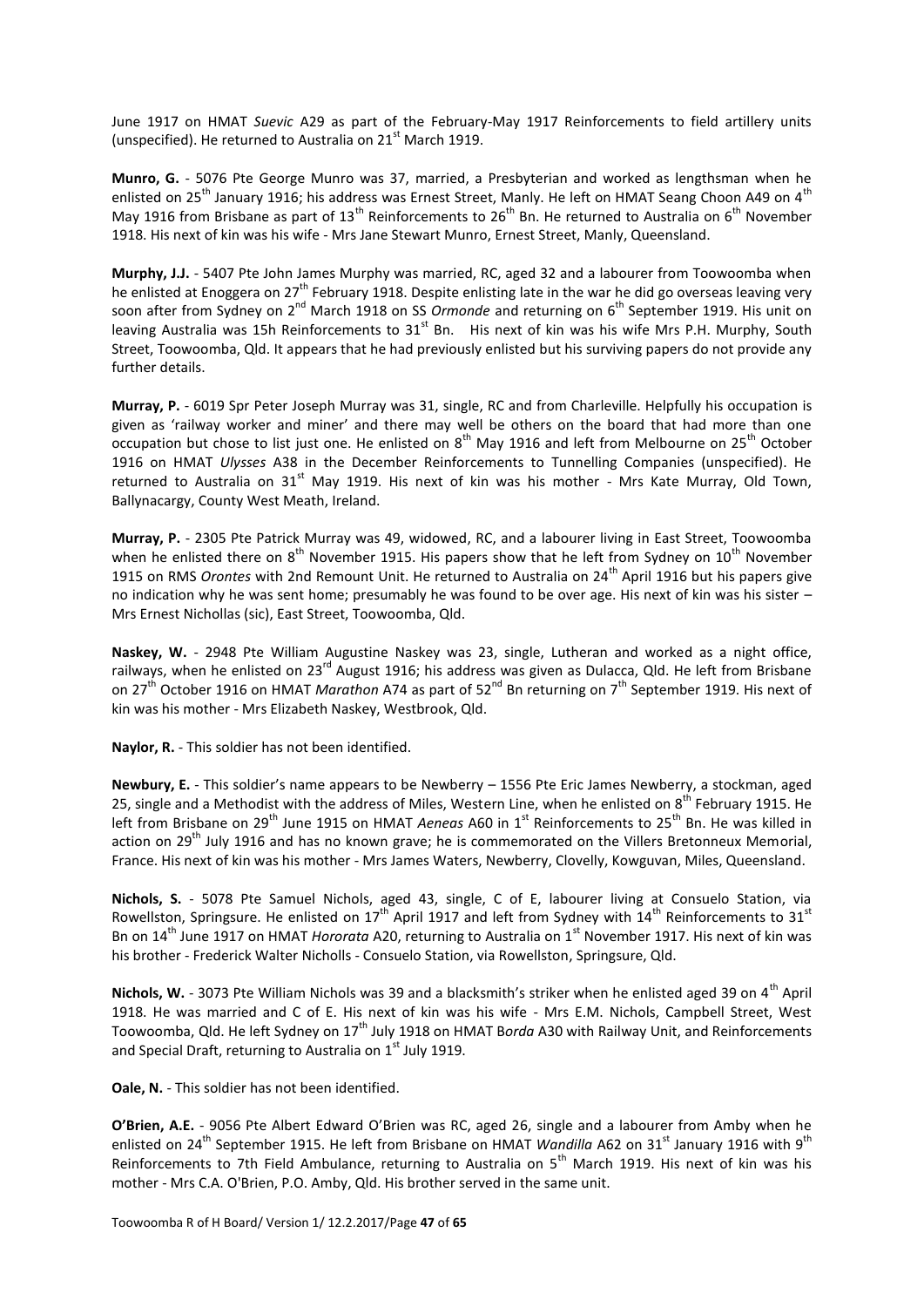**O'Brien, L.** - 53309 Pte Laurence O'Brien was 24, single, RC and a policeman at Lord John Swamp, Warwick, when he enlisted on 6<sup>th</sup> March 1918. He departed from Sydney on 8<sup>th</sup> May 1918 on RMS Osterley with 3<sup>rd</sup> Queensland Reinforcements to 9<sup>th</sup> Bn, returning to Australia on 23<sup>rd</sup> July 1919. His next of kin was his father, D. O'Brien, Lord John Swamp, Warwick, Queensland.

**O'Connor, G.R.** - 2757 Company Sergeant Major George Reid O'Connor was a 'railway employee' who gave his address as 'Railway Depot, Toowoomba' when he enlisted on  $31<sup>st</sup>$  May 1918. He was aged 40, single and Presbyterian. He left from Melbourne on 5th October 1918 on SS Zealandic with Railway Unit, Special Draft 1918. No date is given for his return to Australia. His next of kin was his Mrs K. McCubbin, Willington Quay, Northumberland, England.

**O'Dea, P.** - 4103 Pte Patrick O'Dea was 44, a labourer, single and RC, who gave his address as No.9 Gang, Great Western Railway, Quilpill, when he enlisted on  $9^{th}$  June 1917. He departed from Sydney on 1<sup>st</sup> August 1917 on HMAT *Medic* A7 with 11<sup>th</sup> Reinforcements to 4<sup>th</sup> pioneer Bn, returning to Australia on 12<sup>th</sup> May 1918. His next of kin was his sister - Mrs T.C. Headlam, 'Lamont', Oaklands, Tasmania.

**O'Donnell, E.** - 1712 Pte Edward O'Donnell (brother of 1713 Pte George O'Donnell) was 22, RC, single and a labourer from Columboola when he enlisted on 10<sup>th</sup> January 1916. He left from Sydney on 20<sup>th</sup> April 1916 on SS *Hawkes Bay* with 2<sup>nd</sup> Reinforcements to 47<sup>th</sup>Bn, returning to Australia on 12<sup>th</sup> May 1919. His next of kin was his mother - Mrs Margaret O'Donnell, Columboola, Qld.

**O'Donnell, G.** - 1713 Pte George O'Donnell (brother of 1712 Pte Edward O'Donnell) was 25, RC, single and a bridge carpenter from Columboola when he enlisted on  $10^{th}$  January 1916. He left from Sydney on 20<sup>th</sup> April 1916 on SS *Hawkes Bay* with 2<sup>nd</sup> Reinforcements to 47<sup>th</sup>Bn, returning to Australia on 20<sup>th</sup> December 1917. His next of kin was his mother - Mrs Margaret O'Donnell, Columboola, Qld.

**O'Donoghue, T.J.** - This soldier appears to be 1886 Pte Thomas Joseph O'Donohue aged 34, RC, single and a labourer at Four Mile Camp, Dalby, Jandowae Line; (the branch line was completed in August 1914 about the time war was declared). when he enlisted on 25<sup>th</sup> February 1916. He left from Brisbane on HMAT *Boorara* A42 on 16<sup>th</sup> August 1916 with 2<sup>nd</sup> Reinforcements to 42<sup>nd</sup> Bn. He was killed in action in Belgium on 4<sup>th</sup> October 1917 and is buried in Tyne Cot Cemetery, plot XXXVI, row C, grave17. His next of kin was his mother - Mrs Mary O'Donohue, Branxton, New South Wales. CWGC details refer to him as the son of Patrick and Mary O'Donohue, of East Branxton New South Wales. In the records his mother (who spells the family name without the "G") noted his occupation as "fettler".

**Ogilvie, G.** - 4547 Pte George Duncan Ogilvie was 25, Methodist, single and a labourer from Toowoomba who enlisted on 17<sup>th</sup> August 1915. He left from Brisbane on 31<sup>st</sup> January1916 on HMAT *Wandilla* A62 with 14<sup>th</sup> Reinforcements to  $9^{th}$  Bn, returning to Australia on  $12^{th}$  May 1919. His next of kin was his father - Duncan Ogilvie, Holburton Street, Toowoomba, Qld.

**O'Grady, E.J.** - 5305 Pte Edward Joseph O'Grady was RC, single, aged 35 and a labourer from Toowoomba when he enlisted on 4<sup>th</sup> December 1917. He left from Sydney on 2<sup>nd</sup> March 1918 on SS *Ormonde* with 15<sup>th</sup> Reinforcements to 31<sup>st</sup> Bn, returning to Australia on 25<sup>th</sup> September 1919. His next of kin was his father - W. O'Grady, Aubyn Villa, Russell Street, Toowoomba, Qld.

**O'Keefe, J.** - 3176 Pte John Robert O'Keefe was RC, aged 22, single and worked as a porter in Brisbane when he enlisted on 27<sup>th</sup> September 1915. He left from Sydney on HMAT *Itonus* A50 on 30<sup>th</sup> December 1915 with 7<sup>th</sup> Reinforcements to 25<sup>th</sup> Bn, returning to Australia on 9<sup>th</sup> February 1919. His next of kin was mother - Mrs Kathleen O'Keefe, Lower Annie Street, Sorwood, Brisbane, Queensland.

**Ole, V.H.** - 3963 Pte Vincent Herbert Ole was 23, C of E, single and a railway porter from Yarranlea, W Pittsworth, when he enlisted on 2<sup>nd</sup> September 1915. He left from Brisbane on HMAT *Wandilla* A62 on 31<sup>st</sup> January 1916 with 9<sup>th</sup> Reinforcements to 25<sup>th</sup> Bn, but no return date is given. His next of kin was his father -George Ole, Yarranlea, W. Pittsworth.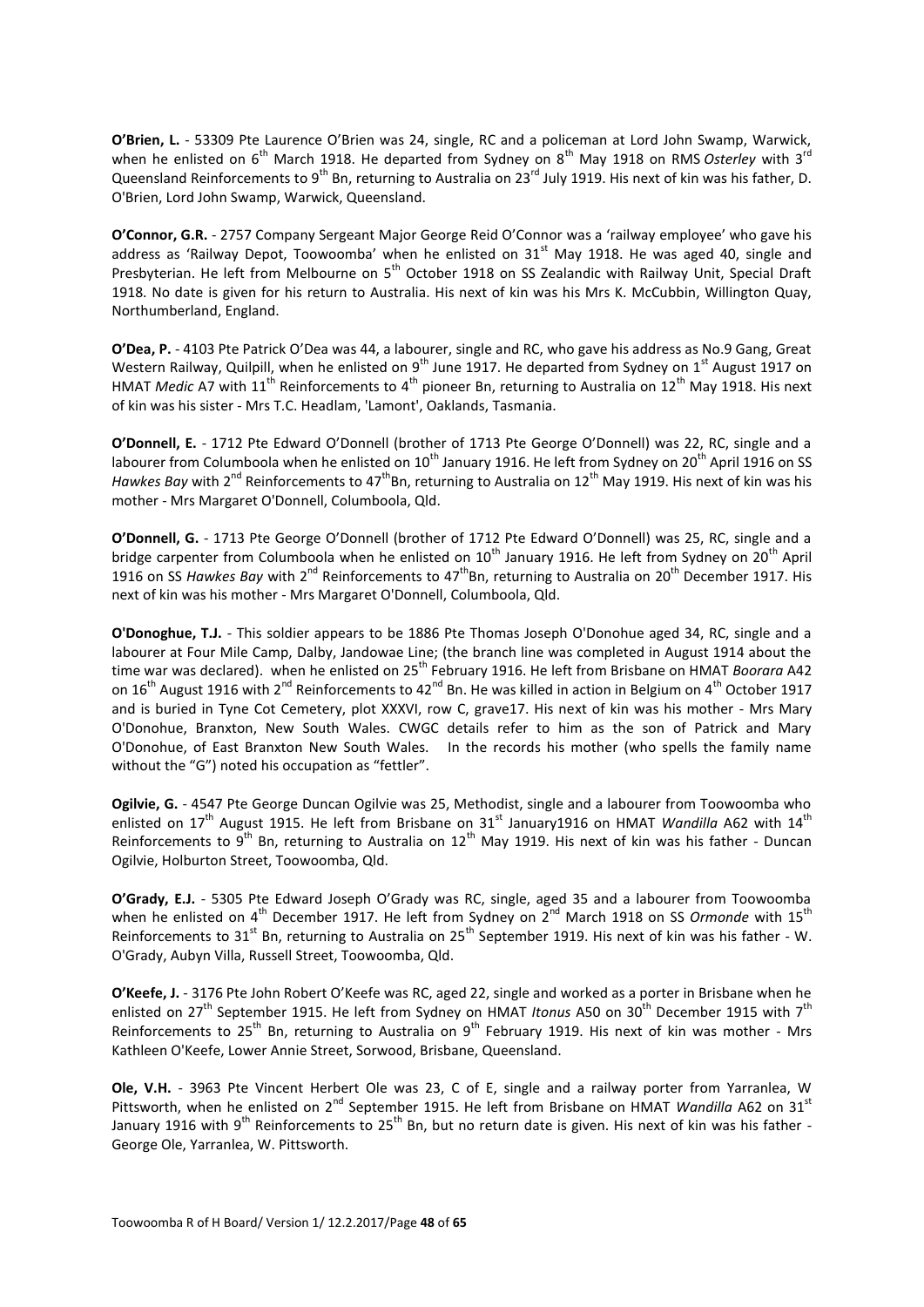**Olsen, L.A.** - 3488 Louis Albert Olsen was 18, C of E, single and a locomotive cleaner living at 'Hawthorn', James Street, Toowoomba, when he enlisted on 28<sup>th</sup> May 1917. He left from Sydney on 19<sup>th</sup> December 1917 on HMAT *Ulysses* A38 with 30<sup>th</sup> Reinforcements to 2<sup>nd</sup> Light Horse Regt, returning on 13<sup>th</sup> March 1919. His next of kin was his mother - Mrs Elizabeth Olsen, 'Hawthorn', James Street, Toowoomba, Qld.

**ONeill, E.** - 2952 Pte Edward Joseph O'Neill was 21, RC, single and a labourer from Kalbar when he enlisted on 14th September 1916. He left from Brisbane on HMAT *Marathon* A74 on 27th October 1916 with 7th Reinforcements to 52<sup>nd</sup> Bn, returning to Australia on 6<sup>th</sup> November 1918. His next of kin was his sister - Miss Eileen O'Neill, care of Mrs E. Kelly, Brisbane Street, West Ipswich, Qld.

**Orr, W.** - 1731 Pte William John Orr enlisted in the AIF on 14<sup>th</sup> June 1915. At the time he was 24, C of E, single and a labourer from Muckadilla. He left from Brisbane on 17<sup>th</sup> August 1915 on HMAT *Shropshire* A9 with 1<sup>st</sup>-8<sup>th</sup> Reinforcements to 26<sup>th</sup> Bn. He was killed in action on 16<sup>th</sup> October 1916 and is buried in Railway Dugouts Burial Ground (Transport Farm) plot Vi, row O, grave 3. His next of kin was his sister - Miss Julia Orr, Golden Square, Bendigo, Victoria. His address on enlistment was care of William John Orr, Muckadilla, Qld. CWGC records show he was the son of William John Orr, of Muckadilla, Queensland, and the late Julia Orr.

**Osbourne, F.H.** - 2135 Pte Fred Harrison Osbourne was 24, C of E, single and a labourer when he enlisted on 1<sup>st</sup> May 1916; his address was c/o F. Smith, Kingsthorpe via Toowoomba. He left from Brisbane on  $7<sup>th</sup>$  September 1916 on HMAT *Clan McGillivray* A46 with 3rd Reinforcements to 42nd Bn and returned to Australia on 23rd March 1919. His next of kin was his father - Mr Richard Chapman Osbourne, 20, Bramhall Street, Cleethorpes, Grimsby, England.

**O'Sullivan, M.J.** - 420 Pte Michael John O'Sullivan was 19, RC, single and a clerk when he enlisted on 21<sup>st</sup> August 1914. He left with the original members of 9<sup>th</sup> Bn from Brisbane on 24<sup>th</sup> September 1914 on HMAT *Omrah* A5 he was killed in action on 25<sup>th</sup> April 1915 in the landings at Gallipoli and has no known grave; he is commemorated on the Lone Pine Memorial. His next of kin was his father - Mr M O'Sullivan, Rosewood, Qld.

**Owen, A.G.** - 653 Pte Albert George Owen is not shown as 'killed' on the roll of honour board but he was another casualty. He joined the AIF on  $20<sup>th</sup>$  December 1915, aged 25, single, C of E and working as a railway porter at Jondaryan. He left from Sydney on 5<sup>th</sup> June 1916 on HMAT *Borda* A30 as an original member of C Coy,  $42<sup>nd</sup>$  Bn. He was killed in action on 9<sup>th</sup> January 1917 and is buried in Cite Boniean Military Cemetery in Armentieres on the French side of the France-Belgium border (plot IV, row C, grave 40). His next of kin was his mother - Mrs Elizabeth Owen, 6, Weston Grove, Bromley, Kent, England.

**Oxenham, L.J.** - 771 Pte Leo John Oxenham was 42, married, RC and a labourer living at Taylor Street, Toowoomba, when he enlisted on 16<sup>th</sup> September 1914. He left from Melbourne on 22<sup>nd</sup> December 1914 on HMAT *Ceramic* A40 with original members of B Coy, 15<sup>th</sup> Bn. He returned to Australia on 10<sup>th</sup> June 1915. His next of kin was his wife - Mrs Julia Annie Oxenham, Taylor Street, Toowoomba, Qld.

**Padget, W.B.** - 2980 Pte William Brook Padget was 19, single, Baptist and a clerk from Toowoomba who enlisted on 29<sup>th</sup> August 1916. He left from Brisbane on 27<sup>th</sup> October 1916 on HMAT *Marathon* A74 with 7<sup>th</sup> Reinforcements to  $49^{th}$  Btn; no date is given for his return journey to Australia. His next of kin was his father -Andrew Brook Padget, Burns Street, Toowoomba, Qld.

Palmer, G. - 2184 Pte George Earl Palmer was 33, married, C of E and a labourer from Brisbane who enlisted on 29<sup>th</sup> February 1916. He left from Brisbane on 1<sup>st</sup> May 1916 on HMAT *Clan McGillivray* A46 with 3<sup>rd</sup> Reinforcements to 4<sup>th</sup> Pioneer Bn, returning to Australia on 23<sup>rd</sup> September 1919. His next of kin was his wife Mrs Mary Ann Palmer, London Boarding House, South Brisbane, Qld.

Parker, E. - 152 Pte Edgar Parker was 24, single, C of E and a 'railway employee' from Toowoomba when he enlisted on 28th December 1915. He left from Sydney on 13th May 1916 on HMAT *Beltana* A72 as an original member of A Sqn 14<sup>th</sup> Light Horse Regt, returning to Australia on 21<sup>st</sup> July 1917. His next of kin was his mother - Mrs Emily Kate Parker, Grenier Street, Toowoomba, Qld.

Paton, J. - 6408 Pte John Paton was 24, single, Presbyterian and a farmer from Stanthorpe Hotel, Stanthorpe, when he enlisted on 16<sup>th</sup> November 1916. He left from Sydney on 23<sup>rd</sup> December 1916 on HMAT *Demosthenes*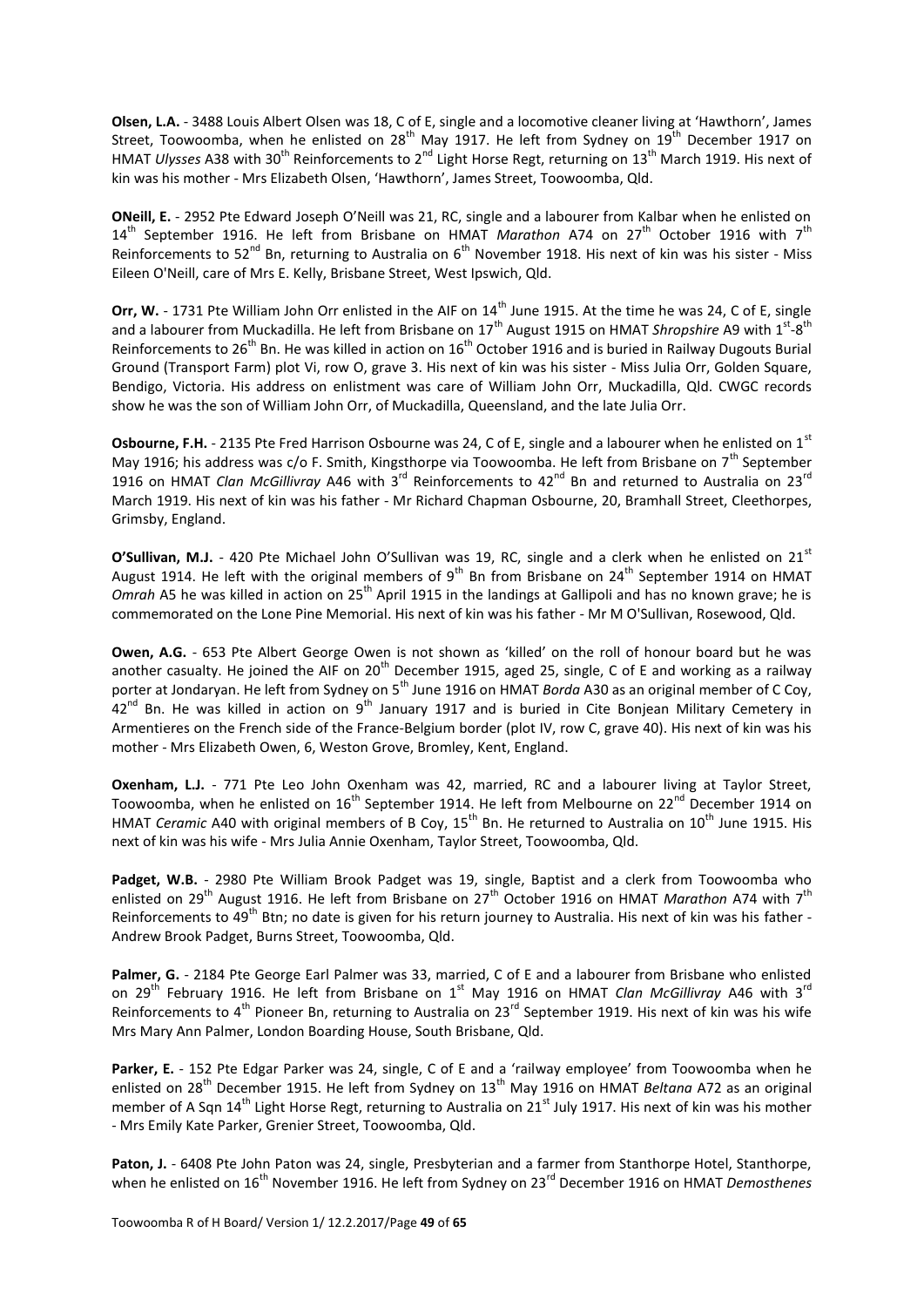A64 with  $18<sup>th</sup>$  Reinforcements to  $26<sup>th</sup>$  Bn; (note that he was on the same transport as Pte H.A. Pattison [Patterson] but different dates of departure are shown). He returned to Australia on 15<sup>th</sup> February 1918. His next of kin was his mother - Mrs Ann Paton, PO, Stanthorpe, Queensland.

**Pattison, H.A.** - This soldier appears to be 3192 Pte Harry Alexander Patterson (note spelling) who was from Springsure. He enlisted on 1<sup>st</sup> November 1916 aged 28, married, Presbyterian and a labourer. He left from Sydney on 22<sup>nd</sup> December 1916 on HMAT *Demosthenes* A64 with 8<sup>th</sup> Reinforcements to 47<sup>th</sup> Btn; (note that he was on the same transport as Pte J. Paton but different dates of departure are shown). He returned to Australia on 4<sup>th</sup> September 1919. His next of kin was his wife - Mrs Olive Mary Bertha Patterson, Springsure, Queensland.

Pearce, F. - Q11530 Pte Frank Pearce was 43, C of E and a labourer living at 134, Leichardt Street, Spring Hill, Brisbane, with his wife. He enlisted on 20<sup>th</sup> September 1916 but was discharged 'unfit due to misconduct' on 28<sup>th</sup> September 1916. He had previously served 82 days (from 16th March 1916 to 6th June 1916) in AIF but discharged due to "sickness in family".

**Peden, J.** - This soldier has not been identified.

Peel, H. - 4861 Pte Henry Peel was 20, single, Methodist and a cleaner from Warwick who enlisted on 7<sup>th</sup> September 1915. He departed from Brisbane on 28<sup>th</sup> march 1916 on HMAT *Commonwealth* A73 with 15<sup>th</sup> Reinforcements to 9<sup>th</sup> Bn, returning to Australia on 15<sup>th</sup> January 1919. His next of kin was his father - J. J. Peel, Warwick, Qld. Other records show he was the son of John Joseph Peel and Elizabeth Maria Haig. His brother 57948 Robert Peel enlisted in January 1918.

Peel, R.R. - 57948 Pte Robert Rayfield Peel, brother of 4861 Pte Henry Peel enlisted on 14<sup>th</sup> January 1918. He was 18, Methodist, single and an engine cleaner from East Warwick. He left from Sydney on 17<sup>th</sup> July 1918 on HMAT *Borda* A30 as part of 5<sup>th</sup> Queensland Reinforcements. He returned to Australia on 15<sup>th</sup> May 1919. His next of kin was his mother - Mrs E.M. Peel, East Street, Warwick, Qld.

**Penman, G.W.** - 5402 Pte George William Penman was 38, married, Presbyterian and a carter from Toowoomba who enlisted on 11<sup>th</sup> December 1917. He left from Sydney on 11<sup>th</sup> March 1918 on *SS Ormonde* with 15<sup>th</sup> Reinforcements to 31<sup>st</sup> Bn, returning to Australia on 23<sup>rd</sup> July 1919. His next of kin was his wife - Mrs Ellen McGregor Penman, Mansford St, Toowoomba, Qld.

**Perret, F.** - 776 Pte Francis Even Perrett was 28, C of E and a 'railway employee who enlisted on 18<sup>th</sup> September 1914; no address is given. He left from Melbourne on 22<sup>nd</sup> December 1914 on HMAT *Ceramic* A40 as an original member of 15<sup>th</sup> Bn but was killed in action in the Gallipoli campaign on 3<sup>rd</sup> May 1915. He has no known grave and is commemorated on the Lone Pine Memorial. His next of kin was his father - John David Perrett, Corndale, Richmond

**Peterson, F.W.** - This soldier's entry is another with an error as he is believed to be 4862 Pte Frederick Waldmar Petersen. He was 22, Presbyterian and married when he enlisted on 30<sup>th</sup> August 1915 while working as a lengthsman and living at Robert Street, off Long Street, Toowoomba. He left from Brisbane on 28<sup>th</sup> March 1916 on HMAT *Commonwealth* A73 as a member of 15th Reinforcements to 9th Bn though records show he had served in 14<sup>th</sup> Light Horse Regt. He returned to Australia on 1<sup>st</sup> February 1919. His next of kin was his wife Mrs L. Petersen living at the same address.

**Pettiford, G.L.** - 2489 Pte George Ludlow Pettiford was 22, single, RC and a carpenter from Roma who enlisted on 10<sup>th</sup> March 1916. He left from Brisbane on 19<sup>th</sup> September 1916 on HMAT *Seang Choon* A49 in 5<sup>th</sup> Reinforcements to 47th Bn, returning to Australia on 12<sup>th</sup> May 1919. His next of kin was his mother - Mrs Mary Ann Pettiford, May Street, Roma, Qld.

Phie, G.F. - 1416 Pte George Frater Phie was 23, single, RC and a fitter from Toowoomba who enlisted on 22<sup>nd</sup> December 1916. He left from Melbourne on  $11<sup>th</sup>$  May 1917 on HMAT Shropshire A9 in 'Railway Unit, and Reinforcements and Special Draft', returning to Australia on  $11<sup>th</sup>$  May 1919. His next of kin was his mother -Mrs Jane Phie, "Glenanaar", Christmas Street, Toowoomba, Qld.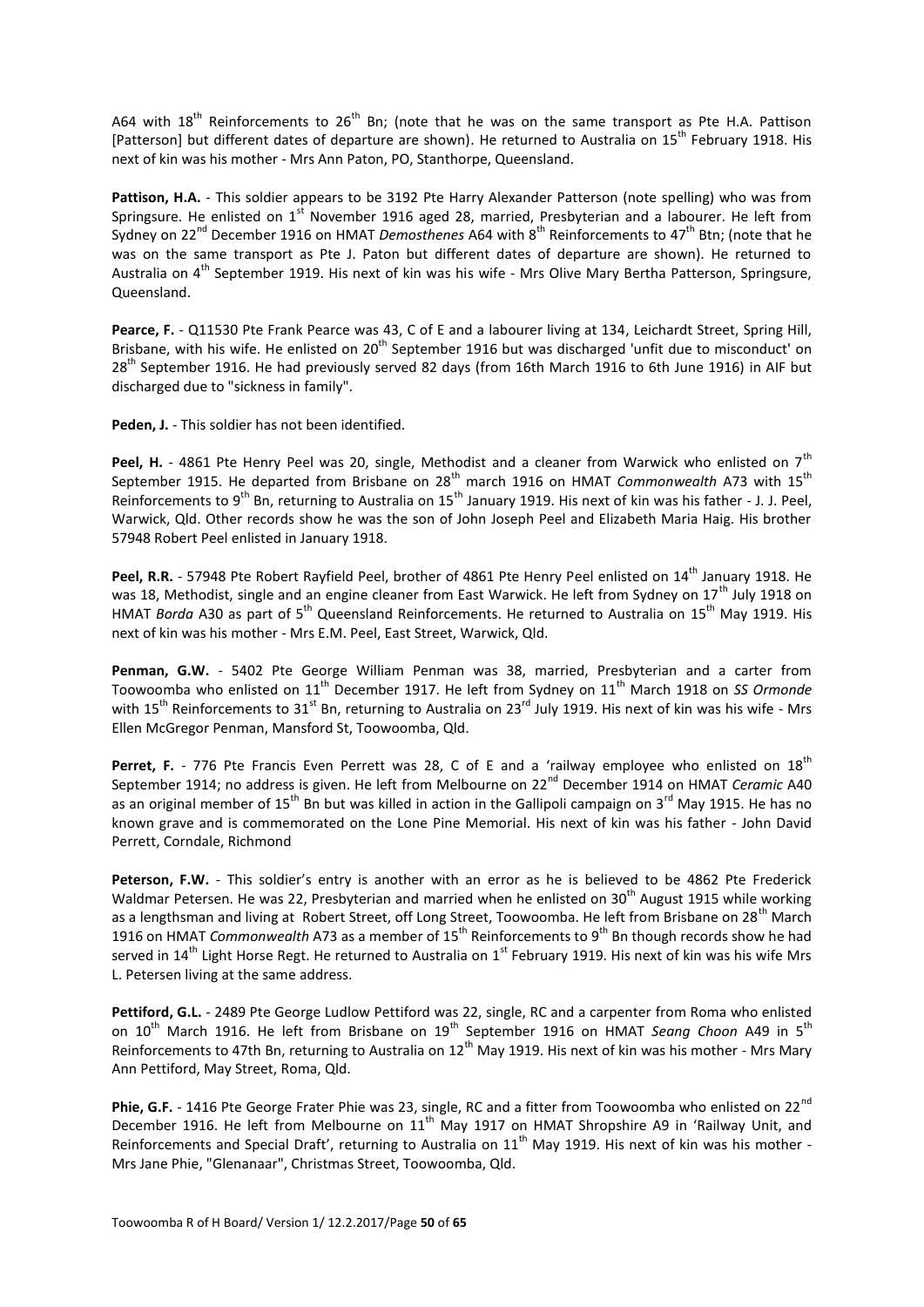**Phillips, S.J.** - 2483 Pte Samuel John Phillips was 23, married, C of E and a 'railway employee' from Toowoomba who enlisted on 18<sup>th</sup> March 1916. He left from Brisbane on 19<sup>th</sup> September 1916 on HMAT *Seang Choon* A49 in 5<sup>th</sup> Reinforcements to 49<sup>th</sup> Bn, returning to Australia on 5<sup>th</sup> April 1919. His next of kin was his wife - Mrs Amelia Annie Phillips, Hemmant, Cleveland Line, Queensland.

**Pounds, E.F.** - 632 Pte Edwin Frank Pounds was 35, married, C of E and an assistant boilermaker living in Newtown, Toowoomba when he enlisted on 19<sup>th</sup> October 1915. He left from Sydney on 20<sup>th</sup> November 1915 on HMAT *Te Anau* as an original member of 4 Infantry Battalion, Naval and Military Forces - Special Tropical Corps. His next of kin was his wife - Mrs Ellen Pounds, Bothwell Street, Newtown, Toowoomba, Qld.

Powell, H. - 749 Pte Harry Powell was 23, single, C of E and worked as a Railway night officer and lived at Harriston Street, Toowoomba; he enlisted on 8<sup>th</sup> December 1915 and left from Sydney on 5<sup>th</sup> June 1916 on HMAT *Borda* A30 as an original member of B Coy,  $42^{nd}$  Bn. He returned to Australia on 8<sup>th</sup> August 1918. His next of kin was his mother - Mrs Mary Ann Powell, Harriston Street, Toowoomba, Queensland.

**Powell, V.** - 1683 Pte Victor George Powell was 18, single, C of E and worked as a scrub cutter and lived at Phillips Street, Roma when he enlisted on  $11<sup>th</sup>$  January 1916. He left from Sydney on  $5<sup>th</sup>$  June 1916 on HMAT *Borda* A30 as an original member of A Coy, 42<sup>nd</sup> Bn. He returned to Australia on 10<sup>th</sup> May 1919. His next of kin was his mother - Mrs Mary Jane Powell, Phillips Street, Roma, Queensland.

Powrie, P. - 449 Pte Peter Powrie was 28, single, Presbyterian and a boilermaker's assistant who gave his address as the Queensland Hotel, Roma, when he enlisted on 24<sup>th</sup> August 1914. He left from Brisbane on 24<sup>th</sup> September 1914 on HMAT Omrah A5 as an original member of D Coy,  $9^{th}$  Bn. No return date is stated. His next of kin was William Powrie, Ashton Works, Hawk Hall, Dundee, Scotland but no relationship was stated.

**Pringle, J.R.** - 4264 Pte John Robert Pringle was 25, single, Methodist and a fireman from Toowoomba who enlisted on 3<sup>rd</sup> August 1915. He left from Brisbane on 3<sup>rd</sup> January 1916 on HMAT *Kyarra* A55 in 13<sup>th</sup> Reinforcements to  $9^{th}$  Bn, returning to Australia on  $6^{th}$  July 1919. His next of kin was his father - J. Pringle, Christmas Street, Toowoomba, Qld.

**Provan, D.C.** - 1661 Pte David Colin Provan was 21, single, Presbyterian and a labourer from Mitchell who enlisted on 18<sup>th</sup> February 1916. He left from Sydney on 5<sup>th</sup> June 1916 on HMAT *Borda* A30 as part of 1<sup>st</sup> Reinforcements to  $42^{nd}$  Bn, returning to Australia on  $1^{st}$  August 1919. His next of kin was his mother - Mrs Margaret Provan, Mitchell, Qld.

**Quinn, T.J.** - 1233 Pte Thomas Joseph was 29 and worked as a labourer; he was single, RC and came from Toowoomba. He enlisted on 24<sup>th</sup> January 1916 and left from Sydney on 5<sup>th</sup> June 1916 on HMAT *Borda* A30, returning to Australia on 10<sup>th</sup> June 1919. He had been an original member of D Coy, 42nd Bn D Coy. His next of kin was his father - Owen Quinn, Kleinton, Crows Nest Line, Qld.

**Rainbow, E.** - 3197 Pte Edward Rainbow was 25, single, C of E and a labourer who enlisted on 27<sup>th</sup> January 1916. He left from Brisbane on HMAT *Seang Choon* A49 on 4<sup>th</sup> May 1916 with 7<sup>th</sup> Reinforcements to 31<sup>st</sup> Bn, returning to Australia on 26<sup>th</sup> July 1919. His next of kin was his mother - Mrs Annie Maria Rainbow, Goondiwindi, via Warwick, Qld.

**Range, R.H.** - 679 Pte Richard Harold Range was a carpenter when he enlisted on 9<sup>th</sup> November 1915; he was 28, C of E and single and came from Warra. He left from Sydney on 5<sup>th</sup> June 1915 on HMAT *Borda* A30 as an original member of C Coy, 42<sup>nd</sup> Bn, returning to Australia on 20<sup>th</sup> November 1918. His next of kin was his father - Robert Range, Postmaster, Warra, Qld.

**Rankin, J.** - 57654 Pte John Rankin was 43, married and Presbyterian working as a fettle when he enlisted on 3<sup>rd</sup> May 1918. He left from Sydney on RMS *Orontes* on 5<sup>th</sup> June 1918 in 4<sup>th</sup> Queensland Reinforcements, returning to Australia on 4<sup>th</sup> December 1918. His next of kin was his wife- Mrs E.E. Rankin, Konmamurra, Qld.

**Rauch, J.** - This soldier has not been identified.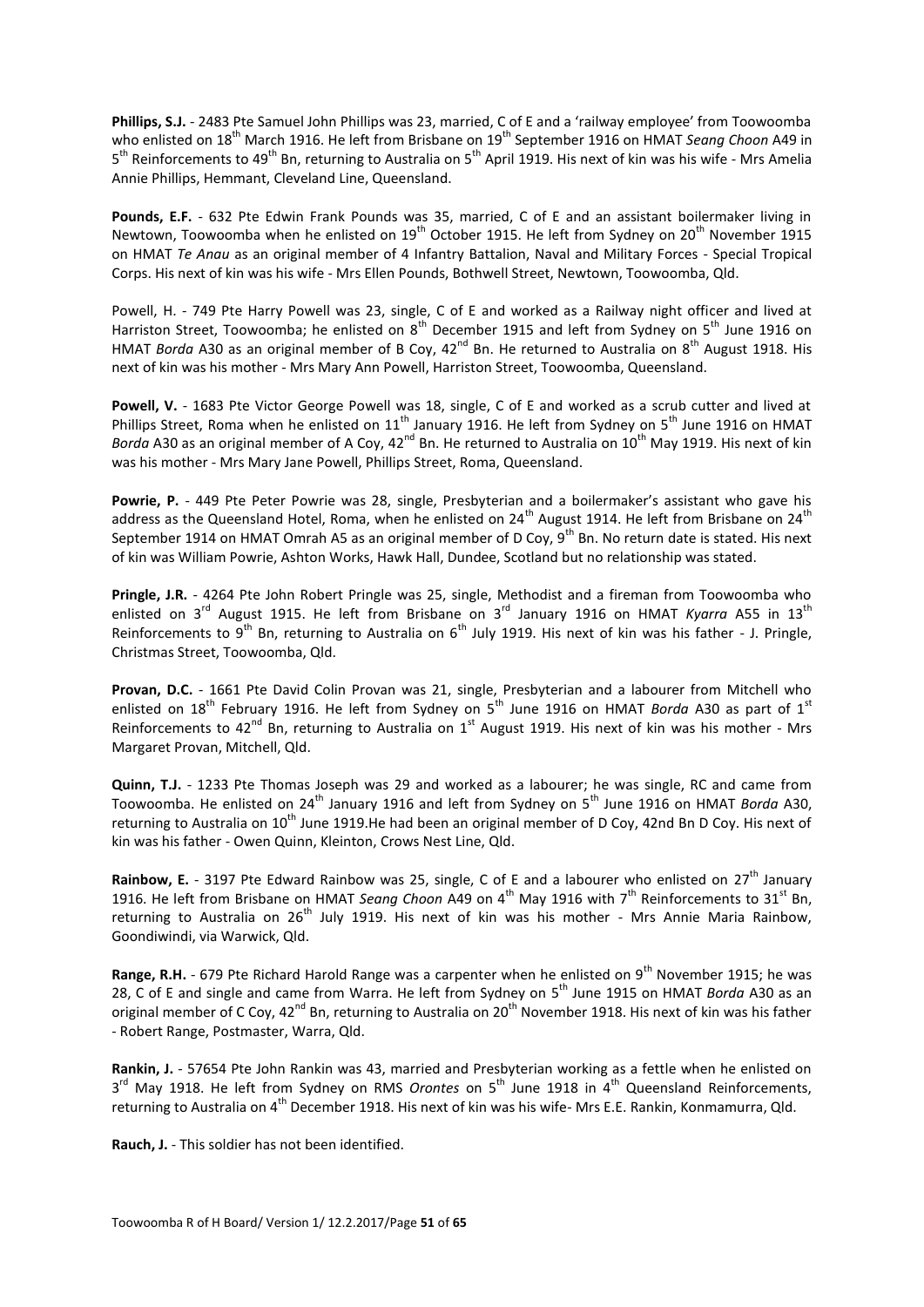**Reid, D.** - 6797 Pte David Reid was 35, single, Presbyterian and a labourer from Toowoomba when he enlisted on 11<sup>th</sup> September 1916. Sailing on HMAT Marathon A74, he went overseas from Sydney on 27<sup>th</sup> October 1916 with 22<sup>nd</sup> Reinforcements to 9<sup>th</sup> Bn, returning to Australia on 18<sup>th</sup> August 1919. His next of kin was his father -Mr D. Reid, Garget Street, Toowoomba, Qld.

Reid, J.D. - 668 Pte John Donald Reid was 32, a labourer, single and Presbyterian when he enlisted on 16<sup>th</sup> November 1914; no home address was recorded. He left from Melbourne on HMAT *Ceramic* A40 on 22nd December 1914 in the original establishment of D Coy, 15<sup>th</sup> Bn. He returned to Australia on 28<sup>th</sup> April 1915 but as his papers do not appear to be available it is not possible to determine the reason for his early return; his next of kin was James Reid, Kirriemuir, Forfarshire, Scotland, though the relationship was not given.

**Rider, W.** - 5095 Pte William Thomas Rider was 27, single, C of E and a labourer from Chinchilla when he enlisted on 25<sup>th</sup> April 1917. He left from Sydney on HMAT *Hororata* A20 on 14<sup>th</sup> June 1917 with 14<sup>th</sup> Reinforcements to 31<sup>st</sup> Bn, returning to Australia on 20<sup>th</sup> December 1917 on medical grounds (failing evesight). His next of kin was his sister - Mrs Thomas McGregor, Chinchilla, West Qld.

**Ridgway, E.D.** - 1703 Pte Edward Drayton Ridgway was 22, single, C of E and a fireman from Morse Street, Drayton, when he enlisted on 2<sup>nd</sup> August 1915. He departed from Sydney on 4<sup>th</sup> November 1915 on HMAT *Mashobra* A47 as part of 11<sup>th</sup> Reinforcements to 2<sup>nd</sup> Light Horse Field Ambulance. He died of wounds on 11<sup>th</sup> August 1918 and is buried in Daours Communal Cemetery Extension, France, in plot IV, row A, grave 2. His next of kin was his father - T. Ridgway, Drayton, Qld. He is not shown as 'killed' on roll of honour board. CWGC records confirm he was the son of Thomas and Amy Ridgway, of Mort (sic) St, Drayton, Queensland, Australia.

**Riggall, F.J.** - 1727 Pte Francis Joseph Riggall was 18, single, Methodist and a labourer from Amby, via Roma, Western Line, when he enlisted on 24th August 1915. He departed from Sydney on 4th November 1915 on HMAT Mashobra A47 as part of 11th Reinforcements to 2nd Light Horse, returning to Australia on 17<sup>th</sup> October 1916. His next of kin was his mother - Mrs Susanah Riggall, Amby, via Roma, Western Line, Qld.

**Rigley, C.E.** - This soldier's entry is another error on the board. He is believed to be 1364 Cpl Curtis Edwin Rigby aged 19, single, C of E and a clerk from Palmerin Street, Warwick. He enlisted on 24<sup>th</sup> August 1915 And left from Sydney on 30<sup>th</sup> November 1915 on HMAT *Suffolk* A23 with 7<sup>th</sup> Reinforcements to 11<sup>th</sup> Light Horse Regt, returning to Australia on 22nd August 1919. His next of kin was his father - James Hayes Rigby, Palmerin Street, Warwick.

**Riley, A.** - 2701 Pte Albert Riley was 42, married, RC and a ganger from Wanko, Great Western Line, who enlisted on 23rd March 1916. He left from Brisbane on 19th September 1916 on HMAT *Seang Choon* A49 with 5<sup>th</sup> Reinforcements to 4<sup>th</sup> pioneer Bn, returning to Australia on 30<sup>th</sup> January 1918. His next of kin was his wife Mrs Alicia Jane Riley, Wanko, Great Western Line, Qld.

**Ritchie, A.** - 9633 Gnr Alexander Ritchie was 21, single, C of E and a labourer from James Street, Toowoomba. He enlisted on 20<sup>th</sup> August 1915 and left from Sydney on 17<sup>th</sup> December 1915 on HMAT *Berrima* A35 in 13<sup>th</sup> Reinforcements to 3rd Field Artillery Bde. He returned to Australia on 20<sup>th</sup> April 1919. His next of kin was his father - A. Ritchie, Plains of Thornton, Forfarshire, Scotland (not 'Torton' as shown on the embarkation roll).

**Roberts, T.E.** - 3461 Pte Thomas Eycott Roberts was 18, a clerk from Bridge Street, Toowoomba, single and C of E when he enlisted on 26<sup>th</sup> July 1915. He left from Brisbane on 5<sup>th</sup> October 1915 on HMAT *Warilda* A69 in 1<sup>st</sup> Reinforcements to 9<sup>th</sup> Bn, returning to Australia on 19<sup>th</sup> February 1919. His next of kin was his father - T.R. Roberts, Bridge Street, Toowoomba, Qld.

**Robinson, H.F.** - 3896 Pte Herbert Freemont Robinson was 22, single, C of E and a railway guard who gave his address as State School, Yarranlea, via Pittsworth when he enlisted on 27<sup>th</sup> August 1915. He left from Brisbane on 31<sup>st</sup> January 1916 on HMAT *Wandilla* A62 as part of 9<sup>th</sup> Reinforcements to 25<sup>th</sup> Bn. No return date is given. His next of kin was his father - State School, Yarranlea, via Pittsworth, Qld.

**Rolls, W.H.** - 5403 Pte William Henry Rolls was 26, single, Presbyterian and a railway fireman from Perth Street, Toowoomba, when he enlisted on 28<sup>th</sup> February 1916. He left from Brisbane on 8<sup>th</sup> August 1916 on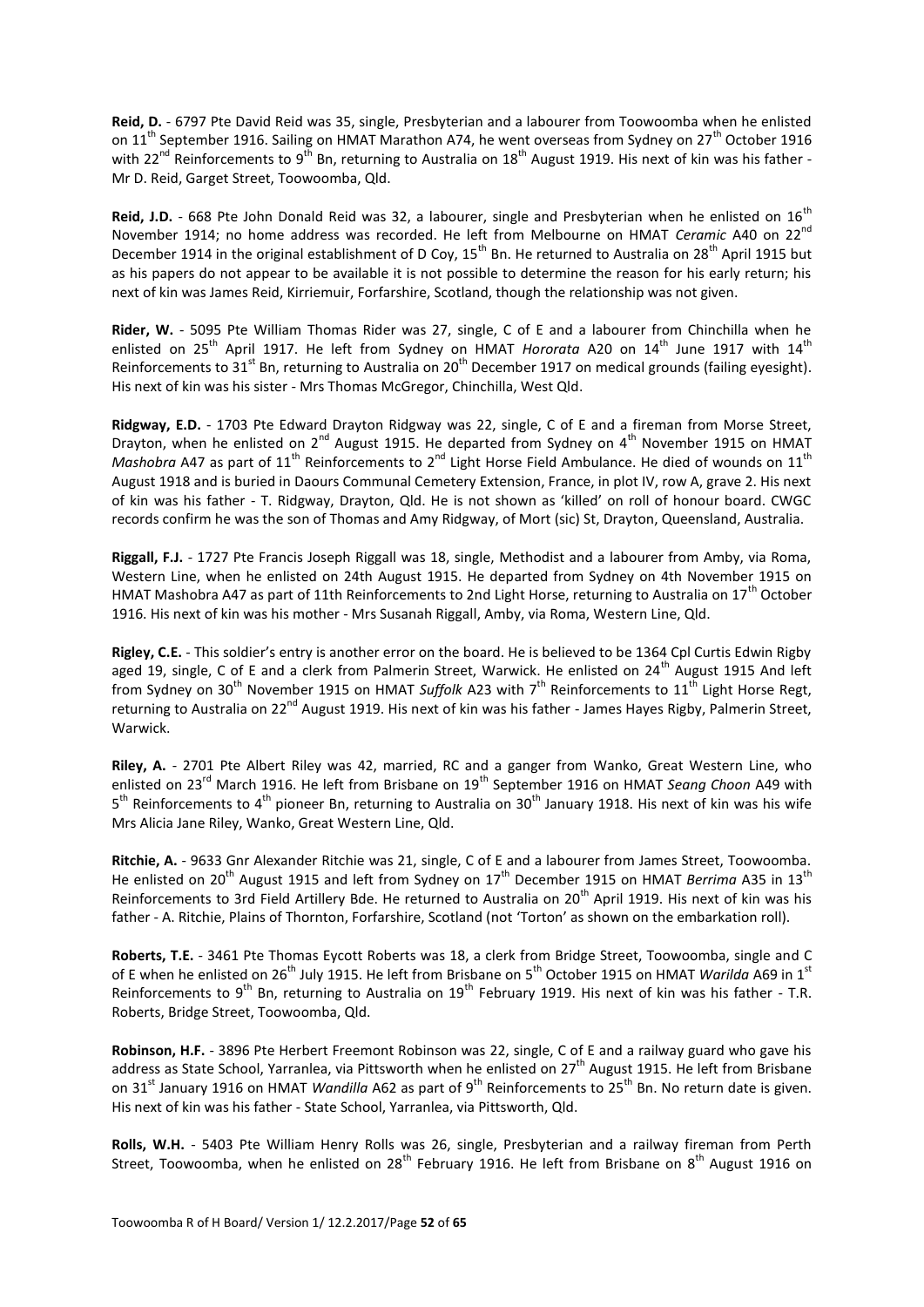HMAT *Itonus* A50 with 14<sup>th</sup> Reinforcements to 26<sup>th</sup> Bn, returning on 6<sup>th</sup> June 1918. His next of kin was his father - Richard Charles Rolls, Pier Avenue, Sandgate, Qld.

**Rooney, L.W.** - This soldier is likely to be 3431 Pte George William (not L.W.) Rooney, a 25 year old farrier from Ward Street, Newmarket, Brisbane; he was married and C of E. He enlisted on 30<sup>th</sup> June 1917 and left from Sydney on 3<sup>rd</sup> September 1917 on HMAT *Kyarra* A55 in 29<sup>th</sup> Reinforcements to 5<sup>th</sup> light Horse Regt, returning on 5<sup>th</sup> March 1919. His next of kin was his NOK - wife - Mrs R. Rooney, Ward Street, Newmarket, Brisbane, Queensland. Even though he enlisted in Brisbane and had family residing in Brisbane he maintained strong links with the town of his birth, Allora, on the Darling Downs. The name G.W. Rooney on the Allora war memorial could well be him. A Welcome Home function was held in Allora in his honour, along with seven other returning servicemen, on 8 May 1919; He had disembarked at Melbourne on 11 April. The function was conducted by the well-named Allora Soldiers' Entertainment Committee. All of the returning men were said to be natives of the town and district and members of old established families. His occupation was 'farrier' and no doubt his skills were invaluable to the Light Horse, as indeed they would have been to many other military units. He claimed three years' experience in a Toowoomba Light Horse unit prior to enlistment. Unfortunately we have no mention of any railway employment in his background, so our case for his inclusion on the Honour Board remains unproven. But his connection with the district (Allora and Toowoomba) plus the transferrable nature of his work skills are factors that add reasonable weight to the argument. There appears to be no work classification of 'farrier' for the Queensland Railways in that period but it would not have been uncommon for a worker like him to have some blacksmithing skills and experience in working with, as well as making and maintaining, steel and iron tools and related equipment. A handy person for the railways.

**Ross, H.** - 2889 Pte Harry Ross was 39, married, Presbyterian and a labourer from Giligulgul who enlisted on 18<sup>th</sup> February 1916. He left from Sydney on 22<sup>nd</sup> July 1916 on RMS Malwa in 20<sup>th</sup> Reinforcements to 2<sup>nd</sup> Light Horse Regt, returning on 23<sup>rd</sup> August 1917 having been wounded. His next of kin was his wife - Susan Janet Ross, c/o Mr H.T. Warren, Chinchilla, Qld.

**Ross, J.R.** - This solider is believed to be 388 Pte James Ross, aged 23, single, Presbyterian and a labourer who gave his address as c/o Miss Elsie Ross, Newtown, Toowoomba, and who enlisted on 8<sup>th</sup> July 1915. He left from Melbourne on HMAT *Wandilla* A62 on 9<sup>th</sup> November 1915 with the originals on B Coy, 31<sup>st</sup> Bn. He returned to Australia on 8<sup>th</sup> April 1919. His next of kin was his sister - Miss Elsie Ross, Newtown, Toowoomba, Queensland.

Rowatt, W.M. - 1324 2<sup>nd</sup> Cpl William Montgomery Rowatt was 26, married, Presbyterian and an engine driver from Toowoomba who enlisted on  $9^{th}$  September 1916. He left from Melbourne on 11<sup>th</sup> May 1917 on HMAT *Shropshire* A9 with Railway Unit, and Reinforcements and Special Draft. His next of kin was his wife - Mrs Elisa Bliss Rowatt, c/o R. Currie, Russell Street, Toowoomba, Qld.

**Russell, C.F.** - 6836 Pte Charles Frederick Russell came from Shanklin, Eight Mile Plains, South Coast Line. He was single, C of E and a 'railway employee' when he enlisted on 20<sup>th</sup> October 1916. He left from Brisbane on 17<sup>th</sup> November 1916 on HMAT *Kyarra* A55 in 22<sup>nd</sup> Reinforcements to 15<sup>th</sup> Bn, returning on 16<sup>th</sup> January 1919. Huis next of kin was his mother - Mrs A.G. Russell, Shanklin, Eight Mile Plains, South Coast Line, Qld.

**Ryan, R.T.** - 1724 Pte Robert Thomas Ryan was 19, RC, single and an engine cleaner from Cherry Gully, via Warwick. He enlisted on 3<sup>rd</sup> January 1916 and left from Sydney on HMAT *Karroo* A10 on 5<sup>th</sup> May 1916 with 8<sup>th</sup> Reinforcements to 11<sup>th</sup> Light Horse Regt, returning on 20<sup>th</sup> July 1918. His next of kin was his mother - Mrs Margaret Ryan, Cherry Gully via Warwick, Qld.

**Ryan, W.J.** - 3207 Pte William James Ryan was 18, single, RC and a porter from Toowoomba who enlisted on 18<sup>th</sup> August 1915. He left from Brisbane on 30<sup>th</sup> December 1915 on HMAT *Itonus* A50 in 7<sup>th</sup> Reinforcements to  $25<sup>th</sup>$  Bn, returning on  $8<sup>th</sup>$  April 1919. His next of kin was his father - John James Ryan, Fitzgibbon Street, Toowoomba, Qld. He was awarded the Military Medal, the citation reading 'During the whole of the operations from 8th August, to 3rd October, 1918, this N.C.O. has been of the greatest value to his Battery. He has displayed great courage and remarkable initiative at all times. in the attack on the Beaurevoir Line on 3rd October, 1918, Corporal Ryan was in charge of two crews of the Light Trench Mortar Battery. He personally went ahead with the attacking infantry, under very heavy fire, and reconnoitred positions for his mortars. He then returned to his crews and guided them to the selected positions, later rendering great assistance to the infantry with the fire of his mortars. Again on 2nd September, 1918, in the attack on Mont St Quentin, east of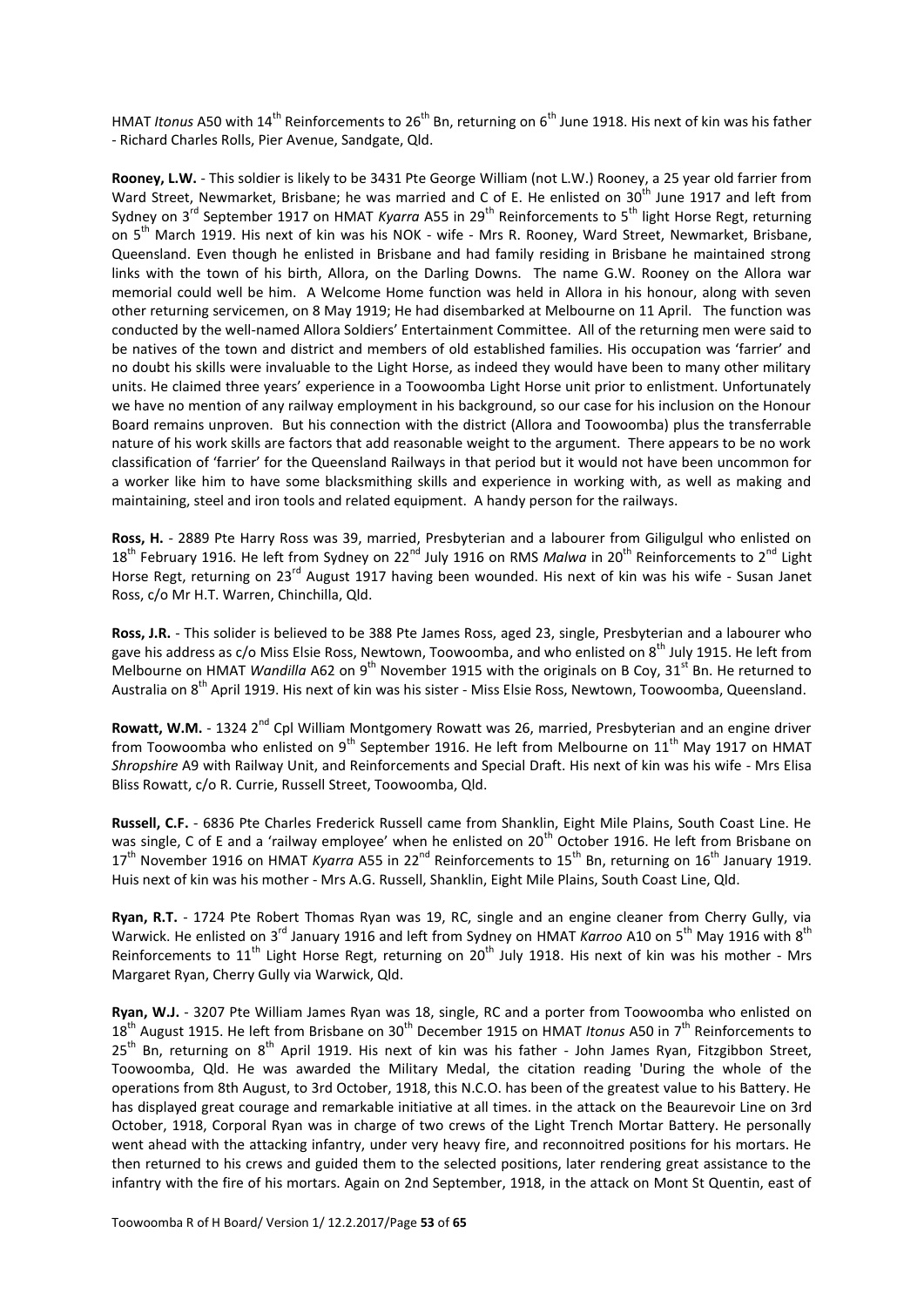Amiens, this N.C.O. was in charge of two crews, and although two of his men were wounded, he succeeded in getting his mortars into position, and successfully bombed two enemy machine gun posts which were holding up the infantry, thus enabling the advance to continue' (Commonwealth Gazette' No. 135 Date: 11 December 1919.) On his return he took a lot (709) at the Beerburrum Soldier Settlement but in 1920 Ryan lost his eyesight and his right hand owing to a blasting accident at the Settlement. His brother was running the farm after the accident and a large subscription was taken up by the Soldiers' Fathers' Association to help him. There are various mentions of him in the Brisbane Courier August, September and October 1920 and in the Darling Downs Gazette.

**Rye, A.** - 386 Pte Alfred Andrew Rye was 18, single, Congregationalist and a railway porter from North Street, Toowoomba. He enlisted on 22<sup>nd</sup> August 1914 and left from Sydney on 24<sup>th</sup> September 1914 on HMAT *Omrah* A5 as an original member of 9<sup>th</sup> Bn. He died of a gunshot wound to the thigh at Gallipoli on 10<sup>th</sup> June 1915 and is buried in Egypt in Chatby War Memorial Cemetery, grave M.58. His next of kin was his father George Rye, North Street, Toowoomba, Qld. CWGC records show he was the son of George and Elizabeth Rye, of Ruthven St., Toowoomba, Queensland.

**Rynne, M.** - 2314 Pte Michael Rynne was 30, married, RC and a labourer from Drillham, Western Line who enlisted on 23<sup>rd</sup> October 1915. He left from Sydney on 5<sup>th</sup> April 1916 on HMAT *Mashobra* A47 with 16<sup>th</sup> Reinforcements to  $5^{th}$  Light Horse Regt. He returned to Australia on  $17^{th}$  March 1917His next of kin was his wife - Mrs Maud Blanche Rynne c/o Mrs W.H. Lawton, Drillham, Qld.

Rynne, P. - Q21249 Pte Patrick Rynne was 30, single and a railway porter from Roma who enlisted on 16<sup>th</sup> August 1917. He was discharged as medically unfit on 18<sup>th</sup> October 1917. His next of kin was his brother - John Rynne, Iveagh, Co Clare, Ireland.

**Saunders, H.** - 2455 Pte Harry Saunders was 20, single, C of E and a 'Night officer railway dept' from Mount Sturt, Killarney Line. He enlisted on 8th June 1915 and left from Brisbane on 5th October 1915 on HMAT *Warilda* A69 with  $5^{th}$  Reinforcements to  $25^{th}$  Bn. His time overseas was short as he returned to Australia on  $12^{th}$ November 1916 having been wounded. His next of kin was his mother - Mrs M Saunders, Mount Sturt, Killarney Line, Queensland.

**Saunders, T.H.** - This soldier was 1899 Cpl Thomas Harrison Sanders (not Saunders). He was 45, married, C of E and a 'railway employee' from Sunny Road near Maltings, Toowoomba. He enlisted on  $13<sup>th</sup>$  October 1915 and left on RMS *Orontes* from Sydney on 10<sup>th</sup> November 1915 in 'Australian Remount Unit 2, Sqdn 7'. He commenced return to Australia on board HMAT *Borda* A30, 17 August 1918; disembarked Brisbane, 16th September 1916; discharged (medically unfit), Brisbane, 22nd January 1917 having only served in Egypt. His next of kin was his wife Mrs E. K. Sanders, Sunny Road near Maltings, Toowoomba.

**Savage, T.** - 4219 Pte Thomas Savage was 28, a shunter in Toowoomba, single and a Methodist when he enlisted on 13th September 1915. He left from Brisbane on HMAT *Commonwealth* A73 on 28th March 1916 in 10<sup>th</sup> Reinforcements to 25<sup>th</sup> Bn. He was killed in action in France on 8<sup>th</sup> May 1917 and is buried in Queant Road Cemetery but does not have an individual grave so is commemorated on Special Memorial No. C. I. His next of kin was his father - Thomas Savage, Ascot Street, Toowoomba, Qld. CWGC details record that he was the son of Thomas and Margaret Isabella Savage, of Ascot St., Newtown, Toowoomba, Queensland.

**Scott, J.H.** - 4544 Pte John Henry Scott was 37, single, RC and a labourer from Toowoomba who enlisted on 1<sup>st</sup> October 1915. He left from Sydney on 31<sup>st</sup> March 1916 on HMAT *Star of Victoria* A16 with 11<sup>th</sup> Reinforcements to 25<sup>th</sup> Bn, returning on 15<sup>th</sup> May 1919. His next of kin was his sister - Miss Mary Lily Scott, 86, Flemington Road, West Parkville, Victoria.

**Scott, N.D.** - 1419 Fitter Norman Douglas Scott was 24, single, Presbyterian and worked as a fitter and lived at West Toowoomba when he enlisted on 22<sup>nd</sup> December 1916. He left from Melbourne on HMAT *Shropshire* A9 on 11<sup>th</sup> May 1017 with 'Railway Unit, and Reinforcements and Special Draft', returning on 11<sup>th</sup> May 1919. His next of kin was his mother - Mrs Josephine Scott, 'Invermay', West Street, Toowoomba, Qld.

**Scroxton, H.** - 2981A Pte Holland Scroxton was 21, single, C of E and a labourer from Jondaryan who enlisted on 4<sup>th</sup> January 1916. He left from Sydney on 14<sup>th</sup> April 1916 on HMAT Ceramic A40 with 6<sup>th</sup> Reinforcements to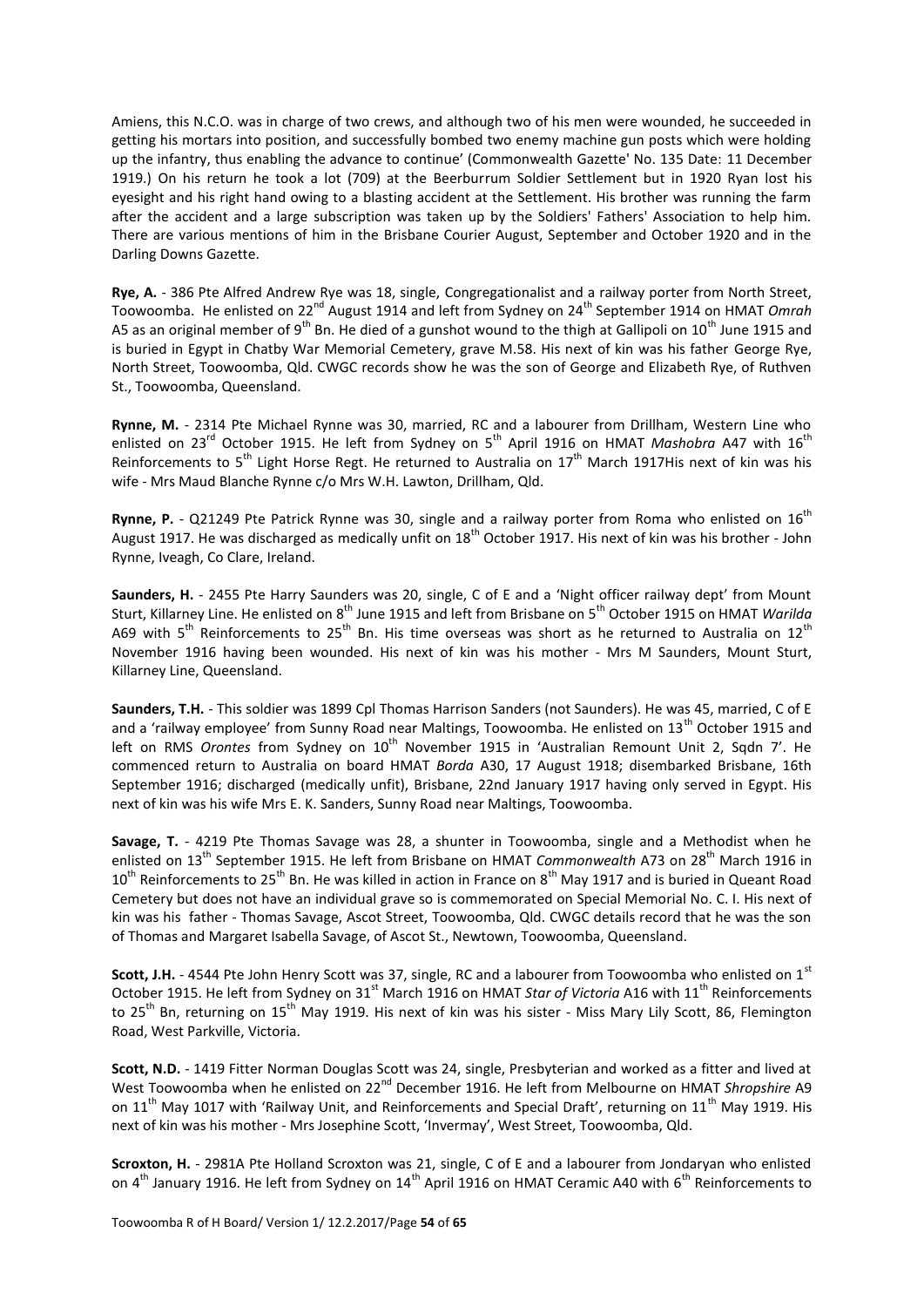31<sup>st</sup> Bn, returning on 21<sup>st</sup> December 1917. His next of kin was his mother - Mrs Emma Scroxton, 6, Newtown Road, Rushton, Northampton, England.

**Searle, F.D.** - 4242 Sgt Frank Victor Searle was 27, single, C of E and a carter from Laura Street, Wooloowin, Brisbane. He enlisted on 25<sup>th</sup> August 1915 and left from Brisbane on 3<sup>rd</sup> January 1916 on HMAT *Kyarra* A55 with 13<sup>th</sup> Reinforcements to 15<sup>th</sup> Bn. He died of wounds on 22<sup>nd</sup> August 1916 serving with 47th Bn and is buried in north London in Islington Cemetery Plot O, Row 7, Grave 7865. His next of kin was his mother - Mrs M Searle, 32 Dorset Street, Islington North London, England.

**Sheppard, A.** - 564 Pte Alfred Hugh Sheppard was 28, single, RC, lived in Roma and worked as a labourer. He enlisted on 28th July 1916 and left Melbourne for overseas service on 23rd December 1916 aboard RMS *Orontes* with  $9^{th}$  Reinforcements to 13<sup>th</sup> Machine Gun Company. He returned to Australia on 12<sup>th</sup> December 1918. His next of kin was his mother - Mrs Maggie Sheppard, Jackson, West Line, Qld.

**Sheppard, J.** - 470 Pte John Thomas Sheppard was 26, single, RC and a lengthsman from Toowoomba who enlisted in the AIF on 26<sup>th</sup> October 1915. He left from Sydney on HMAT *Borda* A30 on 5<sup>th</sup> June 1916 as an original member of B Coy,  $42^{nd}$  Bn, returning to Australia on  $31^{st}$  October 1917. His next of kin was his father -Alfred Sheppard, Jackson, Queensland.

**Shepstone, T.** - 23507 Pte Theodore Shepstone was 34, CofE, married to Elsie Emilie Shepstone (his next of kin), worked as a 'railway train examiner' while living in Raff Street, Toowoomba. He enlisted on 21<sup>st</sup> May 1918 and it appears that he served for a period in No.7 Sn, Railway Unit, and Reinforcements and Special Draft but was discharged on 31<sup>st</sup> December 1918 without having gone overseas. He does appear to have previous military service in the Royal Marine Light Infantry and so presumably would have been called back when war was declared assuming his whereabouts were known to the War Office in London.

**Simcocks, H.B.** - 1218 Pte Henry Burt Simcocks was 23, single, C of E and a railway guard living at High Street, Stanthorpe, when he enlisted on 4<sup>th</sup> January 1915. He left from Sydney on HMAT *Mashobra* A47 on 4<sup>th</sup> October 1915 in  $6^{th}$  Reinforcements to 11<sup>th</sup> Light Horse Regt, returning to Australia on 28<sup>th</sup> November 1917. His next of kin was his father - George Eyre Simcocks, High Street, Stanthorpe, Qld.

**Simpson, H.** - 1641 2<sup>nd</sup> Class Air Mechanic Harry Gourlay Simpson was 37, an engineer, married, living at Peek Street, Charters Towers and Presbyterian. He enlisted in Townsville on  $6<sup>th</sup>$  November 1916 and left for overseas from Sydney on 10<sup>th</sup> May 1917 on HMAT *Marathon* A4 with March 1917 Reinforcements (9th Reinforcements to the Australian Flying Corps). His next of kin was given as his wife - Mrs Alice Laurence Simpson, Peek Street, Charters Towers, Queensland. He appears to have had two wives! He was discharged in the UK on  $16<sup>th</sup>$  June 1919 or may have deserted. His other wife was Mrs A. Simpson, 3, Gasworks Place, Kirkcaldy, Scotland. It was reported that he died in Burma in 1920.

**Skehan, D.** - 4546 Pte Daniel Joseph Skehan was 29, single, RC and a railway guard in Warwick and he enlisted on 17<sup>th</sup> November 1915 leaving from Sydney on 31<sup>st</sup> March 1916 on HMAT *Star of Victoria* A16 with 11<sup>th</sup> Reinforcements to 25<sup>th</sup> bn. He returned to Australia on 15<sup>th</sup> May 1919. His next of kin was his mother - Mrs Elizabeth Skehan, Mill Hill, Warwick, Qld.

**Small, D.J.** - 699 Pte David Joseph Small was 25, single, C of E and worked as a clerk in Rockhampton. He enlisted on 29<sup>th</sup> October 1915 and left from Sydney on 5<sup>th</sup> June 1916 on HMAT Borda A30 as an original member of C Coy, 42<sup>nd</sup> Bn, returning to Australia on 23<sup>rd</sup> July 1919. His next of kin was his father - Walter Small, Helidon, Qld.

**Smith, E.W.F.** - This soldier's entry has an error as he was 7089 Pte Everett Wallace Pinchin Smith. He was 25, single, C of E and worked as a 'fireman (railway)' and gave his address as 'Care of railway, Charleville'. He enlisted on 3<sup>rd</sup> June 1916 and left Sydney on 25<sup>th</sup> November 1916 on HMAT *Beltana* A72 in 23<sup>rd</sup> Reinforcements to 15<sup>th</sup> Bn, returning on 24<sup>th</sup> January 1919. His next of kin was his mother - Mrs E.S. Aulsebrook, 'Bramber', Cliff Street, Milson's Point, NSW.

**Smith, H.H.** - 175 CSM (WO2) Henry Howard Smith was 49, married, Wesleyan and worked as an engine driver in Warwick. He enlisted on  $14^{\text{th}}$  March 1917 (or 2<sup>nd</sup> April 1917 as different dates appear on his papers) and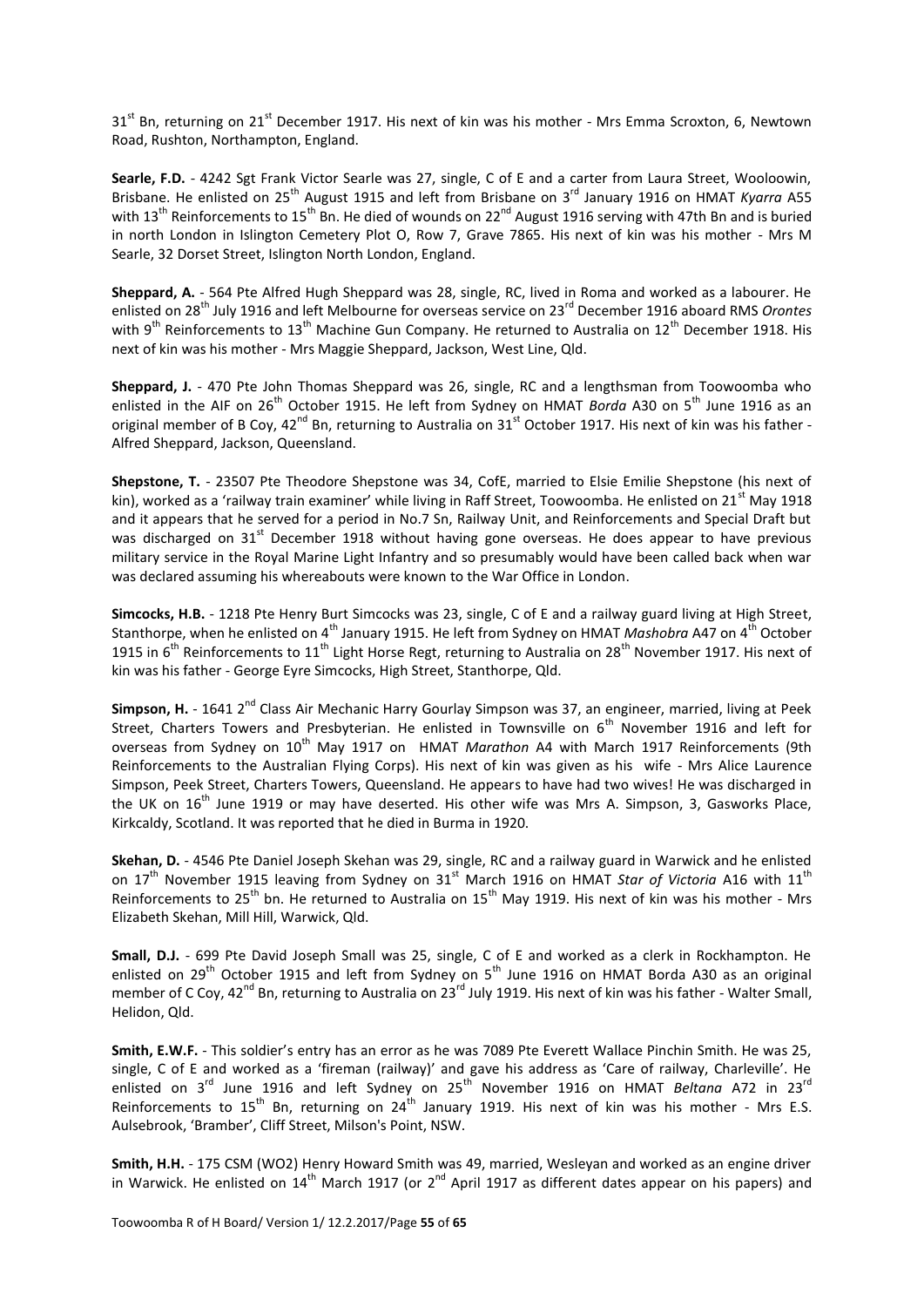after training left from Melbourne on 11<sup>th</sup> May 1919 on HMAT *Ascanius* A11 with No.5 Section, Railway Unit, and Reinforcements and Special Draft. He returned to Australia on 7<sup>th</sup> June 1918. His next of kin was his wife -Mrs R. Smith, c/o P.O. Warwick, Qld.

**Smith, J.W.** - 3064 Pte John William Smith was 27, single and RC. He worked as a shunter while living at Annand Street, Toowoomba. He enlisted on 6<sup>th</sup> March 1918 and left from Sydney on 17<sup>th</sup> July 1918 on HMAT *Borda* A30 with Railway Unit, and Reinforcements and Special Draft. He returned to Australia on 1<sup>st</sup> July 1919. His next of kin was his mother - Mrs M. Smith, Annand Street, Toowoomba, Qld.

**Smith, T.H.** - 4265 Pte Thomas Smith was 22, single and Presbyterian and worked as a railway fireman in Brisbane. He enlisted on 15<sup>th</sup> February 1916 and left for overseas from Brisbane on 28<sup>th</sup> March 1916 on HMAT *Commonwealth* A73 with 10<sup>th</sup> Reinforcements to 25<sup>th</sup> Bn. He returned to Australia on 2<sup>nd</sup> January 1919. His next of kin was his father - Andrew Wood Smith, 52, South Street, Rockhampton, Qld.

**Smith, W.** - 2878 Pte William James Evans Smith was 18 when he enlisted on 20<sup>th</sup> October 1916. He lived in Johnston Estate, Sherwood, Brisbane, and was single, Methodist and a railway porter. He left from Sydney on HMAT *Demosthenes* A64 on 23<sup>rd</sup> December 1916 with 6<sup>th</sup> Reinforcements to 42<sup>nd</sup> Bn. He returned to Australia on 10<sup>th</sup> May 1919. His next of kin was his father - James Smith, Johnston Estate, Sherwood, Brisbane, Qld.

**Sparks, J.** - 3473 Pte Francis Joseph Sparks was 19, single, RC and a carpenter from McDowall Street, Roma, when he enlisted on 16<sup>th</sup> August 1916. He left from Sydney on 24<sup>th</sup> January 1917 on HMAT *Ayrshire* A33 in 9<sup>th</sup> Reinforcements to 52<sup>nd</sup> Bn, returning to Australia on 9<sup>th</sup> March 1919. His next of kin was his father - M. Sparks, McDowall Street, Roma, Qld. He was the brother of 5156 Pte William George Sparks.

**Sparks, W.G.** - 5156 Pte William George Sparks was 20, single, RC and an engine cleaner from McDowell Street, Roma. He enlisted on14th August 1916 and left from Brisbane on 27<sup>th</sup> October 1916 on HMAT *Marathon* A74 with 17<sup>th</sup> Reinforcements to 26<sup>th</sup> Bn, returning on 10<sup>th</sup> April 1919. His next of kin was his father -Martin Sparkes, McDowell Street, Roma, Qld. He was the brother of 3473 Pte Francis Joseph Sparks.

**Speering, C.C.** - 16851 Pte Cecil Corneill Speering was 22, a clerk from Toowoomba, single and a Methodist when he enlisted on 10<sup>th</sup> January 1916. He left from Melbourne on 10<sup>th</sup> May 1917 on HMAT *Boorara* A42 with the Australian Camel [Corps] Field Ambulance; no return date is given. His next of kin was his father - William Corneill Speering, Bridge Street, Toowoomba, Qld.

**Spellacy, J.** - 9637 Gnr James Walter Spellacy was 23, single and RC. He gave his address as Jondaryan via Toowoomba and his trade as a porter. He enlisted on 31<sup>st</sup> August 1915 and left from Sydney on 17<sup>th</sup> December 1915 on HMAT *Berrima* A35 in 13<sup>th</sup> Reinforcements to 3<sup>rd</sup> Field Artillery Brigade. He returned to Australia on 1st May 1919. His next of kin was his father - M. Spellacy, Jondaryan via Toowoomba, Qld. His brother 1398A Private Frank Spellacy, 15th Bn, was killed in action on 27th August 1915 at Gallipoli.

**Sprott, R.A.** - 6157 Pte Robert Andrew Sprott was 18, single, Presbyterian and an engine fitter living at Charles Street, Roma, when he enlisted on 16<sup>th</sup> August 1916. He left from Brisbane on 27<sup>th</sup> October 1916 on HMAT *Marathon* A74 in 17<sup>th</sup> Reinforcements to 26<sup>th</sup> Bn. He returned to Australia on 14<sup>th</sup> January 1919. His next of kin was his father - Robert C. Sprott, Charles Street, Roma, Qld.

Stack, J. - 6810 Pte John Stack was 21, single, RC and a bridge labourer from Toowoomba who enlisted on 28<sup>th</sup> August 1916. He left from Brisbane on 27<sup>th</sup> October 1916 on HMAT *Marathon* A74 in 22<sup>nd</sup> Reinforcements to 9<sup>th</sup> Bn, returning on 19<sup>th</sup> April 1919. His next of kin was his mother - Mrs B. Stack, Tangkam via Oakey, Qld.

**Stack, J.** - 64 Driver James Stack was 24, single, RC and a 'fireman, railway' from Chinchilla when he enlisted on 30<sup>th</sup> December 1914. He left from Brisbane on 2<sup>nd</sup> June 1915 on HMAT *Medic* A7 as an original member of the Machine Gun Section of 11<sup>th</sup> Light Horse Regt, returning to Australia on 24<sup>th</sup> July 1919. His next of kin was his mother - Mrs Ellen Stack, Chinchilla, Qld.

**Stark, E.L.** - 5225 Sapper Edward Leslie Stark was 25, a 'railway employee' from Toowoomba, married and C of E when he enlisted on 20th August 1915. He left from Melbourne on 5th January 1916 on HMAT *Afric* A19 with  $13<sup>th</sup>$ -16<sup>th</sup> Reinforcements to No.2 Section 1st Div Signal Coy, returning to Australia on 23<sup>rd</sup> June 1919 arriving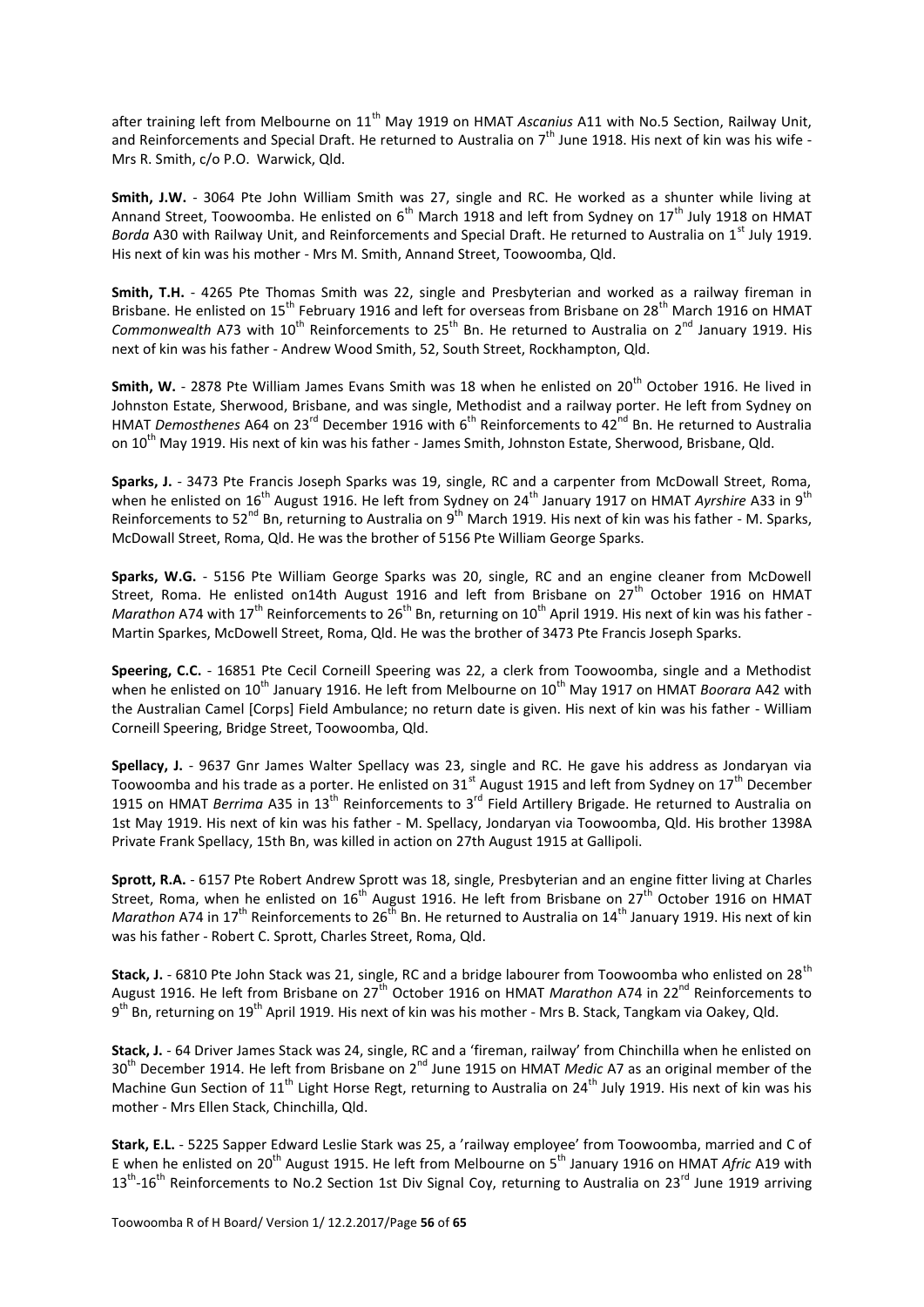there on  $9<sup>th</sup>$  August 1919. He was awarded the Military Medal; his papers indicate this occurred in late September 1917 "for bravery" in Belgium a couple of days before he was wounded (gassed). It was published in the ninth supplement No.30312 to the *London Gazette* on 25<sup>th</sup> September 1917 and in the *Commonwealth Gazette* No. 9, 24th January 1918. His next of kin was his wife - Mrs E. Stark c/o Mr J. Geddes, Campbell Street, East Toowoomba, Qld.

**Stark, H.S.** - 7108 Pte Herbert Stanley Stark was 23, single, Methodist and worked as a clerk in Toowoomba. He enlisted on 16<sup>th</sup> September 1916 and left from Brisbane on 17<sup>th</sup> November 1916 on HMAT *Kyarra* A55 with 23<sup>rd</sup> Reinforcements to 9<sup>th</sup> Bn, returning on 12<sup>th</sup> May 1918. His next of kin was his sister Mrs R. Pascoe, Robinson Street, Toowoomba, Qld.

**Stark, J.W.** - 2616 Pte Joseph Wyatt Stark was 35, single, Methodist and a railway clerk living at Norwood Street, Toowoomba, when he enlisted on 18<sup>th</sup> May 1915. He left from Brisbane on HMAT *Borda* A30 on 16<sup>th</sup> June 1915 with A Sn, 4<sup>th</sup> Light Horse Field Ambulance. He returned to Australia on 8th August 1919. In July 1917 he was commissioned as a lieutenant and ended the war as a captain. His next of kin was his brother Edward Leslie Stark, Norwood Street, Toowoomba, Qld.

**Steel, W.** - 709 Prov[isional] Corporal William Steel was 36, married and a Presbyterian and was a railway employee from Warwick. He enlisted on 13<sup>th</sup> December 1915 and left from Sydney on 5<sup>th</sup> June 1916 on HMAT Borda A30 as an original member of C Coy, 42<sup>nd</sup> Bn. He was killed in action in Belgium on 29<sup>th</sup> June 1917 and has no known grave so is commemorated on the Ypres (Menin Gate) Memorial. His next of kin was his wife - Mrs Marian Steel, McGregor Park, Warwick, Qld. CWGC records show he was the son of James and Catherine Richardson Steel; husband of M. Steel, of Railway Station, Klienton, Queensland. Native of Earlston, Scotland.

**Stenhouse, W.** - 3168 Pte William Stenhouse was 45 and a cooper from Toowoomba. He was married and a Presbyterian and enlisted on 10<sup>th</sup> August 1916. He left from Sydney on RMS *Karmala* on 3<sup>rd</sup> February 1917 with 25<sup>th</sup> Reinforcements to 2<sup>nd</sup> Light Horse Regt. He returned to Australia on12th November 1917 and his next of kin was his wife - Mrs Mary Morland Stenhouse, McCook Street, Toowoomba, Queensland. Previously he served as 637 Pte William Stenhouse AN&MEF. Papers suggest 632 or 639 but 637 seems correct. He was a former soldier in the Scots Guards (not Scotch Guards as shown on his papers!). It is not entirely clear if this is the correct man but seems likely even though cooper may not have been a railway trade.

**Stevens, F.W.** - 2943 Pte Frank Stevens was 25, single, Presbyterian and worked as a fireman and gave his address as Thane via Warwick when he enlisted on  $8^{th}$  February 1916. He left from Brisbane on 21<sup>st</sup> October 1916 on HMAT *Boonah* A36 in 6<sup>th</sup> Reinforcements to 4<sup>th</sup> Pioneer Bn, returning to Australia on 25<sup>th</sup> March 1919. His next of kin was his father - John Hughes Stevens, Thane via Warwick, Qld.

**Stewart, V.D.** - 6154 Pte Vernon Stewart was 19, single, C of E and a labourer from Mungallala when he enlisted on 3<sup>rd</sup> June 1916. He left from Brisbane on 27<sup>th</sup> October 1916 on HMAT *Marathon* A74 with 17<sup>th</sup> Reinforcements to  $26^{th}$  Bn, returning to Australia on  $3^{rd}$  May 1919. His next of kin was George Stewart, Athol, Wilson, Brisbane, Qld, but no relationship was stated.

**Stewart, W**. - 3444 Pte William Joseph Stewart was 25, single, RC and worked as a station cook while living at Cecil Plains, Dalby, when he enlisted on 3<sup>rd</sup> August 1915. He left from Brisbane on 21<sup>st</sup> October 1915 on HMAT Seang Bee with 11<sup>th</sup> Reinforcements to 15<sup>th</sup> Bn. He was killed in action on 11<sup>th</sup> April 1917 and has no known grave; he is commemorated in France on the Villers Bretonneux Memorial. His next of kin was his mother - Mrs M.E. Stewart, Bernard Street, Beechworth, Victoria. He is not shown as 'killed' on the roll of honour board. CWGC records state that he was the son of Allan and Mary E. Stewart, of Mitchellstown, Victoria, and that he was born at Talbot, Victoria.

**Stilgoe, R.** - This soldier was 4542 Pte Rupert Stillgoe (not Stilgoe). He was 21, single, C of E and a fireman in Toowoomba. He enlisted on 1<sup>st</sup> October 1915 and left from Sydney on 31<sup>st</sup> March 1916 on HMAT *Star of Victoria* A16 with 11<sup>th</sup> Reinforcements to 25<sup>th</sup> Bn, returning to Australia on 18<sup>th</sup> September 1917. His next of kin was his father, William Stillgoe, Livingstone Street, Bowen, Queensland.

**Strachan, P.** - 2/Lt Peter Strachan was 37, married, Presbyterian and worked as a Boilermaker's assistant when he enlisted in Brisbane on 28<sup>th</sup> August 1915. His next of kin was his wife who was back home in his native land -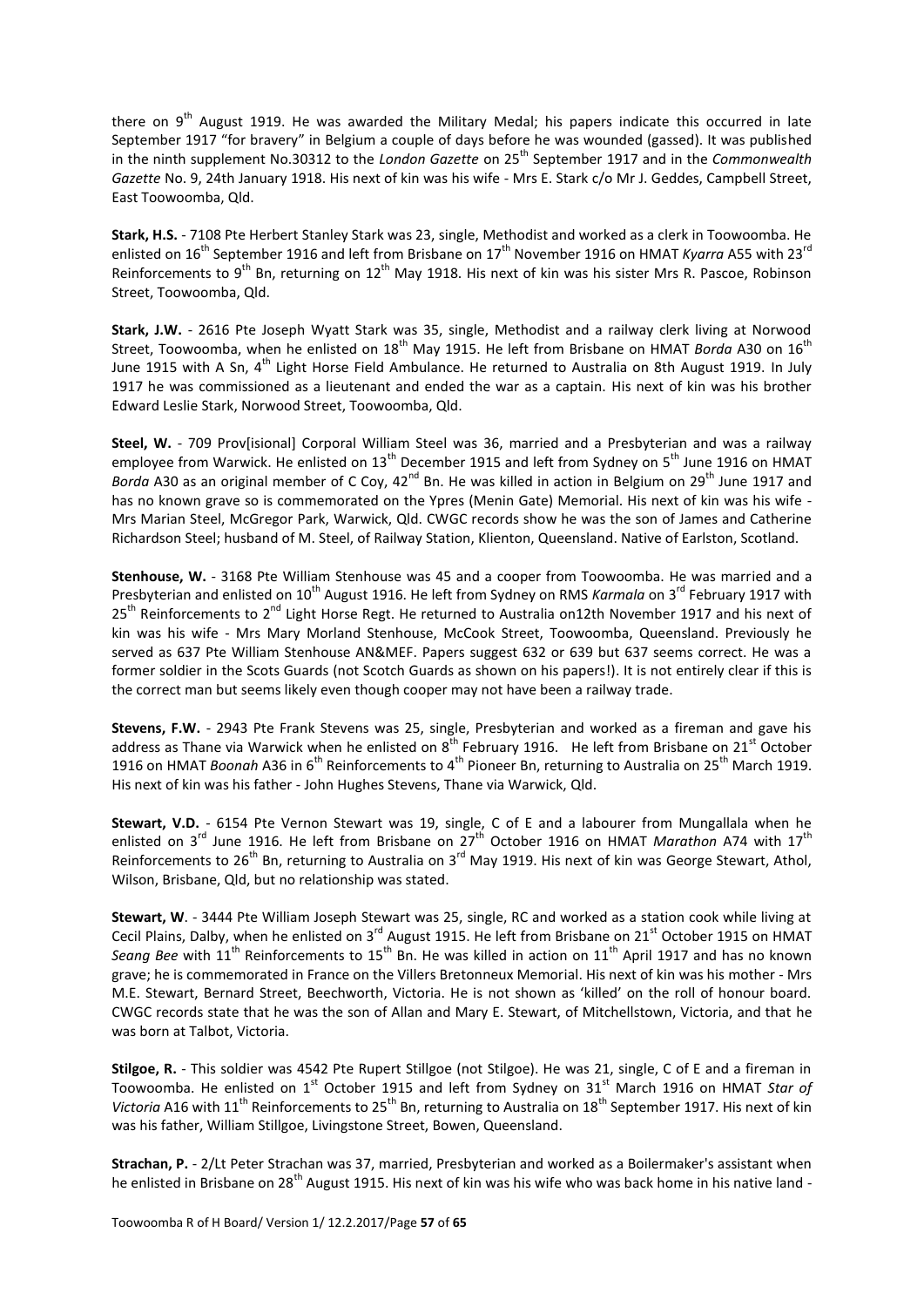Mrs Annie Strachan, 14, Lift Road, Lochee, Dundee, Scotland. He left Australia from Brisbane on 4<sup>th</sup> May 1916 on HMAT *Seang Choon* A49 with 7<sup>th</sup> Reinforcements to 31<sup>st</sup> Bn, returning to Australia on 24<sup>th</sup> January 1919.

**Stuart, L.J.** - 4575 Leslie James Stuart was 19, single, Baptist and worked as a fireman in Toowoomba. He enlisted on 17<sup>th</sup> August 1915 and left from Brisbane on 31<sup>st</sup> January 1916 on HMAT *Wandilla* A62 with 14<sup>th</sup> Reinforcements to  $9^{th}$  Bn, returning to Australia on 12<sup>th</sup> July 1919. His next of kin was his father - W. Stuart, Ruthven Street, Toowoomba, Qld.

**Suley, J.E.** - 142 Signaller James Ernest Suley was 26, single, C of E and was the Assistant Station Master at Bell via Dalby when he enlisted on  $17^{th}$  September 1914. He left from Sydney on  $21^{st}$  December 1914 on HMAT *Persic* A34 with the HQ detachment of 5th light Horse Regt. He returned to Australia on 21<sup>st</sup> May 1916. He was "wounded severely" at Gallipoli in September 1915 but developed defective vision which caused his early return home. His next of kin was his father- Frederick Suley, Bell via Warwick, Qld.

**Sullivan, F.B.** - 489 Pte Florance Bartholomew Sullivan was 42, single, RC and a labourer, living at Raff Street, Toowoomba, when he enlisted on 27<sup>th</sup> June 1916. He left from Melbourne on 25<sup>th</sup> October 1916 on HMAT *Ulysses* A38 with 7<sup>th</sup> Reinforcements to 7<sup>th</sup> Machine Gun Company, returning to Australia on 5<sup>th</sup> September 1917. His next of kin was his mother - Mrs Julia K. Sullivan, Raff Street, Toowoomba, Qld.

**Summers, W.** - 2389 William Summers was 24, single, Presbyterian and a labourer living at Craig Street, Red Hill when he enlisted on 27<sup>th</sup> July 1915. He left from Sydney on 20<sup>th</sup> August 1915 on HMAT *Shropshire* A9 with 7<sup>th</sup> Reinforcements to 15<sup>th</sup> Bn, returning on 17<sup>th</sup> March 1917. His next of kin was his brother - John Summers, Craig Street, Red Hill, Qld.

**Swan, R.** - 6159 Pte Robert Swan was 18, single, Presbyterian and an Engine cleaner from Wallumbilla, who enlisted on 2<sup>nd</sup> August 1916. He left from Brisbane on 27<sup>th</sup> October 1916 on HMAT *Marathon* A74 with 18<sup>th</sup> Reinforcements to 26<sup>th</sup> Bn. He died of pneumonia on 27<sup>th</sup> April 1917 without serving on the Western Front; he nevertheless qualified for the British War Medal and the Victory Medal. He is buried in Durrington cemetery on the north side of Salisbury Plain in grave 238. His next of kin was his father - Robert Swan, Warumbilla, Qld. CWGC records confirm that he was the son of Robert and Esther Swan, of Ellesdee, Wallumbilla, Queensland.

**Sweedman, N.A.** - 4894 Pte Norman Alexander Sweedman was 19, single and worked as a timber cutter with a South Brisbane address when he enlisted on 14<sup>th</sup> September 1915. He left from Brisbane on 28<sup>th</sup> March 1916 on HMAT *Commonwealth* A73 with 15<sup>th</sup> Reinforcements to 9<sup>th</sup> Bn, returning on 25<sup>th</sup> September 1919. His next of kin was his mother - Mrs Elizabeth Sweedman, Barakula, via Chinchilla, Qld.

**Talbot, A.G.** - 770 Pte Alexander George Talbot was 18, single, C of E and lived at Campbell Street, Toowoomba, and worked as a railway porter. He enlisted on  $12^{th}$  February 1917 and left from Melbourne on 21<sup>st</sup> November 1917 on HMAT *Nestor* A71 with 14<sup>th</sup> Reinforcements to 7thy Machine Gun Company, returning on 1<sup>st</sup> August 1919. His next of kin was his father - J. Talbot, Campbell Street, Toowoomba, Qld.

**Talty, M**. - 5421 Pte Michael Talty was 20, single, RC and a labourer from Cranley via Toowoomba, when he enlisted on 28<sup>th</sup> February 1916. He left from Brisbane on 8<sup>th</sup> August 1917 on HMAT *Itonus* A50 with 14<sup>th</sup> Reinforcements to 26<sup>th</sup> Bn. He was killed in action on 7<sup>th</sup> May 1917 and is buried in France in Grevillers British Cemetery, ploy IV, row B, grave 19. His next of kin was his father - Peter Talty, Cranley via Toowoomba, Qld. CWGC details record that he was the son of Peter H. and Mary Talty (nee Hogan), of Toowoomba, Queensland, and that he was born at Swan Creek, Queensland. He was the brother of 965 Pte Peter Talty and 5125 Pte Thomas Lawrence Talty.

Talty, P. - 965 Pte Peter Talty was 21, single, RC and a fireman who enlisted on 1<sup>st</sup> October 1915. He left from Sydney on 5<sup>th</sup> June 1916 on HMAT *Borda* A30 with the original members of C Coy, 42<sup>nd</sup> Bn. He returned to Australia on 21<sup>st</sup> June 1919. His next of kin was his father - Peter Talty, Cranley, Toowoomba, Qld. He was the brother of 5421 Pte Michael Talty and 5125 Pte Thomas Lawrence Talty.

**Talty, T.** - 5125 Pte Thomas Lawrence Talty was 18, single, RC and a railway employee from Toowoomba who enlisted on 19<sup>th</sup> June 1916. He left from Sydney on 14<sup>th</sup> June 1917 on HMAT *Hororata* A20 in 14<sup>th</sup>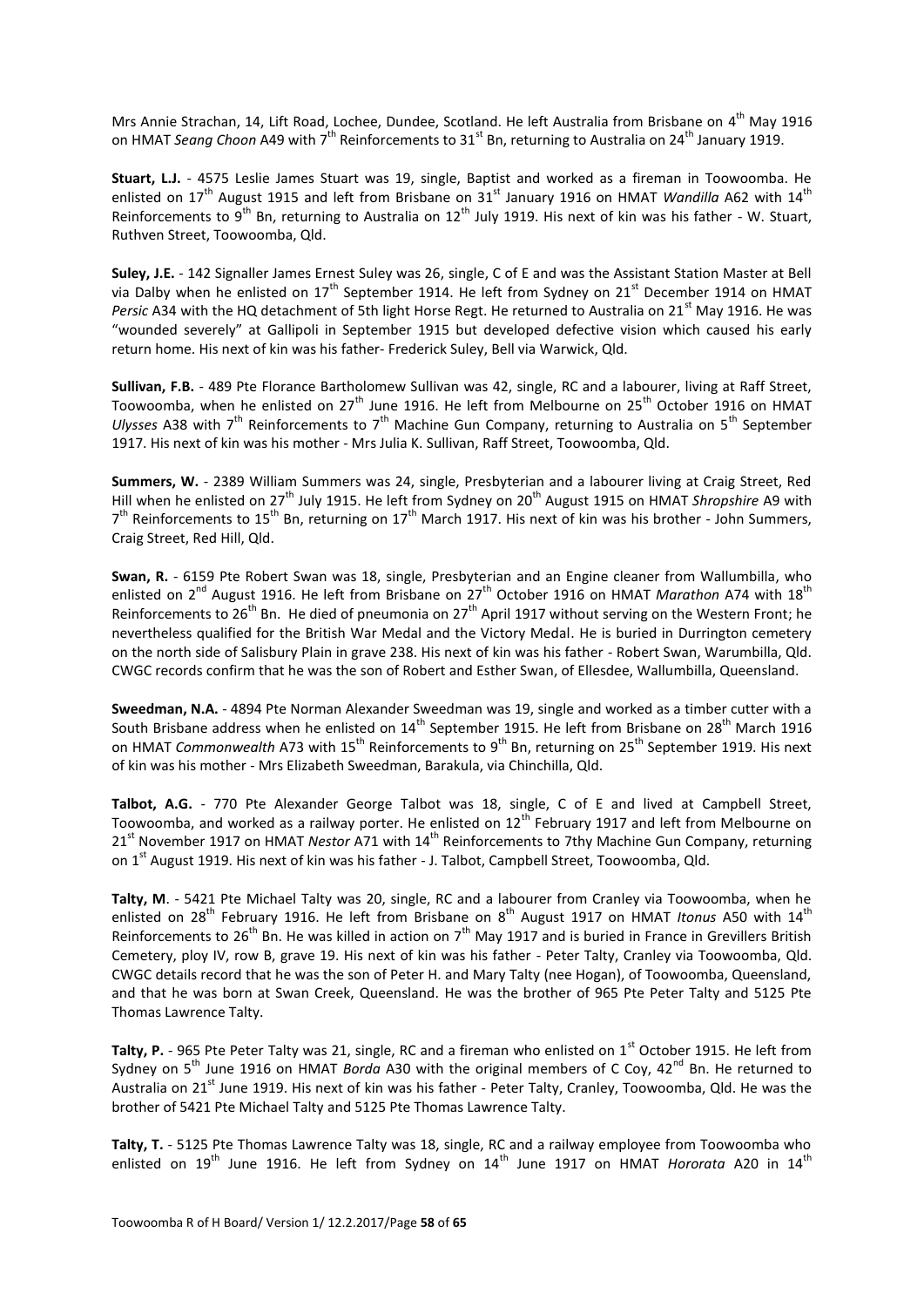Reinforcements to 31<sup>st</sup> Bn, returning on 16<sup>th</sup> February 1919. His next of kin was his father - Peter Talty, Cranley, Toowoomba, Qld. He was the brother of 965 Pte Peter Talty and 5421 Pte Michael Talty.

**Taplin, A.** - 1710 Pte Arthur Taplin was 28, single, C of E and a labourer from Gowrie Road, Wilsonton, Toowoomba. He enlisted on 17<sup>th</sup> May 1915 and left from Brisbane on 17<sup>th</sup> August 1915 on HMAT *Shropshire* A9 with 2<sup>nd</sup> Reinforcements to 26<sup>th</sup> Bn, returning on 23<sup>rd</sup> July 1919. His next of kin was his mother - Mrs Harriett Taplin, Gowrie Road, Wilsonton, Toowoomba.

**Teague, J.** - 1856 Pte John William Teague was 20, single, Methodist and worked as an 'Officer railway department' in Brisbane. He enlisted on 31<sup>st</sup> March 1916 and left from Brisbane on 16<sup>th</sup> August 1916 on HMAT *Boorara* A42 with 2<sup>nd</sup> Reinforcements to 41<sup>st</sup> Bn. He was killed in action on 12<sup>th</sup> August 1918 and is buried in France in Heath Cemetery plot III, row H, grave 16. His next of kin was his Mrs Florence Teague, Wellington Point, Cleveland Line, Brisbane, Qld. He is not shown as 'killed' on the roll of honour board. CWGC details record that he was the son of Joseph William and Florence Teague, of Durham St., St. Lucia Rd., Toowong, Queensland. Born at Wallumbilla (Maronaa).

**Thomas, D.** - 2432 Pte Donald Thomas was 29, single, C of E and a 'night officer, from Toowoomba who enlisted on 29<sup>th</sup> December 1915 and left from Brisbane on 21<sup>st</sup> January 1916 on HMAT *Boonah* A36 in 4<sup>th</sup> Reinforcements to 42<sup>nd</sup> Bn, returning to Australia on  $11<sup>th</sup>$  January 1918. His next of kin was his father - Mr Edward Thomas, Hume Street, Toowoomba, Qld.

**Thomason, C.E.** - 5631 Pte Charles Elkington Thomason was 21, single, C of E and worked as a clerk while living at Rome Street, Newtown, Toowoomba. He enlisted on 31<sup>st</sup> January 1916 and left from Brisbane on 7<sup>th</sup> September 1916 on HMAT *Clan McGillivray* A46 with 15<sup>th</sup> Reinforcements to 26<sup>th</sup> Bn. He returned to Australia on 4<sup>th</sup> June 1916. His next of kin was his father - Henry William Thomason, Rathdonel, Auchenflower, Brisbane, Qld.

**Thomason, S.** - This soldier is believed to be 57820 Pte Victor Stanley Thomason. He was aged 21, single, C of E and a clerk living at Anderson Street, Toowoomba. H enlisted on 15<sup>th</sup> May 1918 but still went overseas leaving Australia from Sydney on 17<sup>th</sup> July 1918 on HMAT *Borda* A30 with 5th (Qld) Reinforcements, returning on 23<sup>rd</sup> July 1919. His next of kin was his father - H. W. Thomason, Rathdonald House, Rathdonald Street, Auchenflower, Brisbane, Queensland. Pte Thomason was entitled to the British War Medal only.

**Thompson, H.H.** - 3946 Pte Herbert Thompson was 21, single, C of E and a labourer living at Stanley Street, Brisbane when he enlisted on 26<sup>th</sup> July 1915. He left from Brisbane on 30<sup>th</sup> October 1915 on HMAT *Itonus* A50 in 12<sup>th</sup> Reinforcements to 9<sup>th</sup> Bn, returning on 25<sup>th</sup> August 1917. His next of kin was his father - R. Thompson, Aldborough Yorkshire, England.

**Thompson, T.V.** - 1964 Pte Trevor Thompson was 33, married, C of E and was a locomotive driver from Cooran, North Coast Line. He enlisted on 9<sup>th</sup> February 1916 and left from Brisbane on 1<sup>st</sup> May 1916 on HMAT *Clan McGillivray* A46 with 3<sup>rd</sup> Reinforcements to 47<sup>th</sup> Bn, returning to Australia on 12<sup>th</sup> May 1919. His next of kin was his wife - Mrs Alice May Thompson, Cooran, North Coast Line, Qld.

**Thomson, C.S.** - 64394 Tpr Charles Stuart Thomson was 18, single and Presbyterian and employed as a railway porter; he lived at 'Russeldene', Guy Street, Warwick. He enlisted on 31<sup>st</sup> May 1918 and left from Sydney on 16<sup>th</sup> October 1918 on HMAT *Malta* with 6<sup>th</sup> Reinforcements to 11<sup>th</sup> Light Horse Regt, returning to Australia on 20<sup>th</sup> July 1919. His next of kin was his mother - Mrs M(ary) G(ordon) Thomson. His service papers merged with his WW2 set according to the National Archives and show that he did not serve in a theatre of war prior to 11/11/1918 so did not qualify for the Victory Medal - he disembarked at Suez 22/11/1918. His Great War papers do shown the award of the British War Medal but the VM is shown as "NE" (not entitled). Previously, on 22 $^{\text{nd}}$  March 1916 he joined up and stated his age as 18 when in fact he was 16.

**Thorne, W,J.** - 4626 Pte William John Thorne was 18, single, Methodist and worked as a railway porter and lived at Percy Street, Warwick. He enlisted on 27<sup>th</sup> September 1915 and left from Brisbane on 31<sup>st</sup> January 1916 on HMAT *Wandilla* A62 with 14<sup>th</sup> Reinforcements to 15<sup>th</sup> Bn, returning to Australia on 4<sup>th</sup> May 1917. His next of kin was his father - H. Thorne, Percy Street, East Warwick, Qld.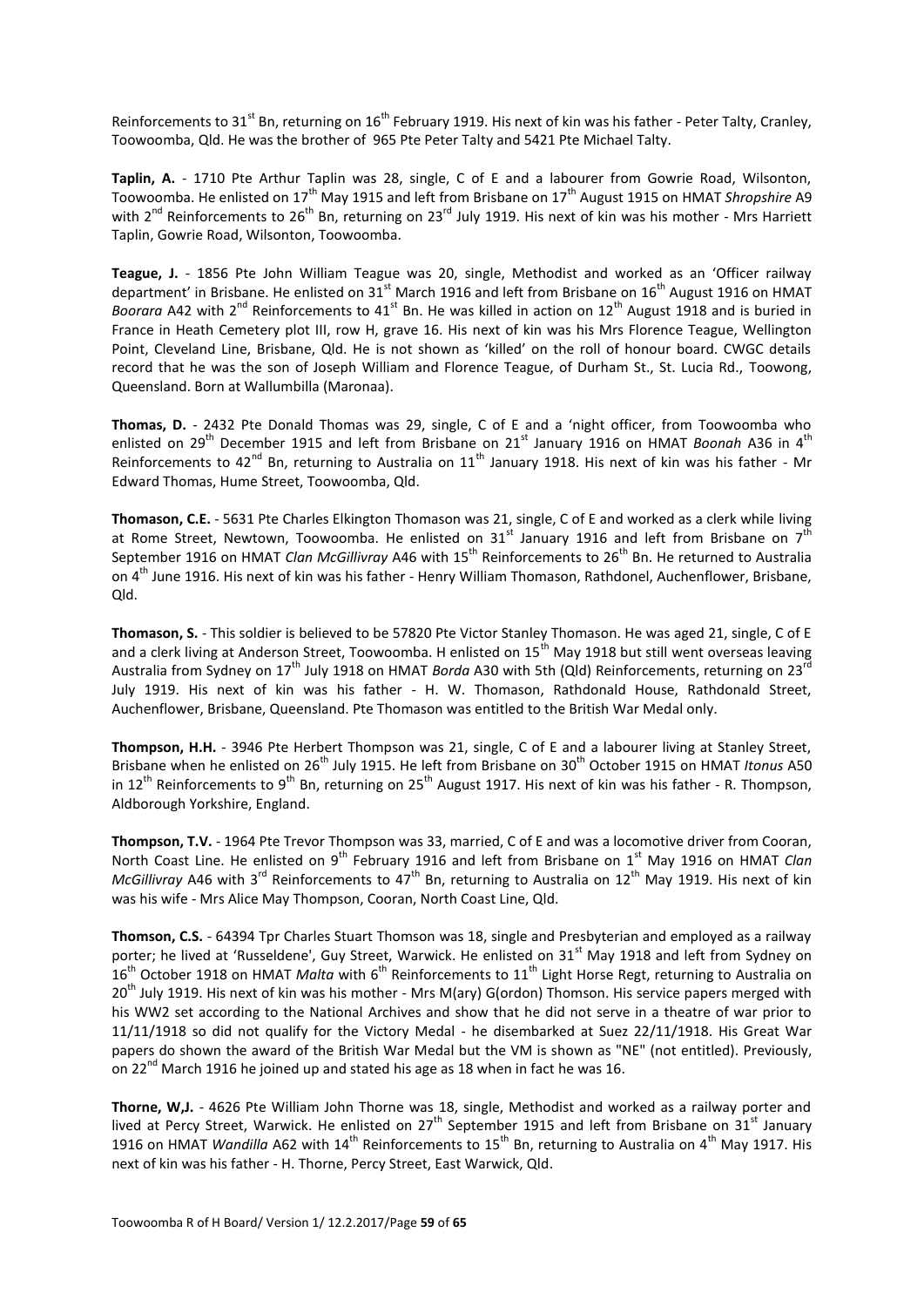**Thrupp, W.L**. - 633 Pte William Leslie Thrupp was 21, single, Methodist and worked as an engine cleaner; his address was  $c$ /o M.J. Murphy, Station Street, Roma. He enlisted on  $7<sup>th</sup>$  September 1914 and left from Brisbane on 24<sup>th</sup> September 1914 on HMAT *Omrah* A5 as an original member of E Coy, 9<sup>th</sup> Bn. He returned to Australia on 10<sup>th</sup> June 1916 with cardiac problems having served through the Gallipoli campaign. His next of kin was his father - Alfred Thrupp, Clifton, Qld.

**Tighe, A.S.** - 3449 Pte Arthur Sommerville Tighe was 24, single, C of E and a lengthsman from Franklin Vale, Grandchester. He enlisted in the AIF on 23rd July 1915 in Toowoomba. His papers do not enable identification of his ship or date when he went overseas but he certainly served overseas as he was in Egypt on  $6<sup>th</sup>$  March 1916 and with 15<sup>th</sup> Bn at Etaples, France, on 16<sup>th</sup> October 1916. He returned to Australia arriving there on 1<sup>st</sup> March 1919. His next of kin was Sarah Tighe, Grandchester.

**Tighe, J.** - 523 Pte John Tighe was 23, single, RC and a 'Railway night officer' from Macalister, Qld, who enlisted on 23<sup>rd</sup> June 1916. He left from Brisbane on 30<sup>th</sup> December 1916 on HMAT *Itonus* A50 with 7<sup>th</sup> Reinforcements to 4th Light Horse Field Ambulance, returning to Australia on 5<sup>th</sup> April 1919. His next of kin was his father -Mitchell, Qld.

**Tomkins, D.** - 6211 Pte David Tomkins was 21, single, C of E and a labourer from Miles. He enlisted on 29<sup>th</sup> February 1916 and left from Brisbane on 27<sup>th</sup> October 1916 on HMAT *Marathon* A74 with 17<sup>th</sup> Reinforcements to 26<sup>th</sup> Bn. He returned to Australia on 3<sup>rd</sup> March 1919. His next of kin was his mother - Mrs Sarah Ann Tomkins, Columboola, Qld.

**Tooze, S.H.** - 3966 Pte Sydney Herbert Tooze was 27, married, C of E and a telegraphist from Brisbane. He enlisted on 8<sup>th</sup> September 1915 and left Australia on 30<sup>th</sup> November 1915 on HMAT Itonus A50 with 10<sup>th</sup>-12<sup>th</sup> Reinforcements to 9<sup>th</sup> Bn. He returned to Australia on  $15<sup>th</sup>$  May 1919. His next of kin was his wife - Mrs F. Tooze, 'Hillside', Brook Street, South Brisbane.

**Townsley, J.T.** - 6526 Pte James Thomas Townsley was 21, single, RC and a railway clerk from MacDowell Street, Roma. He enlisted on 16<sup>th</sup> June 1916 and left from Brisbane on 21<sup>st</sup> October 1916 on HMAT *Boonah* A36 in 21<sup>st</sup> Reinforcements to 9<sup>th</sup> Bn, returning on 16<sup>th</sup> June 1919. His next of kin was his father - Mr J.T. Townsley, MacDowell Street, Roma, Qld.

**Tremane, J.H.** - This soldier is believed to be 721 Pte John Henry Tremayne. He was 21, single, C of E and a locomotive fireman from Dalby. He enlisted on 30<sup>th</sup> November 1915 and left from Sydney on 5<sup>th</sup> June 1916 on HMAT *Borda* A30 as an original member of C Coy, 42<sup>nd</sup> Bn, returning to Australia on 30<sup>th</sup> January 1918. His next of kin was his father - Gowan Tremayne, Wallumbilla, Western Line, Queensland.

**Tucker, W.** - This soldier has not been identified.

**Turner, G.F.** - 1503 Pte George Frank Turner was 20, single, C of E and worked as a clerk and lived in Newtown, Toowoomba when he enlisted on 27<sup>th</sup> November 1916. On 11<sup>th</sup> May 1917 he left from Melbourne on HMAT *Shropshire* A9 with No.4 Section, Railway Unit, and Reinforcements and Special Draft Railway Unit. No date of return is given so he must have been back late in 1919 or beyond. His next of kin was his mother - Mrs Annie Turner, Tor Street, Newtown, Qld.

Udell, G.M. - 867 George Marshall Udell was 24, single, C of E and a labourer from Brisbane. He enlisted on 7<sup>th</sup> January 1915 and left for overseas from Brisbane on HMAT *Star of England* A15 on 8th April 1915 with 1st-10th Reinforcements to 2<sup>nd</sup> Light Horse Regt. He returned to Australia on 19<sup>th</sup> April 1919. His next of kin was his mother Mrs W.H. Udell, Hill Street, South Brisbane.

**Vercoe, W.C.** - 925 Pte William Charles Vercoe was 19, single, C of E and a labourer from Burnaba Siding, via Garah, when he enlisted on 30<sup>th</sup> December 1915. He left from Melbourne on 6<sup>th</sup> June 1916 on HMAT *Wandilla* A62 with the original members of C Coy, 3<sup>rd</sup> Pioneer Coy. He died of wounds in France on 2<sup>nd</sup> September 1918 (having been wounded on 22<sup>nd</sup> August) and is buried in Mont Huon Military Cemetery, ploy VII, row E, grave 8B. His next of kin was his father - Charles Vercoe, Burnaba Siding via Garah, NSW. He is not shown as 'killed' on the roll of honour board. CWGC details show he was a native of Warialda, New South Wales, and the son of Charles and Lydia Vercoe.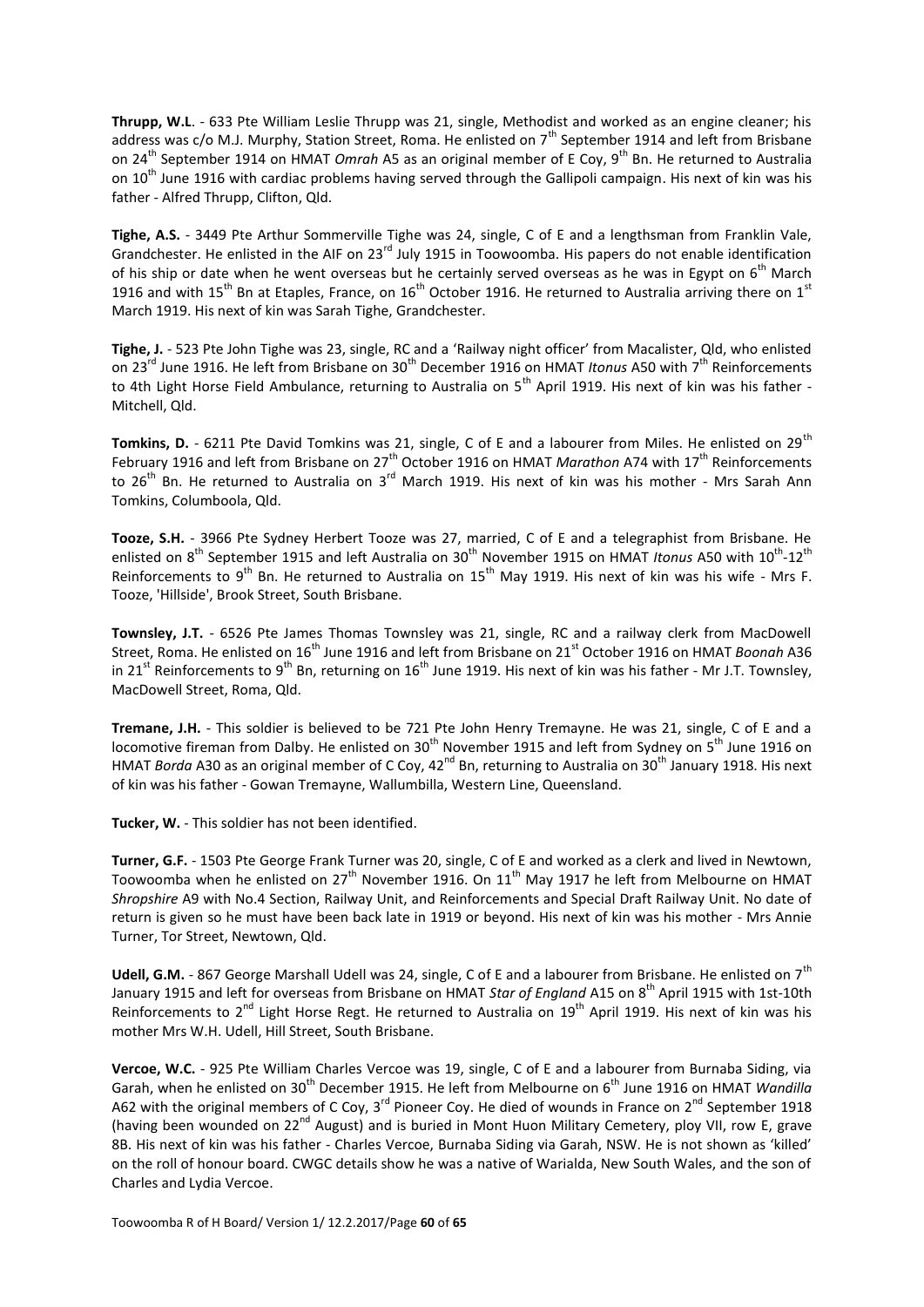**Vintner, H.** - 37175 Herbert John Vintner is a particularly interesting name to appear on the roll of honour board. He was 28 and married and was living in Mitchell when he went to war. However, it was with the British Army not the AIF as he had been called back to his regiment as he was a Reservist. He was a reasonably well established resident of Western Queensland and began to raise a family before the war with his wife a local girl whose German parents had lived for decades in the area. There was evidence of his working for the railways pre-, during- and post-Great War in the far western parts of the Toowoomba region. Accounts exist that show he had gone off to the Front and had returned as early as April 1916 to his Queensland home and family a wounded man, missing a leg; by June 1916 he had taken up a railway job south of Warwick for returned wounded soldiers. Other information shows that he had been Station Master at Brigalow, west of Toowoomba, (and had been appointed as a Justice of the Peace there) and at Applethorpe south of Warwick towards the NSW border where he his wife resided until his death in 1958. From his British Army World War One Service Record, including "Short Service" Record we know that he was 37175 Gunner Herbert John Vintner, R Battery (Woolwich), Royal Horse Artillery. He was born at Old Warden near Biggleswade, Bedfordshire, England. His father was Frederick Vintner and his mot her: Fanny Vintner (nee Nottingham). His date of birth was 28th May 1882 and he was C of E. His occupation on joining the army was shown as a waiter. Other dates are – 3rd April 1905 – London, Medical Exam and Primary Military Exam: 18 years, 6 months; 3rd April 1905 - Attested as Gunner; 6th April 1905 joined unit at Woolwich. Application submitted for permission to proceed to New South Wales but the date is unclear but may be November 1908, after 3 years' service. 19th March 1909 he sailed from London bound for Sydney on SS *Ophir*. The ship arrived in Sydney on 1 May 1909 and Brisbane on 6 May 1909. On 13th November 1911 he married Isabella Christina Kreibke (born Qld 29 June 1884) in Queensland. Children: Phyllis Margaret 1913, John Frederick, Herbert Maurice 1917. Before and after the war, Herbert and Isabella resided variously at Charleville, Roma, Mitchell, Chinchilla and Applethorpe. Sofar as his war service was concerned - 1914 (October?) departs Australia to return to UK; 18th December 1914 posted as Gunner at Royal Horse Artillery Depot; 22nd December 1914 posted as Gunner in R Battery, RHA; 12h March 1915 posted as Acting Bombardier on disembarkation in France; 25th June 1915 gunshot wound to the left leg at Fleurbaix in France resulting in the amputation of his left leg. On discharge from General Hospital at Boulogne, travelled via Hospital Ship *St Patrick* to England where he is admitted to Wrest Park Hospital at Silsoe in Bedfordshire, some ten miles from the original family home at Old Warden. 24th January 1916 discharged from King George Military Hospital, Stamford Street, London, where he had been hospitalised for further treatment and the fitting of an artificial leg. He requested a return pass to Australia "where his wife resides". 25th Feb 1916 discharged from the army having been declared "No longer physically fit for War Service". His residence is noted as "Mitchell, Queensland, Australia" and character reported as "Very Good". Granted pension of 25 shillings weekly for two months, then 10/6 weekly for life. Medals awarded 1914-15 Star, British War Medal, Victory Medal (received during the 1920's). The following additional information, mainly from newspaper reports, picks up the story following Venter's return to Australia in 1916. Saturday 22nd April 1916 - At Mitchell in Western Queensland, a large number of the townspeople gathered at the railway station to welcome home "Private Vinter" (sic). The cadets formed a guard of honour, and as the train steamed in the Mitchell Town Band played "Home, Sweet Home". Private Vintner, who has lost a leg, was welcomed by Mr O. Kinchinton on behalf of the Shire Council and people of Mitchell, and by Mr D. Provan, on behalf of the railway staff, with whom he had been associated previous to the war. Mr Vintner suitably responded. Wednesday, 10th May 1916 – A well-attended public meeting was held in the Shire Hall at Mitchell to welcome home Bombardier H. Vintner who recently returned from the Front. The chair was occupied by Mr Neil Hammond. Mr Harris welcomed Bombardier Vintner on behalf of the old residents of Mitchell and other speakers were the Police Magistrate from Roma and Mr D. Provan, line inspector of the railway department. A. W. Davis who saw service during the Boer War spoke on behalf of residents of Amby and district. John Bourke spoke on behalf of Mr Vintner's fellow workers and Bombardier Vintner suitably responded. Mr Hammond then presented the returned soldier with a pocket wallet containing a cheque for £60 but country donations were expected to increase that to £100. Three cheers were given for the King and Mr and Mrs Vintner. During the evening Mrs Adams and Mr Geo Holland sang solos and Mr Provan gave two humorous recitations. On 24th June 1916 it was announced that the first of the returned wounded soldiers to find Government employment in the Granite Belt area was Mr H. J. Vintner who had been appointed as gatekeeper at Roessler Siding near Stanthorpe (a railways position). He died on 19th February 1958 at Applethorpe, Queensland.

Wagner, H.R. - 1384 2<sup>nd</sup> Cpl Henry Richard Wagner was 23, single, C of E and a fireman living at Grayson, Killarney Line, via Warwick when he enlisted on 20<sup>th</sup> December 1916. He left from Melbourne on 11<sup>th</sup> May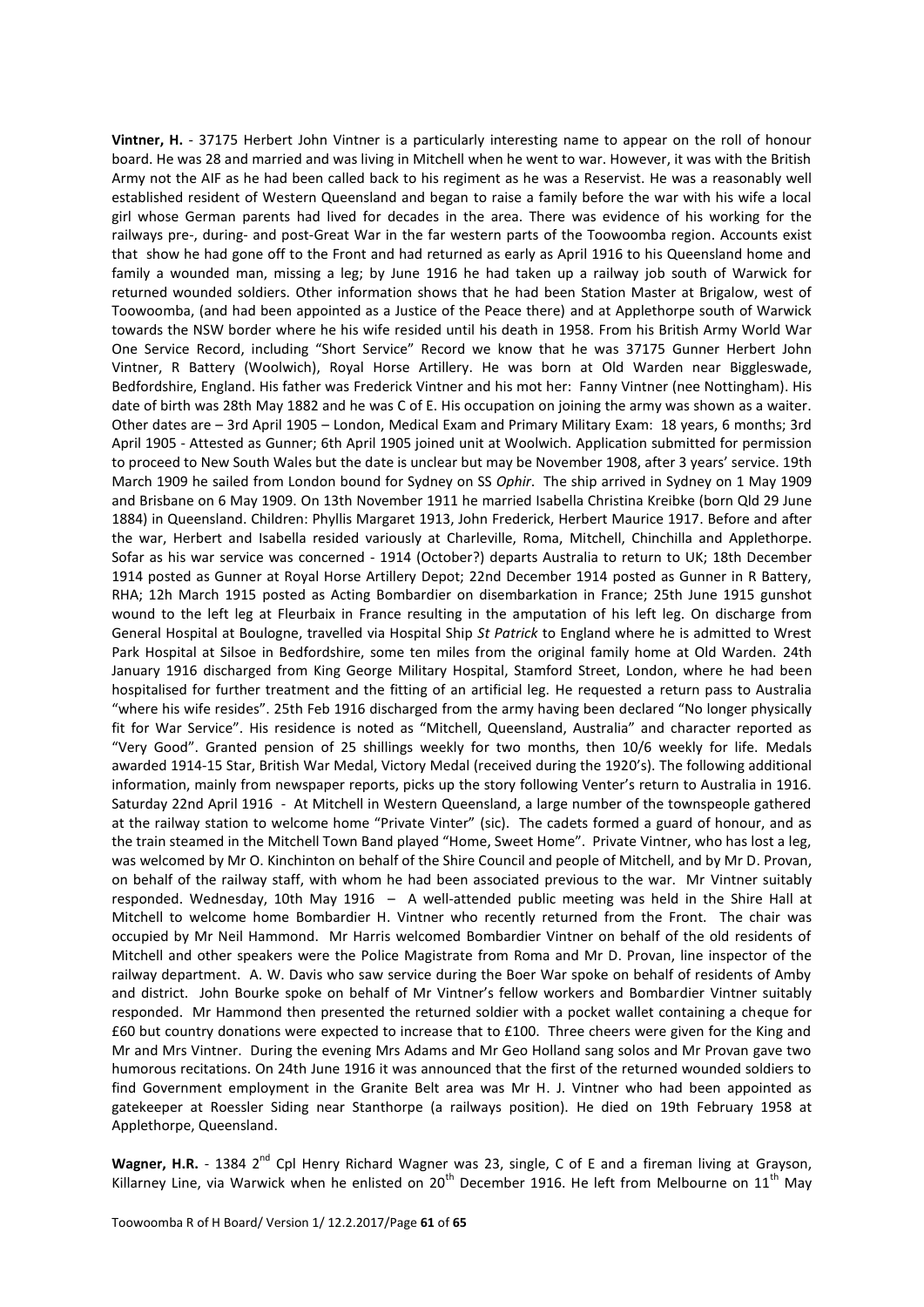1917 on HMAT *Shropshire* A9 Railway Unit, and Reinforcements and Special Draft, returning to Australia two years later on 11<sup>th</sup> May 1919. His next of kin was mother - Mrs Elizabeth Wagner, Grayson, Killarney Line, via Warwick, Qld.

Waite, S. - 1408A Pte Samuel Waite was 29, single and C of E. He worked as a ganger and enlisted on 4<sup>th</sup> December 1914. He left from Brisbane on 13<sup>th</sup> February 1916 on HMAT *Seang Bee* A48 in 2<sup>nd</sup> Reinforcements to 15<sup>th</sup> Bn, returning to Australia on 5<sup>th</sup> April 1919. His next of kin was his mother Mrs A.H. Waite, East Witton, Midland, Yorkshire, England.

**Warburton, S.** - 654 Pte Thomas (not 'S') Warburton was another soldier who had seen previous service; in his case it was in the British South Africa Police and in the Imperial Light Horse in the Boer War; he was discharged on completion of service. He enlisted on  $31<sup>st</sup>$  August 1914 aged 34. He was single, C of e and worked as a labourer. His address was given as c/o Mrs Bellairs, Ross River, Townsville. He left from Brisbane on 24<sup>th</sup> September 1914 on HMAT *Omrah* A5 as an original member of 9<sup>th</sup> Bn. He returned to Australia on 15<sup>th</sup> August 1915. His next of kin was his mother - Mrs Mary Warburton, Oakley, Barrow in Furness Lancashire, England.

**Warfield, G.** - 20157 Sapper George Warfield was 27, single, C of E and worked as a 'Night officer railway' in Pittsworth. He enlisted on 29<sup>th</sup> September 1916 and left from Melbourne on 7<sup>th</sup> September 1917 on HMAT *Kyarra* A55 in 2<sup>nd</sup> Reinforcements to 1 Cavalry Divisional Signal Squadron. No return date is given. His next of kin was his mother - Mrs Emily Margaret Warfield, Pittsworth, Qld.

**Warner, J.** - 2472 Pte John Norman Warner was 27, single, C of E and worked as a labourer in Warra. He enlisted on 16<sup>th</sup> March 1916 and left from Brisbane on 8<sup>th</sup> August 1916 on HMAT *Itonus* A50 in 4<sup>th</sup> Reinforcements to  $4^{\text{th}}$  Pioneer Bn, returning on  $15^{\text{th}}$  June 1919. His next of kin was his Mrs Isobel Warner, Laurel Street, Toowoomba, Qld.

**Warren, J.** - 19413 Pte James Warren was 33, married and Presbyterian. He worked as a letter carrier and lived in Red Hill, Brisbane. He enlisted on  $13<sup>th</sup>$  September 1917 and left from Melbourne on  $31<sup>st</sup>$  August 1918 on HMAT *Barambah* A37 in General Reinforcements to the AMC. He arrived in London on 14th November 1918 so presumably qualified solely for the British War Medal; in 1948 this medal was found and returned to the Army Base Records Office in Canberra. On 13<sup>th</sup> October 1919 he arrived back in Sydney. His next of kin was his Mrs M. Warren, 24, George Street, Spring Hill, Brisbane, Queensland. He spent a week on a hospital ship with 'flu.

**Warren, W.H.** - 1385 Cpl Walter Henry Warren was 27, married and C of E. He worked as an engine driver in Toowoomba. He enlisted on  $19^{th}$  February 1917 and left from Melbourne on  $11^{th}$  May 1917 on HMAT *Shropshire* A9 with Railway Unit, and Reinforcements and Special Draft, returning on 1<sup>st</sup> July 1919. His next of kin was his wife - Mrs Elsie Warren, Stephen Street, Toowoomba, Qld.

Wastle, E.G. - 5203 Pte Edward Gillie Wastle was 38, a baker, married and Presbyterian. He enlisted on 25<sup>th</sup> November 1914 and left from Melbourne on 22<sup>nd</sup> December 1914 on HMAT *Berrima* A35 in No.13 Field Butchery and Bakery, Army Service Corps, returning on 20<sup>th</sup> November 1918. Huis next of kin was his wife -Mrs E. Wastle, 'Gympie', Potter St, Toowoomba.

**Waters, E.C.** - 20889 Gnr Ernest Cecil waters was 30, married and Methodist and worked as a coach builder, living in Norwood Street, Toowoomba. He enlisted on 20<sup>th</sup> October 1915 and left from Sydney on 11<sup>th</sup> May 1916 on HMAT *Argyllshire* A8 with 33rd Battery, 9th Field Artillery Bde. He returned on 28th August 1919. His next of kin was his wife - Mrs E. Waters, Norwood Street, Toowoomba, Qld.

**Watson, C.J.J.** - 2726 Charles John Joseph Watson was 26, single, RC and a bridge carpenter from Damper Gully, Roma. He enlisted on 6<sup>th</sup> April 1916 and left from Brisbane on 19<sup>th</sup> September 1916 on HMAT *Seang Choon* A49 in 5<sup>th</sup> Reinforcements to 4<sup>th</sup> Pioneer Bn. He returned to Australia on 4<sup>th</sup> July 1919. During his service on the Western Front he was awarded the Military Medal on 1<sup>st</sup> September 1918 for 'Bravery in the field'. It appeared in the Commonwealth Gazette No. 61 on  $23^{rd}$  May 1919. His papers contain a citation which refers to remaining to attend to wounded troops, including two who would have bled to death, at Morcourt; this act was under enemy observation and under artillery fire. His next of kin was his mother - Mrs Mary Isabella Watson, Damper Gully, Roma, Qld.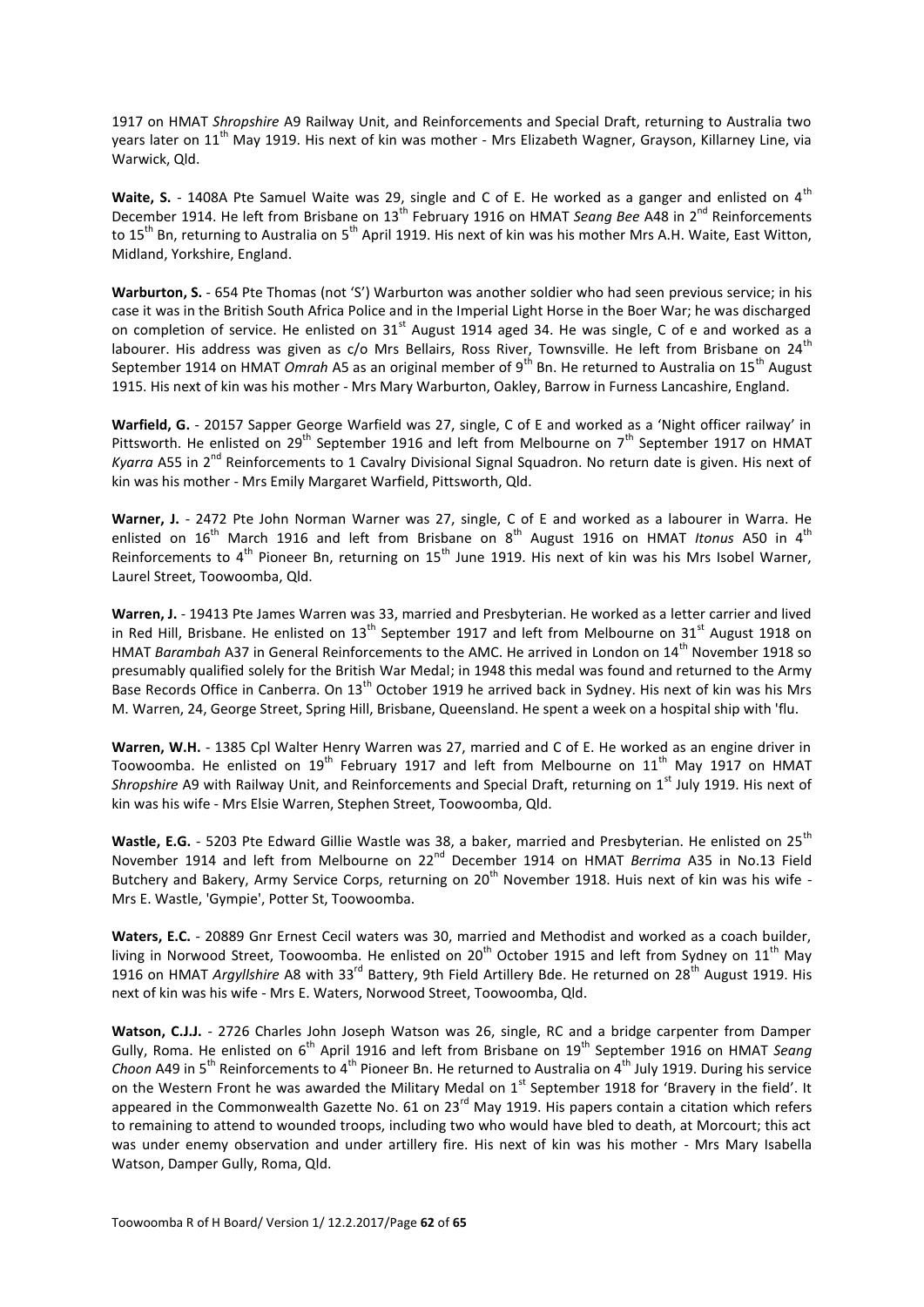**Watson, E.** - 4537 Pte Edward Watson was 27 and worked as a bridge carpenter in Chinchilla. He was single and C of E and enlisted on 2<sup>nd</sup> September 1915. He left from Brisbane on 30<sup>th</sup> March 1916 on HMAT *Star of* Victoria A16 in 11<sup>th</sup> Reinforcements to 26<sup>th</sup> Bn. He was killed in action on 5<sup>th</sup> August 1916 but has no known grave; he is commemorated on the Villers Bretonneux Memorial, France. His next of kin was his mother - Mrs Mary Adelaide Watson, Army Home, Stanley Street, South Brisbane, Queensland. He is not shown as 'killed' on the roll of honour board.

**Weiss, F.J.** - Details about Pte Fred Weiss are limited as he was discharged as being medically unfit soon after enlisting. He was 20, single and RC and enlisted at Winton on  $1<sup>st</sup>$  January 1915 and discharged on  $26<sup>th</sup>$  June 1915 without leaving Australia. He was at the Light Horse Camp at Enoggera and notionally with B Sqn,  $11<sup>th</sup>$ Light Horse Regt. His next of kin was his mother - Mrs S. Weiss.

**Welch, W.** - 3539 Pte Walter Welch was 24, single and C of E. he lived in Chinchilla and gave his trade as an engineer when he enlisted on 26<sup>th</sup> July 1915. He left from Brisbane on 5<sup>th</sup> October 1915 on HMAT *Warilda* A69 with 11<sup>th</sup> Reinforcements to 9thy Bn, returning to Australia on 25<sup>th</sup> September 1919. His next of kin was his mother - Mrs H Welch, 36 Charlton Avenue, District of Patricroft Manchester, England.

Welham, L. - 1386 2<sup>nd</sup> Cpl Lionel Alfred Welham was 23, single, C of E and was a fireman from Warwick. He enlisted on 20<sup>th</sup> December 1916 and left from Melbourne on 11<sup>th</sup> May 1917 on HMAT *Shropshire* A9 in No. 4 Section, Railway Unit, and Reinforcements and Special Draft - Railway Unit. He returned to Australia on 25<sup>th</sup> March 1919. His next of kin was his father - Edward Alfred Welham, 34, Poulet Road, East Ham, London.

**Wheeler, G.** - This soldier has not been identified.

**White, D.** - 61590 Pte David Alexander White was 30, single, Presbyterian and worked as a storekeeper; he gave his address as Killarney via Warwick. He enlisted on  $7^{\text{th}}$  July 1917 and left from Melbourne on  $5^{\text{th}}$  October 1917 on SS *Zealandic* with 13<sup>th</sup> (Victoria) Reinforcements, returning to Australia on 6<sup>th</sup> September 1919. His next of kin was his father - D White, Killarney via Warwick, Queensland.

Whiting, S. - 1387 2<sup>nd</sup> Cpl Sydney Charles Whiting was 24, single and C of E. He worked as an engine driver in Chinchilla and enlisted on 14th November 1916. He left from Melbourne on 11th May 1917 on HMAT *Shropshire* A9 with Railway Unit, and Reinforcements and Special Draft, returning to Australia on 11<sup>th</sup> May 1919. His next of kin was his mother - Mrs Harriett Rashley, Uralla, Qld

**Whiting, W. -** 3452 Pte William Ernest Whiting seems to be the best fit here. His trade is shown as a brickmaker - could be for railway purposes hence inclusion here - no others identified in Nat Archives etc. He was 25, single and C of E. He enlisted on 29<sup>th</sup> July 1915 and left from Brisbane on 21<sup>st</sup> October 1915 on HMAT Seang Bee A48 in 11<sup>th</sup> Reinforcements to 15<sup>th</sup> Bn. He was killed in action on 27<sup>th</sup> August 1916 and has no known grave. He is commemorated on the Villers Bretonneux Memorial. His next of kin was his father - S. Whiting, Lota Estate, Manly, Brisbane, Queensland. He is not shown as 'killed' on the roll of honour board. CWGC records show he was the son of Stephen and Mary Ann Whiting, of Lota, Manly, Queensland.

Wickham, F. - 5427 Pte Frederick Wickham was 18 when he enlisted on 10<sup>th</sup> January 1918. He was a railway porter and was single and C of E; he came from Gympie. He left for overseas from Sydney on 2<sup>nd</sup> February 1918 on SS *Ormonde* in 15<sup>th</sup> Reinforcements to 15<sup>th</sup> Bn and returned to Australia on 5<sup>th</sup> July 1919. His next of kin was his father - F. Wickham, Ray Street, Gympie, Qld.

**Wicks, V.** - 4226 Pte Vincent Patrick Wicks was 26, single, RC and worked as a porter and lived at Westbrook when he enlisted on 19<sup>th</sup> September 1915. He left from Brisbane on HMAT Commonwealth A73 on 28<sup>th</sup> March 1916 with  $10^{th}$  Reinforcements to  $26^{th}$  Bn, returning to Australia on  $13^{th}$  February 1917. His next of kin was his father – Thomas Wicks, Westbrook, Qld.

**Wilkes, W.** - 9470 Sapper William Wilkes was 34, married, C of E and a labourer from Jondaryan. He enlisted on 4<sup>th</sup> January 1916 and left from Adelaide on HMAT Suevic A29 on 31<sup>st</sup> May 1916 as an original member of No.3 Sn, 11th Field Coy. He returned to Australia on 12<sup>th</sup> May 1919. His next of kin was his wife - Mrs Ada Wilkes, Jondaryan, Qld.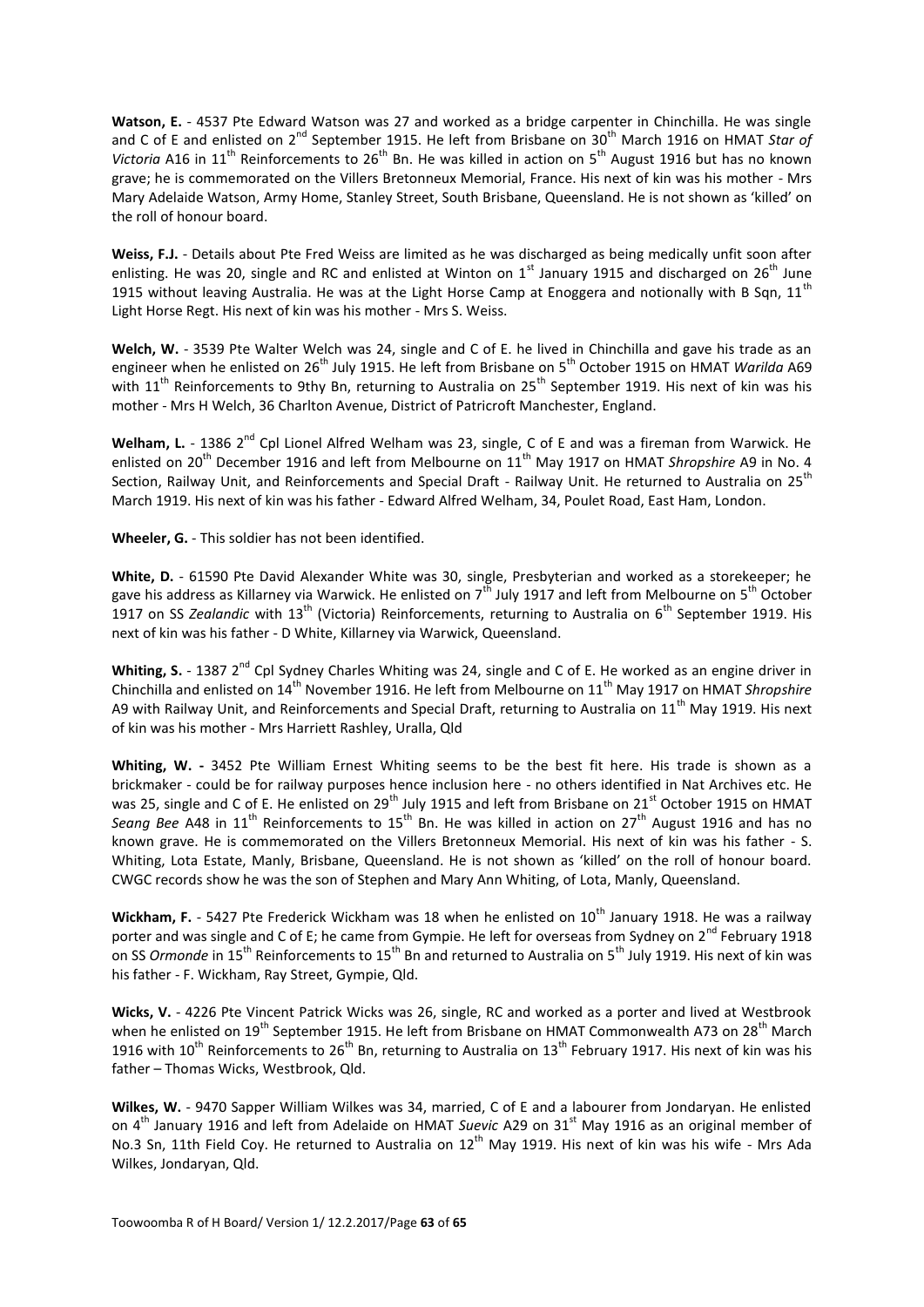**Wilkinson, W.R.** - 3671 Pte William Robert Wilkinson was 18, single and RC and worked as a motor mechanic; he lived at Forest Hotel, Drayton Road, Toowoomba. He enlisted on  $21^{st}$  May 1917 and left from Sydney on  $2^{r}$ August 1917 on HMAT *Miltiades* A28 with 10<sup>th</sup> Reinforcements to 47<sup>th</sup> Bn, returning to Australia on 8<sup>th</sup> September 1919. His next of kin was his father - William Wilkinson, Forest Hotel, Drayton Road, Toowoomba.

**Williams, G.H.** - 2239 Pte George Henry Williams was 25, single, C of E and a carriage fitter from Wallangarra. He enlisted on 12<sup>th</sup> May 1915 and left from Brisbane on 12<sup>th</sup> June 1915 on HMAT *Karoola* A63 with 6<sup>th</sup> Reinforcements to 9<sup>th</sup> Bn. He returned to Australia on 24<sup>th</sup> January 1919. His next of kin was his father - George Williams, 167 Langby Road, Catford, London, England.

**Williams, M.** - 1736 Driver Montague Williams was 23, single, Anglican and worked as a labourer; no address is given. He enlisted on 21<sup>st</sup> September 1914 and left from Melbourne on 22<sup>nd</sup> December 1914 on HMAT *Ceramic* A40 with 301 MT [Mechanical Transport] ASC 17 Divisional Ammunition Park. No return date is given. His next of kin was William Williams, 6 Dover Street, Chorton-on-Medlock, Manchester, England, but the relationship is not stated.

**Williams, T.** - 6630 Pte Thomas Williams was 19, single, RC and worked as a clerk in Wallangarra. He enlisted on 9<sup>th</sup> November 1916 and left from Sydney on HMAT *Wiltshire* A18 on 7<sup>th</sup> July 1917 with 19<sup>th</sup> Reinforcements to 26<sup>th</sup> Bn, returning to Australia on 25<sup>th</sup> September 1919. His next of kin was his mother - Mrs M. Williams, Wallangarra, Queensland.

**Williams, W.C.** - 3942 William Williams was 40, single, C of E and a labourer from Nanango when he enlisted on 14<sup>th</sup> September 1915. He left from Brisbane on 31<sup>st</sup> January 1916 on HMAT *Wandilla* A62 with 9<sup>th</sup> Reinforcements to 26<sup>th</sup> Bn. He was killed in action on 3<sup>rd</sup>-4<sup>th</sup> September 1916 and has no known grave. He is commemorated on the Villers Bretonneux Memorial. His next of kin was his brother - Charles Williams, Westminster Road, Oakleigh, Melbourne, Victoria. At some stage he was transferred to 52nd Bn in Egypt and was serving with that battalion when he was killed in France.

**Willis, R.H.** - 6587 Pte Richard Henry Willis was 21, single, C of E and a labourer from Whetstone via Inglewood. He enlisted on 2nd August 1916 and left from Brisbane on 21st October 1916 on HMAT *Boonah* A36 with 21<sup>st</sup> Reinforcements to 15<sup>th</sup> Bn, returning on 5<sup>th</sup> March 1919. His next of kin was his mother - Mrs M.E. Willis, Whetstone via Inglewood, Qld. Pte Willis appears to be the only soldier on the roll of honour board who was a POW. He was reported missing on  $11<sup>th</sup>$  April 1917 in France and was later reported as being a POW in Germany.

**Wilshire, E.G.** - 3651 Pte Edward George Wilshire was 19, single and C of E; he worked as a railway porter and lived at Phillip Street, Toowoomba. He enlisted on 24<sup>th</sup> January 1916 and left from Brisbane on 16<sup>th</sup> August 1916 on HMAT *Boorara* A42 with 8<sup>th</sup> Reinforcements to 31<sup>st</sup> Bn, returning to Australia on 8<sup>th</sup> August 1919. His next of kin was his father - Major Joseph Wilshire, Phillip Street, Toowoomba, Qld.

**Wilson, A.** - 3366 Sapper Alexander Wilson was 23, single and Presbyterian. He worked as a blacksmith in Roma and enlisted on 3<sup>rd</sup> August 1915. He left from Sydney on 24<sup>th</sup> November 1915 on HMAT *Ceramic* A40 with 6th Field Coy, Australian Engrs. He was killed in action in France on 27<sup>th</sup> July 1916 and has no known grave so is commemorated on the Villers Bretonneux Memorial. His next of kin was his father - William Rennie Wilson, 'Garvald', Roma, Qld. CWGC details note that he was the son of William Rennie Wilson and Elsie Morrison Wilson, of Craig Gowan, Roma, Queensland.

**Wilson, J**. - The correct identification of this soldier is unclear but may be the brother of 3366 Spr Alexander Wilson namely 5931 Pte John Wilson. He was 26 and a stockman which was not a railway occupation but may have been a second job. He was single, Presbyterian and lived in Roma when he enlisted on 8<sup>th</sup> Jun 1916. He left from Brisbane on 21<sup>st</sup> October 1916 on HMAT *Boonah* A36 with 16<sup>th</sup> Reinforcements to 26<sup>th</sup> Bn, returning to Australia on 23rd March 1919. His next of kin was his mother Mrs Elsie Morrison Wilson, Garvold, Roma, Queensland.

**Winter, A.H.** - 1791 Pte Albert Henry Winter was 25 and a bridge carpenter from Toowoomba; he was single and RC. According to the embarkation rolls, he enlisted on  $17^{th}$  April 1916 and left from Sydney on  $12^{th}$  April 1916. However, his papers show that he enlisted on 18<sup>th</sup> October 1915. He left from Sydney on RMS Mooltan